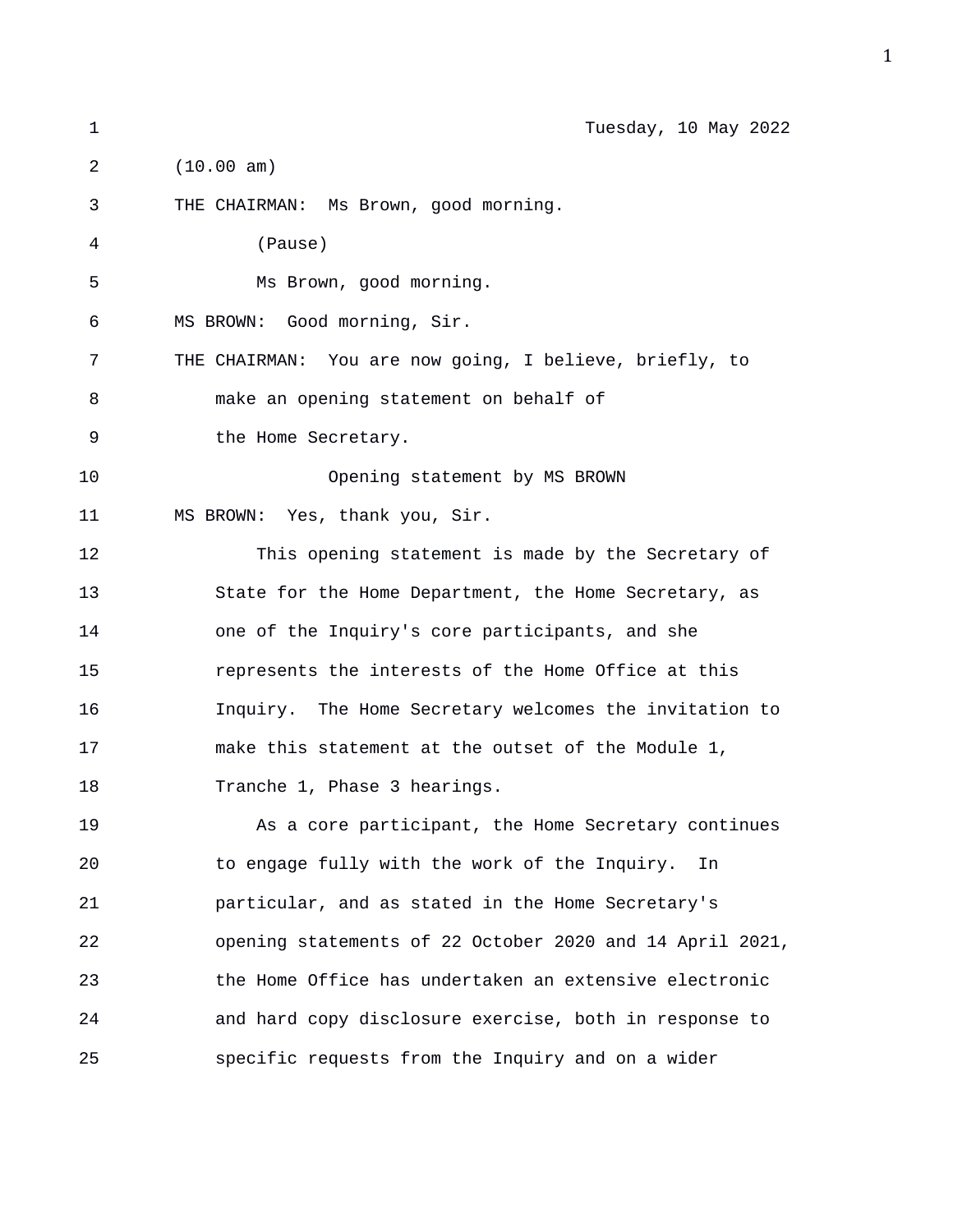1 voluntarily basis.

| 2  | Turning to the evidence and issues to be considered        |
|----|------------------------------------------------------------|
| 3  | during the Tranche 1, Phase 3 hearings,                    |
| 4  | the Home Secretary notes that the Inquiry does not         |
| 5  | intend to call evidence from any Home Office witnesses.    |
| 6  | Accordingly, the Home Secretary has nothing specific to    |
| 7  | add at this stage to her previous opening statements.      |
| 8  | For present purposes, the Home Secretary would wish        |
| 9  | simply to reiterate that the Inquiry has her full          |
| 10 | cooperation as a core participant.                         |
| 11 | THE CHAIRMAN: Thank you very much. You will certainly hold |
| 12 | the record for brevity.                                    |
| 13 | I'm afraid we now have to wait ten minutes before          |
| 14 | Mr Scobie will make his opening statement, to permit       |
| 15 | arrangements to be made to get everything in order to      |
| 16 | allow him to do so. So we'll break for ten minutes.        |
| 17 | Thank you.                                                 |
| 18 | (10.02 am)                                                 |
| 19 | (A short break)                                            |
| 20 | (10.15 am)                                                 |
| 21 | THE CHAIRMAN: Mr Scobie. Are you now ready to make your    |
| 22 | opening statement? I'm afraid I can't hear you at          |
| 23 | the moment, so I hope that those who are in charge of      |
| 24 | the equipment can rectify that.                            |
| 25 | (Pause)                                                    |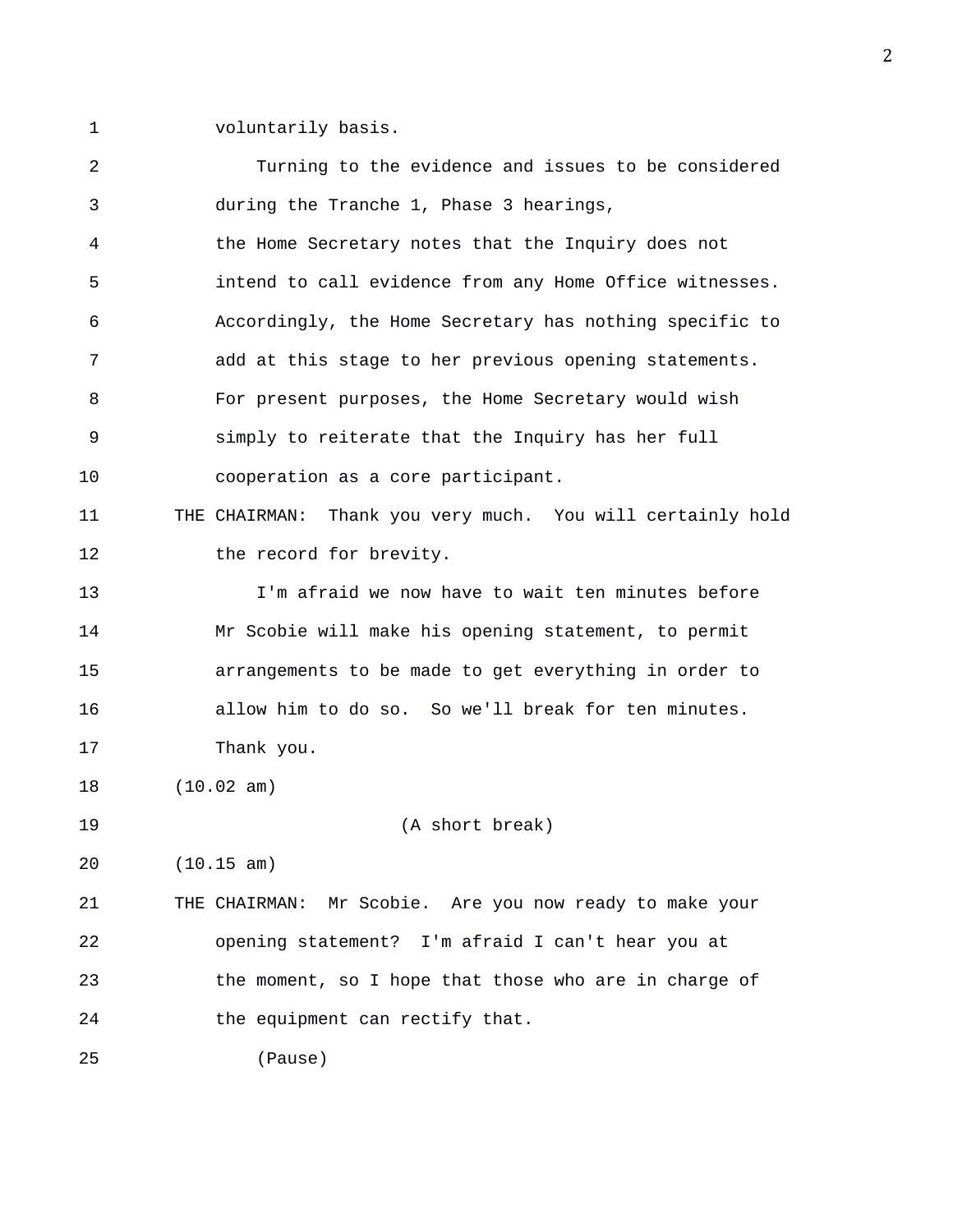1 Has sound been restored? No. 2 (Pause) 3 UNKNOWN SPEAKER: The technician is on his way to the room. 4 Mr Scobie's microphone is off. 5 THE CHAIRMAN: Mr Scobie, I hope your microphone has been 6 restored. 7 MR SCOBIE: I think it has. Can you hear me? 8 THE CHAIRMAN: I can now hear you. And in the hope that 9 the equipment doesn't go wrong again, would you like to 10 begin your opening statement. 11 Opening statement by MR SCOBIE 12 MR SCOBIE: Of course. Thank you, Sir. 13 I appear with Piers Marquis of Doughty Street 14 Chambers and Paul Heron of the Public Interest Law 15 Centre; and this is the hoping statement in tranche 1, 16 Phase 3, to the Undercover Policing Inquiry on behalf of 17 Lindsey German, Richard Chessum and "Mary". 18 Introduction. 19 We represent three core participants in Tranche 1 of 20 this Inquiry. We address the key issues on behalf of 21 Richard Chessum and "Mary" in our Phase 2 opening 22 statement. In this statement, our focus is on 23 Lindsey German, who was a member of 24 the Socialist Workers Party, the SWP, from 1972, and had 25 roles on the central committee of that party for more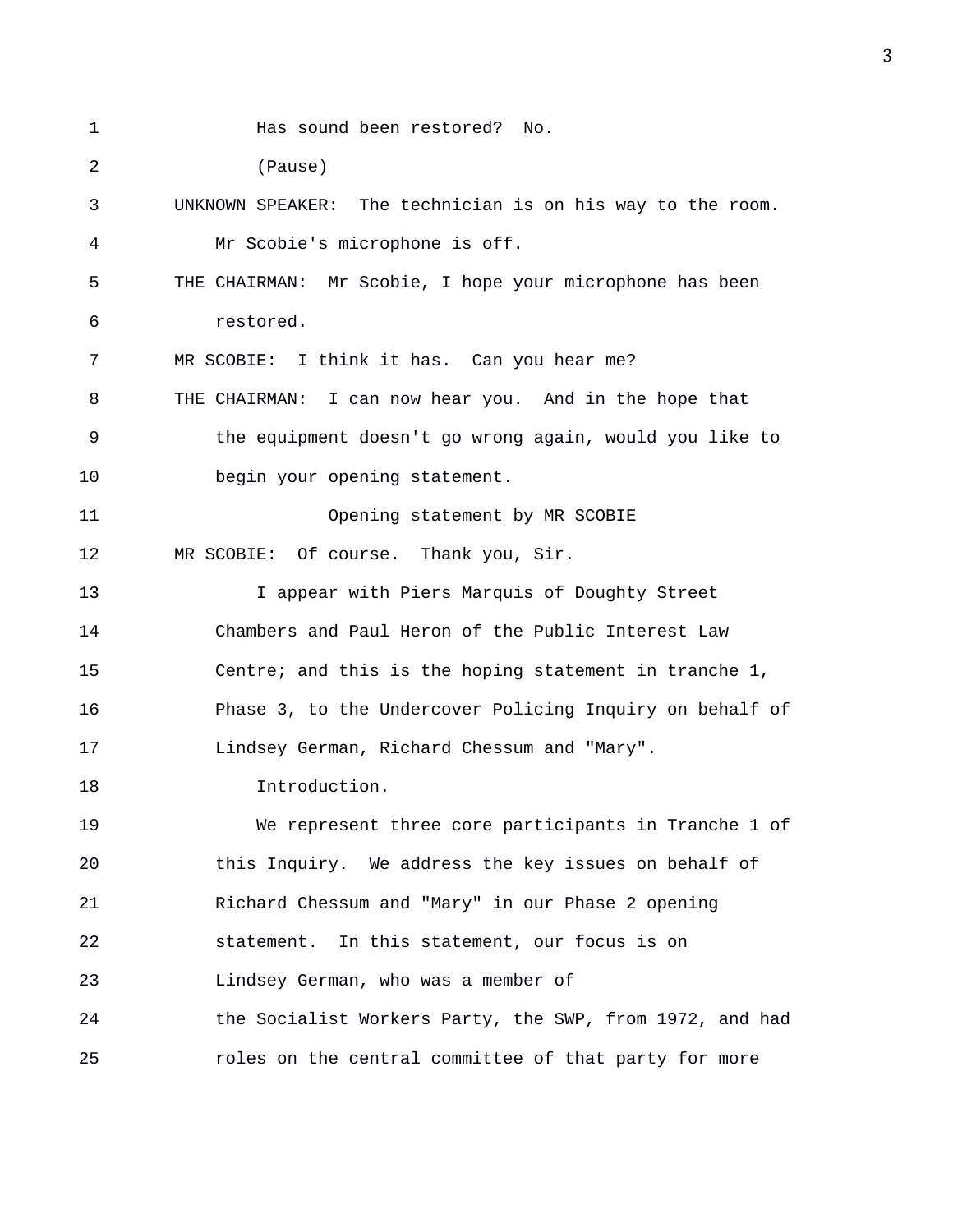1 than 30 years.

2 We will demonstrate: 3 1. That there was no justification for 4 the infiltration of the Troops Out Movement and 5 the Socialist Workers Party on the grounds of preventing 6 public disorder. 7 2. That there was no policing justification at all. 8 The true purpose of these infiltrations was political 9 and economic. 10 3. That neither of these purposes were legally 11 **justified and Government knew that to be the case.** 12 4. That the Special Demonstration Squad, the SDS, 13 intelligence was used to blacklist law-abiding members 14 of the public. 15 We have a limited time available to us, and so we 16 ask listeners to consider this opening statement 17 alongside the written published version, which is more 18 detailed and fully referenced. And where we refer to 19 the unlawfulness of police activity, we endorse 20 the legal framework provided on behalf of the category H 21 core participants. 22 Purpose of the SDS: Justification. 23 The SDS was created to specifically deal with 24 the potential public order threat of a single 25 demonstration in 1968. Its role was to provide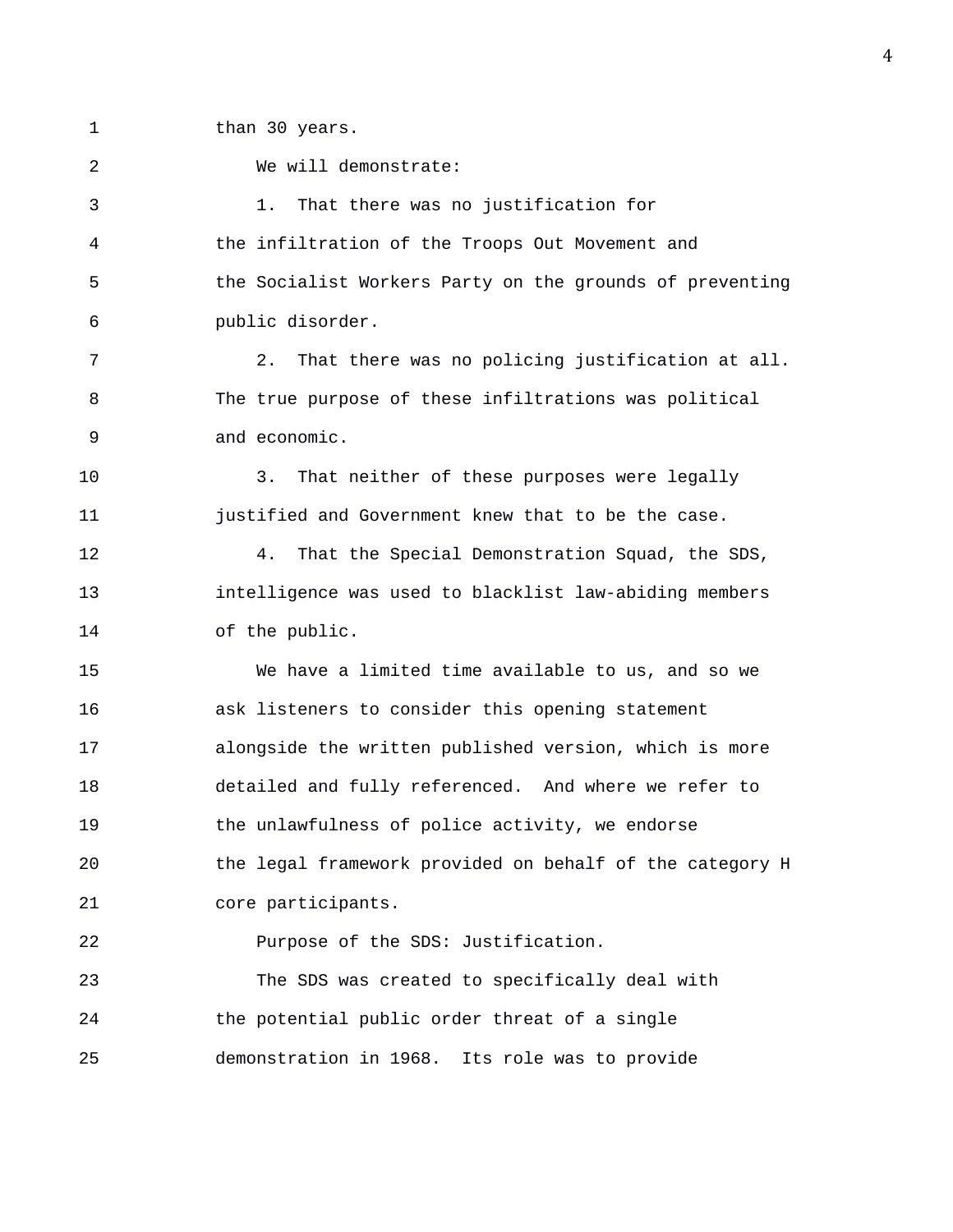1 uniformed police with intelligence pertinent to their 2 policing of that demonstration. It should have ended 3 there.

4 It quickly became an intelligence trawl of left wing 5 political groups, growing ever more indiscriminate and 6 ever more intrusive.

7 Increasingly, the Squad's focus shifted away from 8 anything that could genuinely be described as "police 9 work". Suggestions that the SDS were involved in "law 10 and order" are not borne out by the reports that they 11 generated. References to "disorder" became 12 standardised, annually regurgitated in the SDS reports. 13 It was part of a paper-trail pretence to justify 14 Home Office funding and authorisation.

15 Even though, in Chief Inspector Craft's words, 16 **the SDS annual reports were an exercise in "pointing up** 17 the value of the SDS in terms of public order", 18 the references to disorder in those reports were ever 19 decreasing and increasingly contrived.

20 The 1975 annual SDS report made so little reference 21 to disorder that Commander Rodger of 22 the Metropolitan Police Special Branch 23 commissioned "a complete review of the [SDS] ... its 24 activities and objectives". Rodger noted that "over 25 the past seven years [disorder at demonstrations] has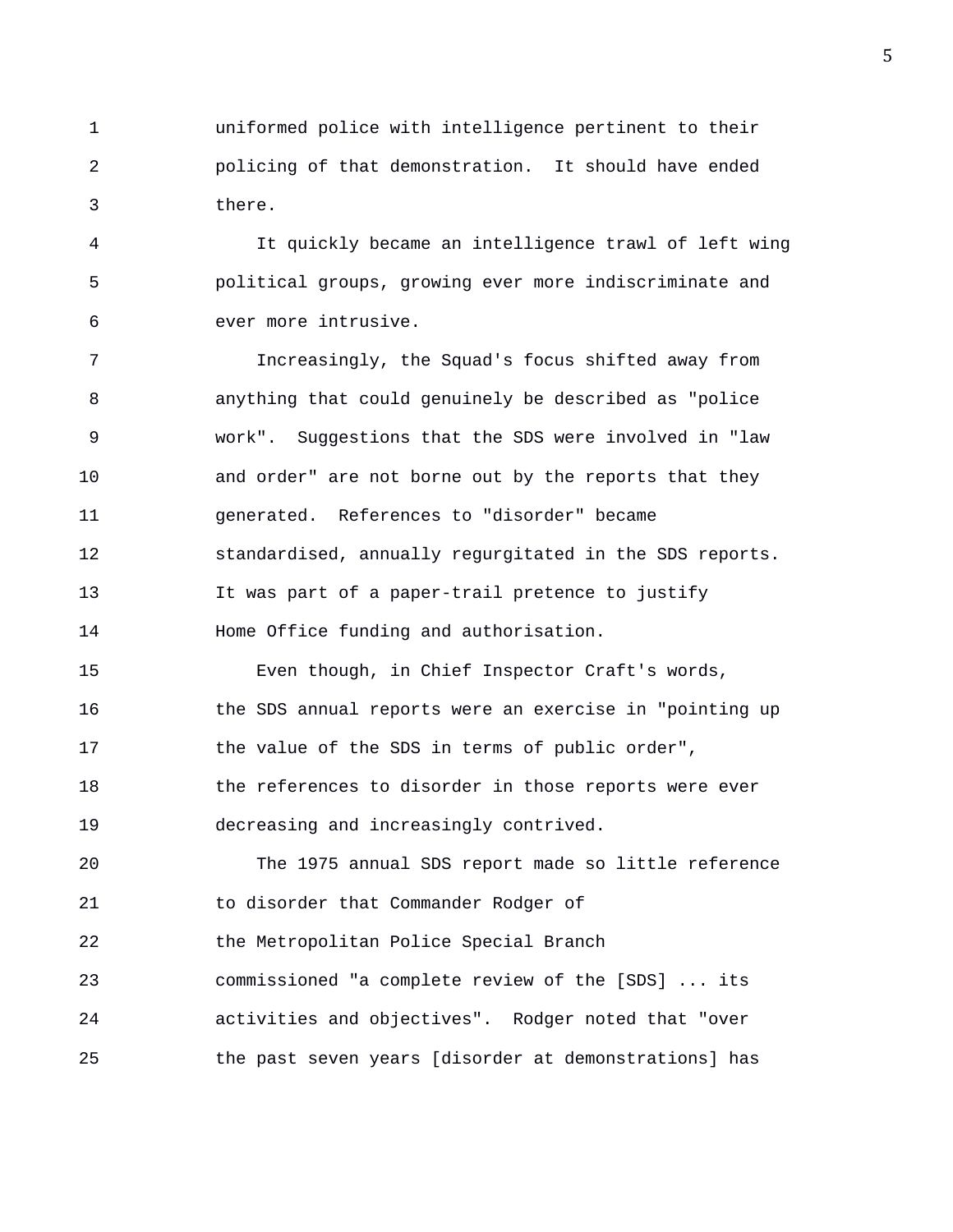1 dwindled considerably".

2 The response to the review came from the chief 3 superintendent of the SDS, Rollo Watts. Watts accepted 4 the decline, but nevertheless attempted to justify 5 the continuation of the SDS. He argued that the decline 6 in disorder had been matched by a reduction in the 7 number of undercover officers from 26 down to 12. That 8 was not true. There had been no reduction in the number 9 of officers at all. The number had remained consistent, 10 but the lengths of the deployments had increased. 11 At the same time that public disorder was 12 decreasing, the recipients of SDS intelligence, 13 or "customers", as DI Angus McIntosh called them, were 14 changing. 15 At the outset, SDS intelligence was destined for 16 uniformed officers, so that they could arguably be 17 better equipped to deal with disorder. Even there, as 18 Detective Sergeant Roy Creamer put it, whilst 19 the SDS "were looking for information, there was simply 20 nothing to tell of; it was a case of 'no news is good 21 news'". 22 As time went on, the intelligence was increasingly

23 sent elsewhere, to "customers" with little or no 24 involvement in public order issues; other Special Branch 25 departments, MI5, other, generally unnamed, Government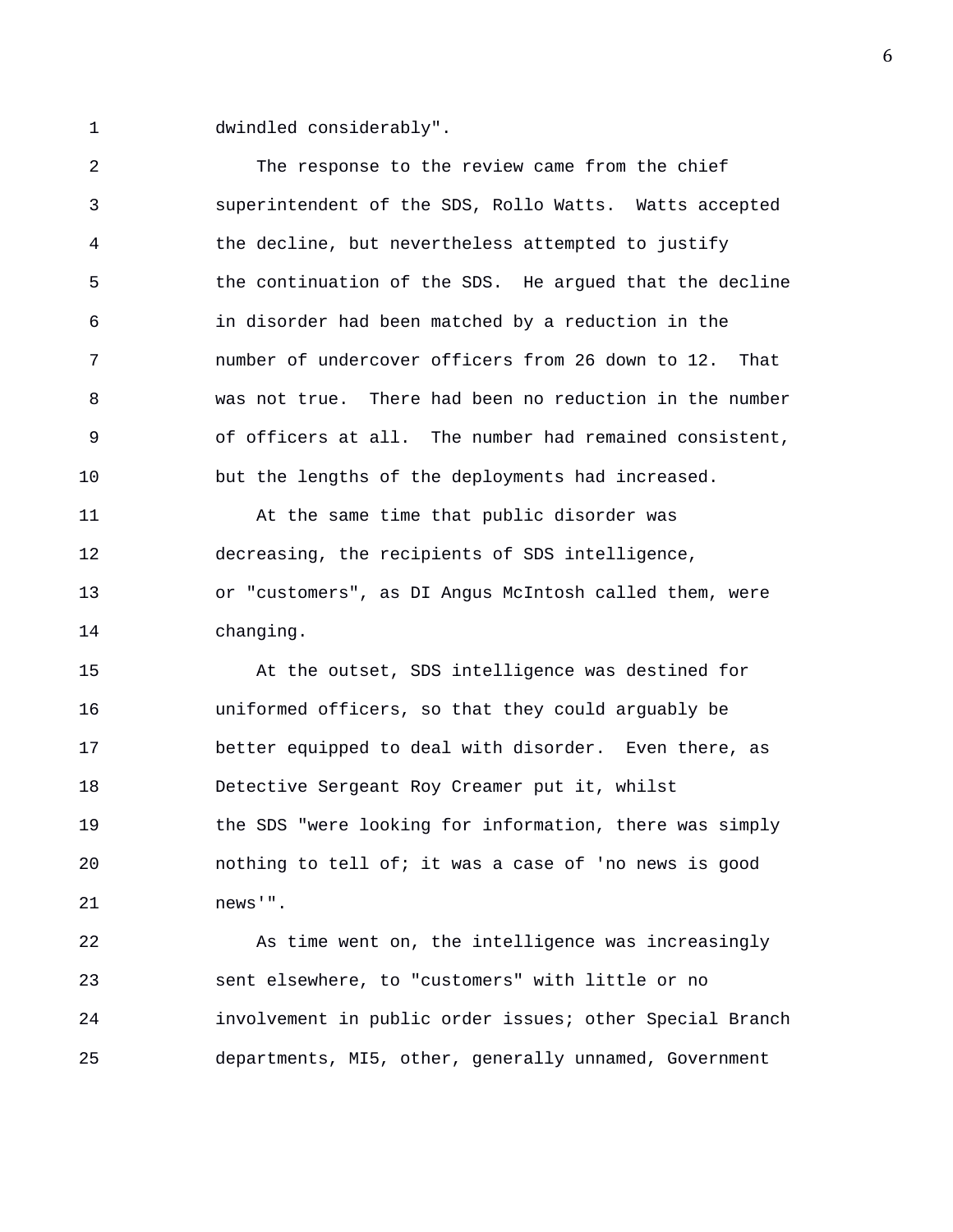1 departments, "external agencies" or "liaison partners". 2 Those "customers" also specifically tasked the SDS, ie 3 told them what to get and where to get it.

4 By the end of the 1970s, the SDS management were 5 having regular face-to-face meetings with MI5, including 6 over games of sport, that are redacted for some reason. 7 They were also having monthly meetings over lunch, with 8 the Home Office; although the name and specific role of 9 the Home Office representative in question appears to 10 have been forgotten. Other unnamed government bodies 11 were not liaised with directly. It was considered more 12 appropriate to keep them at "arm's length".

13 By April 1980, SDS and MI5 were meeting for drinks 14 every fortnight. By August 1980, meetings were 15 described as "routine".

16 At the same time, the volume of reports increased 17 exponentially, from 200 information reports in 1969, to 18 almost 10,000 by November 1971; with "thousands being 19 produced on an annual basis" thereafter.

20 In all of this reporting, there is a remarkable lack 21 of reports on public order issues. The explanation 22 offered for this by the SDS is that 23 the Metropolitan Police have destroyed or lost their 24 material, and the documents that we are able to examine 25 were sourced from MI5. It follows, they say, that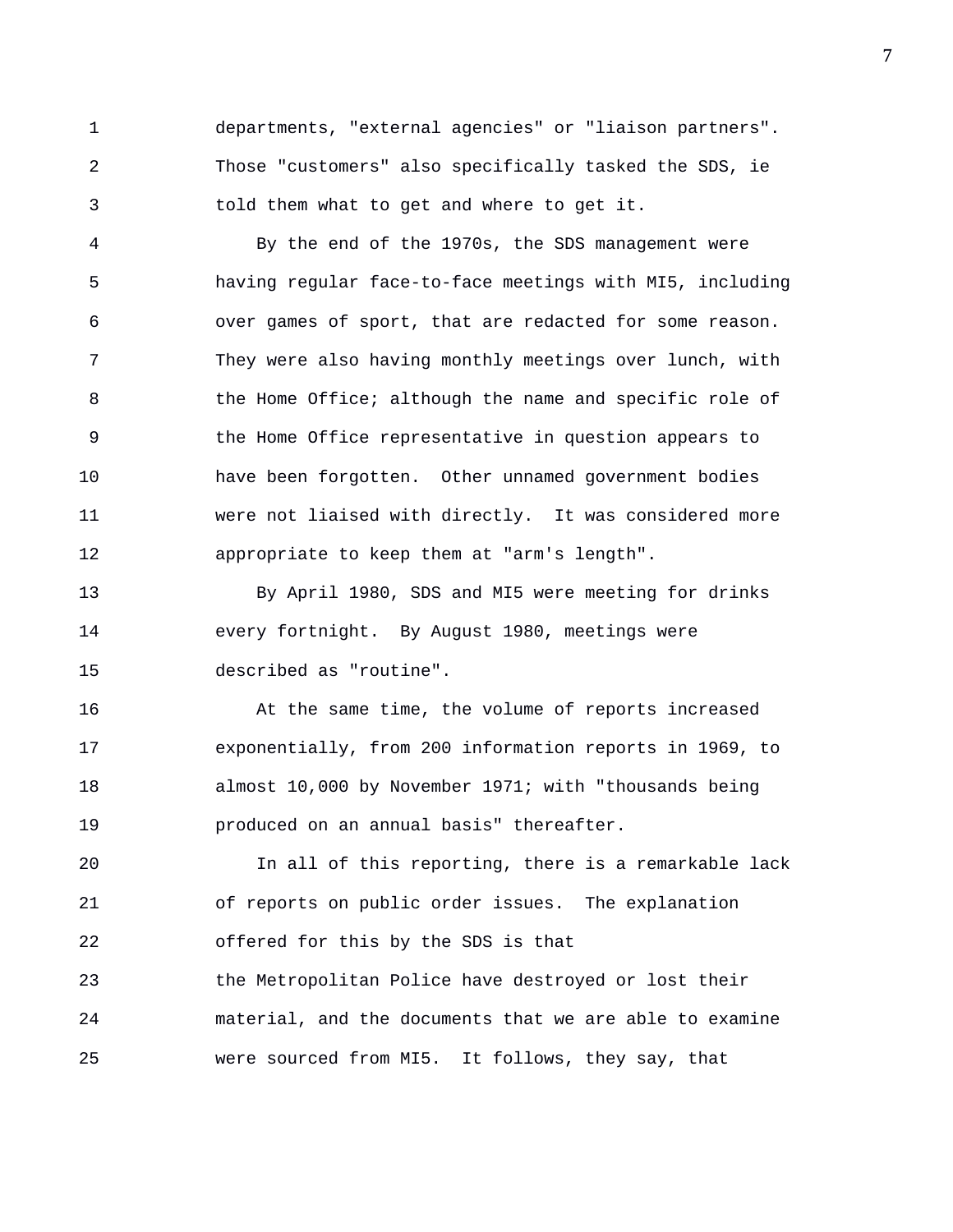1 the reports we can see are bound to give a skewed 2 impression, because Special Branch did not send their 3 public order reports to MI5.

4 That is a very convenient, risible explanation, and 5 it does not fit with the evidence. As public disorder 6 was declining, liaison with other agencies was 7 increasing, along with the number of reports generated. 8 Certainly by 1976, "most of the information obtained by 9 the SDS ultimately went to the Security Service".

10 In relation to Lindsey German and Richard Chessum, 11 the SDS were doing nothing concerning policing at all. 12 They did not report on law and order; they had no regard 13 to the law at all. They were political and economic 14 police, with echoes of the STASI.

15 The Socialist Workers Party -- policing 16 the National Front.

17 First, we are going to look at the fallacy of 18 a public order justification.

19 Lindsey German was a member of the central committee 20 of the SWP for more than 30 years. During that time, 21 the party was by far the most infiltrated organisation 22 by the SDS. There were at least 24 SDS officers that 23 infiltrated them. Many of those, we now know, took 24 positions of responsibility of some sort at branch, 25 district or national level.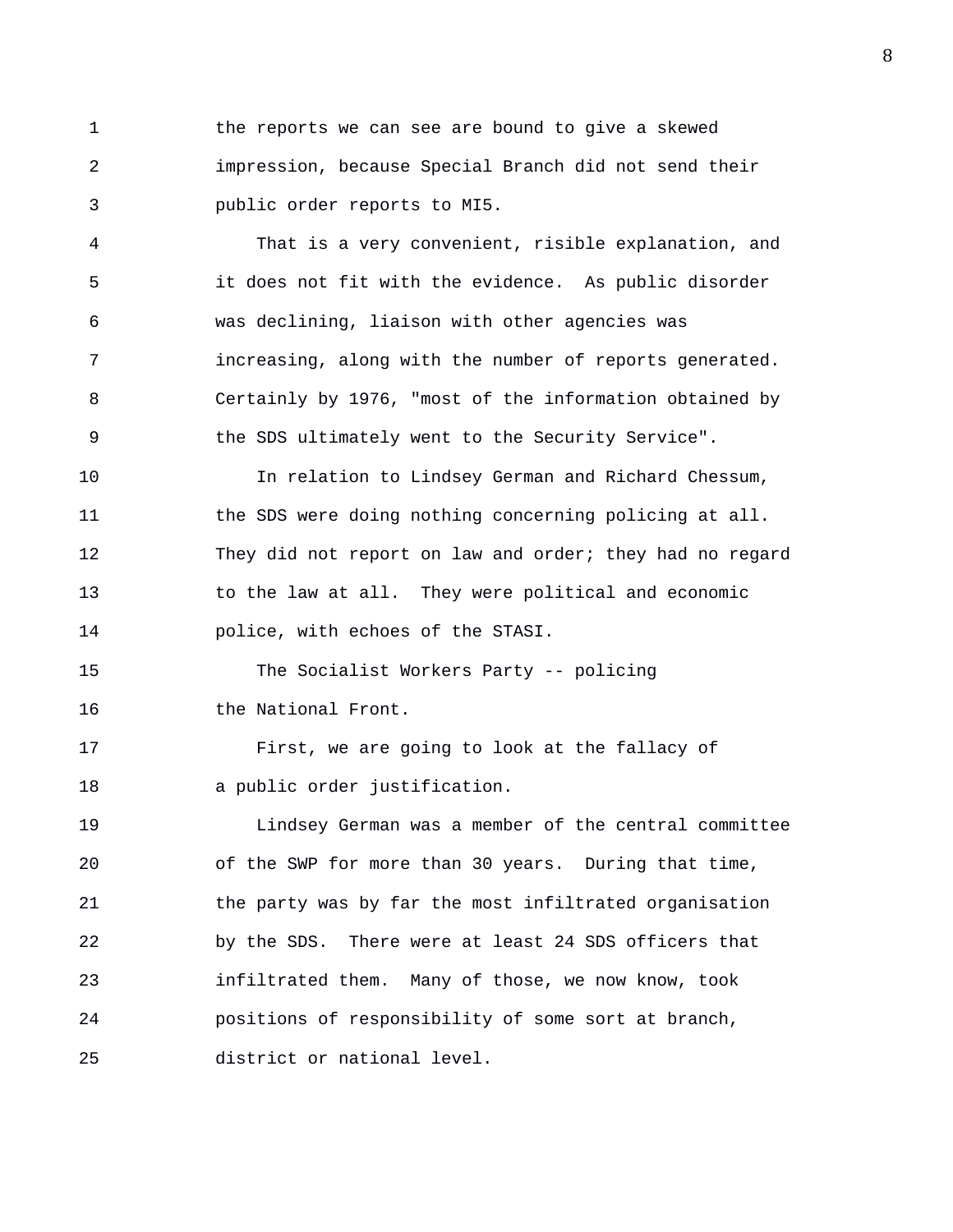1 They formed relationships with members that lasted 2 for years, tricked them into friendships and 3 sexual relationships. They entered their homes, 4 betrayed their trust and exploited them for intelligence 5 purposes. We can see the intelligence that they gained 6 in the reports. They reported on, and disseminated, 7 the details of thousands of members: their personal 8 lives, physical appearances, homes, children, finances, 9 jobs, holiday plans, weddings, sexuality, paternity, 10 relationship statuses, intelligence level, trade union 11 affiliations, health, childcare arrangements, vehicles, 12 studies, and opinions. There is a striking lack of 13 reports on criminality, public disorder or violence. 14 Even in the annual reports, where the SDS 15 desperately tried to justify their continued existence, 16 it is difficult to find a rationale. 17 The Right to Work Campaign and its annual march to 18 the Conservative Party conference was an important and 19 high-profile demonstration supported by the SWP and 20 endorsed by hundreds of trade unions. 21 120 In the 1980 SDS annual report, the SDS attempt to 22 claim credit for the suggestion that "small 'events'" on 23 the route of that march were -- and I quote 24 -- "frustrated by advance information" because the Right 25 to Work Campaign was "so effectively penetrated by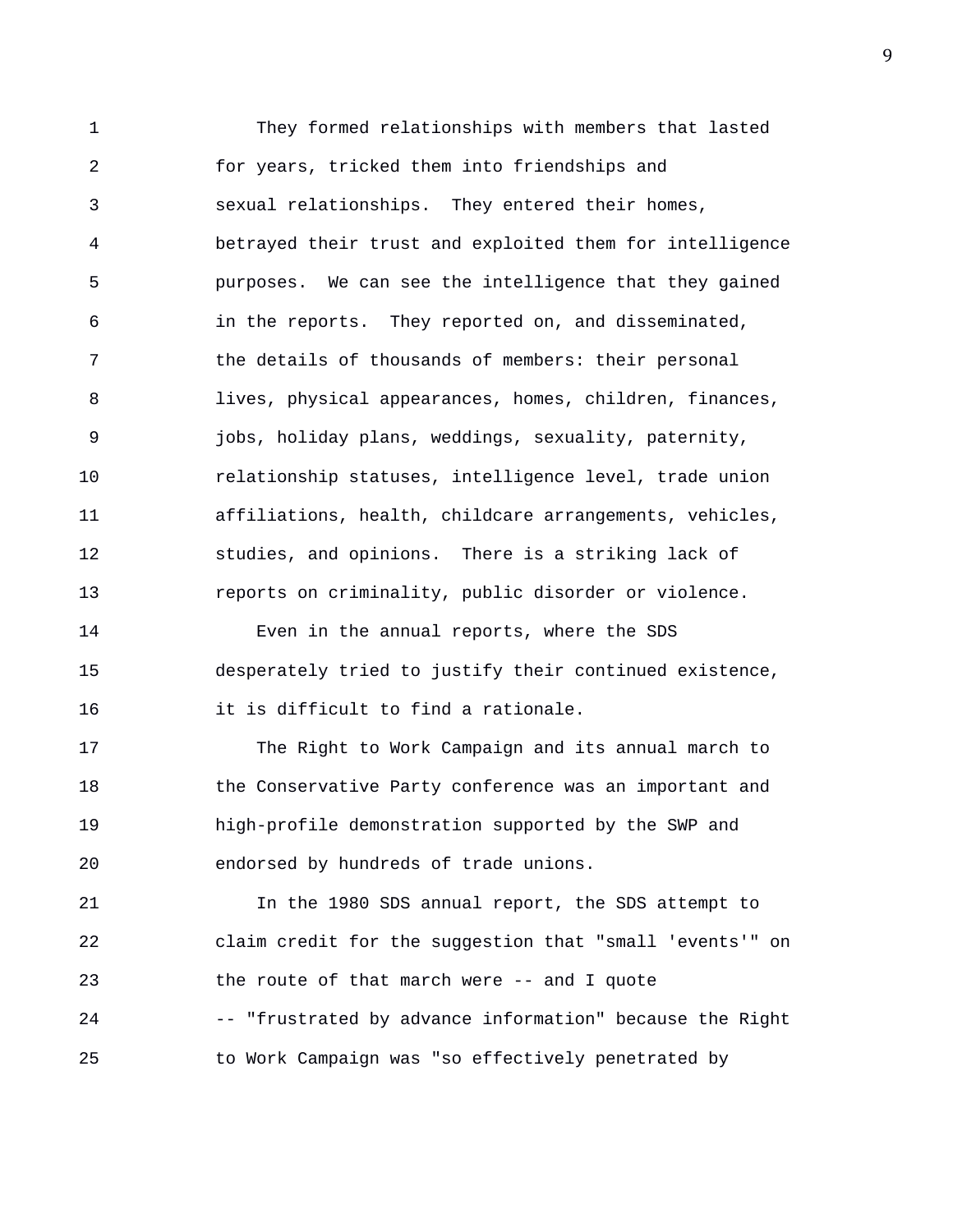1 the SDS". In fact, their own internal report had always 2 indicated that the march itself was "not seen as a great 3 threat to public order".

4 In another internal report, the SDS attributed 5 the lack of disorder on the march to the presence 6 of "local and national media". The SDS infiltration had 7 no impact whatsoever on disorder on that march, but they 8 presented a different picture to the Home Office. 9 Whether that was for their own benefit, to secure 10 funding, or the Home Office's, to have a policing 11 related explanation to hand, should they ever need one, 12 is not entirely clear.

13 The SDS also attempt to claim credit for the lack of 14 disorder at the culminating demonstration. Inevitably, 15 there is no reference to the discussions that 16 Lindsey German herself had with the infiltrating 17 officer, HN80, "Colin Clark", about "taking steps to 18 ensure that no one did get arrested ... to ensure 19 the safety of everyone through good stewarding". 20 Equally, there is no reference at all to the fact that 21 the SWP took great care in stewarding their events, and 22 that "Clark" himself was an SWP steward at their 23 national conferences.

24 The 1981 SDS annual report makes references 25 to "pickets, occupations and marches as protests against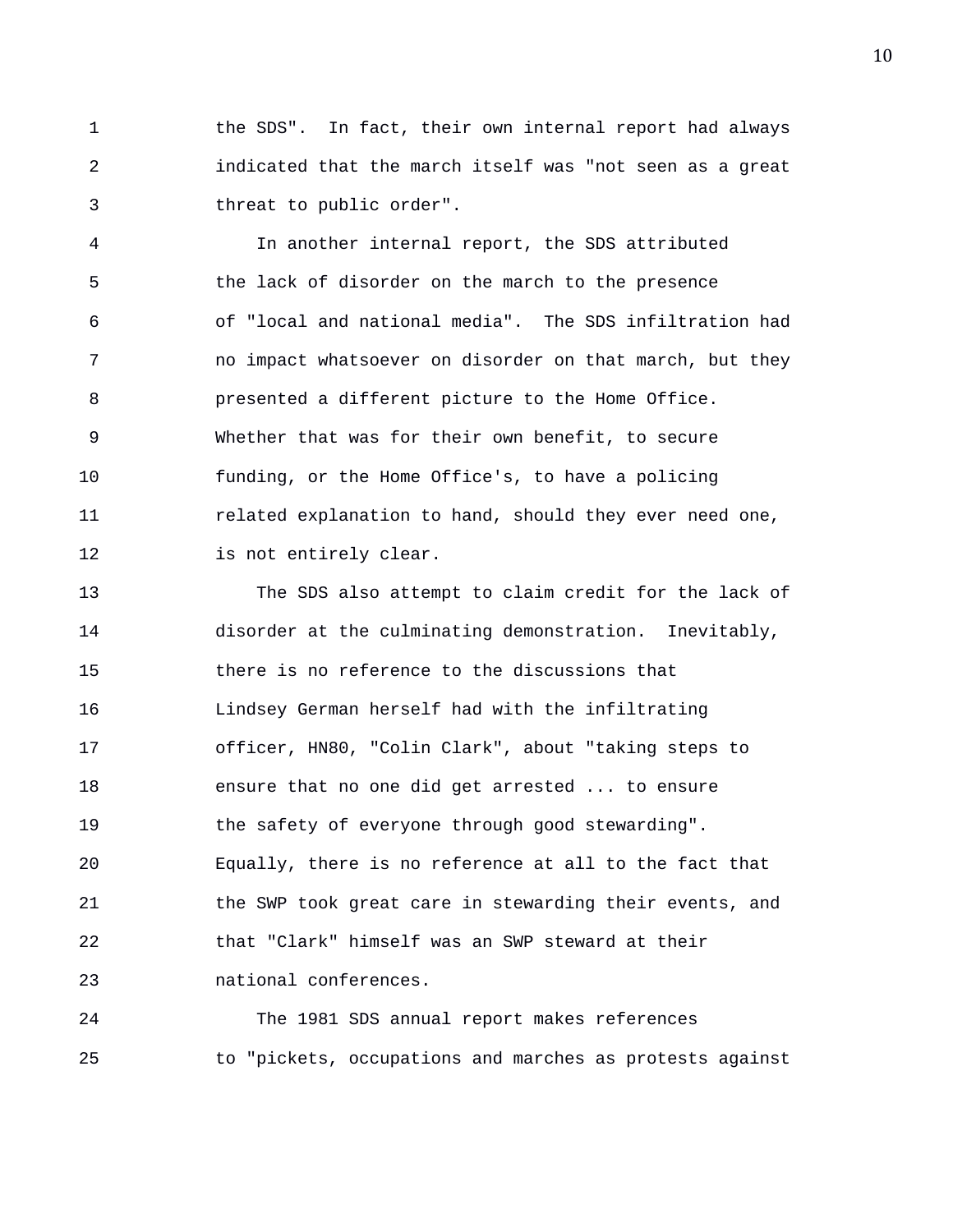1 unemployment and cuts in public expenditure" and 2 the "anti-Tory" demonstration at the march's 3 culmination. But it makes no reference to any disorder. 4 Previous Right to Work Campaign marches did not even 5 feature in the annual reports. The only references to 6 genuine disorder were in respect of processions 7 organised by the National Front. 8 In terms of justification, there were clearly better 9 methods of policing that kind of disorder. 10 1. The infiltration of the SWP does not appear to 11 have generated any intelligence of use. In 12 the thousands of pages of reporting on SWP activity, 13 there is a distinct lack of anything that actually 14 concerns public order. Some officers have been open 15 about the fact that their reporting showed no risk. 16 There is nothing that could not have been sourced using 17 lawful methods of policing. 18 2. Any confrontations stemmed from documented, 19 historically confirmed attacks by the far right on 20 minorities and leftists. We highlighted some of 21 the murders, beatings, arsons and threats in our last 22 statement to the Inquiry. In her statement, 23 Lindsey German highlights that in the six years between 24 1975 and 1981, 51 black and Asian people were killed in 25 suspected racist murders.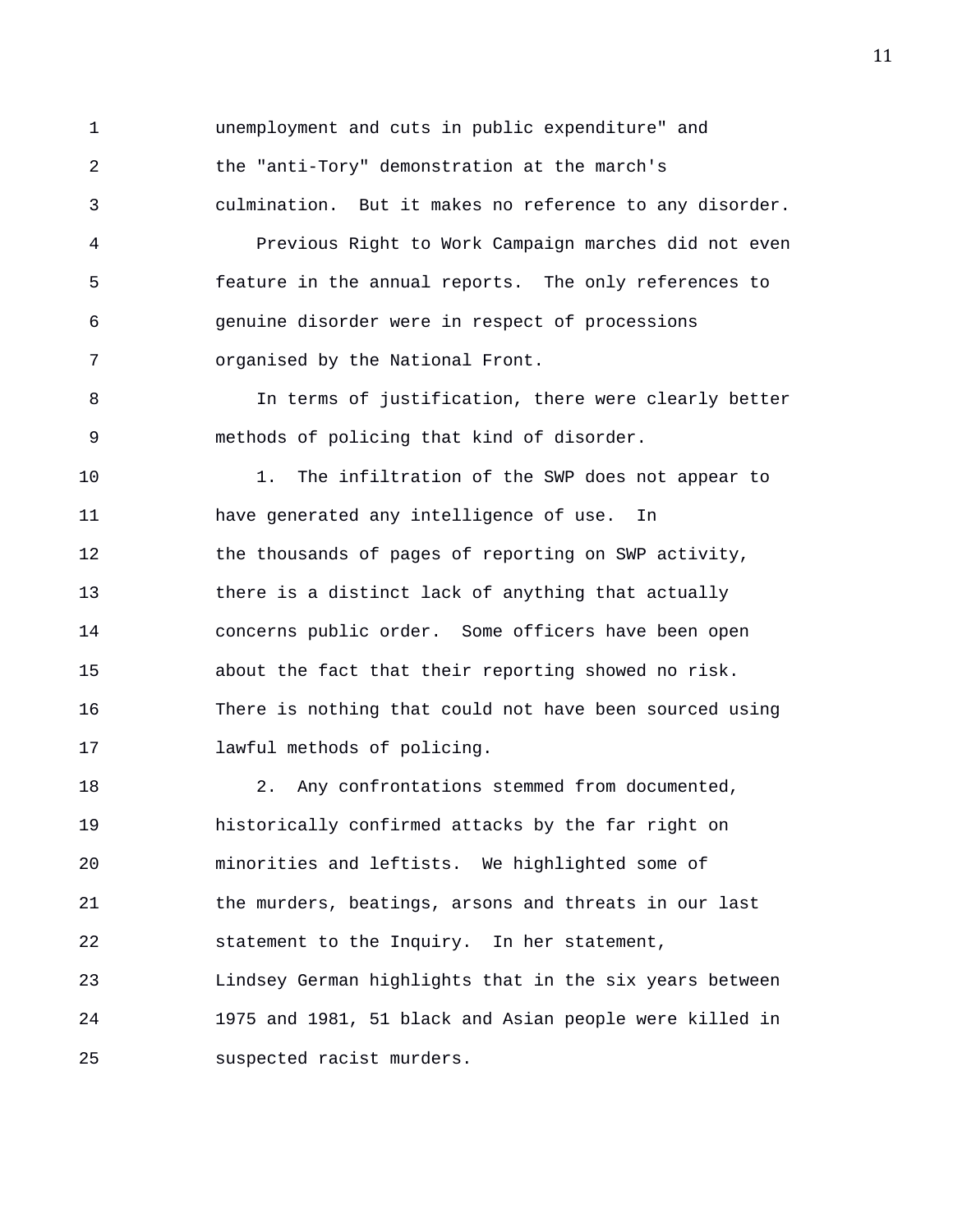1 One method of preventing disorder would have been 2 removing the root of the risk. Police officers would 3 have been better -- police resources would have been 4 better spent preventing and solving real politically 5 motivated crime. There were repeated calls by the SWP 6 and others for the police to do exactly that.

7 But they did not. In the 1979 Special Branch annual 8 report, reference is made to the murder, in May 1978, of 9 Altab Ali. The language used by the police to describe 10 that murder is illuminating. They said:

11 "This death, although not attributable to any 12 racialist attack, was nevertheless used by the extreme 13 left to influence an already deteriorating situation in 14 the Bengali community."

15 Those words were written over a year after 16 Altab Ali's murder. At the time they were written, 17 there was no doubt whatsoever that the murder 18 was racially motivated. One of the suspects had told 19 the police:

20 "If we saw a Paki we used to have a go at them ... 21 I've beaten up Pakis on at least five occasions."

22 In September of 1978, Altab Ali's former employer, 23 the secretary of the Brick Lane mosque, had published 24 a report. It was called "Blood on the Streets". It 25 detailed the number of racist attacks on the community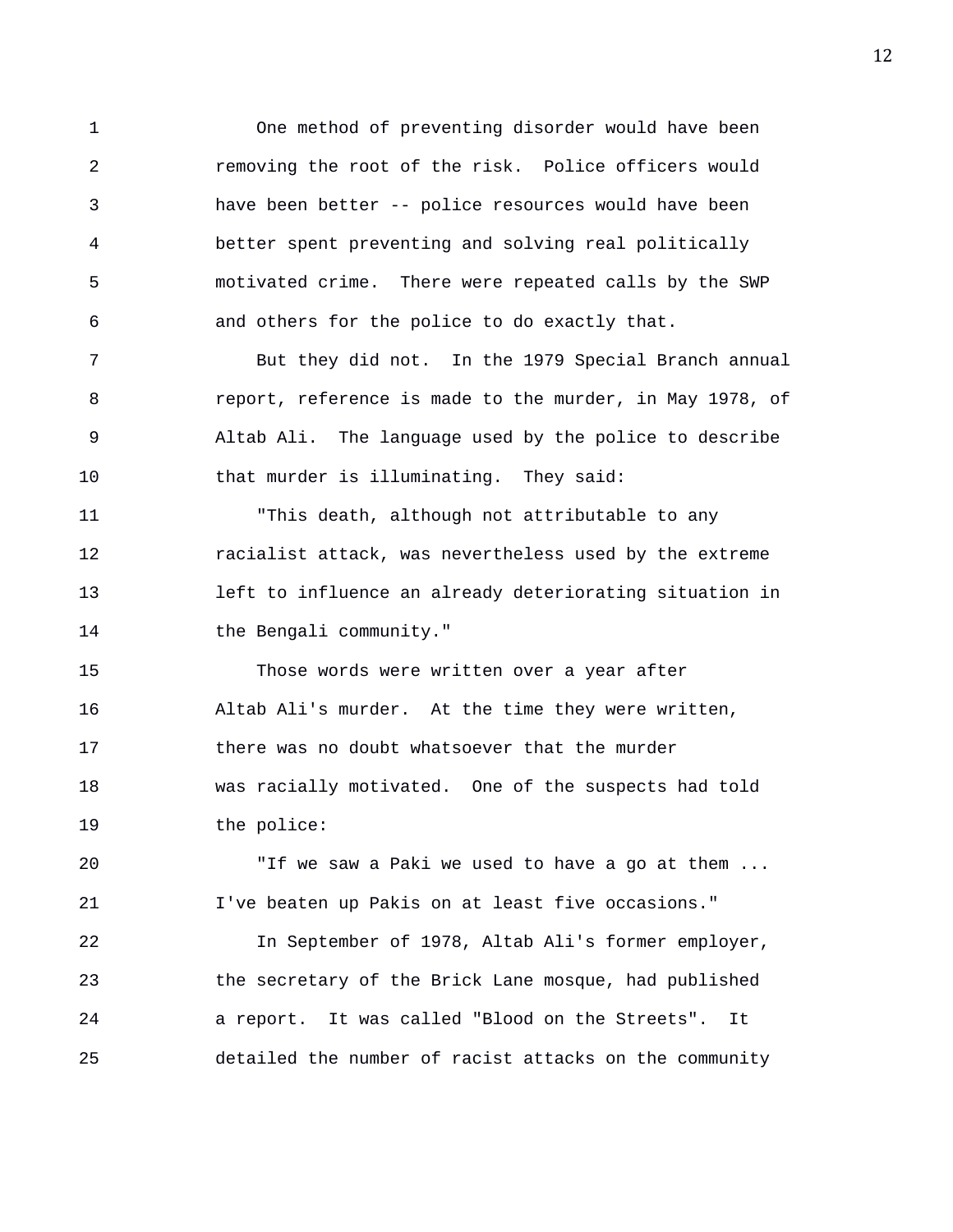1 in Brick Lane in just the first four months of 1978. 2 There were 33. It listed hammer attacks, stabbings, 3 punctured lungs, slashed faces, airgun shot wounds, 4 people beaten with bricks and sticks and knocked 5 unconscious in broad daylight.

6 But the police denied racial motivation, even when 7 it had been confessed. They then suggested that 8 the terror in local communities was somehow the fault of 9 left-wing activists.

10 If there is going to be infiltration, why were 11 the National Front not infiltrated? There has been 12 a suggestion that Special Branch already had "excellent 13 sources in the far right". They clearly did not. Any 14 sources that they did have were not doing a very good 15 job of preventing the almost daily disorder and violence 16 that the National Front and their ilk were perpetrating 17 on London's streets.

18 Certainly in 1975, the SDS knew that, "most of 19 the public order problems were concerned with 20 the activities of the National Front". Special Branch 21 knew that National Front members were responsible for 22 "several brutal attacks on members of ethnic 23 minorities", and they knew that this brutality 24 heightened opposition to them. SDS officers experienced 25 the National Front violence themselves, although we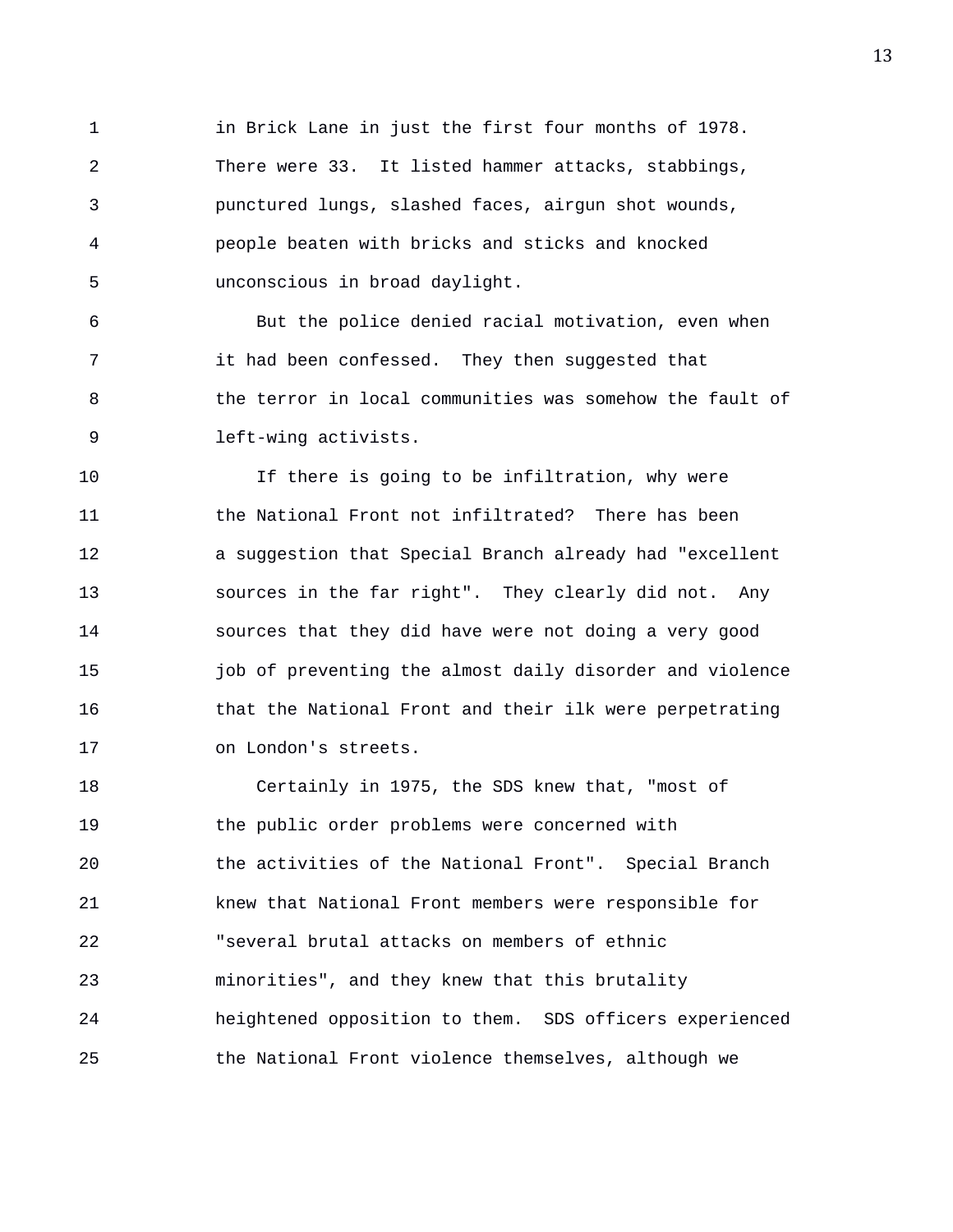1 **rarely see it reported.** The recent evidence of HN21 2 emphasises the point. He said:

3 "You would be selling the papers and then suddenly 4 from out of the blue some National Front or National 5 Party people would turn up and try and have a go at 6 you ... Physically ... I had a fight with someone who 7 was trying to attack me ... they were quite big and 8 you know some of us were puny creatures. So, it wasn't 9 in our interests to confront them physically ... From 10 the SWP side, it was mostly shouting. From the Far 11 Right thing, it was mostly physical violence."

12 But there was no infiltration. DI Angus McIntosh, 13 HN244, recalls that there was a "high level policy 14 decision" not to infiltrate the far right. A policy 15 decision is the only explanation that makes sense. What 16 was that policy?

17 Far right demonstrations were deliberately 18 provocative of violence by their very nature. They 19 targeted minority areas with as large a show of force as 20 they could muster; the same minority areas they were 21 targeting with extreme levels of politically motivated 22 violence.

23 There is no justification for the violations of 24 individual rights perpetrated by the SDS. But at least 25 if they were infiltrating a political organisation as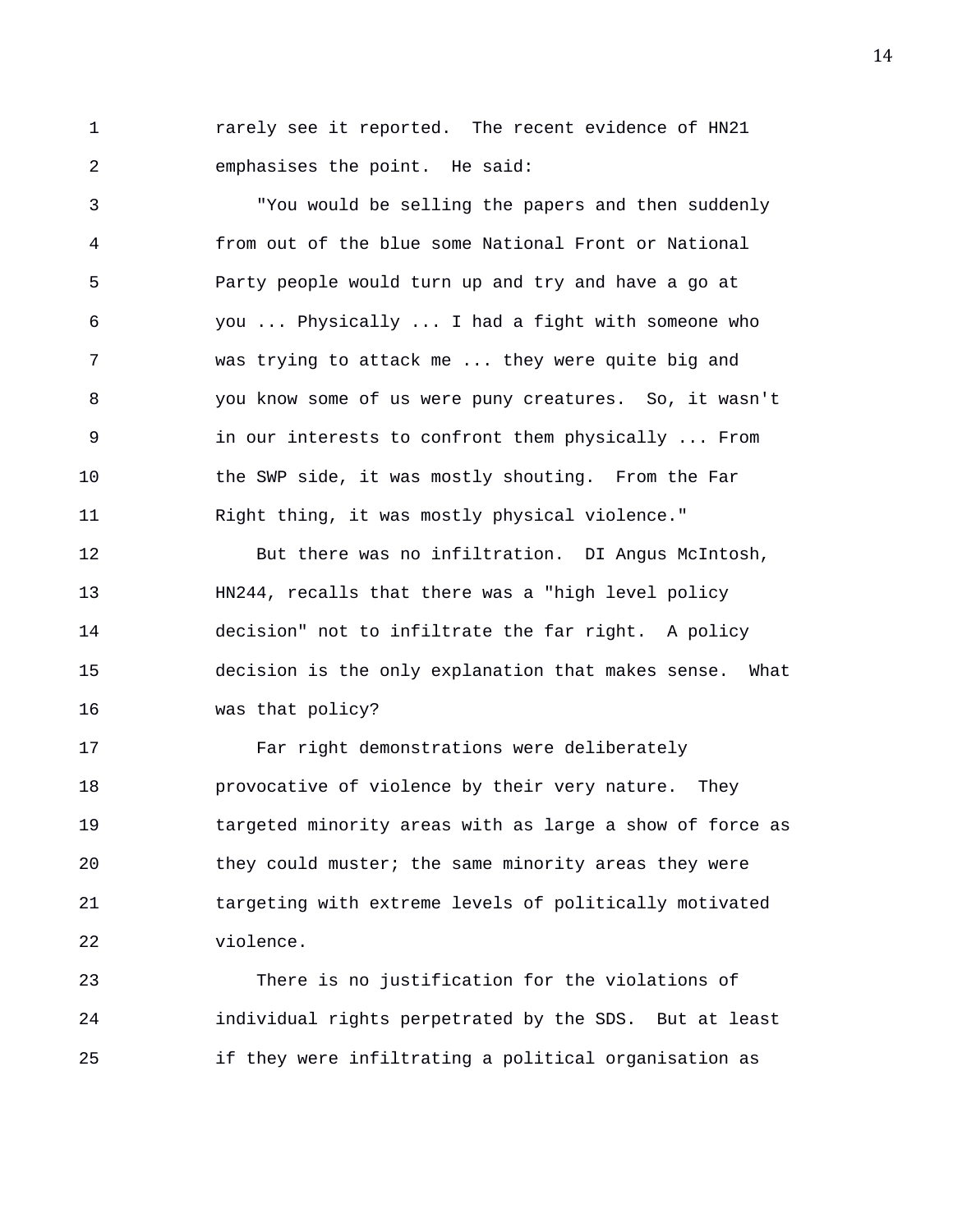1 criminally violent as the National Front, they might 2 have an argument that their work was in some way 3 connected to policing.

4 Listening to the communities themselves, they were 5 frightened, as well they might be. The National Front 6 was an avowedly Nazi party. The people of Southall, 7 Lewisham and Wood Green did not want their community 8 cohesion fractured by fascist demonstrations. They 9 called for bans, or at least relocation. They were 10 ignored.

11 The SDS annual reports of 1981 and 1982 note that 12 confrontations with the far right did not happen in 13 those years. On both occasions, the SDS put that down 14 to the Commissioner banning National Front processions, 15 because they were deliberately provocative of disorder 16 and violence. They always had been. The National Front 17 marches in Southall, Lewisham and Wood Green were all 18 deliberately provocative of disorder and violence. 19 Surely, Special Branch's "excellent sources" could have 20 pointed out the inherently obvious. If police had 21 listened to the communities they were supposed to be 22 serving, the disorder at Southall and Lewisham would 23 never have happened. Instead, they are used as excuses 24 for the wholesale infiltration of the SWP.

25 The Metropolitan Police themselves contributed to or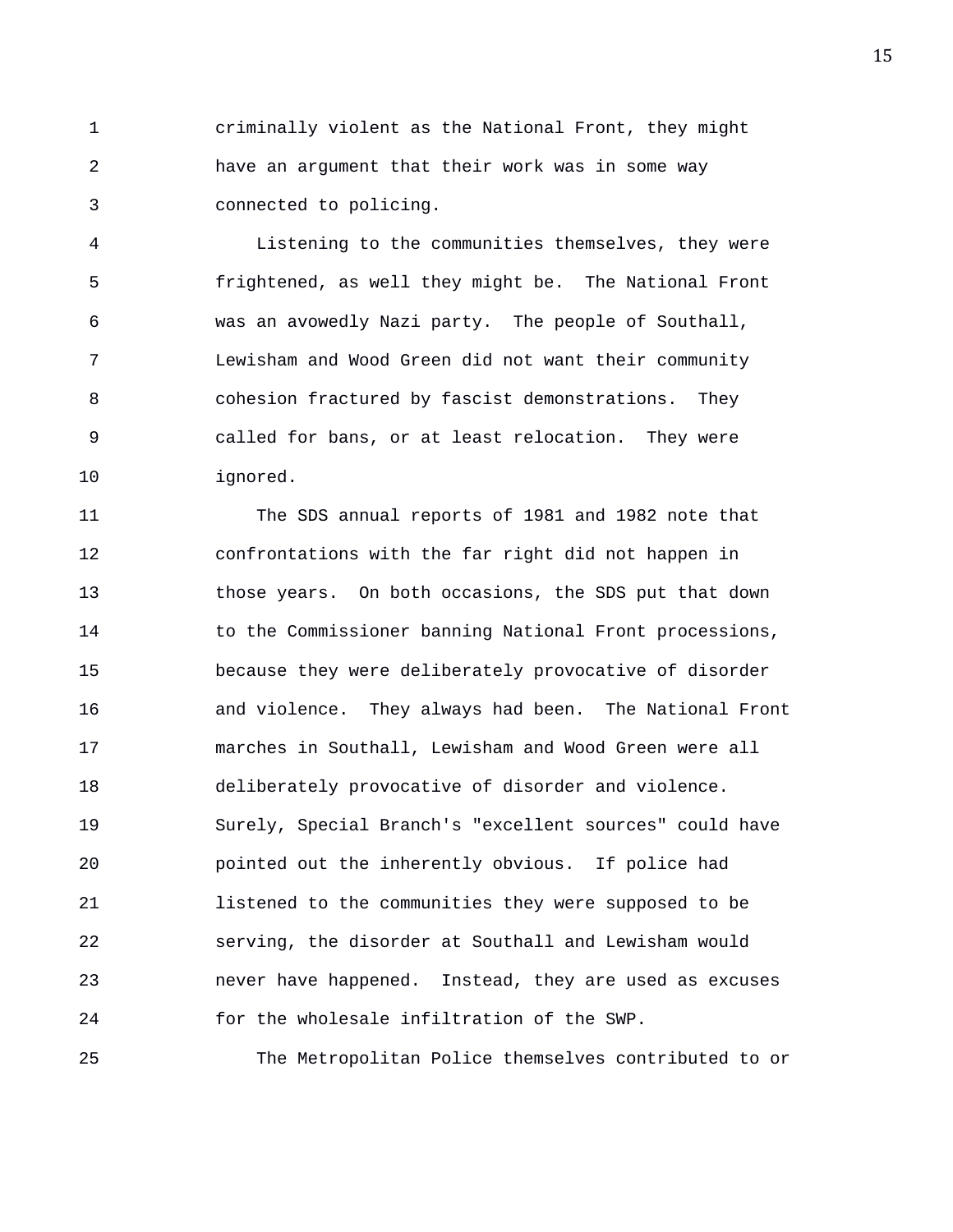1 caused public disorder at demonstrations. The only SDS 2 report on the Lewisham disorder was retrospective, and 3 highly critical of policing methods.

4 At Southall, the National Council of Civil Liberties 5 were also highly critical of policing methods. One 6 undercover officer, HN41, was warned off attending 7 the Southall demonstration by his managers. His 8 explanation for this warning was that "the uniform 9 police were going to clamp down on the demonstrations" 10 and the "dangers" would be "more than normal". 11 The pre-planned, dangerous "clamp down" would explain 12 the account of former SWP member, Joan Rudder. She had 13 been helping injured demonstrators when she was ordered 14 out of a house and made to run a gauntlet of police 15 officers, who beat her until her head split open.

16 At Red Lion Square, Lindsey German witnessed police 17 officers throwing demonstrators over railings onto an 18 underpass.

19 At both Southall and Red Lion Square, police actions 20 caused the deaths of demonstrators.

21 The World in Action documentary of the Right to Work 22 Campaign march in 1980 demonstrates the issue. 23 The marchers travelled the length of the country with 24 a low-key police escort. The exchange between 25 the marchers and that escort was good-natured and even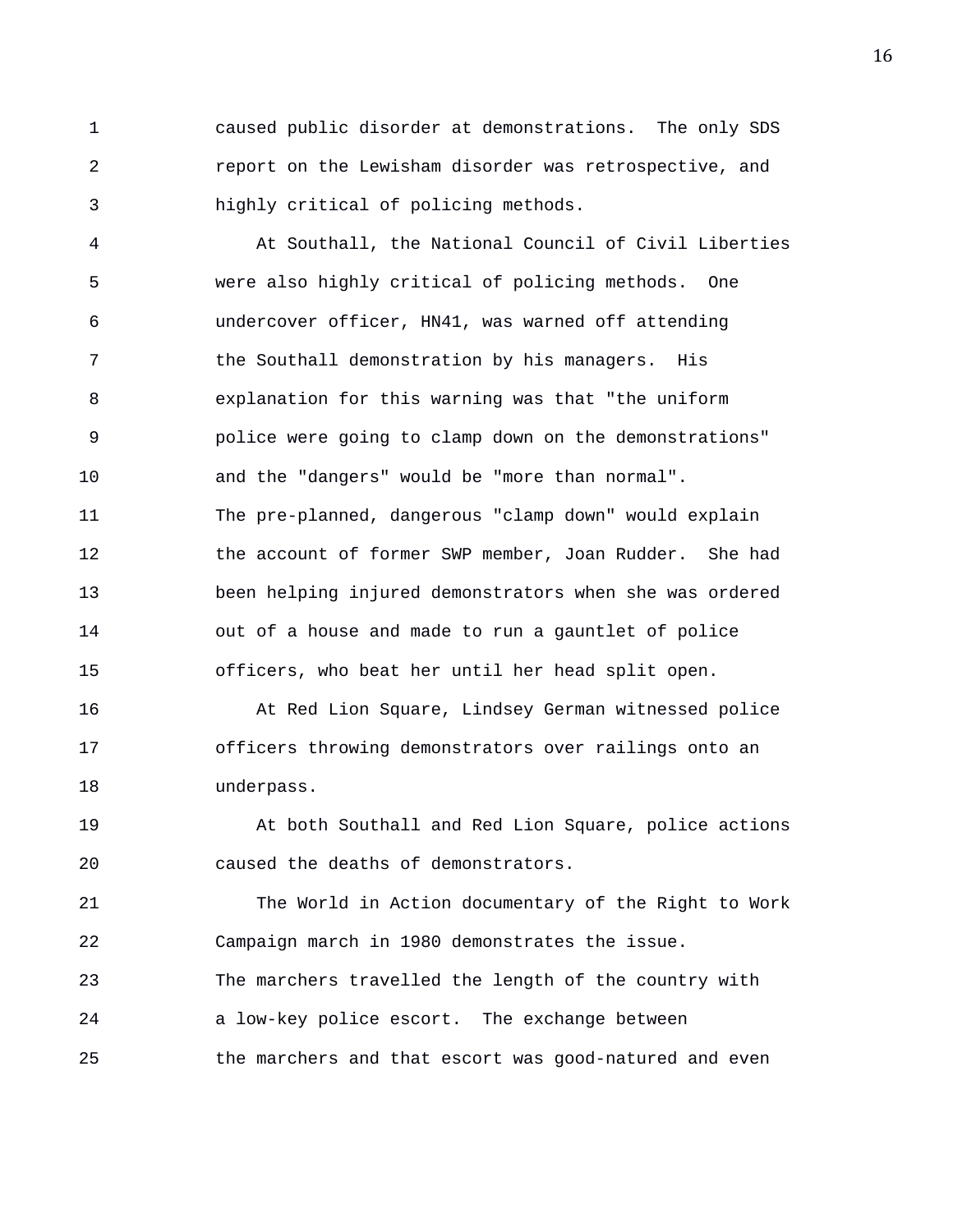1 jovial. The SDS report on this march had listed 2 the time and place of the arrival in London, and made it 3 clear that there were no public order concerns. But 4 when the march arrived in Southall, it was met by a 5 legion of police. They flanked the roads, in the same 6 way that they had done, two years before, on the day 7 they killed Blair Peach.

8 Finally, it was understood that the police were 9 doing nothing about far right violence and disorder, or 10 were complicit in it. That was not paranoid or 11 imagined. It is not just racist language evident in 12 some of the reporting, or the widespread perception that 13 the police protected the National Front, or 14 the massively disproportionate stops and searches 15 of young black people, or the subsequent findings of 16 institutionalised racism in the police.

17 One of the most interesting documents to have been 18 disclosed in this phase deals with the chief 19 superintendent of Special Branch directing two senior 20 SDS officers, DI Riby Wilson and HN332, to meet with 21 Lady Jane Birdwood at her home in 1968. 22 Lady Jane Birdwood was described as "politically 23 well-informed" and "well-known to Special Branch for her 24 anti-communist views and activities". 25 The SDS officers "thanked for her interest" and asked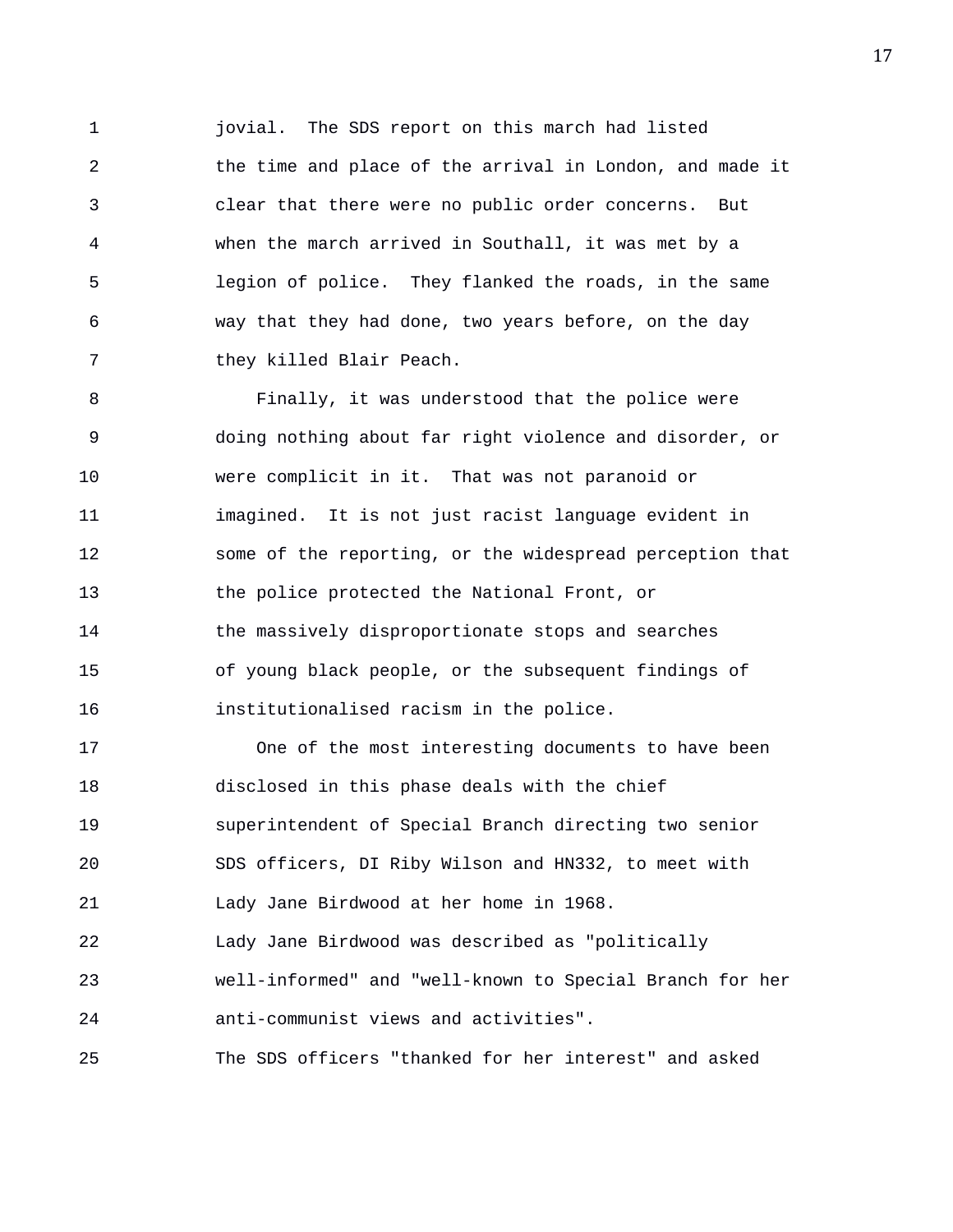1 her to pass on any information that she "or her friends 2 with similar interests" may have. Lady Jane Birdwood 3 and her "friends" were far right activists, and well 4 known as such at the time.

5 She was a racist and an anti-semite. She became 6 periodically associated with the National Front, 7 the British Movement and the British National Party, 8 stood as a far-right candidate in three elections, and 9 was later convicted for multiple offences of inciting 10 racial hatred. Why infiltrate the far right if you can 11 have tea with your "excellent sources" on their "lawn"?

12 It is apparent that nothing was done about the far 13 right violence. It was almost as if there was a reason 14 for not doing anything. A divided society is useful to 15 the establishment, even at the expense of public order. 16 Historically, far-right movements prosper at times of 17 economic crisis. Immigrants are blamed for 18 unemployment, and that is a distraction from the failing 19 policies of government.

20 What is never mentioned in the SDS annual reports is 21 the SWP emphasis on positive methods of undermining 22 fascists. Everyday local activity to protect minorities 23 themselves. The organisation of estate residents to 24 paint out NF graffiti, set up telephone links for mutual 25 support and warnings against racist attacks, organising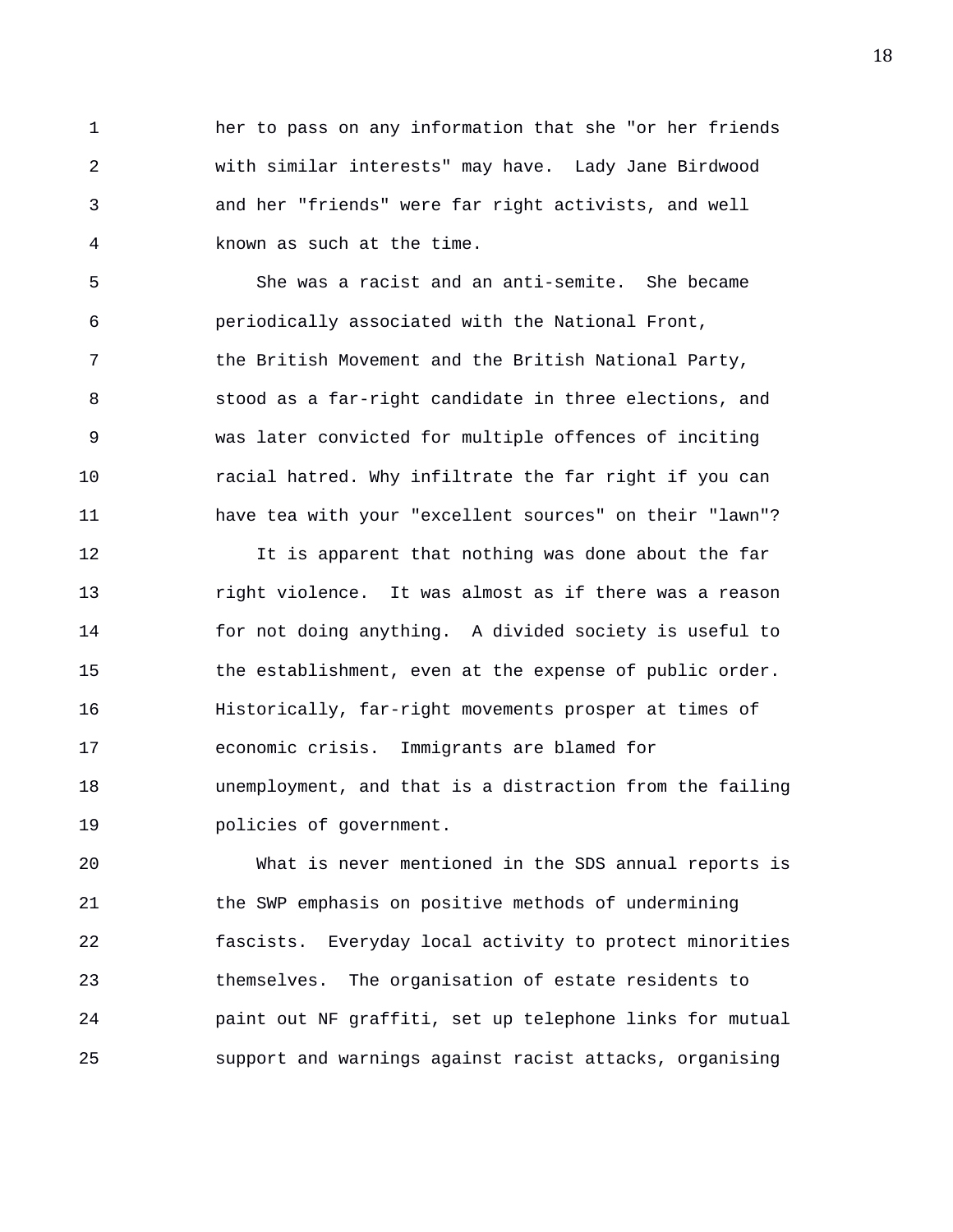1 a protection rota to protect minority residents. And 2 then, there is Rock Against Racism, that the SWP had 3 a crucial role in. That did more to unite people and 4 prevent disorder and violence on the streets than 5 the SDS ever did. The joint leader of 6 the National Front admitted that it had been effectively 7 destroyed by the campaigns of the Anti-Nazi League, 8 again contributed to by the SWP.

9 There was no anti-government or anti-state disorder. 10 There was nothing that could have been said to have 11 been "violent subversion" or "revolutionary violence".

12 Public order issues and the Troops Out Movement. 13 We dealt with public disorder issues in respect of 14 Richard Chessum and the Troops Out Movement in our last 15 opening statement. Quite simply, there were none. 16 The undercover officers and their management do not even

18 Political and economic policing -- the real 19 rationale.

17 pretend that there were any public order concerns.

20 So, what was the real rationale? The SDS was a part 21 of Special Branch; their roles and motivations are 22 inseparable.

23 The role of Special Branch was reviewed in 1970, by 24 what were called "Terms of Reference", described as 25 originating from the Home Office and prepared "in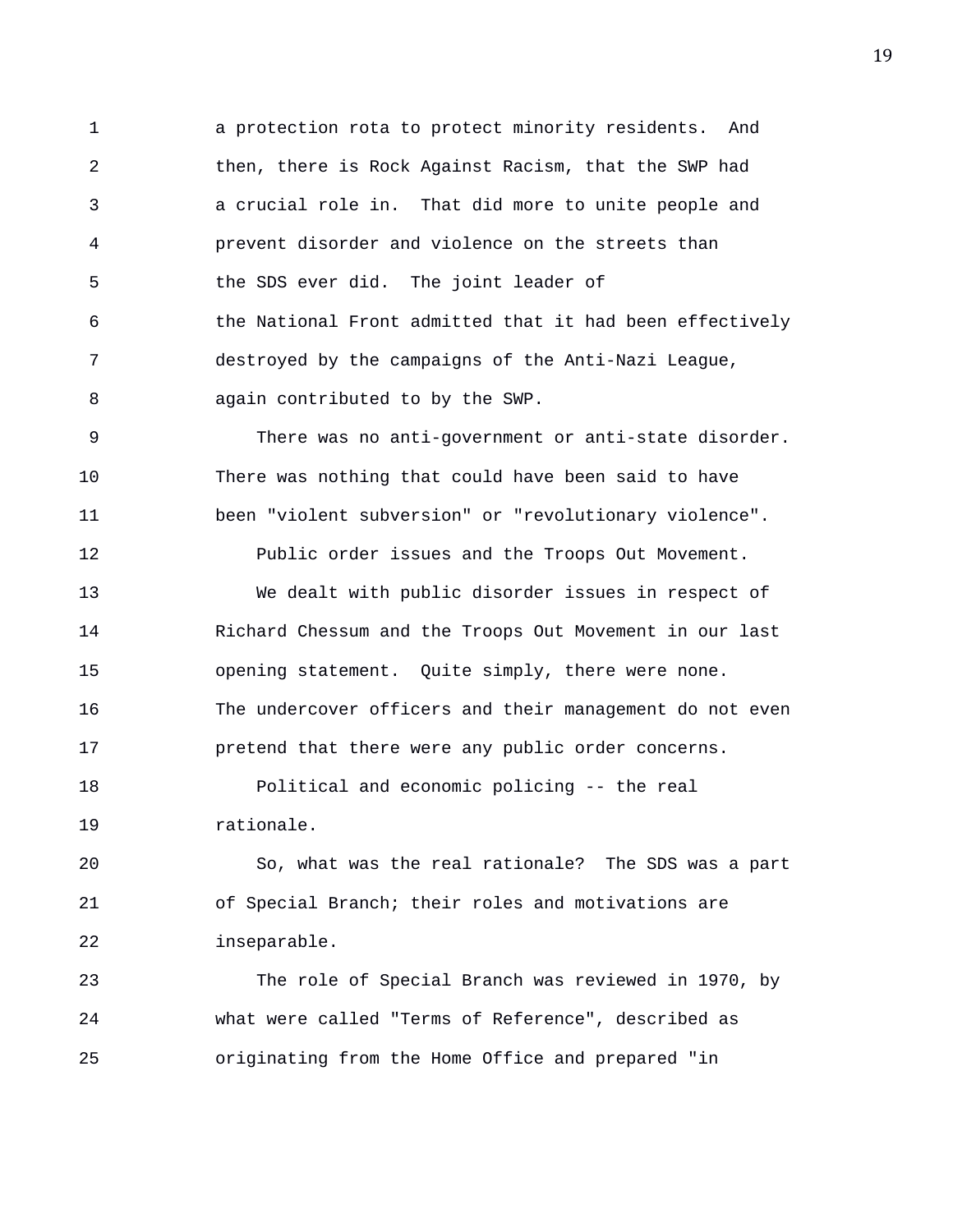1 collaboration with the Security Service and other 2 interested parties".

3 The function of Special Branch was to gather 4 intelligence, secretly and overtly, for two purposes. 5 The first of those was easily justifiable from 6 a policing perspective, to assist in preserving public 7 order, which was a police function.

8 The second was assisting the Security Service, in 9 two identified roles:

10 (a) in respect of espionage and sabotage, which 11 again were clearly relatable to police functions as both 12 are covered by the criminal law, and

13 (b) more pertinently as far as this Inquiry is 14 concerned, from actions of persons and organisations 15 which may be judged to be subversive of the security of 16 the State.

17 The specific tasks of the branch included: 18 T... consultation with the Security Service to 19 collect, process and record information about subversive 20 or potentially subversive organisations and 21 individuals."

22 The terms were accompanied by an annex which clearly 23 instructed senior officers that it was:

24 "... important that Special Branches should have 25 a clear idea of what constitutes 'persons and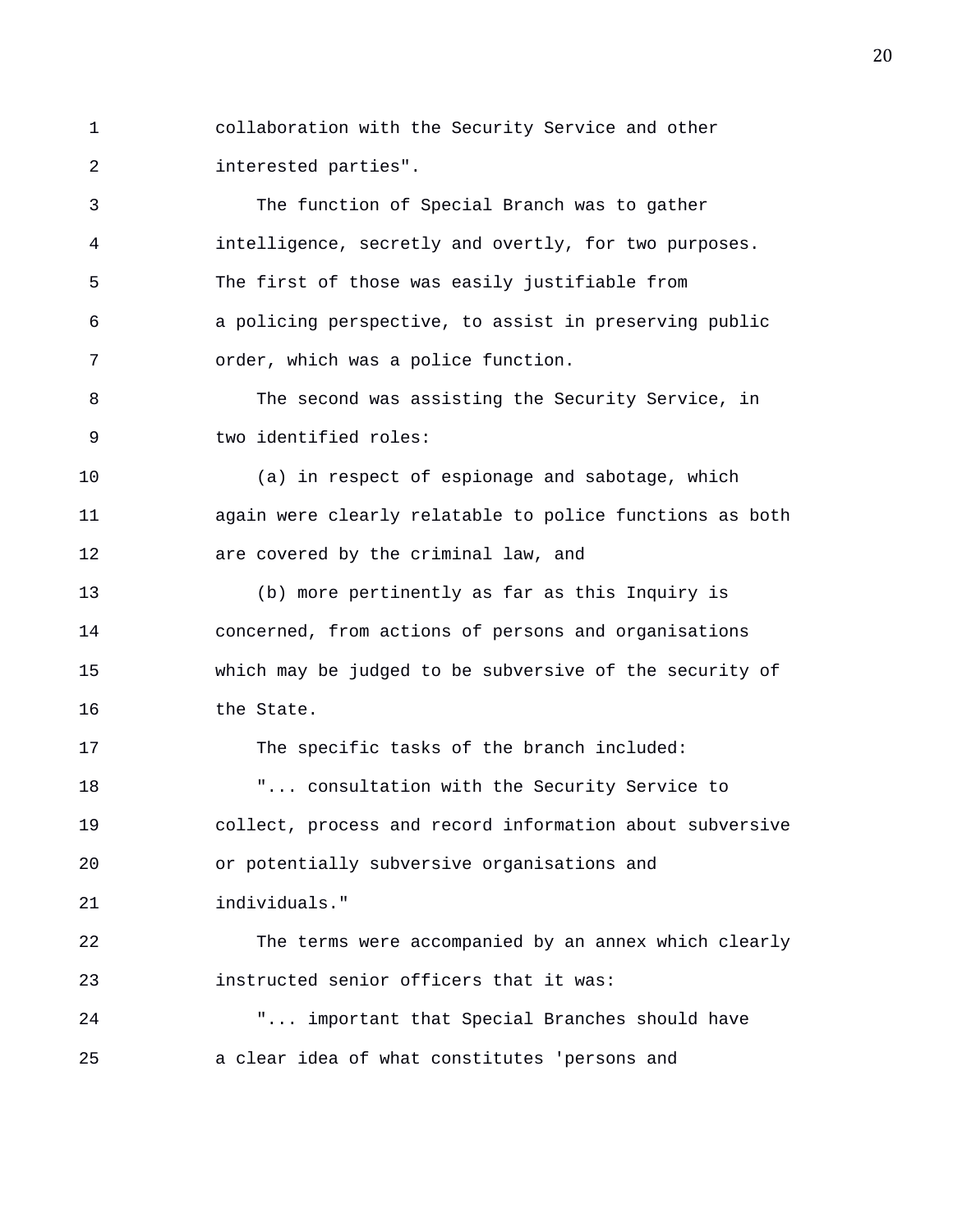1 organisations which may be judged to be subversive of 2 the security of the State'."

3 However, they then failed to provide those senior 4 officers and their Special Branches with any definitive 5 idea of what "subversive" actually meant.

6 This may have been the source of some discomfort for 7 chief constables, because ill-defined MI5 lackey work is 8 not what the police are supposed to be about. However, 9 a good officer, conscious of the principles of policing, 10 could interpret the terms consistently with 11 Special Branch's pre-existing responsibility, which 12 was "the prevention of crimes directed against 13 the state".

14 That responsibility, preventing crime, was also 15 enshrined in the legal definition of "subversion", 16 widely published, accepted and acknowledged from 1963, 17 when Lord Denning had reported on the roles of MI5 and 18 Special Branch after his inquiry into the Profumo 19 Affair:

20 "... [subversives are those who] would contemplate 21 the overthrow of the Government by unlawful means."

22 That definition is clear. It speaks very obviously 23 of the "overthrow" of the body appointed from those 24 elected by the mandate of the people. And it poses no 25 difficulty for a police officer because, from a policing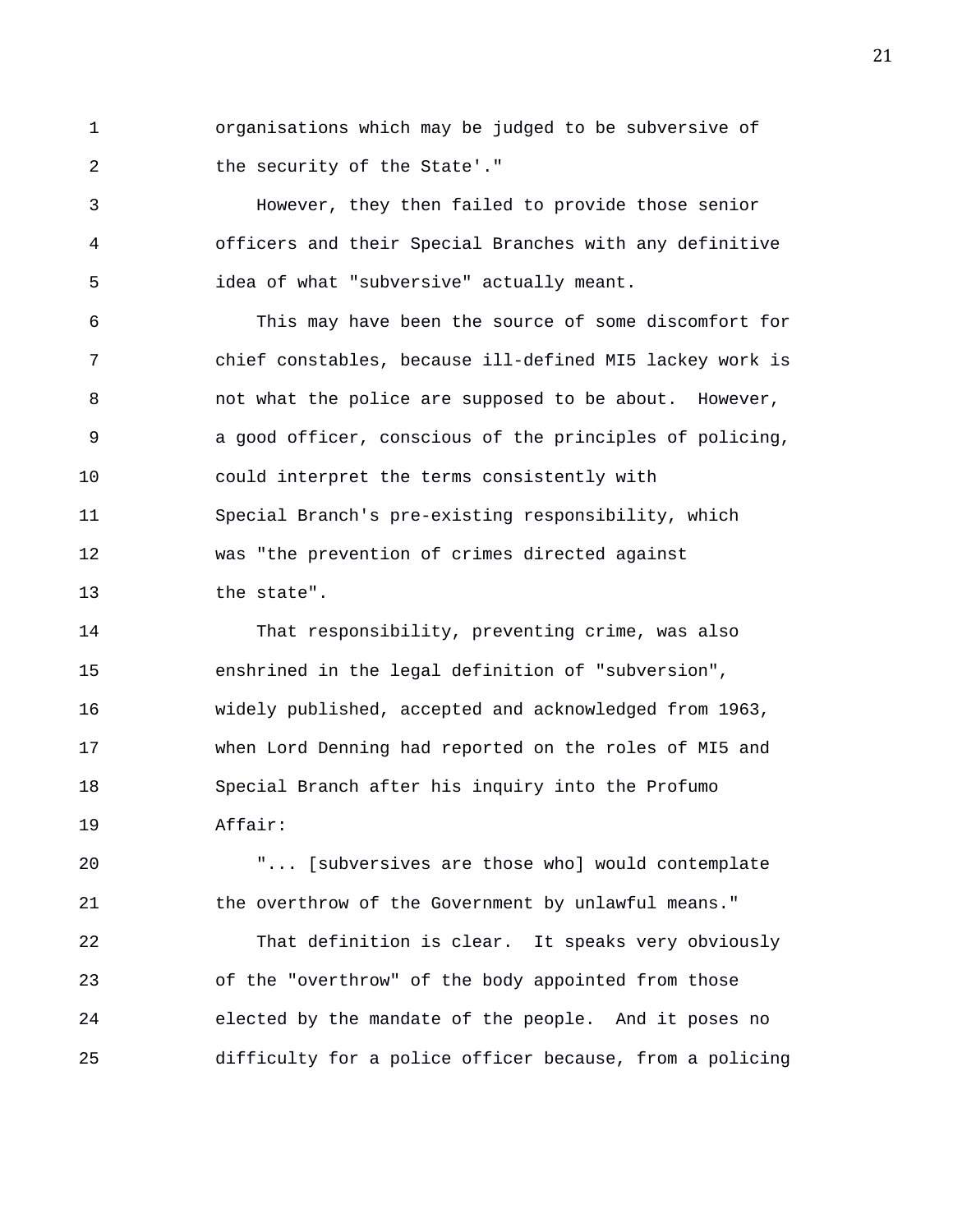1 perspective, what is "unlawful" and what is not is 2 defined by the criminal law.

3 Applying that definition to the terms, police 4 officers can still do their work professionally. They 5 can collect and record information about criminal, or 6 potentially criminal, organisations and individuals, or 7 investigate criminal backgrounds to demonstrations or 8 industrial disputes. All of those activities had to be 9 conducted within the limits on police powers imposed by 10 the law. What they cannot do is "pry" into political 11 opinions and private conduct, because as Lord Denning 12 said, that would be "in the nature of a Gestapo or 13 Secret Police".

14 Unfortunately, because the terms were deliberately 15 opaque, officers were encouraged to be flexible in their 16 interpretation of "subversion". The Security Service 17 certainly considered themselves to have an unfettered 18 discretion to define it as they wished.

19 And in 1972, MI5 unilaterally redefined 20 it."Subversion" became:

21 "... activities threatening the safety or wellbeing 22 of the State and intended to undermine or overthrow 23 Parliamentary democracy by political, industrial or 24 violent means."

25 That definition is very different. It prioritises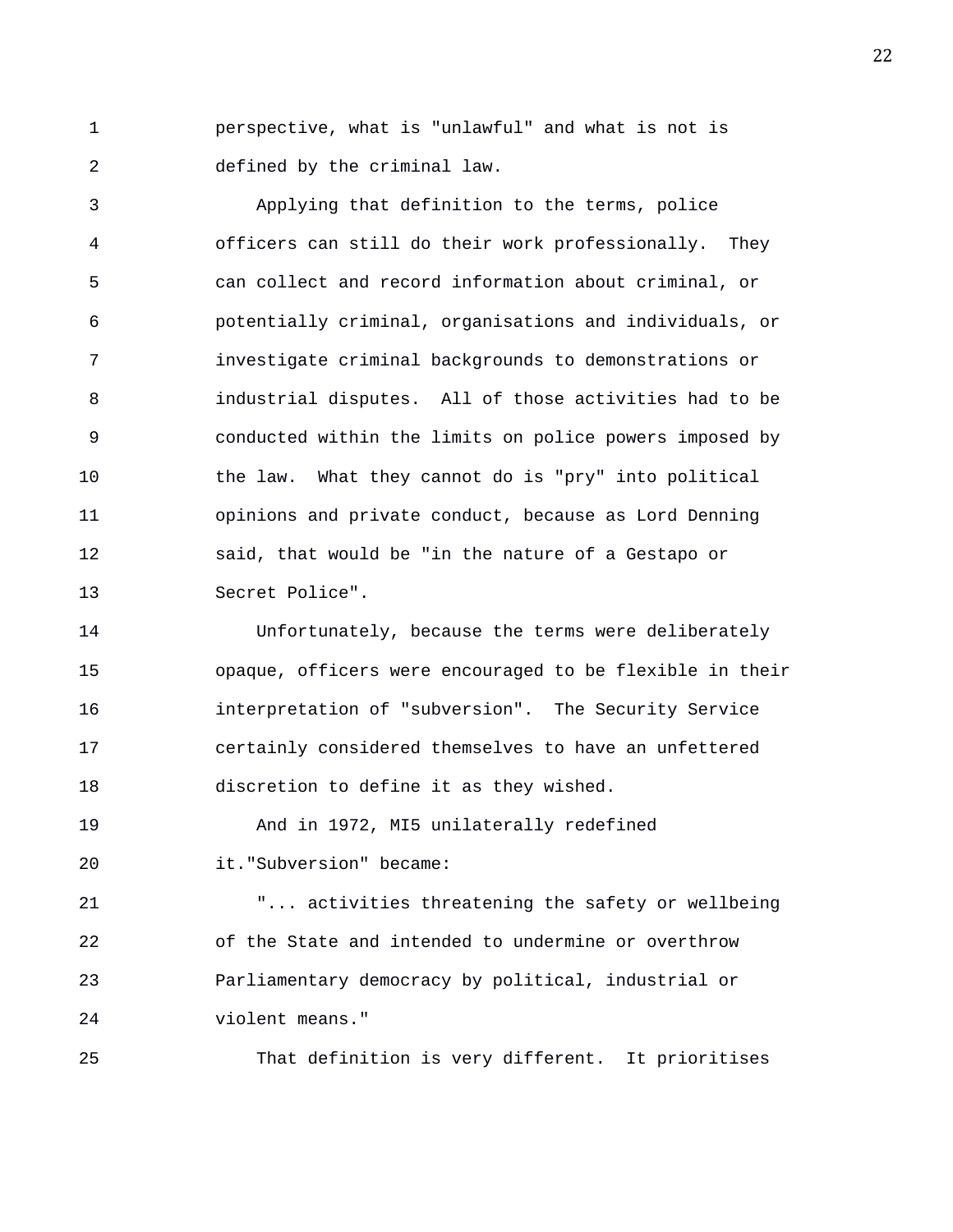1 the wellbeing of the state, which, of course, is not 2 democratically elected. It could arguably encompass any 3 democratic movement which seeks to amend the basis of 4 democracy or change the established order. But most 5 importantly, from a policing perspective, it no longer 6 makes reference to the law. "Violent means" are well 7 covered by the criminal law, but political and 8 industrial means are not.

9 Because the terms do not include a definition and 10 were not adapted to compensate for the whims of 11 the Security Service, the police were now encouraged to 12 depart entirely from the basic principles that underpin 13 policing, to covertly collect information about 14 individuals who were simply potentially subversive, 15 people who the police knew had no involvement whatsoever 16 in any kind of unlawful conduct.

17 The Security Service have attempted to add some 18 legitimacy to their unilateral redefining, by 19 referring to it as "the Harris definition":

20 "... formally adopted by Lord Harris of Greenwich, 21 Minister of State at the Home Office in a debate in 22 the House of Lords on 26 February 1975."

23 What they neglect to mention is that they had 24 briefed Lord Harris with that definition in advance of 25 that debate. His assertion that this definition was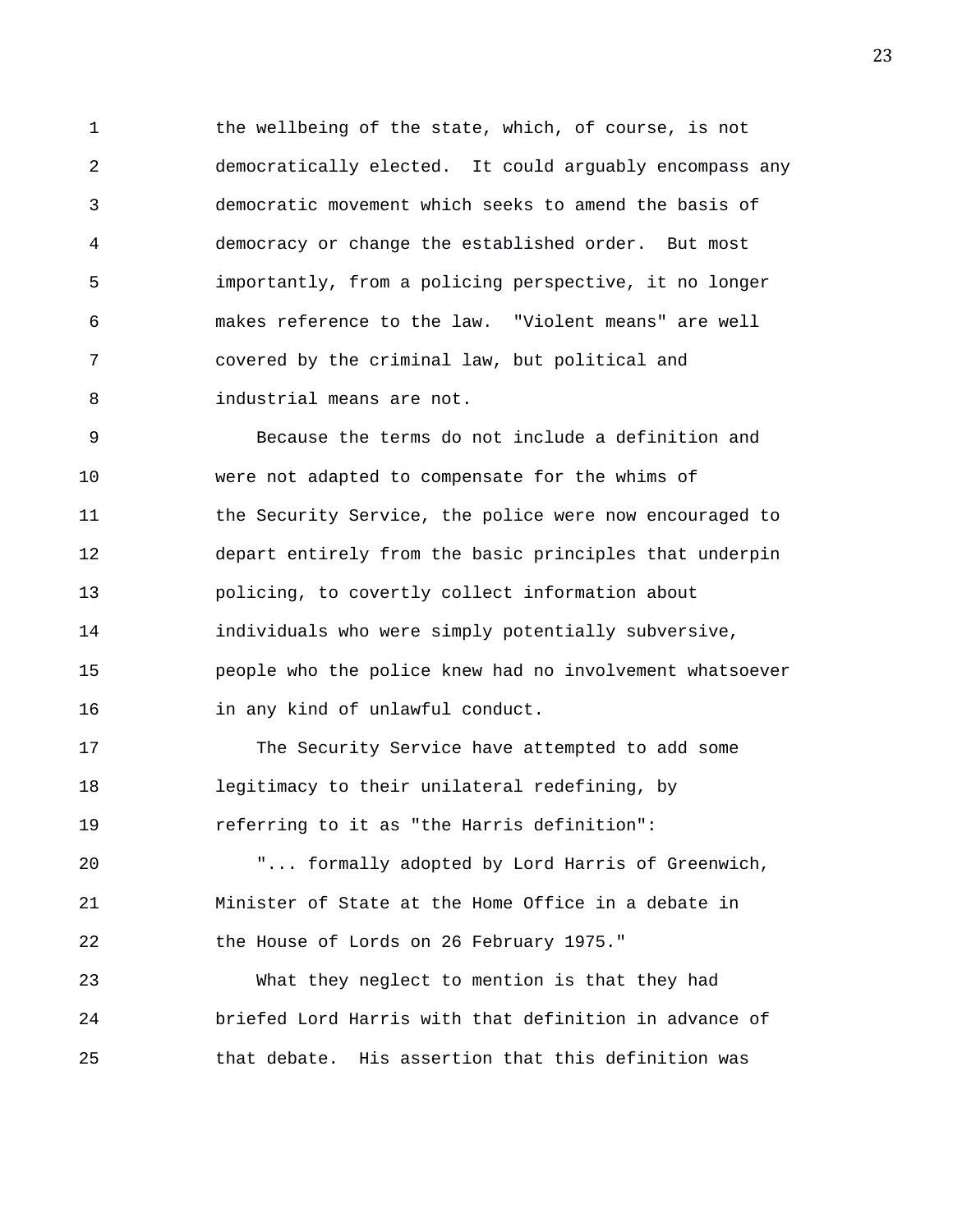1 "generally regarded" as appropriate actually means 2 nothing more than this is how MI5 defines it. But MI5 3 cannot change the law. Having a Lord repeat a briefed 4 definition in a debate does not change the law.

5 In fact, Lord Harris had continued his speech with 6 an implicit endorsement of the Lord Denning definition:

7 "It is fundamental to our democratic traditions that 8 people should be free to join together to express and 9 further their views, whatever others may think of those 10 views, provided they do not break the law."

11 That reiteration of fundamental policing principles 12 has been comprehensively ignored.

13 The clear shift in the activity of the SDS in terms 14 of their "customers" and reporting coincided with 15 the introduction of the "MI5 definition", read alongside 16 the 1970 terms, and then the selective false legitimacy 17 of a Lords debate. Policing public order became 18 policing the political, like Richard Chessum and the 19 Troops Out Movement, and the political and industrial, 20 like Lindsey German and the Socialist Workers Party.

21 The Home Office and Security Service expanded police 22 powers without democratic or electoral scrutiny and 23 without any regard to the law.

24 It's worth noting that in the course of the Lords 25 debate, four of the speaking Lords described themselves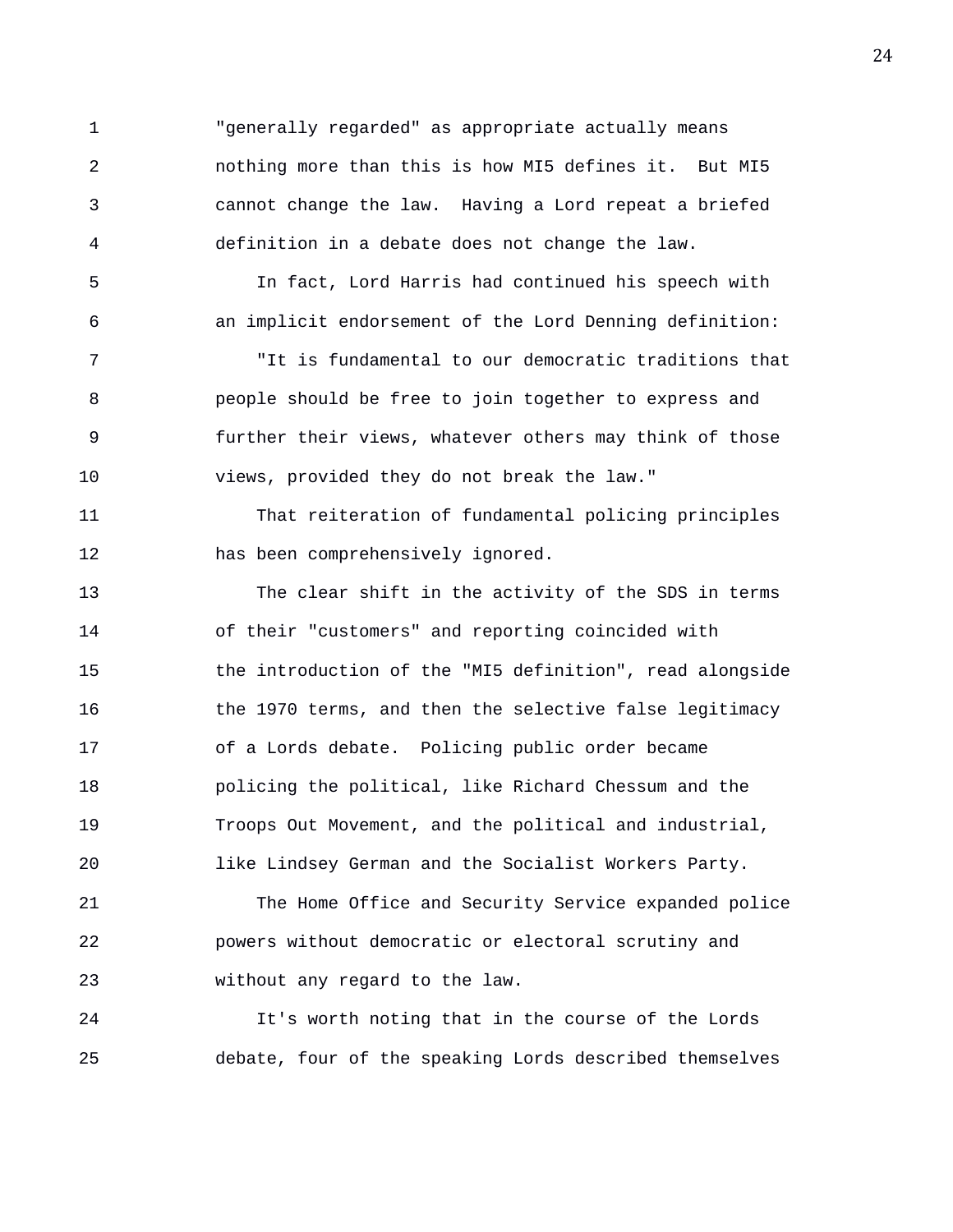1 as subversive, forcefully pointing out that revolution 2 need not be violent. Almost anybody could be described 3 as "potentially subversive".

4 The police could and did "pry" into the political 5 opinions and private conduct of law-abiding citizens, 6 doing away with our freedom of political thought and 7 association, of free assembly and expression. These 8 were the "Secret Police" that Lord Denning spoke of.

9 This was the reason why Government was so terrified 10 of the people finding out about the SDS.

11 The correspondence that accompanies every SDS annual 12 report emphasises the Home Office's constant need for 13 reassurance about "security", avoiding "embarrassment", 14 and the "political sensitivity" of their continued 15 funding of this STASI-like unit.

16 Government knowledge.

17 The Home Office documents provided in this phase of 18 the Inquiry show the extent of their collusion with 19 the Security Service, the hidden cogs of the state 20 manoeuvring, the duplicity, the avoidance of 21 accountability and the creation of a veil of plausible 22 deniability. They encouraged the "considerable increase 23 in the size and responsibilities of Special Branches in 24 the 1970s". Special Branches that, working with MI5, 25 were "more heavily involved in those aspects of their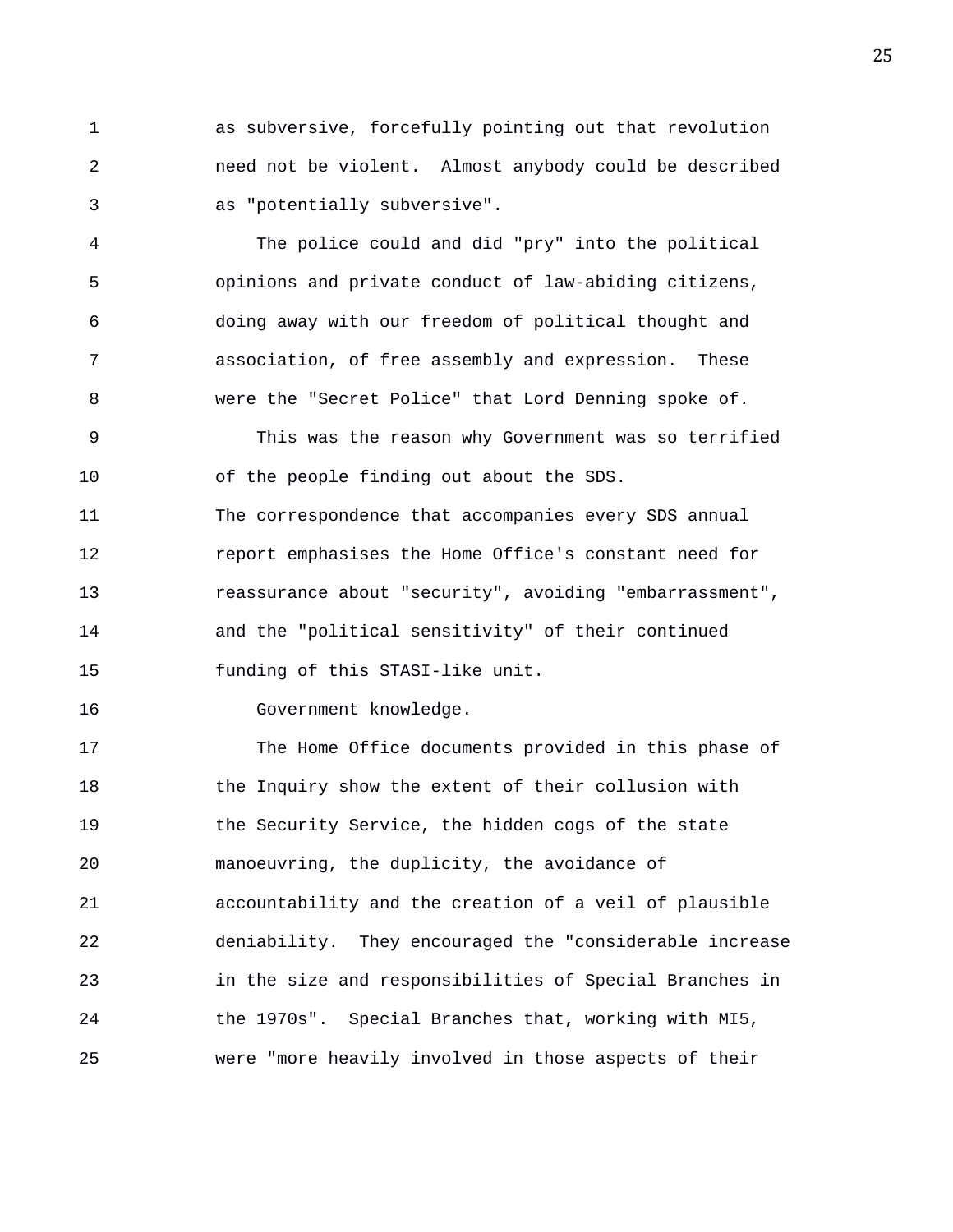1 duties which are more sensitive politically", ie spying 2 on innocent people.

3 They were particularly concerned about criticism 4 from within Parliament and from investigative 5 journalists, that Special Branches were "over-secretive 6 and under accountable", and "interest themselves in, and 7 record the activities of, people who are merely 8 undertaking proper political or industrial activity".

9 It is interesting that the Members of Parliament and 10 journalists that they were concerned about had no idea 11 of what was really going on. The criticism and public 12 outrage came from incidents such as police taking 13 photographs of demonstrators, or something an arrested 14 student to be an informant, or carrying out checks on 15 Aeroflot passengers. This was nothing compared to what 16 the Home Office were actually funding the SDS to do.

17 The Home Office's first inclination in response to 18 those legitimate concerns was to lie about it, saying, 19 "it may be possible to discount much of this criticism 20 as either misguided or mischievous", while knowing that 21 not only was it all true, but they were signing off 22 secret authorities for SDS officers to do far, far 23 worse. We ask the Inquiry to be conscious of this level 24 of duplicity when engaging with Government about their 25 authorisation of the SDS.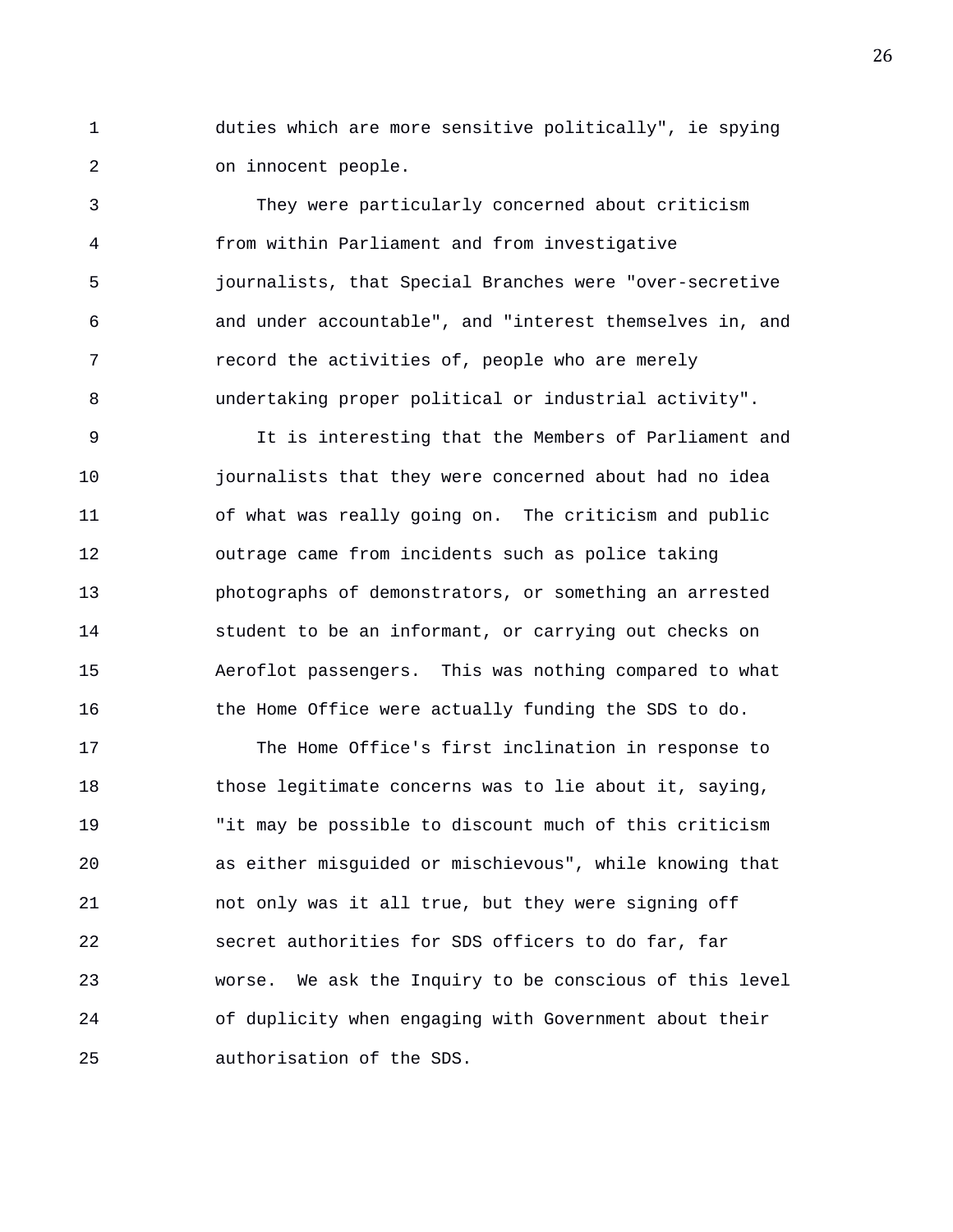1 A number of senior police officers were distinctly 2 unhappy about what they were being told to do. In 1974, 3 Commander Gilbert was of the view that:

4 "... for the most part work done [for MI5] had 5 little or no relevance to SB's proper charter and ... 6 tied up staff, of which he was chronically short ... in 7 totally unproductive activity."

8 Chief constables raised concerns that MI5 sought 9 more intelligence from special branches than they 10 needed. The work they were doing for MI5 was damaging 11 police relations with the public. Most importantly, 12 the chief constables had no idea whether there was even 13 ministerial approval of, or authority for, the work that 14 they had been doing on behalf of MI5 for the past ten 15 years. They knew that the terms, the MI5 definition and 16 the artifice of the 1975 Lords debate did not constitute 17 lawful authority in a democracy; and they knew that no 18 minister would be willing to formally put their name to 19 this.

20 When the Home Office concede in internal documents 21 that there is not "a water-tight basis on which to 22 justify the work of police officers in investigating and 23 recording the activities of subversives", what they mean 24 is: it is not lawful. The Home Office knew that there 25 was no justification. They asked themselves a question: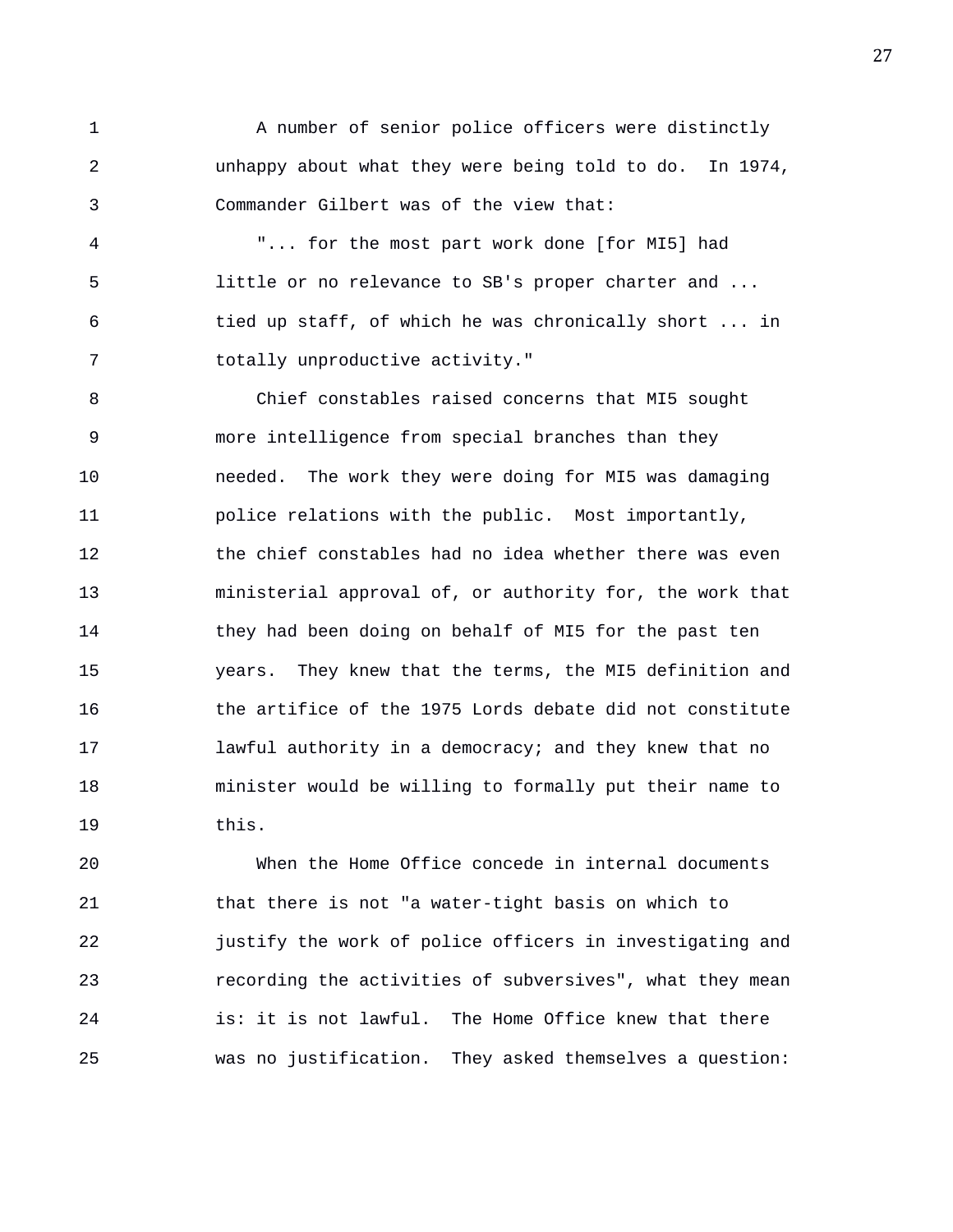1 "How can the work of police officers (which all 2 members of Special Branches are) in investigating 3 subversion, as currently defined, be justified given 4 that the definition covers some activities which are 5 not, as such, unlawful?" 6 But they could not answer it. There was no legal 7 justification. And of course, they were only 8 **8** referring to what Special Branch was doing; 9 the anti-democratic incursions of the SDS were far more 10 invidious. 11 The Home Office attempted to retrospectively 12 legitimise Special Branch activity by reformulating 13 the terms, but they failed; ultimately, 14 the Security Service blocked any attempt to update or 15 amend them. 16 A more honest and straightforward way of having 17 police investigate the activities of political and 18 industrial activists would have been to pinpoint 19 the behaviour that Government was concerned about and 20 attempt to legislate to criminalise it as appropriate. 21 But, of course, that could never have happened, 22 fundamentally because the activists were not doing 23 anything wrong. Parliament and the people would not 24 have stood for the criminalisation of their fundamental 25 rights. So the Government orchestrated the increased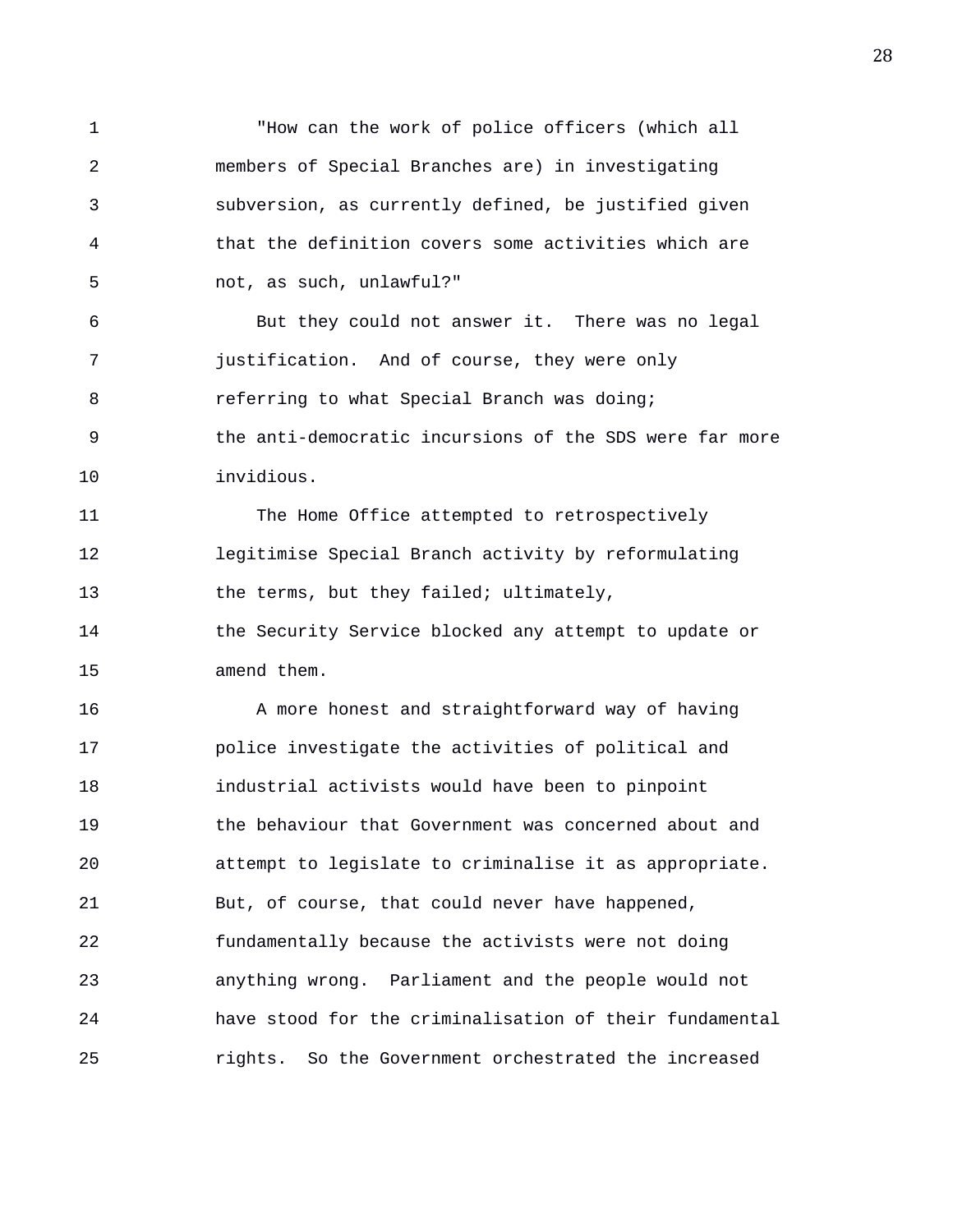1 police powers by guile and duplicity, unlawfully and 2 anti-democratically. It is a sad irony that 3 the Government activity was far more proximate to 4 Lord Denning's definition of "subversion" than any of 5 the organisations that the SDS infiltrated. 6 In passing, to suggest that knowledge stopped at

7 the Home Office and went no higher is beyond 8 comprehension.

9 In our Phase 2 opening statement we stressed 10 the links between SDS sign-offs and Ted Heath and 11 Harold Wilson. James Callaghan had been 12 the Home Secretary who presided over the inception of 13 the SDS in 1968. He had personal meetings with 14 Conrad Dixon and was well aware of the SDS remit.

15 One of his last acts as Home Secretary in 1970 was 16 to oversee the introduction of the Terms of Reference. 17 It is not credible to suggest that when he was Prime 18 Minister between 1976 and 1979, he did not check on 19 the progress of his two creations. Equally, it would be 20 stretching credibility to suggest that prime-ministerial 21 knowledge ended in 1979 with Margaret Thatcher.

22 Undoubtedly, the civil servants wringing their hands 23 about the illegality of Special Branch activity, such as 24 Sir Robert Armstrong, Sir James Waddell, RJ Andrew, and 25 David Heaton, were the same civil servants signing off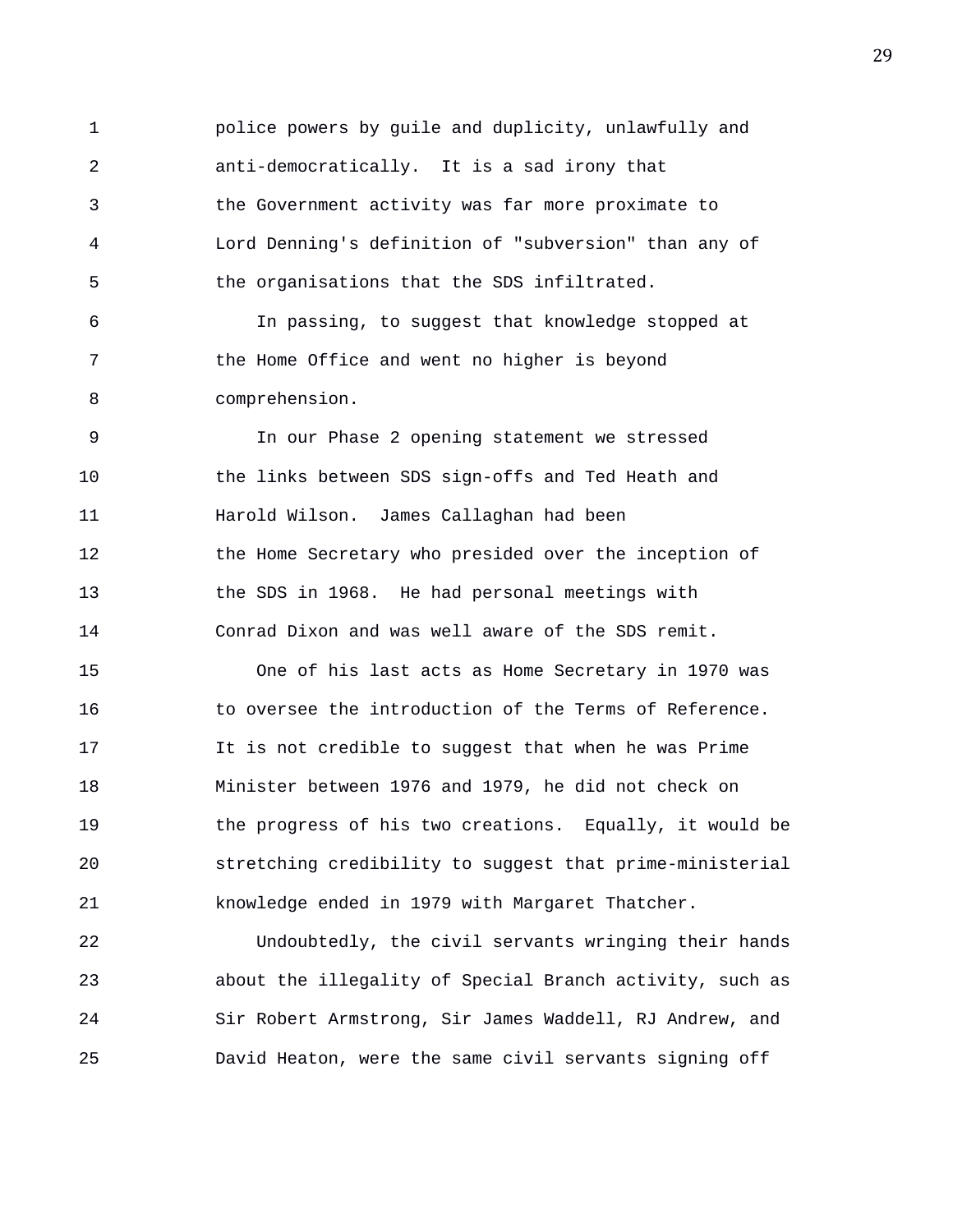1 the funding for the SDS, firmly reminding the SDS 2 managers of the need for security.

3 The impact.

4 The SWP was an open, democratic, centralist 5 organisation that held predominantly open and publicised 6 meetings. It had an open membership, and 7 a democratically-elected structure, with positions of 8 responsibility open to all members. It published its 9 aims, campaigns and political theories in an open way. 10 The Metropolitan Police even had subscriptions to 11 the publications.

12 Those theories were socialist and revolutionary. It 13 is important to set the record straight in respect of 14 a fundamental misconception.

15 The Socialist Workers Party were not arguing for any 16 kind of "putsch against the state". There was no talk 17 of guillotines or bombing campaigns. The aims of 18 revolutionary socialism are to transform society from 19 within, readdressing the balance of power away from 20 the minority that holds it to the majority that should. 21 That process has to be democratic by definition.

22 They campaigned on issues such as sexual 23 discrimination, racism, low pay, unsafe working 24 conditions, unemployment and poverty; all of which 25 needed transforming. They focused on building a mass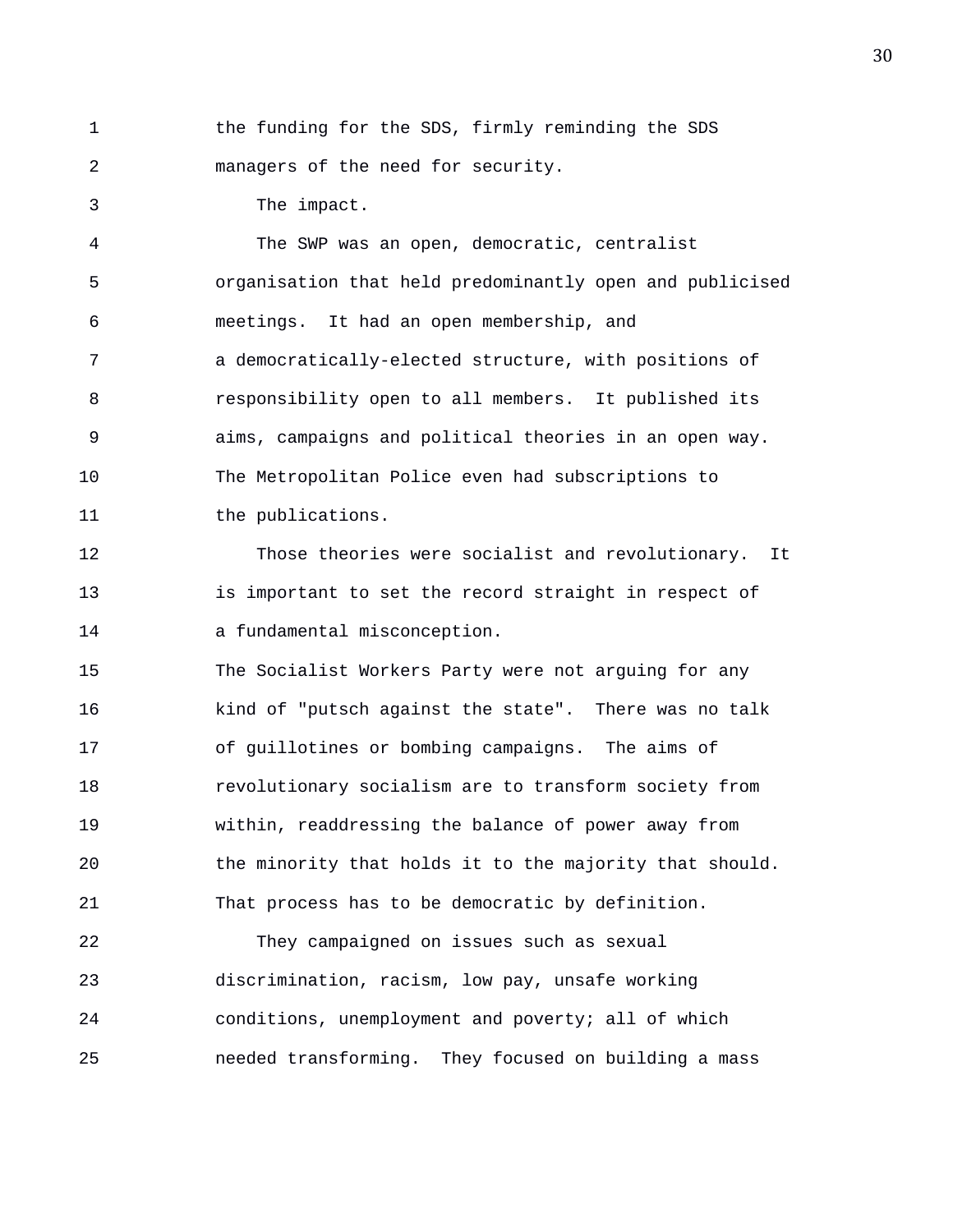1 movement and broad-based campaigns, with the aim of 2 helping to create a better society.

3 Transforming society for the benefit of the majority 4 by the majority should not be seen as a threat to the 5 "safety of the wellbeing of the State". Using an open, 6 democratic organisation to try to create a broad-based 7 democratic movement should not be seen as an attempt 8 to "undermine or overthrow Parliamentary democracy".

9 But transforming society on the issues that the SWP 10 were campaigning on would ultimately have a detrimental 11 effect on the establishment. And that explains 12 the timing of the 1972 MI5 redefinition of "subversion".

13 1972 was the year of three major industrial 14 disputes, Saltley Gate, the Dock Strike and 15 Building Workers' Strike. All were designed to better 16 the living conditions of the workers. All were examples 17 of unified people power. All were successful, and 18 ultimately all impacted negatively on capitalism.

19 It also explains the obsessive focusing of the SDS 20 on the personal details and employment of trade union 21 affiliation of their targets, and the massive data trawl 22 of leftists, rather than rightists, that the operation 23 had become.

24 "Colin Clark", HN80, and "Phil Cooper", HN155. 25 MI5 had had a long-standing interest in SDS officers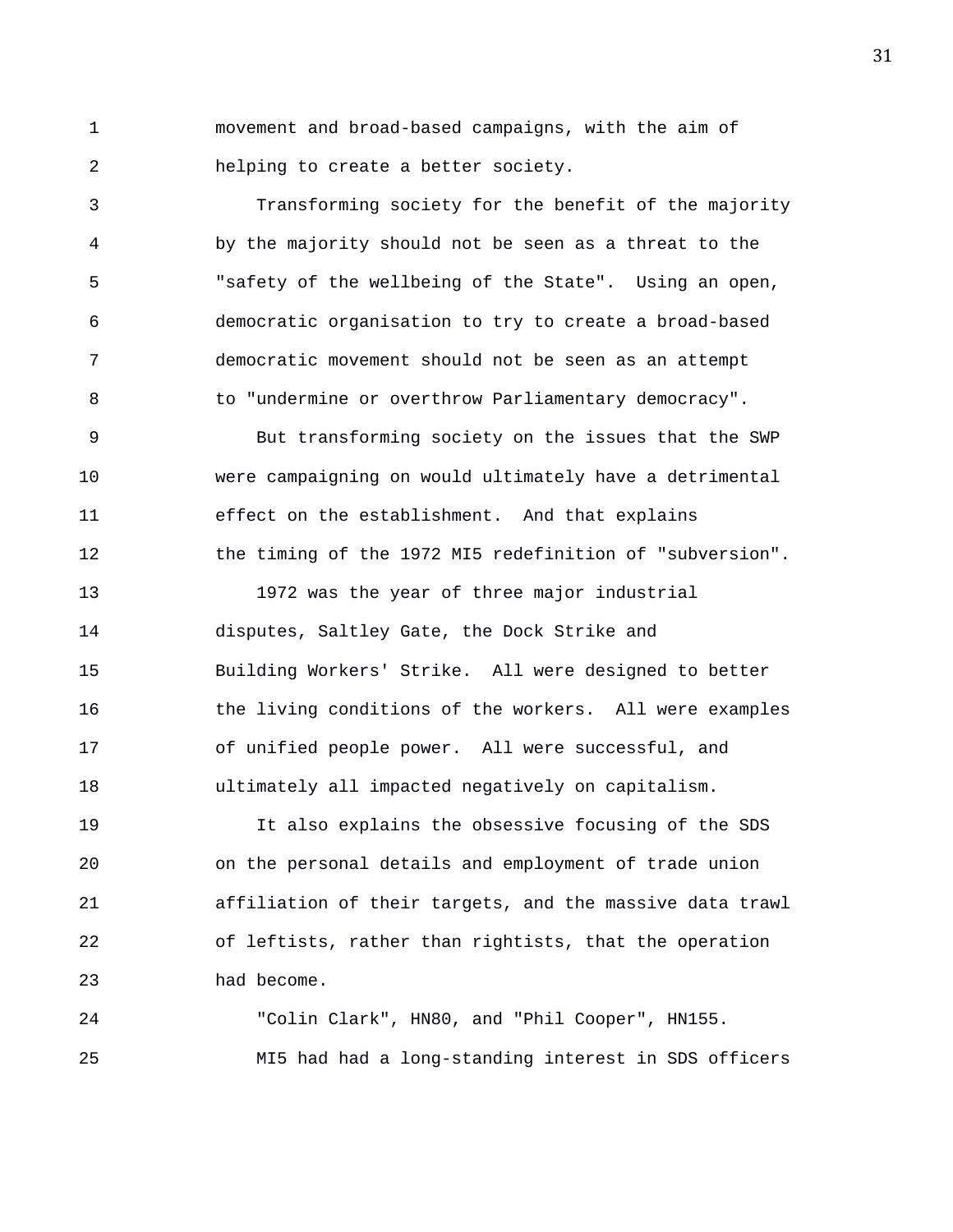1 rising up the hierarchy to the SWP Headquarters. They 2 made it clear to the SDS management that their "ideal 3 would be a permanent well-placed employee in ... 4 headquarters, not necessarily too high up in 5 the organisation".

6 The SDS did exactly as they were told. 7 "Colin Clark" and "Phil Cooper" both became the national 8 treasurers of the Right to Work Campaign, and both were 9 close to the central committee; in headquarters, but not 10 too high up. The fact that they took those positions in 11 direct succession to each other meant that for six 12 years, between 1978 and 1983, MI5 had their "permanent" 13 source exactly where they wanted it. This tasking was 14 not a public order related tasking; that is why the SDS 15 struggled in their annual reports to attribute any 16 disorder to the campaign.

17 In the words of the SDS themselves, the campaign 18 was:

19 "... an organisation to fight for the rights of 20 Trades Unions, individuals and groups of workers, 21 against the oppression of management and Government, in 22 particular at this time of high unemployment and 23 anti-union legislation."

24 The aim, again in the SDS's own words, was for: 25 "... pressure [to] be brought to bear against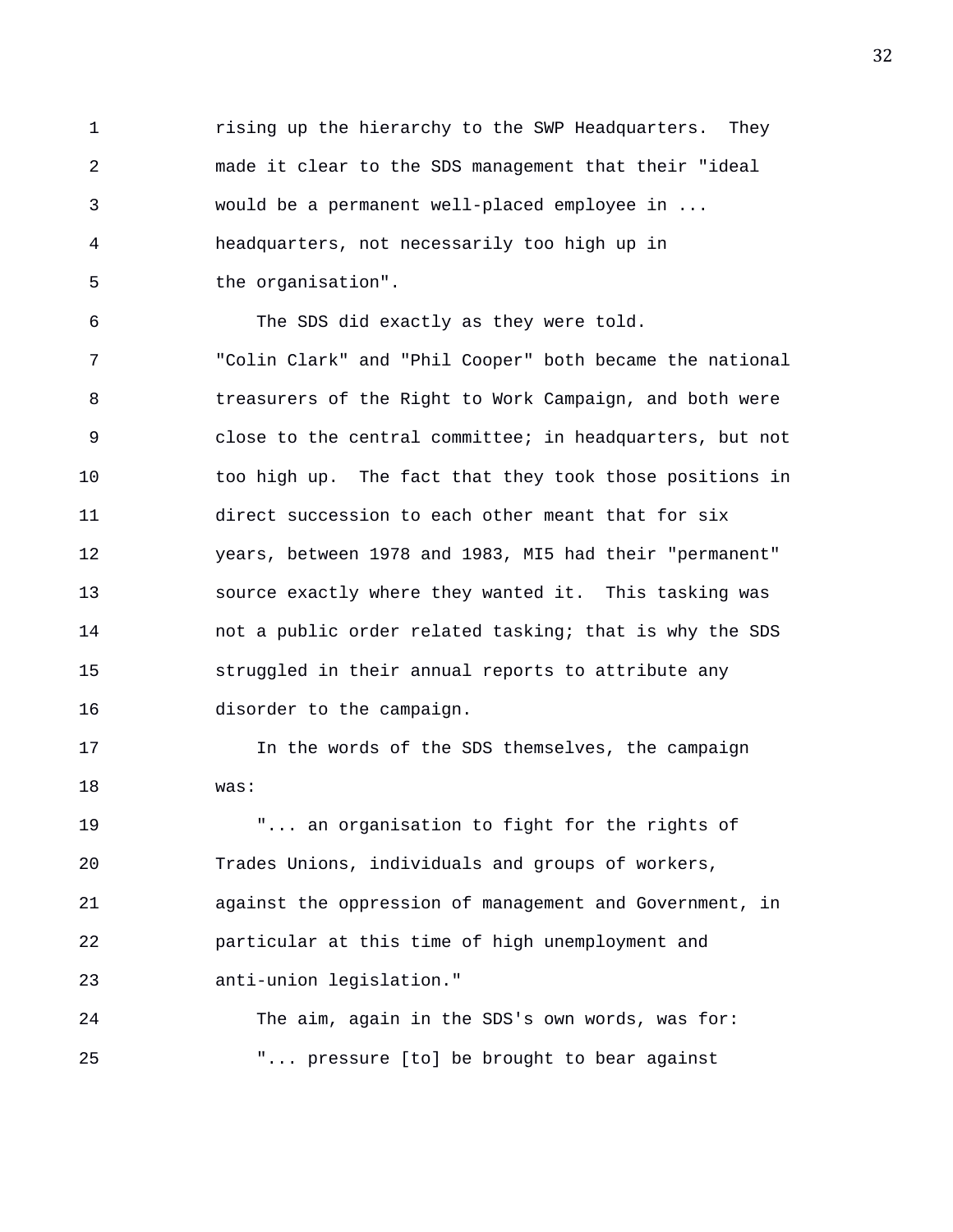1 management and ... government, when fighting short time 2 working, redundancies and unemployment, or demanding 3 improved pay and/or conditions."

4 That description, given by the SDS, is an accurate 5 assessment of the SWP engaging in militant 6 trade unionism. Militant trade unionism was an area 7 that neither MI5 nor Special Branch were permitted to 8 investigate. However, the infiltrations into the SWP, 9 targeted as they were, were designed to do exactly that.

10 "Clark" and "Cooper's" roles were different to those 11 who had obtained positions of responsibility in 12 the Troops Out Movement. "Rick Gibson", HN297 and 13 "Mike James", HN96, had left that organisation 14 destabilised and ineffective after their successive 15 leaderships.

16 There is some evidence that "Cooper" was 17 deliberately creating discord within SWP headquarters; 18 and was doing so with the connivance of MI5 and SDS 19 senior officers. But the Security Service disclosure is 20 silent on the detail, and of course the police do not 21 know where their papers are.

22 Primarily, "Clark" and "Cooper" took their positions 23 to harvest intelligence on the SWP's organisational 24 structure, administration, finances and membership. 25 That is what they did. They used their attendance at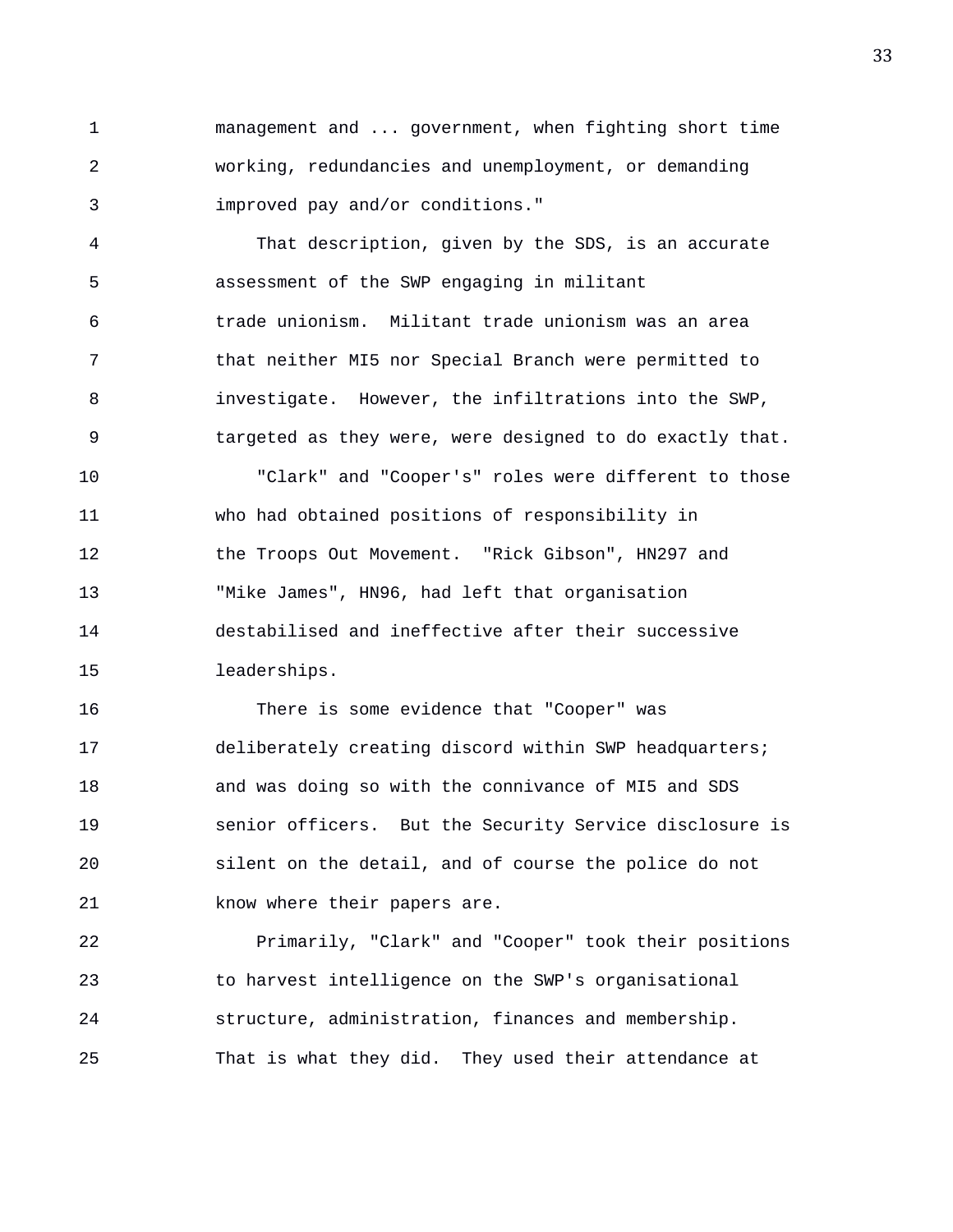1 almost every National Delegate Conference and annual 2 Skegness rally from 1977 to 1983 to speak to hundreds of 3 members and gather personal details. They used their 4 access to the party headquarters and computer system to 5 steal the organisation's data, and the data of its 6 members, as ordered by MI5. "Cooper" even ended up in 7 complete control of the Right to Work Campaign bank 8 account.

9 The scale and scope of the reporting, and number of 10 people with files opened on them, is astonishing. Just 11 by way of a few examples from a mass of reporting:

12 At the 1980 annual Easter rally at Skegness, the SDS 13 listed over a thousand named attendees from across 14 the UK. Their addresses, and in the majority of cases 15 their Special Branch file numbers, were noted alongside 16 their names.

17 On a list of 198 named attendees at a peaceful 18 Blair Peach demonstration, only seven were listed as 19 having "no trace" on Special Branch files.

20 From the SWP's National Delegate Conference in 1978, 21 just under 300 names were listed, alongside 22 the addresses, trade union membership and file 23 references.

24 The report on the National Delegate Conference on 25 1978 is 171 pages long. It contains detailed analysis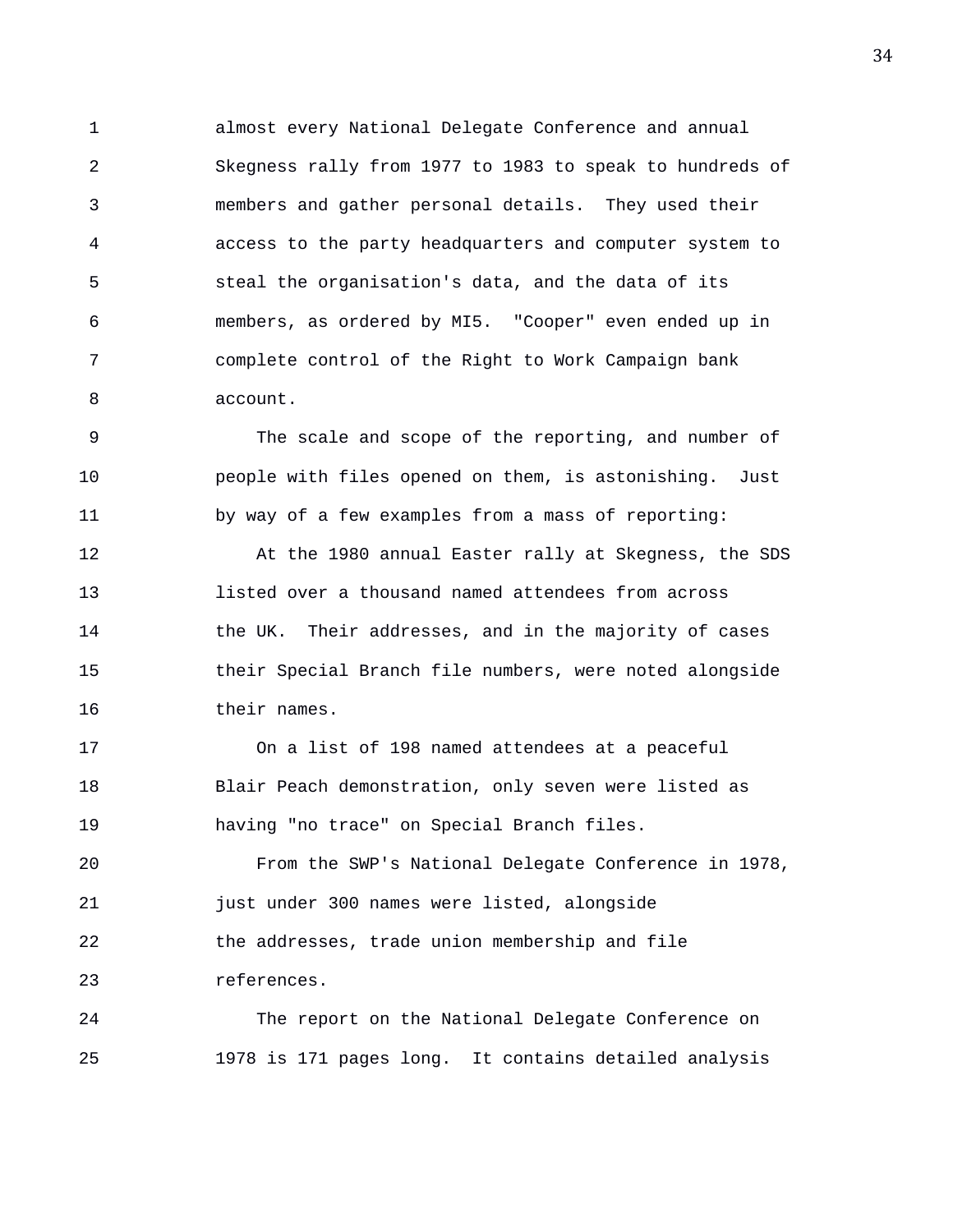1 of administration and finance, breakdowns of branch by 2 branch membership nationwide, an extensive list of 3 unions that had SWP members, and a full breakdown of 4 educational institutions with SWP members.

5 The report on the 1982 Right to Work Campaign march 6 was more a detailed list of financial contributors than 7 anything else, with pages and pages of photocopied 8 cheques.

9 The SDS reported on people and sent their details to 10 MI5 simply for buying copies of the Socialist 11 Worker Newspaper. On one occasion that we know of, 12 a 15-year old boy had his personal details recorded and 13 sent to MI5 because he read the Socialist Worker and had 14 been to anti-Nazi demonstrations.

15 "Clark" and "Cooper's" reporting covers the same 16 themes as other undercover officers. Their indexes 17 contain more reports on personal details, such as 18 the physical appearances and relationship statuses of 19 female activists, than anything remotely disorder 20 related.

21 But the real focus is on members' employment details 22 and trade union affiliations; and that brings us to 23 a topic that is of particular importance to 24 Richard Chessum, but plainly impacts on the members of 25 every leftist organisation that was infiltrated by these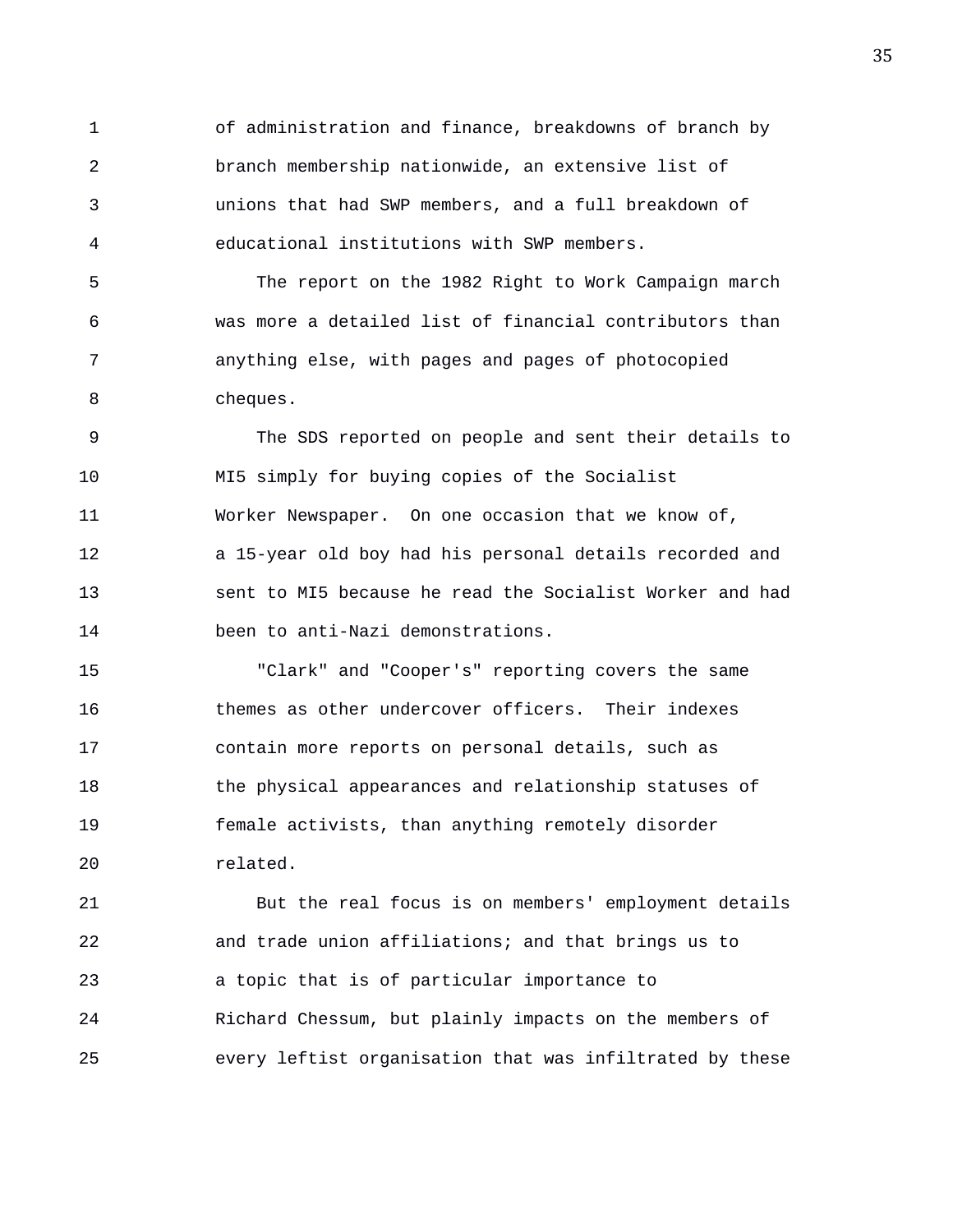1 officers: blacklisting, where the reports of these 2 officers impacted on the financial wellbeing, security 3 and prospects of targets and their families, wrecking 4 countless lives.

5 Blacklisting and the trade unions.

6 The evidence of the senior officers disclosed in 7 this phase makes repeated reference to SDS reports being 8 used for "vetting", which was an activity of both MI5 9 and Special Branches. SDS officers had been answering 10 specific MI5 requests for information on employment 11 since at least, coincidentally, 1972.

12 There was a real danger of blacklisting for the SWP 13 membership, with individual members of the SWP losing 14 their jobs for often spurious reasons. At the same 15 time, there were reports that the Metropolitan Police 16 often visited the office of the Economic League with 17 files about trade unionists.

18 Richard Chessum gave evidence as to how, despite his 19 qualifications and decency, he was repeatedly refused 20 employment.

21 The Inquiry's disclosure in Phase 3 gives a great 22 deal of insight into the liaison between MI5 and 23 Special Branch on the issue of vetting. An example is 24 a fractious exchange of documents between the two, where 25 MI5 set down a marker that the passing of information to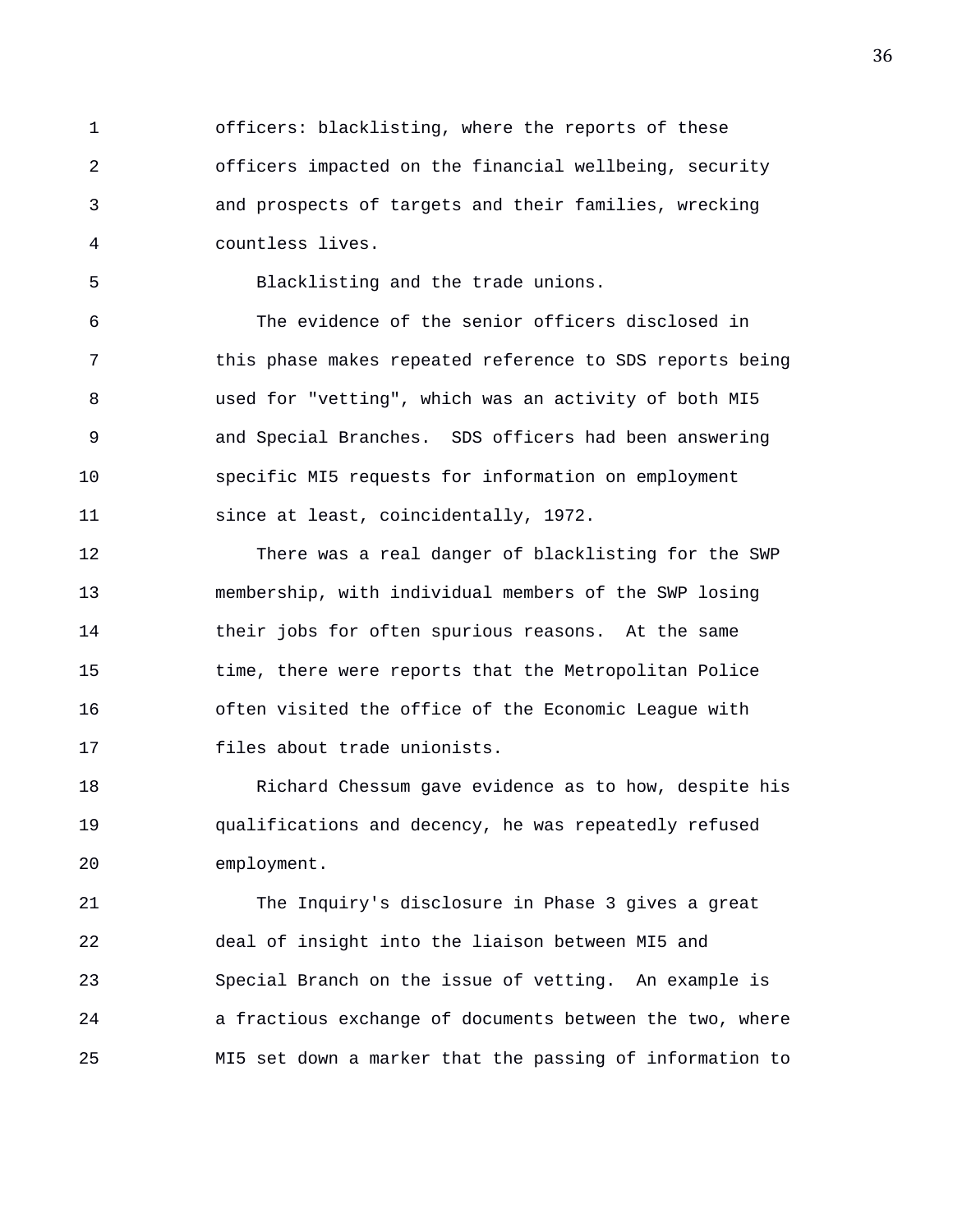1 employers about their employees is the role of MI5, 2 rather than that of Special Branch. The document is 3 clearly meant, and taken, as a rebuke. It clearly 4 indicates that Special Branch had been relaying 5 employment intelligence to employers.

6 The Special Branch response is phrased extremely 7 carefully. It emphasises that there are rules to 8 prevent them passing such information, and that 9 the provision of intelligence to employers is MI5's job. 10 However, it then goes on to state that it has its 11 own contacts -- predominantly former police officers -- 12 with the employers, and a "close and mutually profitable 13 relationship" with them, before telling MI5 in no 14 uncertain terms that "any measure tending to restrict or 15 inhibit our enquiry work" is not acceptable to them.

16 Stripping away the veil of plausible deniability 17 that is a feature of most of these official documents, 18 Special Branch says that there might be rules, but they 19 have their ways of getting round them, and they are 20 going to continue to do so.

21 This "enquiry work" between Special Branch and 22 employers is also referred to on the face of 23 the disclosed Home Office documents. In 1974, a number 24 of MPs raised concerns in a meeting with 25 the Home Secretary about the relationship Special Branch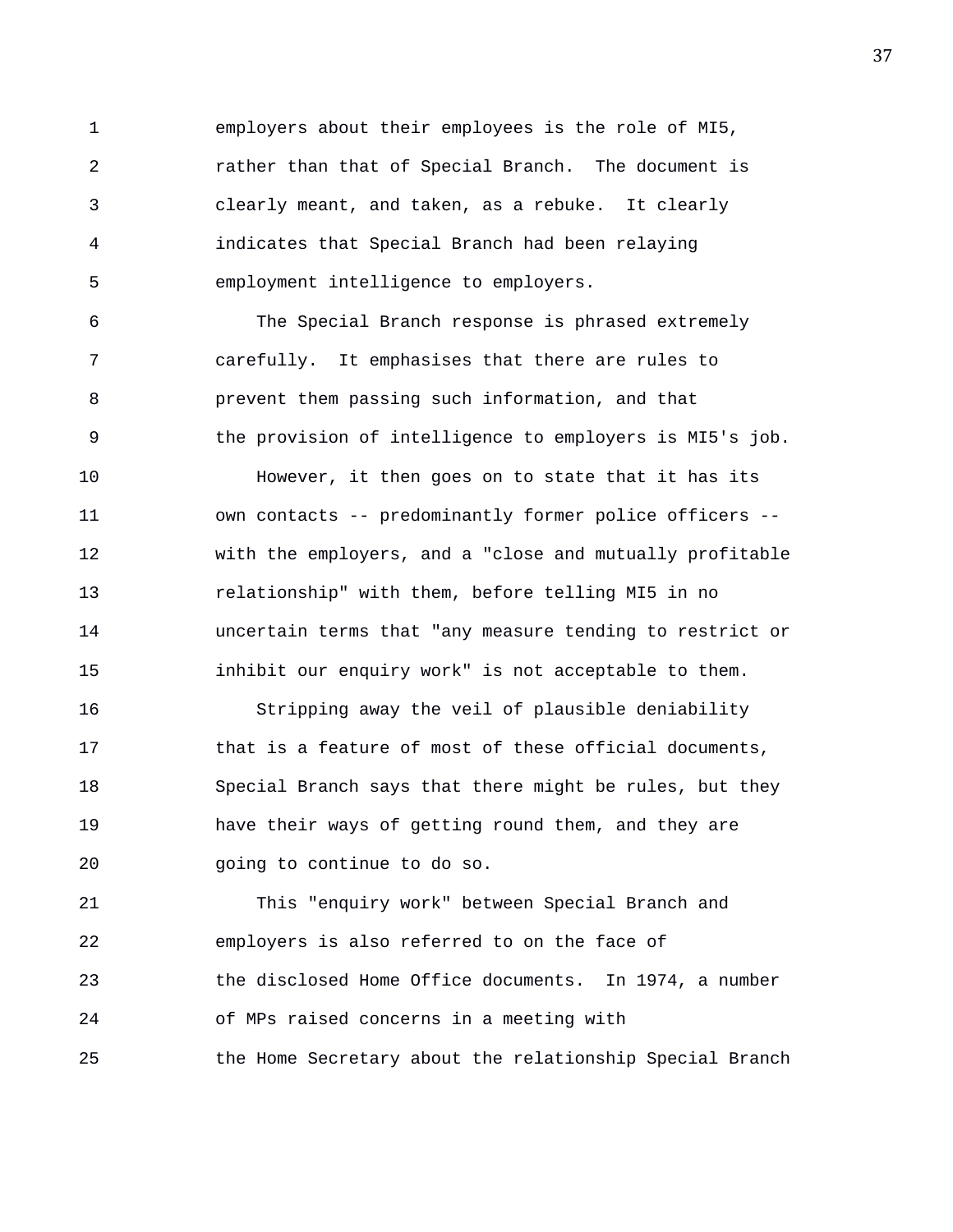1 had with employers and trade union management; in 2 particular that Special Branch were passing on lists and 3 photographs of those who attended demonstrations and 4 meetings. Interestingly, the note of this meeting was 5 passed on to Sir James Waddell, who was responsible for 6 reminding the SDS of the need for "security". Waddell's 7 response, in a letter directly to the Home Secretary, is 8 illuminating. Unsurprisingly, it suggests reminding 9 Special Branch of the need for "care and discretion".

10 On the issue of whether or not Special Branch were 11 passing intelligence to employers, he said this:

12 "We know ourselves that some employers plead to be 13 given warning if known agitators seek or obtain 14 employment with them. The official response has always 15 been refusal, sometimes with a hint that there are 16 unofficial bodies which might help. But when 17 a Special Branch officer is himself seeking help from an 18 employer, or from a trade union official, it is asking 19 a good deal to expect him to insist invariably that he 20 is engaged in one way traffic."

21 This is the "close and mutually profitable 22 relationship" between Special Branch and employers. 23 The passing of intelligence gleaned from SDS operations 24 for the purpose of blacklisting. These are 25 the "customers" that so many SDS managers refer to in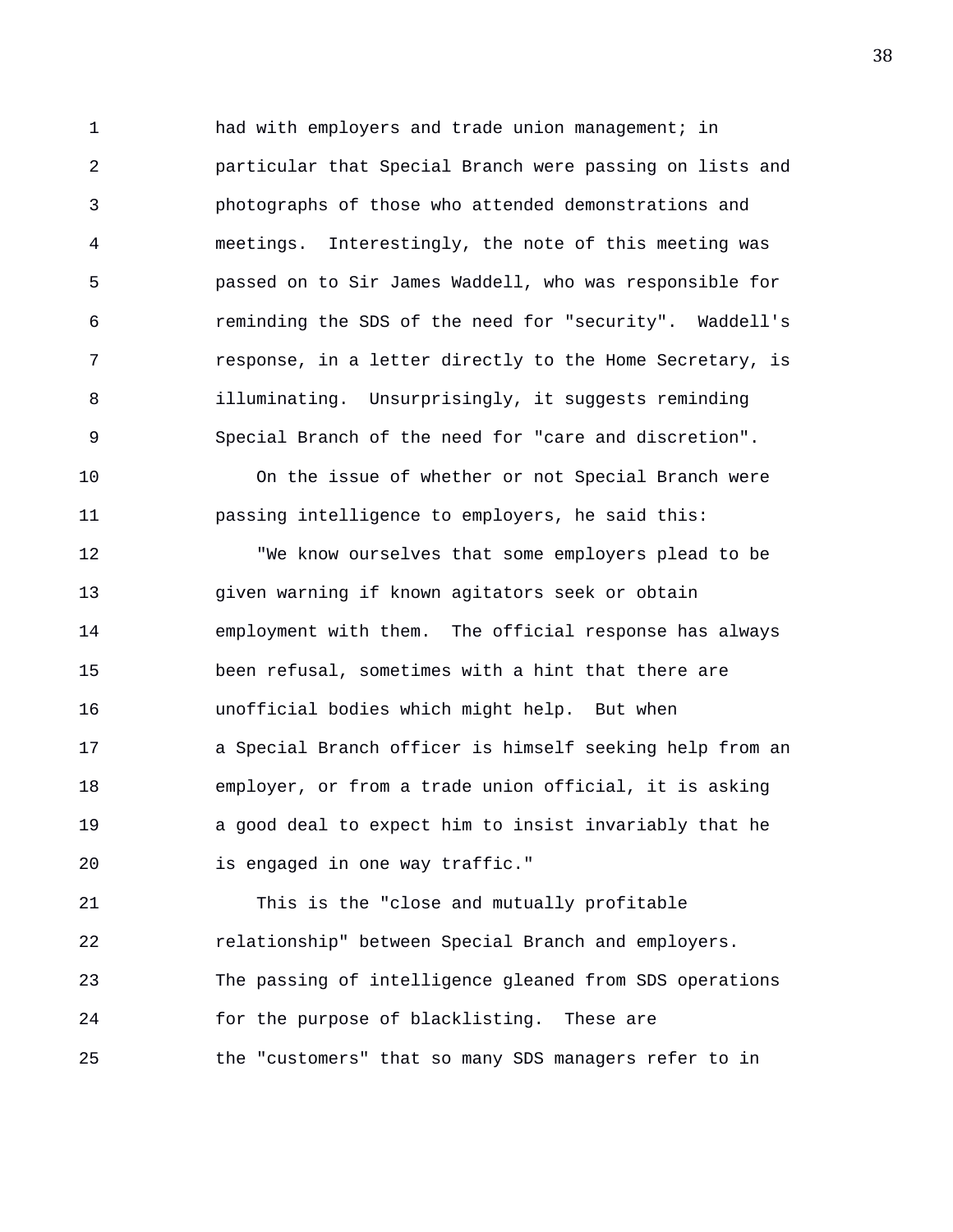1 their statements.

2 The "employers" referred to include not just 3 Government departments and the Civil Service, but also 4 public corporations such as the Bank of England, 5 the BBC, the British Council and, pertinently for 6 Richard Chessum, the Post Office.

7 Most importantly, they also include "List X firms", 8 which are private corporations engaged in government 9 security contracts. Of course, those firms were not 10 only involved in government security contracts. Once 11 they had the lists of people who were concerned enough 12 about their society as to demonstrate in order to change 13 it, they could ensure that those people never worked 14 again.

15 To give an idea of the scale, between 1970 and 1973, 16 the top 50 firms that held government defence contracts 17 were all household names. They covered all sectors and 18 included, for example, British Leyland, Rolls Royce, 19 Laird Group, British Steel, Shell, ICI, Weir Group and 20 Standard Telephones.

21 We do not know how many "X Firms" there were in 22 total, but one those lists were passed on, there was 23 nothing to stop them being passed on again and again 24 amongst federations of employers; lists that were 25 continually updated by the SDS.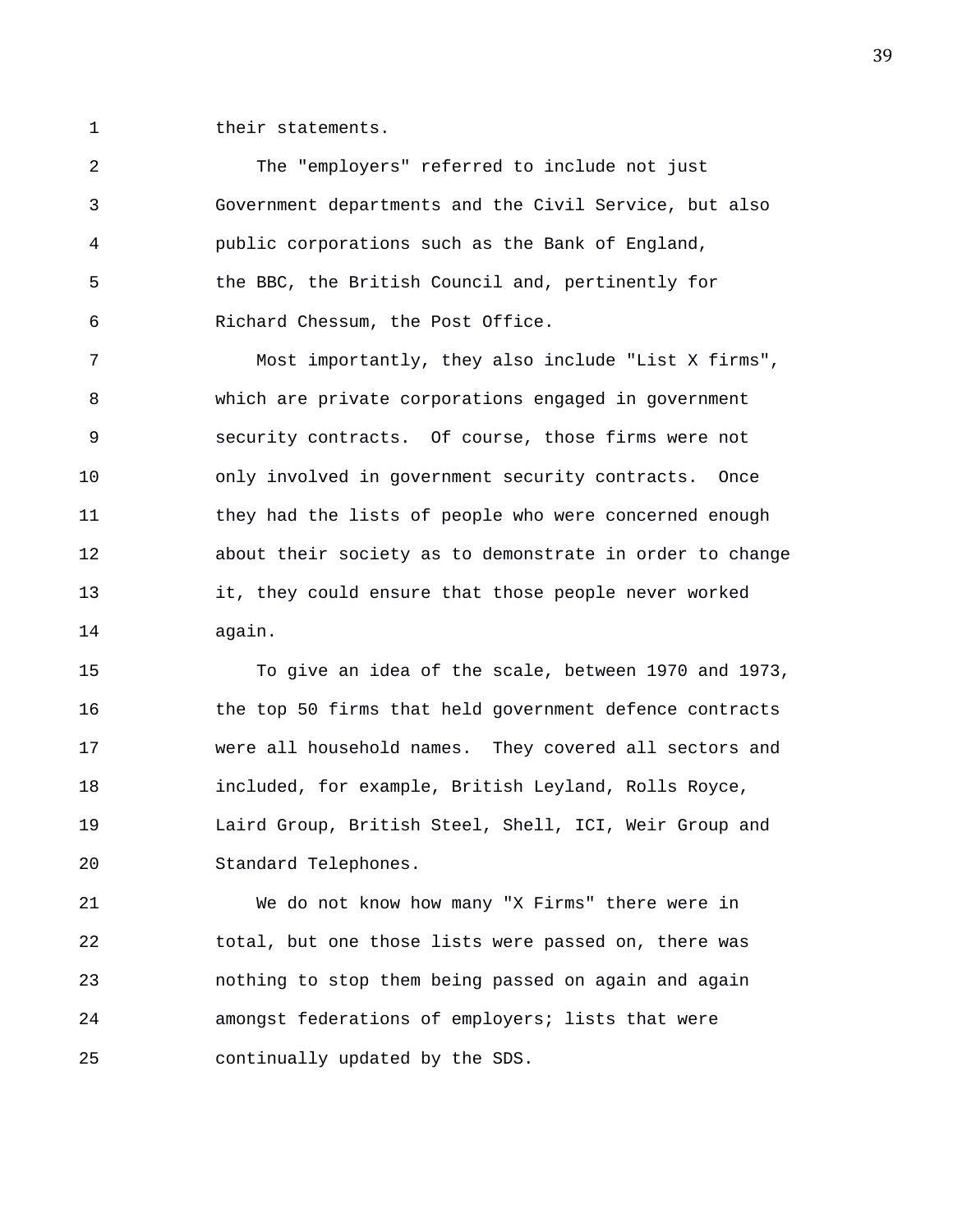1 We raised these issues of blacklisting in our first 2 opening statements. We are grateful to the Inquiry for 3 sourcing and disclosing this material that puts SDS and 4 Special Branch involvement in blacklisting beyond doubt.

5 These lists of demonstrators and meeting attendees 6 were also passed to trade unions.

7 It is important at this stage to put right another 8 misconception. Trade unions were not founded by people 9 who routinely liaised with police officers to assist 10 them in blacklisting their memberships. Trade unions 11 were founded by people like Eleanor Marx and Tom Mann, 12 both Marxists. The narrative that organisations like 13 the SWP "infiltrated" trade unions, as if they were 14 a separate species, is false. It is terminology used by 15 the SDS and the Home Office -- via Sir James Waddell -- 16 as part of their attempt to justify SDS infiltrations. 17 This is the same Home Office that when faced with MPs 18 concerned about Special Branch infiltrations of unions 19 told them that there was none, directly or indirectly. 20 That was an outright lie.

21 We ask that the Inquiry be very careful about 22 adopting that narrative. If anything, the infiltrators 23 were those that betrayed their rank and file by passing 24 their names to employers.

25 The police say there was no direct reporting on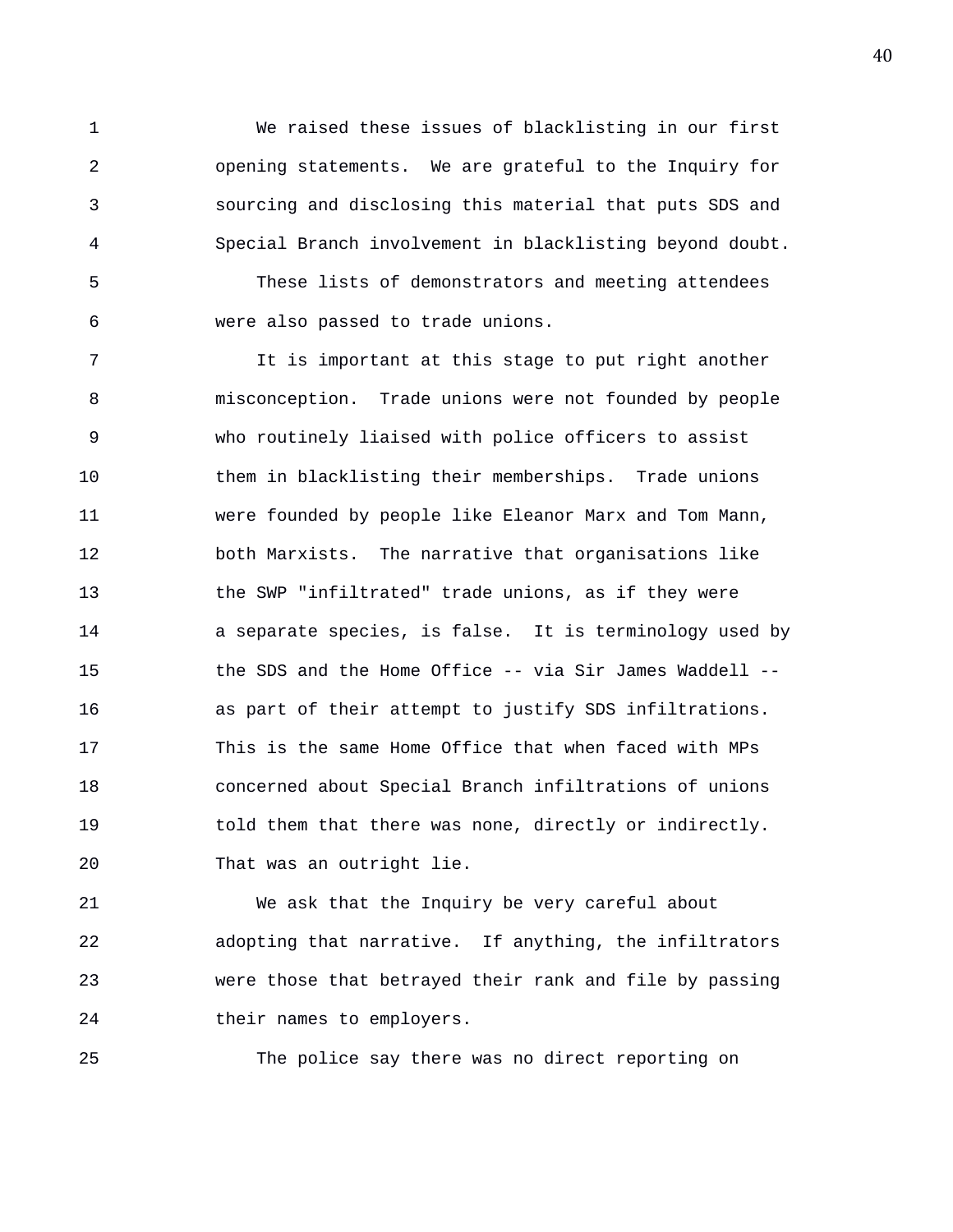1 trade unions; any reporting was indirect, just 2 a byproduct. That is a bending of the truth. 3 Many trade unions supported the SWP campaigns, and 4 when they did, they were reported on. 500 trade union 5 branches sponsored the 1980 Right to Work march and 6 the detail of that support was sent to Box 500 by 7 the SDS. 8 The same process was adopted on every part of 9 the Right to Work Campaign. Many trade unionists joined 10 the SWP, and when they did they were reported on. 11 Indeed, if a trade union subscribed to 12 the Socialist Worker Newspaper, it was reported on. 13 These reports are littered with the trade union 14 related intelligence that MI5 and the Home Office had 15 been seeking since 1972. 16 The bulk of reporting on the SWP membership is

17 related to employment and industrial issues, but this 18 was not to be used for "national security vetting", as 19 the senior officers would try to have us believe. These 20 reports were on probation officers and social workers, 21 hospital workers, teachers, firemen, DHSS staff, workers 22 at Ford and General Motors, bank staff, caterers, 23 ambulance staff, British Rail staff, Post Office staff, 24 tradespeople. More often than not, these reports 25 detailed nothing other than their name, employment,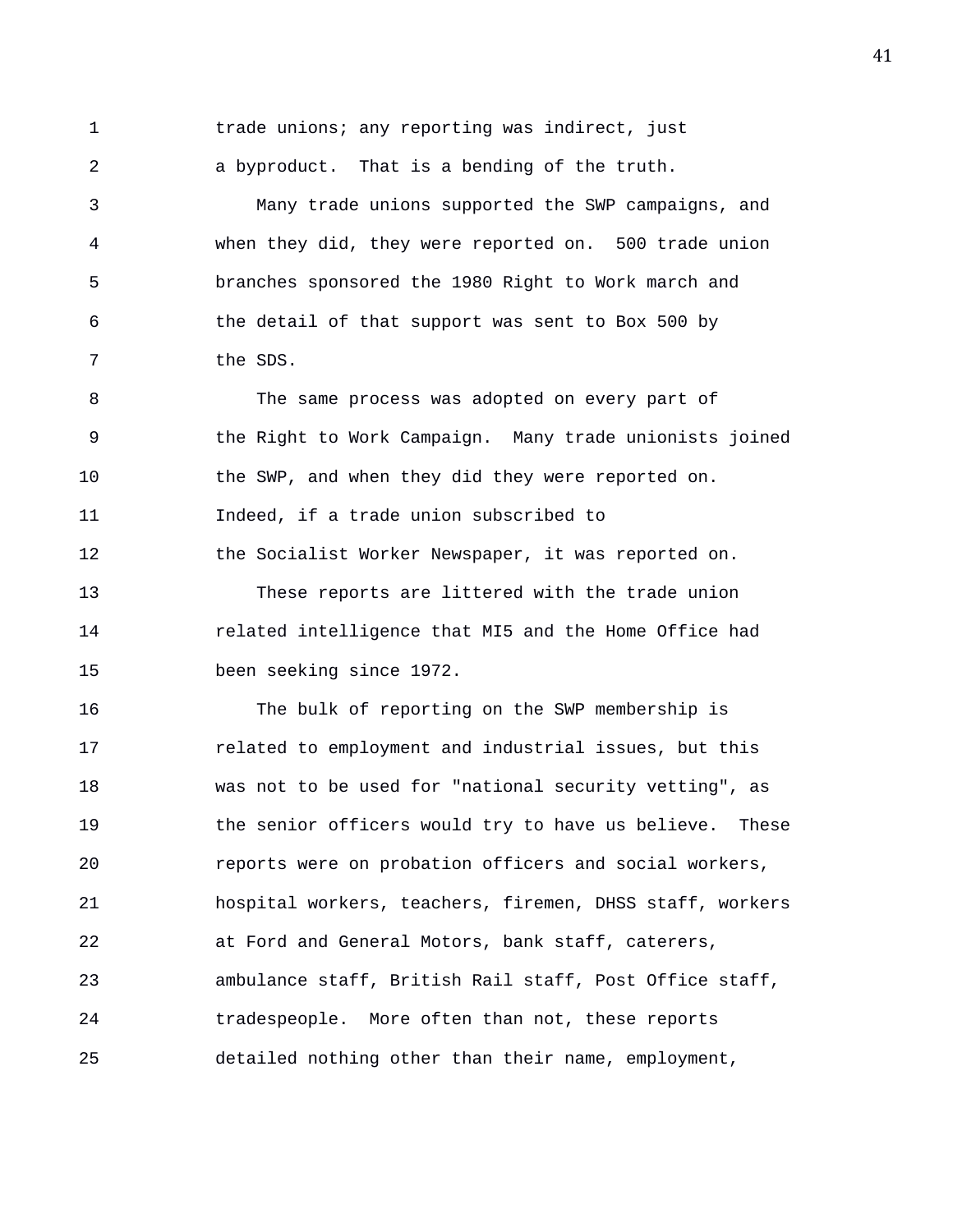1 employer details and trade union membership.

2 Special Branches were involved in blacklisting 3 nationally. The True Spies documentary deals with one 4 example of Special Branch collusion with industry. 5 The Ford Motor Company made investment decisions on 6 the basis of a "secret assurance ... involving MI5 and 7 Special Branch". That deal meant that Ford would send 8 lists of job applicants to Special Branch who 9 would "strike a line" through names and return them. 10 The deal was designed to prevent strikes. That is 11 economic policing.

12 "Clark" and "Cooper's" thousand-strong list of SWP 13 members across the United Kingdom must have been 14 incredibly useful. It is no surprise that "Clark" was 15 officially commended for his work. It is also no 16 surprise that SDS chief inspector, Trevor Butler, 17 considered the True Spies documentary to be "an 18 earth-shattering breach of the 'need to know' 19 principle".

20 10 In their Phase 1 opening statement, 21 the Designated Lawyers assured the Inquiry that "SDS 22 personnel were not involved in trade union 23 blacklisting". The evidence from Phase 3 demonstrates 24 that the SDS did not ask and did not care what use their 25 reports were put to.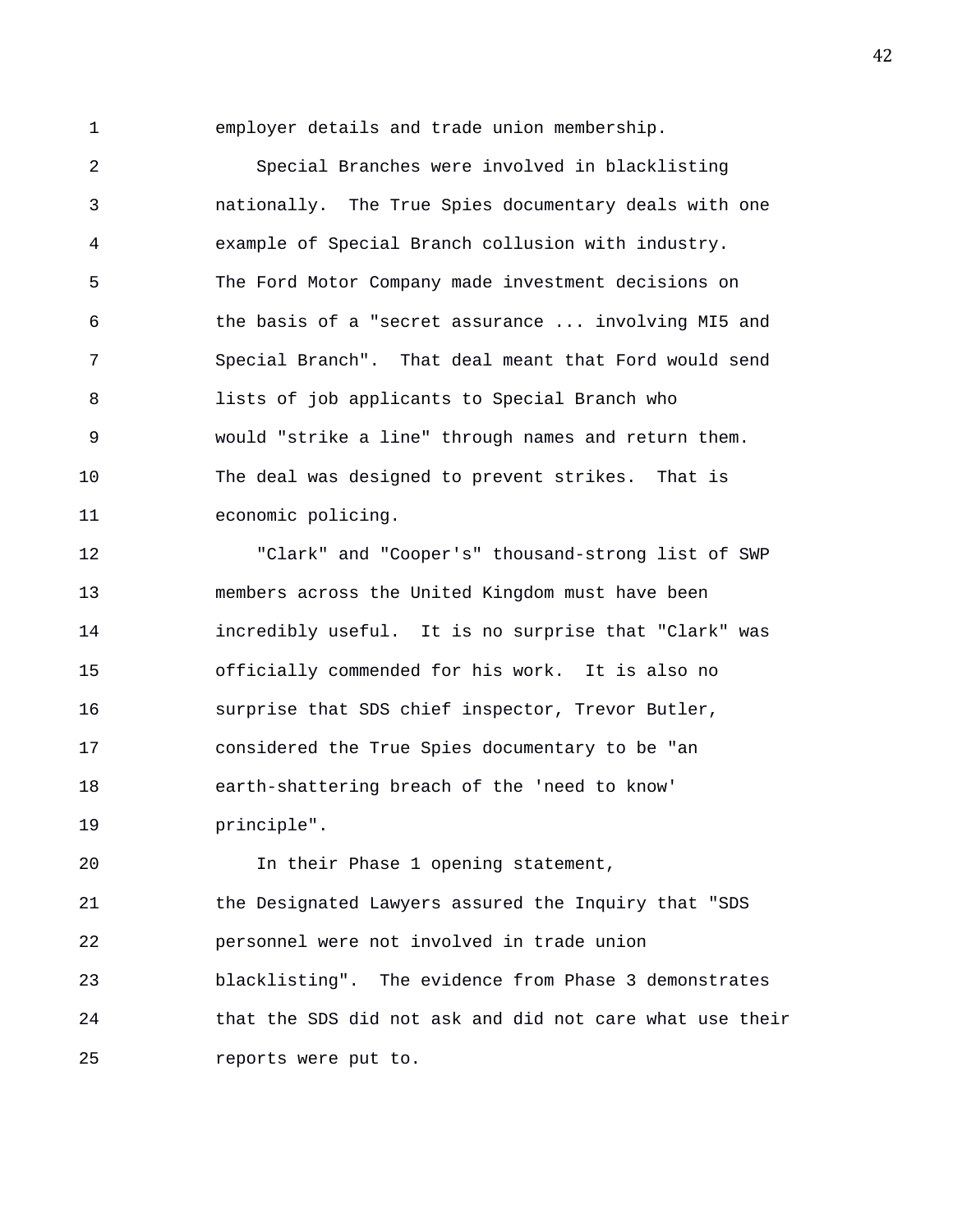1 It is clear that the SWP members were right to be 2 afraid of being blacklisted. The answer to the problem 3 that government faced after the successful industrial 4 action of 1972 was to find the workers who were prepared 5 to stand up and take them out of the workforce.

6 Conclusion.

7 The Home Office knew that the intentional vagueness 8 of their terms and definitions had left officers 9 "uncertain about the proper extent of their role", but 10 they were not in any hurry to do anything about it. 11 Equally, MI5, bound as they were by their own public 12 terms of reference, were doubtless happy to continue 13 "using the SDS to gather information".

14 Barry Moss, who was both chief inspector and 15 superintendent of the SDS during the deployments of 16 "Clark" and "Cooper" was certainly one of the officers 17 who was uncertain about his role. His definition 18 of "subversion" was so loose that it is no wonder MI5 19 looked forward to "mutually useful cooperation" with 20 him. Nothing was ever done to dispel the uncertainty. 21 As a result, the SDS continued to just "hoover up 22 everything", irrespective of the consequences for their

23 targets. Their senior officers encouraged them to do 24 so.

25 Ironically, it was "Colin Clark" himself who came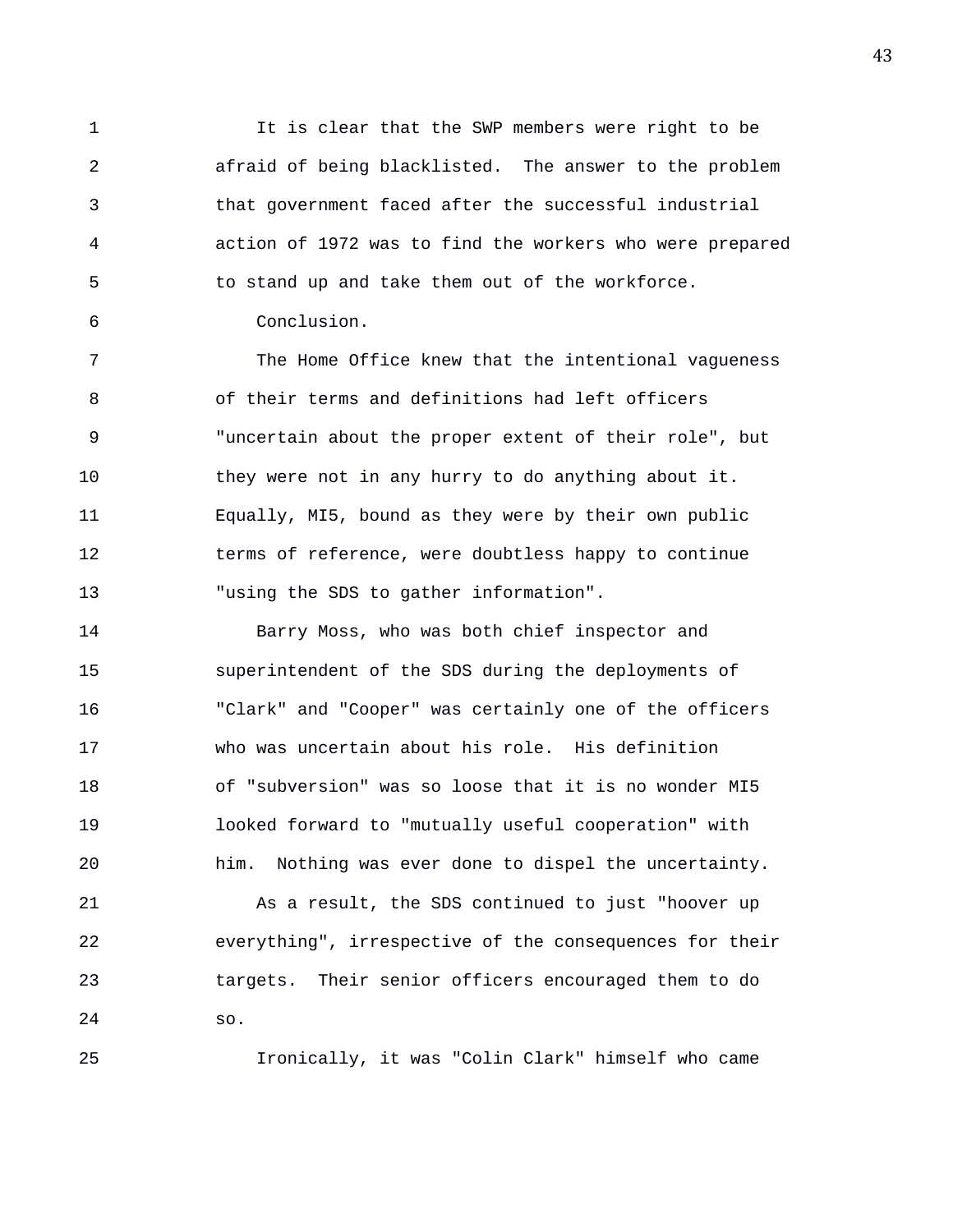1 closest to an accurate assessment of the SWP. He spent 2 five years deployed at the heart of the organisation, 3 with access to every detail of its aims and activities 4 and was fully debriefed by MI5 at the end of his 5 deployment. He was not operating among subversives. He 6 said:

7 "[The SWP] were strongly opposed to government 8 policy but were not seeking to subvert the institutions 9 of the state."

10 None of these people posed any threat to 11 the security of the nation. Roy Creamer had it right 12 all the way back at the beginning. He said:

13 "Whilst we were looking for information, there was 14 simply nothing to tell of ... There were no hidden 15 conspiracies anywhere and there was nothing hidden going 16 on."

17 THE CHAIRMAN: Thank you, Mr Scobie. For reasons that are 18 not wholly your responsibility, you've overrun a little 19 on the time we estimated for you. That will involve 20 some reorganisation of the programme after you. But 21 thank you for your statement.

22 We will now adjourn for 15 minutes, which means that 23 we will restart some time between 11.45 and 11.50. 24 Thank you.

25 (11.32 am)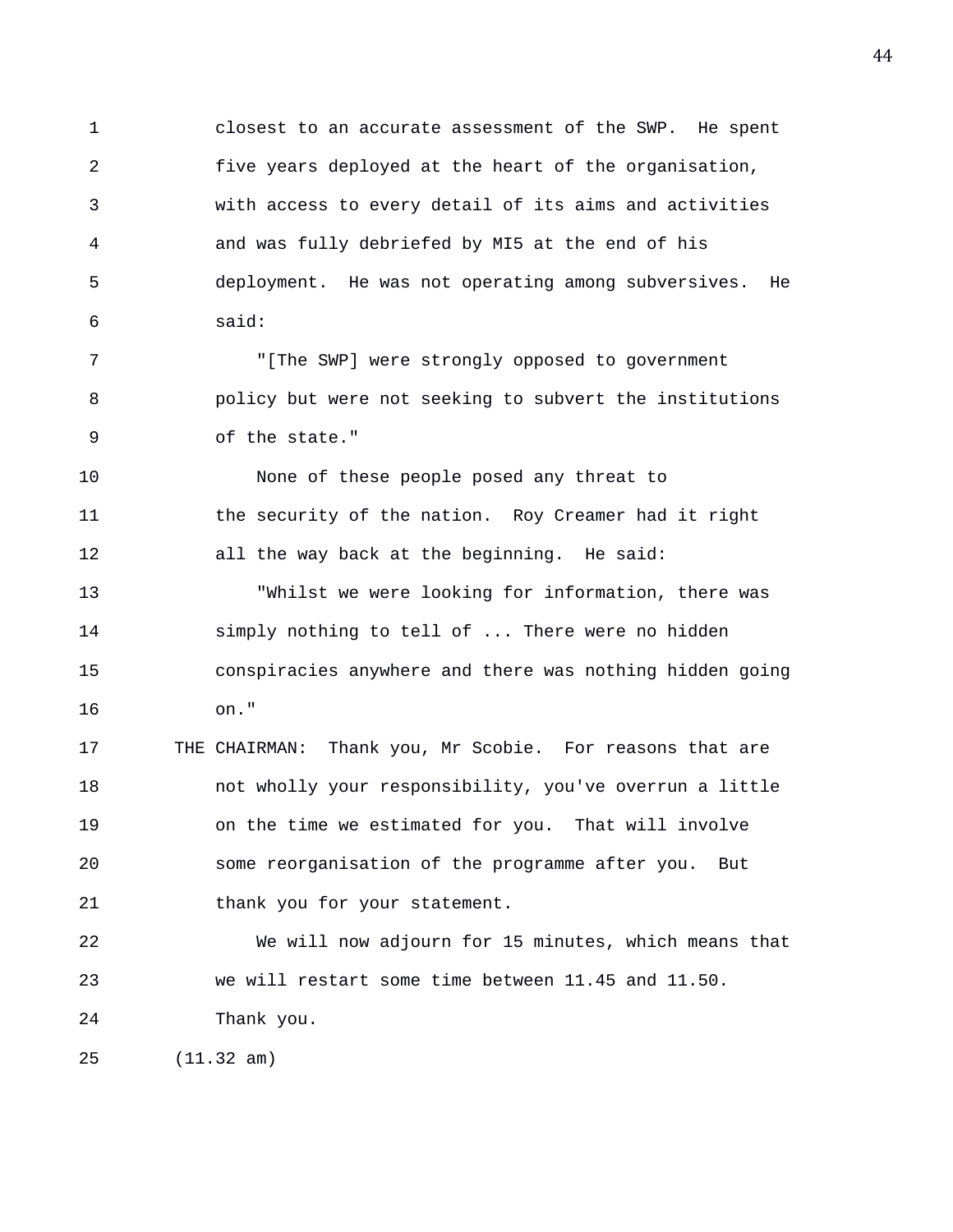| 1  | (A short break)                                         |
|----|---------------------------------------------------------|
| 2  | (11.50 am)                                              |
| 3  | THE CHAIRMAN: Ms Murphy.                                |
| 4  | Opening statement by MS MURPHY                          |
| 5  | Thank you, Sir.<br>MS MURPHY:                           |
| 6  | Sir, this opening statement to Tranche 1, Phase 3 of    |
| 7  | the Inquiry is made on behalf of families who became    |
| 8  | aware that the identities of their dead children were   |
| 9  | appropriated for the purposes of constructing the cover |
| 10 | identities of the undercover officers.                  |
| 11 | The focus of this statement will be upon                |
| 12 | the families and the significance of the evidence that  |
| 13 | you will likely hear in this phase.                     |
| 14 | Sir, in the interests of brevity, we have abridged      |
| 15 | our written statement for the purposes of this oral     |
| 16 | statement, and it will therefore follow a somewhat      |
| 17 | different structure to the document that you have in    |
| 18 | front of you.                                           |
| 19 | We will also address the submissions of Mr Skelton      |
| 20 | and Mr Saunders, and the exchanges yesterday as they    |
| 21 | relate to category F issues.                            |
| 22 | First, Sir, the families on behalf of whom we make      |
| 23 | this statement:                                         |
| 24 | Liisa Crossland and Mark Crossland, the stepmother      |
| 25 | and brother of Kevin John Crossland, who died on        |
|    |                                                         |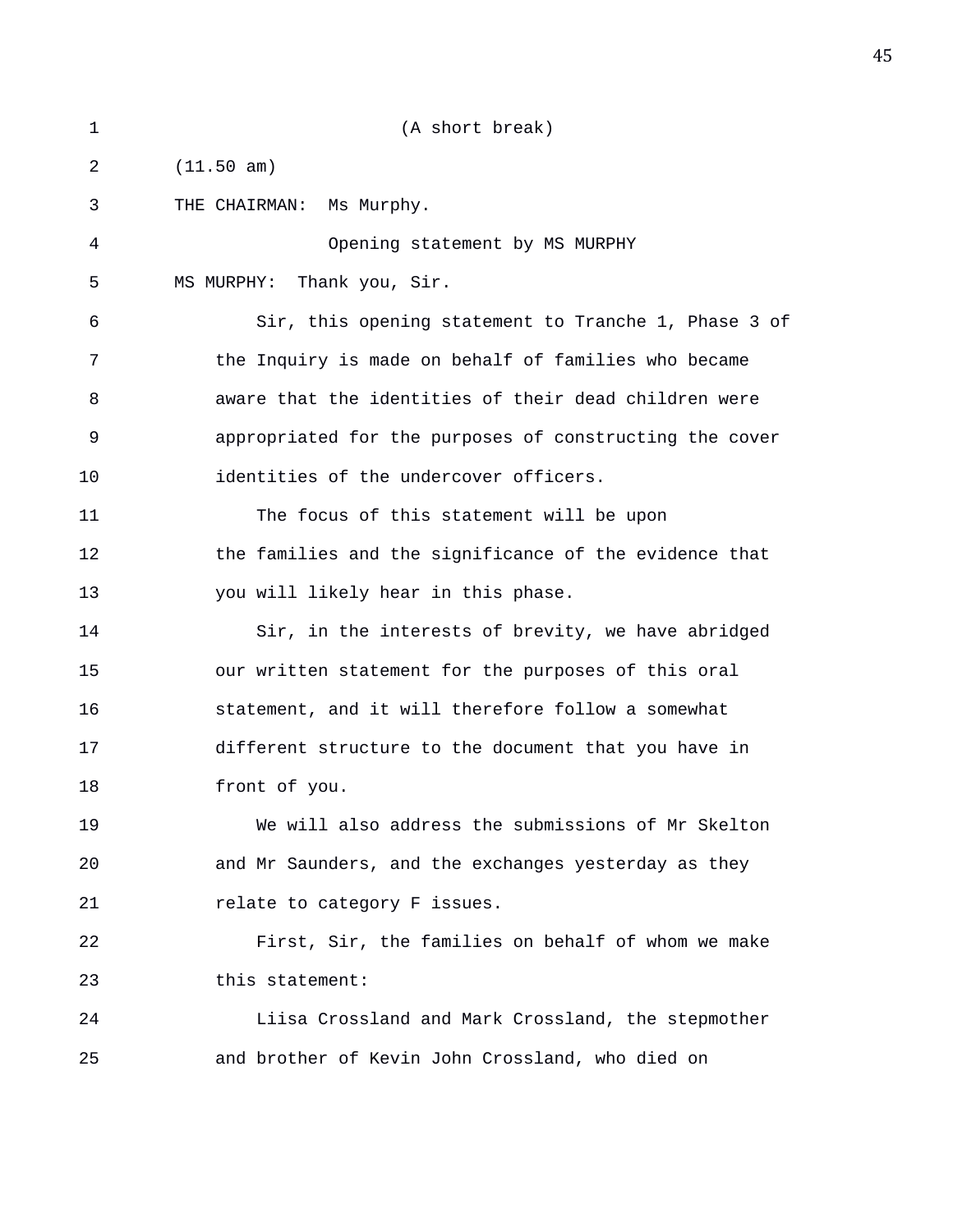1 1 September 1966 at five years of age.

2 Frank Bennett and Honor Robson, the bereaved brother 3 and sister of Michael Hartley, who died on 4 August 1968 4 at 18 years. 5 The father, mother and sister of Anthony Lewis, who 6 died on 31 July 1968 at seven years. 7 Faith Mason the bereaved mother of Neil Robin 8 Martin, who died on 15 October 1969 at six years. 9 Emma Richardson, the daughter of Barbara Shaw, whose 10 brother Rod Richardson died on 7 January 1973, when he 11 was just two days old. 12 Emma and Rod's mother Barbara Shaw, who was 13 a core participant to this Inquiry, sadly passed away on 14 12 May 2021. 15 And, finally, Sir, a family who have been required 16 to participate anonymously by reason of an order 17 restricting the relevant cover name and therefore 18 the family name. 19 In their opening statements to earlier phases of 20 this Inquiry, the bereaved families told you about 21 the devastating loss of their children and the horror 22 they suffered when they learned that the children's 23 identities had been appropriated by 24 the undercover officers. Those statements also address 25 the moral abhorrence of the practice and the gross,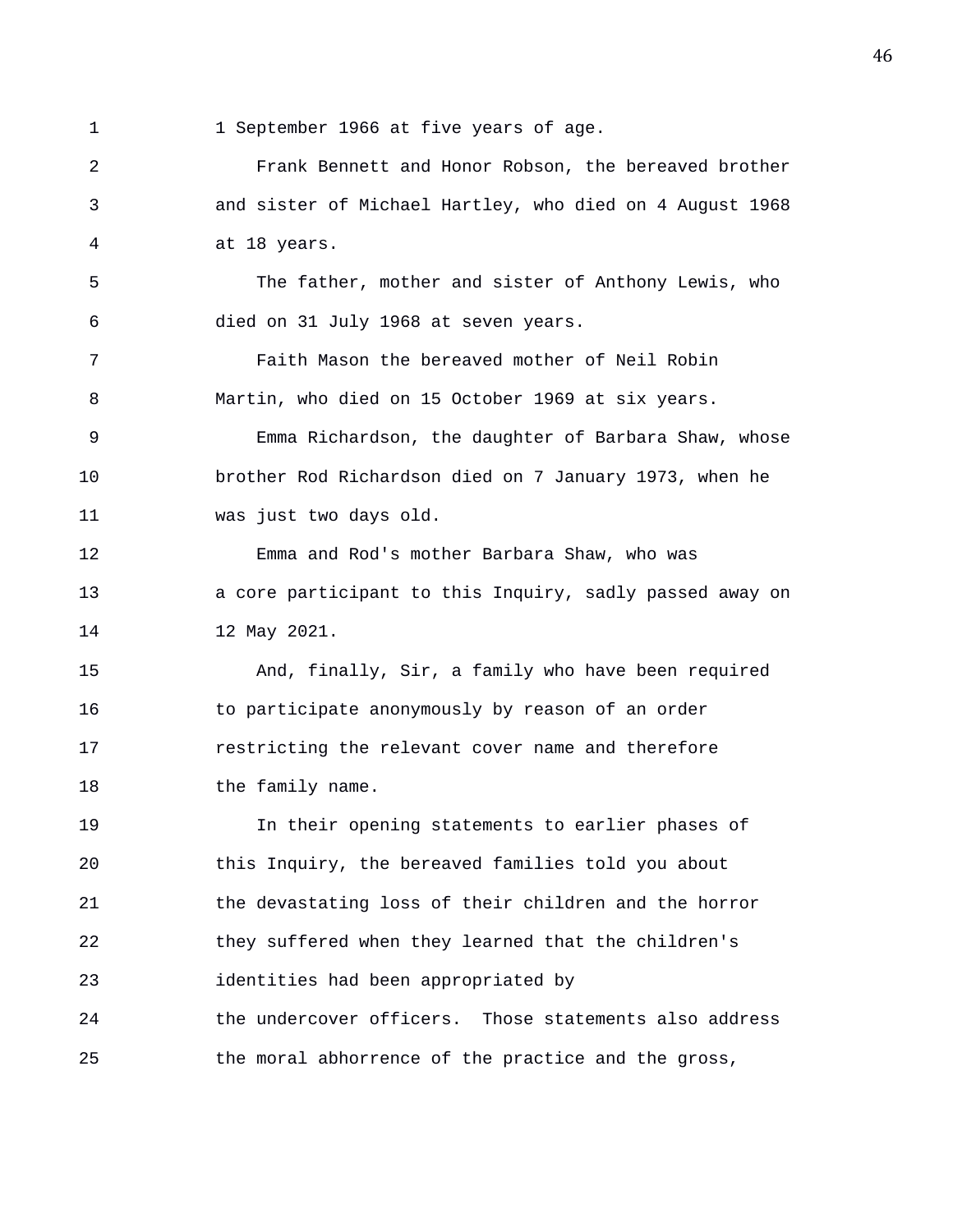1 repeated and long-standing unlawful interferences with 2 their rights at common law and those protected by 3 Article 8 of the European Convention on Human Rights.

4 The evidence that you heard, Sir, in April and May 5 last year has further crystallised for the families 6 the absence of any necessity for adopting or maintaining 7 this practice, and indeed for the very existence of 8 the SDS.

9 The current stage of the Inquiry is a particularly 10 important one for the families, as it is in this phase 11 that you will hear the best available evidence as to 12 the origins of the practice, its adoption and how it 13 came to be normalised within the practices of the SDS, 14 leading to its adoption by the NPOIU.

15 Sir, you heard last year, and the families have 16 taken note, that some junior officers did appreciate 17 the moral implications of what they were being required 18 to do; that they were both mindful of the possibility 19 that families would come to learn of what was being done 20 in their loved one's names; that their grief would be 21 compounded. That evidence provides an important context 22 for the evidence that you will hear from the early 23 managers over the coming days.

24 The evidence of the most senior of them, retired 25 Chief Superintendent Geoffrey Craft, retired Commander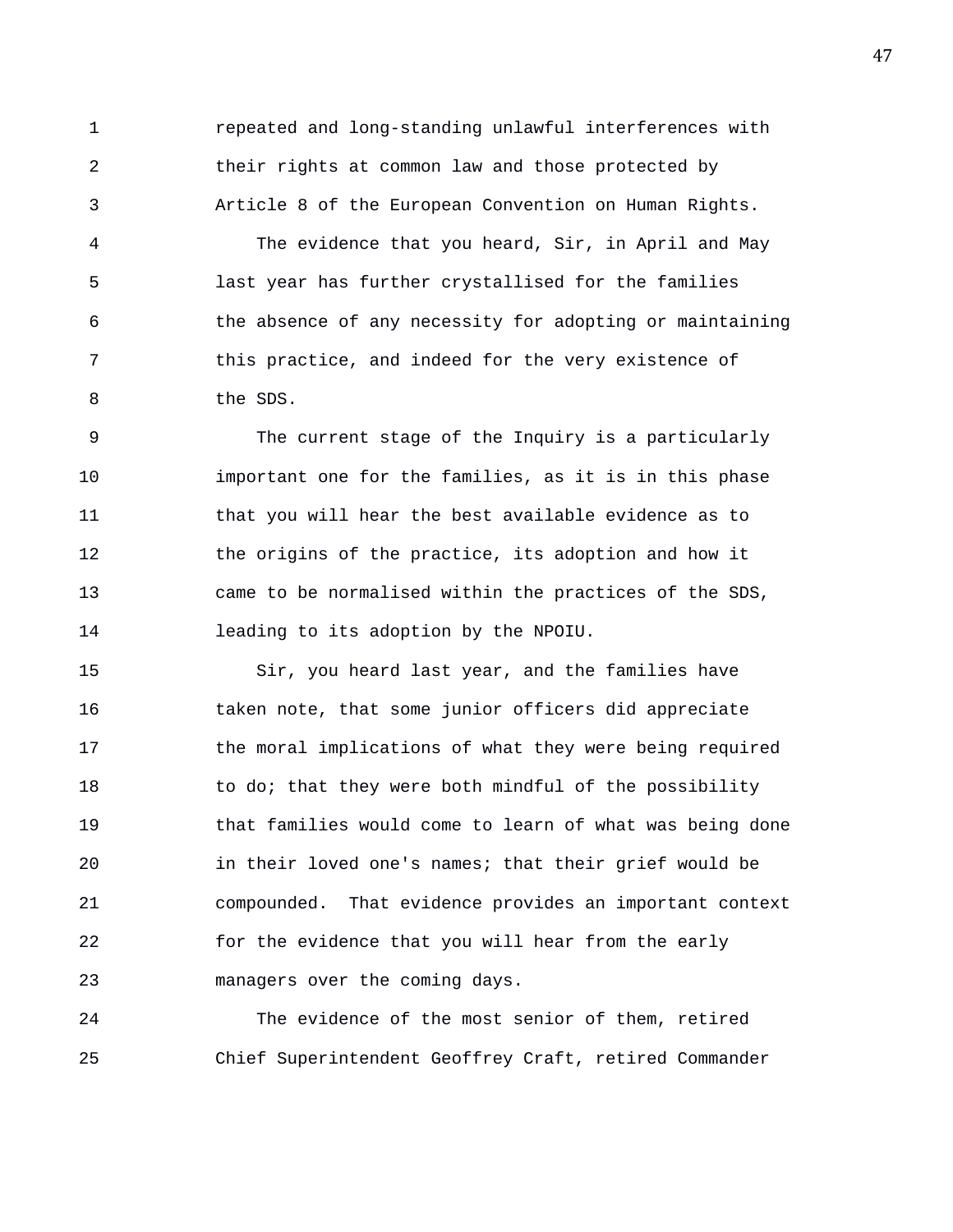1 Barry Moss, retired Chief Inspector Angus McIntosh and 2 retired Chief Inspector Trevor Butler, is to similar 3 effect. The SDS was a secret operation operating in 4 isolation from and outside both moral and legal norms. 5 They had every confidence that its secrets would remain 6 secret.

7 The practice, Sir, was antithetical to the policing 8 by consent model, the model by which 9 the Metropolitan Police have asserted legitimacy for two 10 centuries. It is a recurrent feature of the evidence 11 you will hear that these senior officers saw no 12 difficulty in pursuing practices that the families and 13 public at large would obviously condemn. They were at 14 all times confident that they would not be found out.

15 We invite you, Sir, to conclude that this 16 confidence, derived as it was from the exceptional 17 secrecy that was gifted to the SDS, was the cause of 18 the illegality that became the hallmark of the SDS.

19 Sir, confidence in not getting found out is an 20 extraordinary foundation for the decision-making of 21 senior police officers judged by the standards of any 22 decade.

23 The references we have heard to mercenaries, to 24 fictional assassins, to the KGB, tell you, Sir, that 25 public approval for the existence, actions and behaviour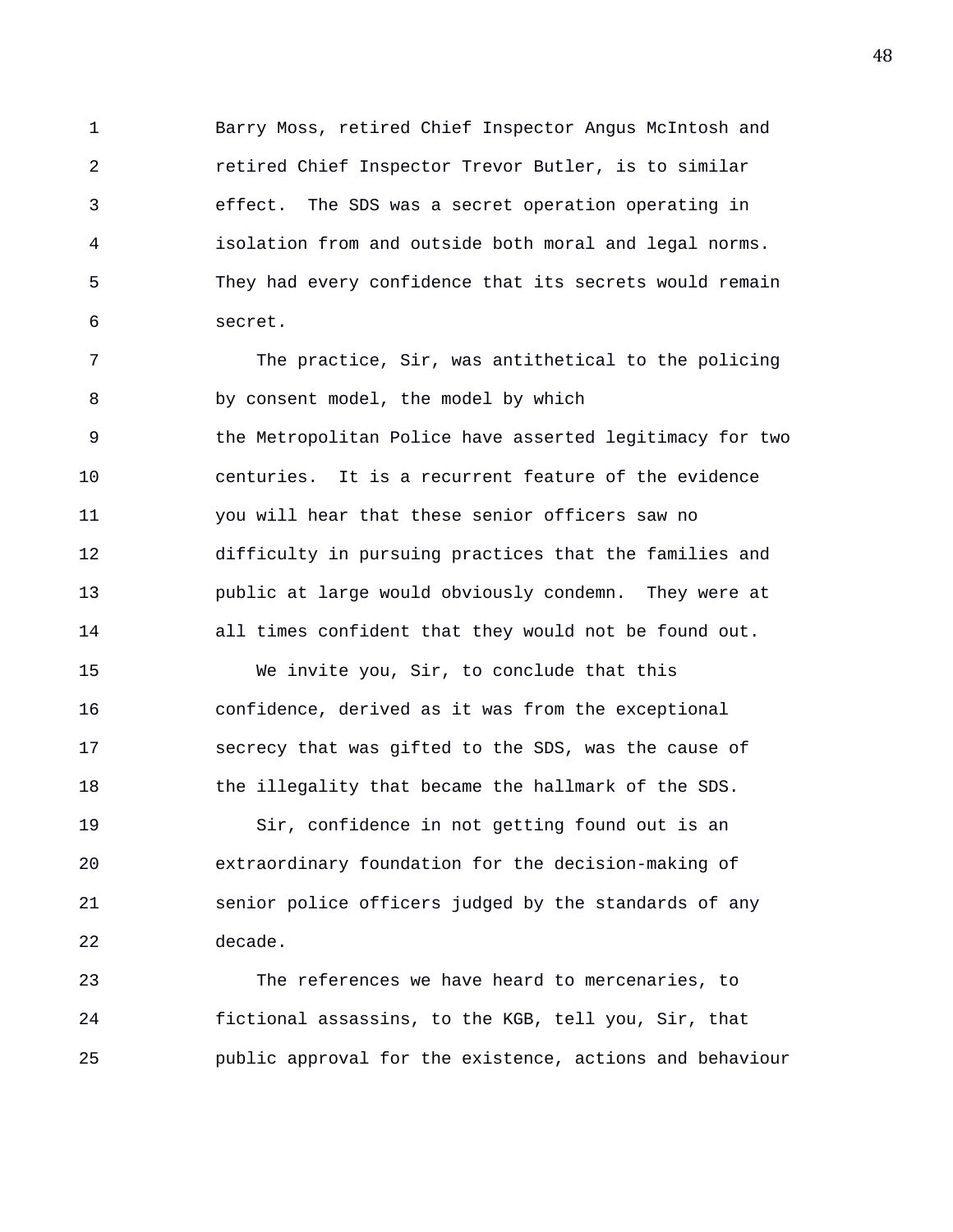1 of the SDS could not have been further from the minds of 2 these senior officers.

3 Sir, you will recall that Barbara Shaw was a central 4 figure in the bereaved families' pursuit of information 5 and accountability. It was she who recorded a formal 6 complaint to the Metropolitan Police in 2013 concerning 7 the use of her son's identity; and it was she who 8 challenged the Metropolitan Police's reliance upon 9 the policy of neither confirming nor denying 10 the practice.

11 Shortly after her death, her family learned that 12 the CPS had found sufficient evidence to justify 13 a criminal prosecution of EN32, the officer who had 14 appropriated Rod's identity.

15 The identified charge was of making an untrue 16 statement for the purposes of procuring a passport 17 contrary to section 36 of the Criminal Justice Act 1925.

18 However, it was assessed that such a prosecution 19 would not be in the public interest, because EN32's 20 actions were in accordance with his training and 21 the working practices of the NPOIU at the time. Those 22 working practices were, as you will recall, inherited 23 from the SDS. We will return to the topic of criminal 24 offences when we address you concerning the prosecution 25 and conviction of Mr Mulvena.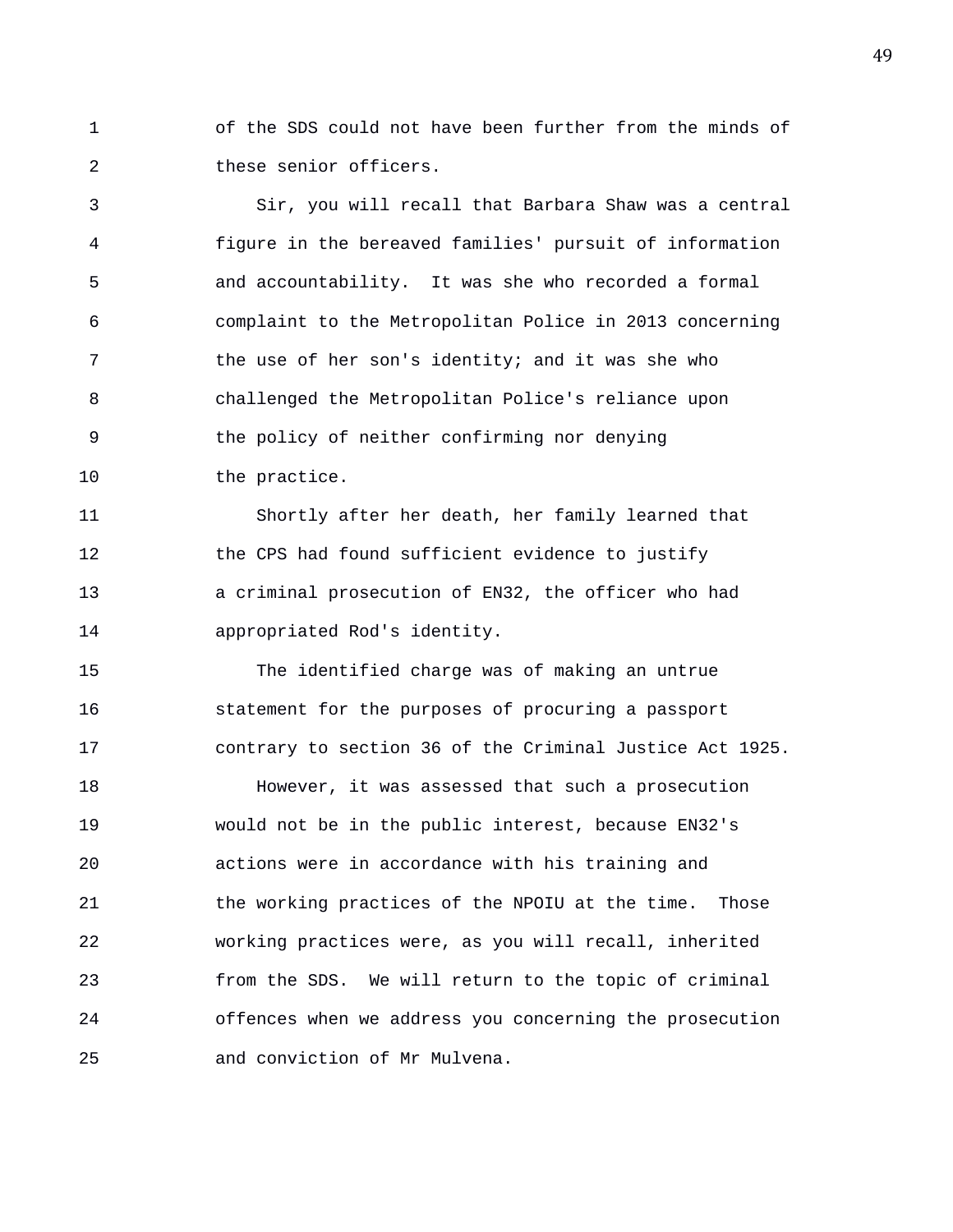1 It is, of course, desperately sad that Mrs Shaw has 2 not lived to hear the evidence from the managers, nor to 3 hear your conclusions. Many of the other family members 4 are also of advanced years. They have clung to the hope 5 of answers, only to have those answers elude them by 6 the pace of the Inquiry's work. They seek answers 7 within their lifetimes about why their loved ones' 8 identities were taken and the extent to which their 9 personal lives were violated.

10 We turn to the circumstances of the family who may 11 only currently participate in this Inquiry anonymously.

12 Sir, we know that you are acutely aware of 13 the circumstances of this family. The restriction order 14 was imposed after they were notified that their loved 15 one's identity had been used; and as the order 16 inevitably relates to their loved one's identity, it 17 also relates to their identity.

18 The consequence is that the family may only 19 participate in this Inquiry anonymously. In common with 20 other restriction orders, breach would place the family 21 and those from whom they have sought support in jeopardy 22 of imprisonment, fines and asset seizures. The family 23 have been informed that no reasons for the imposition of 24 the order can be extended to them.

25 As you, Sir, are fully aware, this family suffered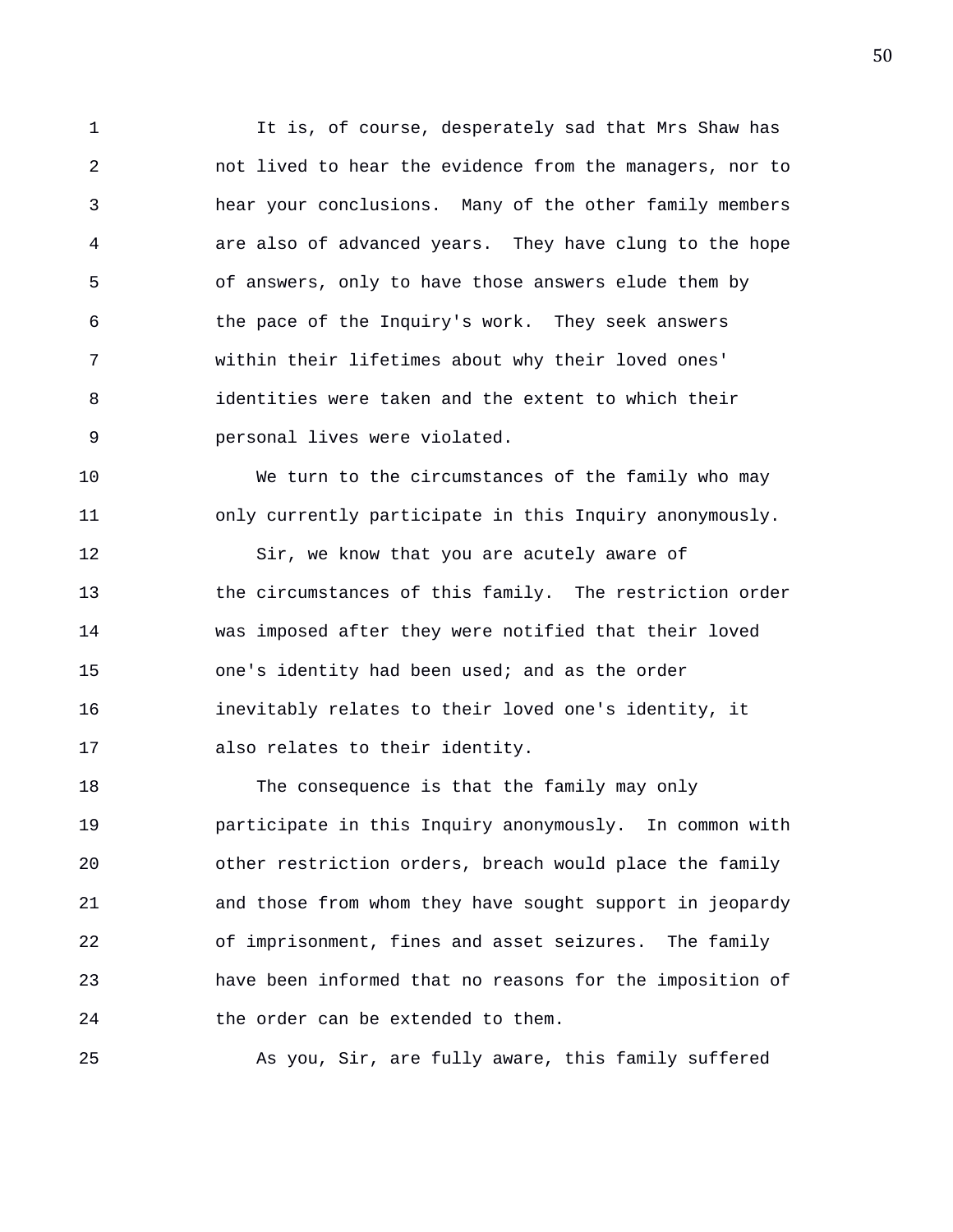1 the traumatic early death of a much loved child, related 2 family traumas of the most extreme character, and 3 re-traumatisation when they learned that their loved 4 one's identity had been appropriated.

5 Your team met with the family members in April of 6 this year, and no one in attendance at that meeting can 7 have been left in any doubt as to the impact of this 8 Inquiry, charged as it is with investigating the misuse 9 of their loved one's identity, itself imposing 10 restrictions upon the family's use of their identity.

11 And against a backdrop of unspeakable trauma, 12 the family feel degraded, humiliated, debased and 13 silenced, both in the public domain and in their 14 personal relations. The family have been shut out from 15 the opportunity to scrutinise whether even the process 16 that resulted in the imposition of the restriction took 17 proper account of the ongoing gross interference with 18 their rights.

19 The full circumstances of this family's experience 20 cannot currently be addressed in this opening statement; 21 nor currently form any part of the Inquiry's 22 considerations in open session. The Inquiry's 23 consideration of category F issues is inevitably 24 impoverished in consequence.

25 Nevertheless, the bare facts that it is possible to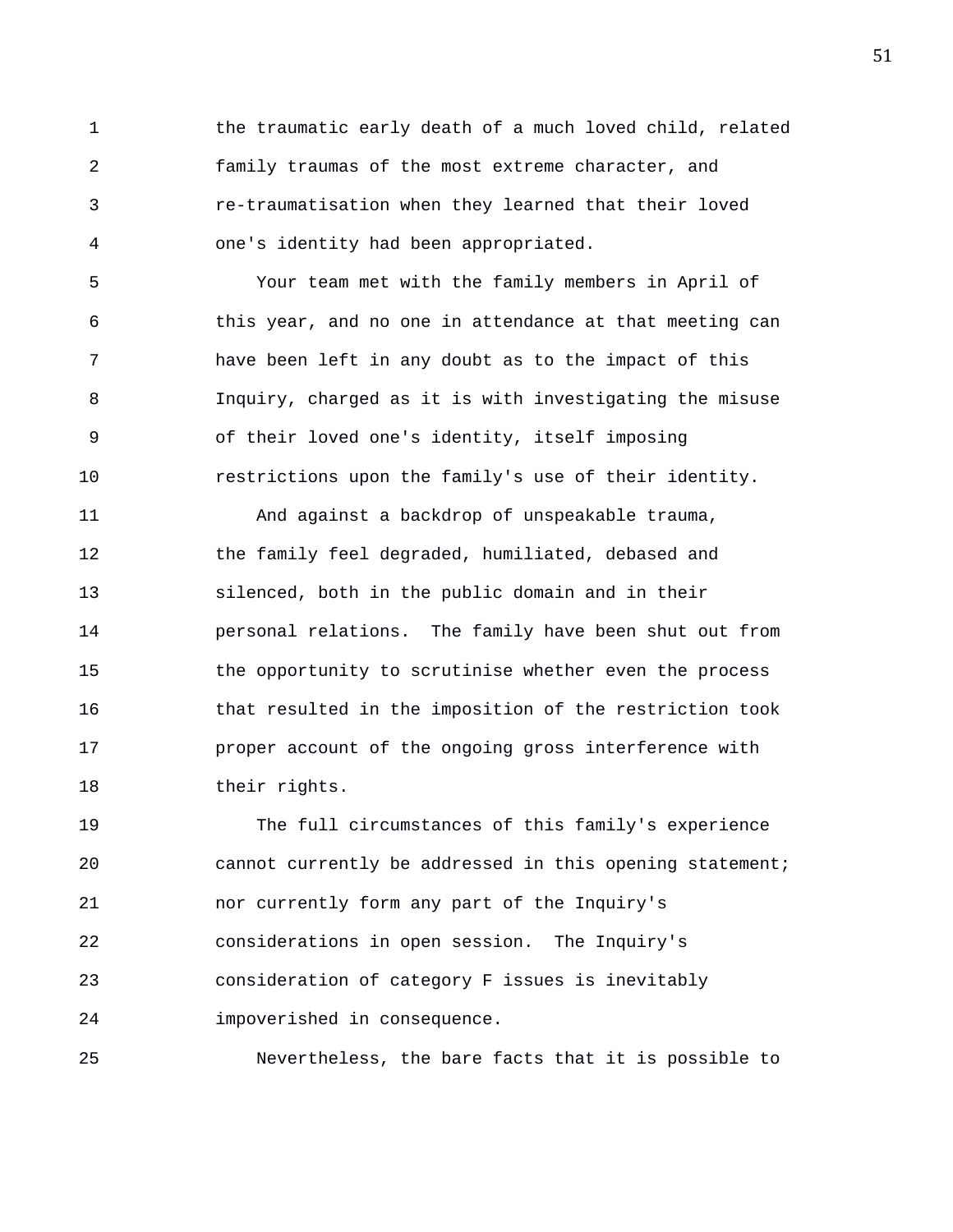1 set out in open session exemplify the legal and moral 2 repugnance of the SDS operational practice. So we hope 3 that progress can be made in alleviating this family's 4 distress at the closed hearing that you have requested 5 your team to convene in the coming weeks.

6 I turn to the transition to a practice of relying 7 upon the identities of dead children and the lack of 8 operational justification for that change.

9 Sir, you expressed confidence yesterday that 10 the evidence will allow you to identify the point in 11 time to within a month or two when the transition from 12 reliance upon fictitious to real identities occurred. 13 The families look forward to understanding 14 the evidential basis for that confidence.

15 From the disclosure shared with the families to 16 date, we can only say this. First, that officers 17 deployed prior to 1974 relied upon fictitious 18 identities, and; secondly, that many officers deployed 19 from 1974, between 1974 and 1982, relied upon real 20 identities, but others did not.

21 We note in the Designated Lawyer Group original 22 opening statement they assert that reliance upon 23 fictitious cover identities was "reviewed and abandoned 24 after a number of undercover officers were compromised 25 or outed" and that the practice of relying upon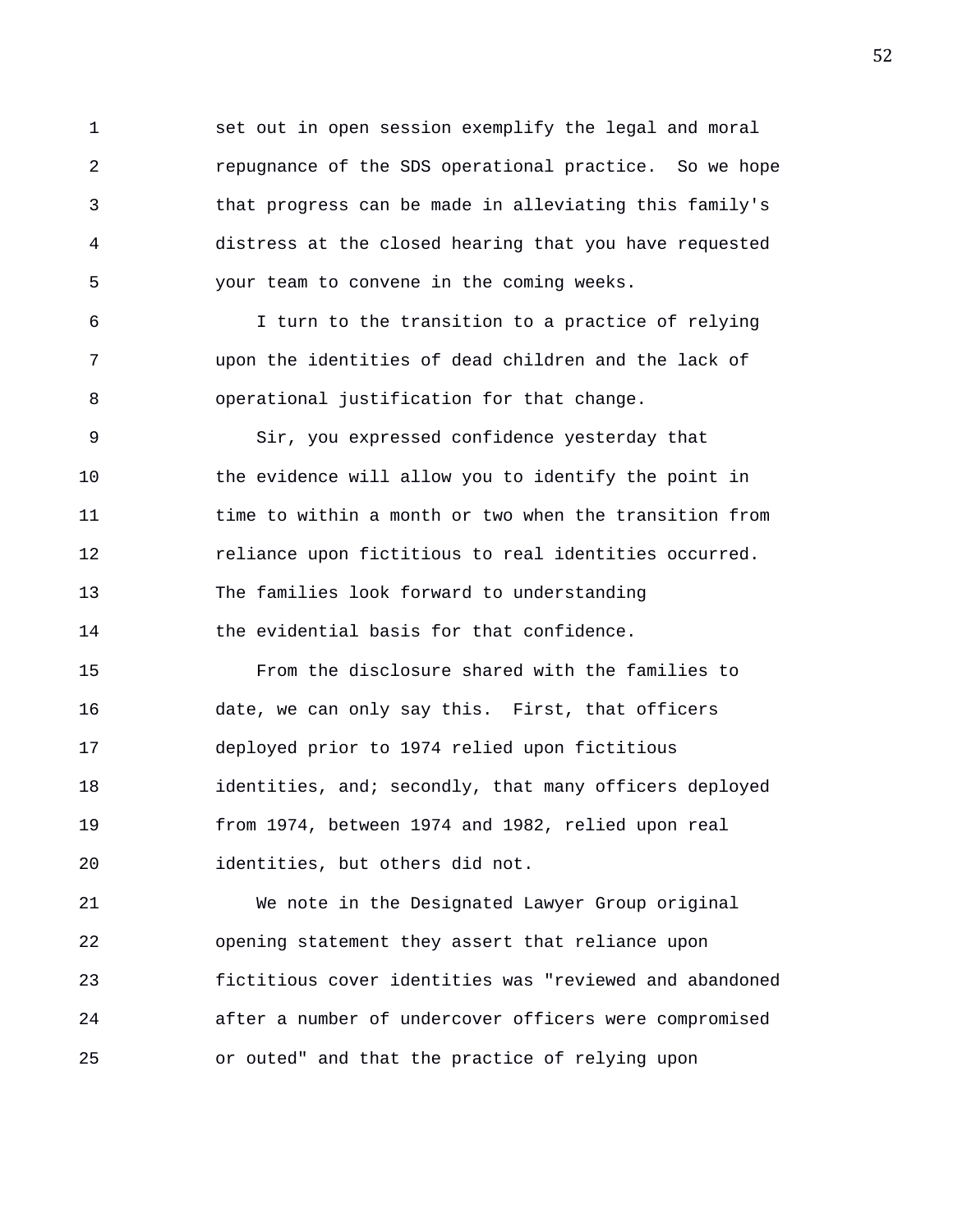1 the identities of dead children was formalised in about 2 1973.

3 The evidential basis for those assertions is 4 entirely unclear on the basis of the open material. 5 Among those relying upon fictitious identities who have 6 given evidence in Tranche 1, there is not a single 7 instance of their deployment being compromised in 8 consequence, so far as we are aware. 9 The absence of operational justification for 10 the practice is, though, clear on the open material. 11 First, the regional and national crime squads' 12 policing operations who were deploying 13 undercover officers in the 1960s, 70s and 80s did so 14 without reliance upon the identities of dead children. 15 There were alternatives. 16 Secondly, undercover officers who relied upon

17 fictitious identities were, we know, able to find -- to 18 secure official documents; documents which they 19 considered sufficient. Conrad Dixon referred to 20 the UCOs obtaining necessary papers long before 21 the practice became to exploit the identities of 22 the dead. The need to obtain identity documents cannot 23 reasonably be advanced by way of justification.

24 Thirdly, compromise of UCOs' cover in these early 25 years was entirely independent of identity choice.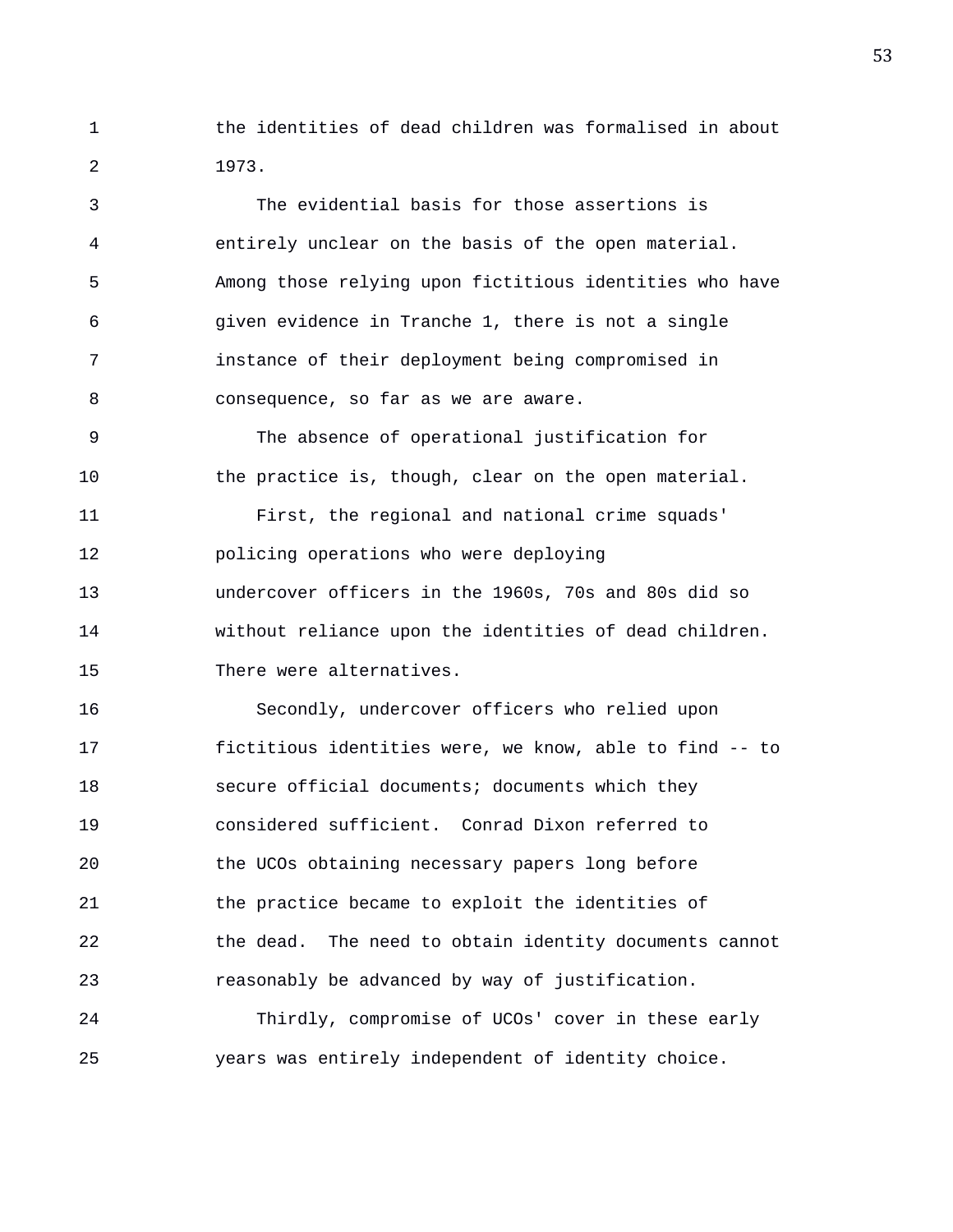1 Significantly, Rick Clark, one of the first UCOs to 2 deploy using a dead child's identity, was confronted by 3 activists with the birth and death certificate of that 4 child in 1976. This event was well known among senior 5 SDS officers at the time, and no doubt beyond. It is 6 even referenced in the Tradecraft Manual prepared many 7 years later.

8 The reality acknowledged by HN126 was that 9 Rick Clark alone bore the responsibility for 10 the compromise of his cover. He was not assisted by 11 having relied upon the identity of a dead child; 12 the existence of a death certificate made his cover less 13 secure.

14 Angus McIntosh should be able to offer particular 15 assistance to you in your scrutiny of the SDS response 16 to the compromise of Rick Clark and its aftermath. 17 Notably, his statement is silent on the topic, although 18 he admits to an advisory role in the process of officers 19 acquiring cover identities.

20 The managers' statements do not reveal why there was 21 a change in practice, nor who took responsibility for 22 the change. It is their evidence that it was 23 the preferred method or the norm; although Mr Brice 24 would have it that he had no awareness of the practice. 25 Certainly none accept responsibility, other than tacit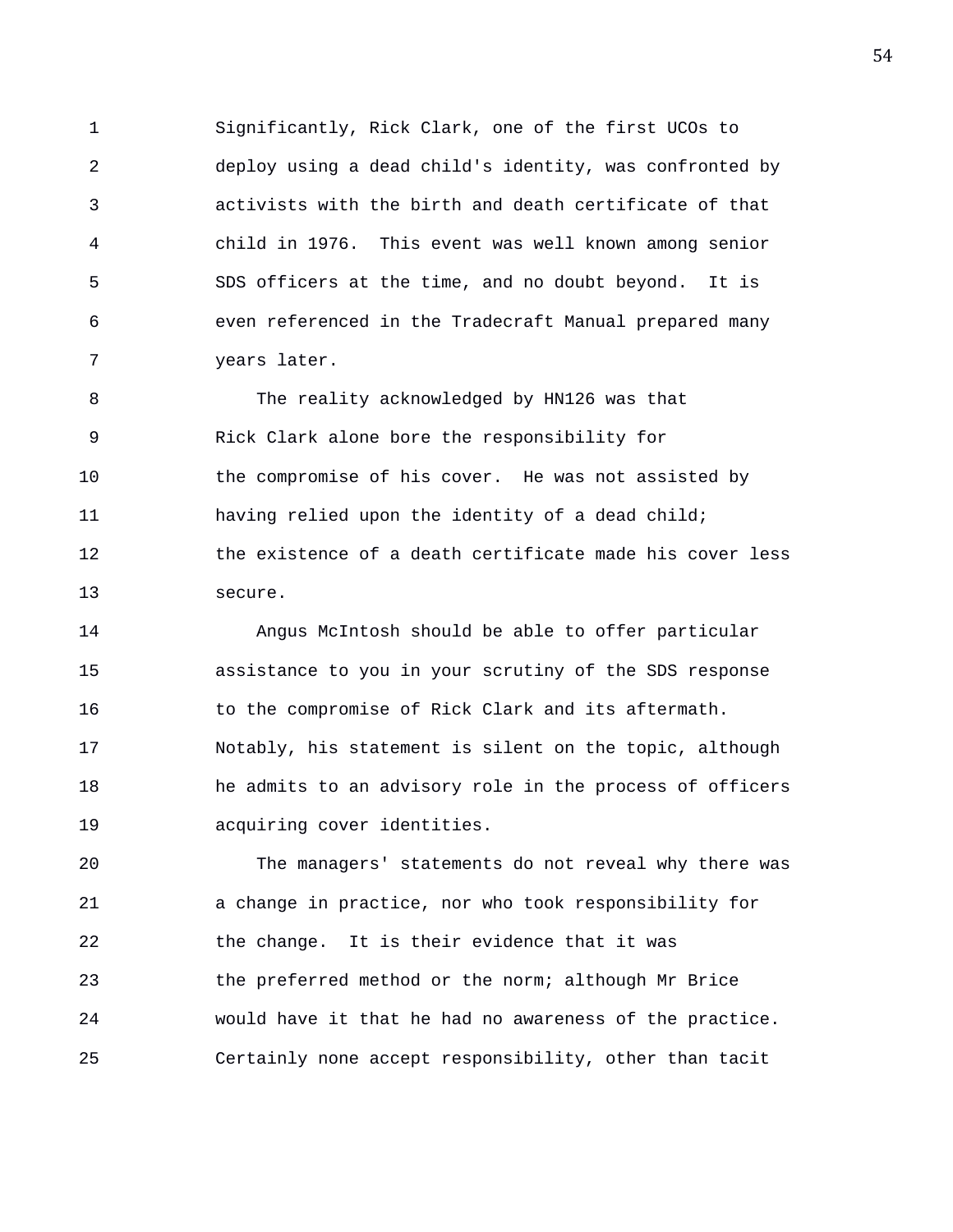1 endorsement.

2 In seeking to unravel all of this, we invite you, 3 Sir, to consider the transfer in governance of the SDS 4 from C to S squad in July 1974. We note the stated 5 intention of increasing oversight. Significantly, 6 recruitment of UCOs occurred alongside those governance 7 changes and significant recruitment in numbers. 8 The change in the SDS practice in the creation of cover 9 identities, on the open documents, appears to have been 10 contemporaneous and potentially related to those events. 11 But we also invite you to scrutinise with care 12 the discrepancies between the evidence of the UCOs, 13 the managers and the contemporaneous records as to how 14 identity creation was managed, and how the processes 15 were reported up the chain of command. 16 Our analysis of that material is set out in our 17 written statement, and it's not repeated this afternoon. 18 But we invite careful scrutiny, because it will, in 19 the families' view, assist you in establishing where 20 the truth lies, and whether the managers are presenting 21 to you a full, accurate and complete picture. 22 And of course the families invite scrutiny of why 23 the obvious and inherent risks of relying upon a real 24 identity did not appear to have come into focus. They 25 invite consideration of the role that the UCOs played in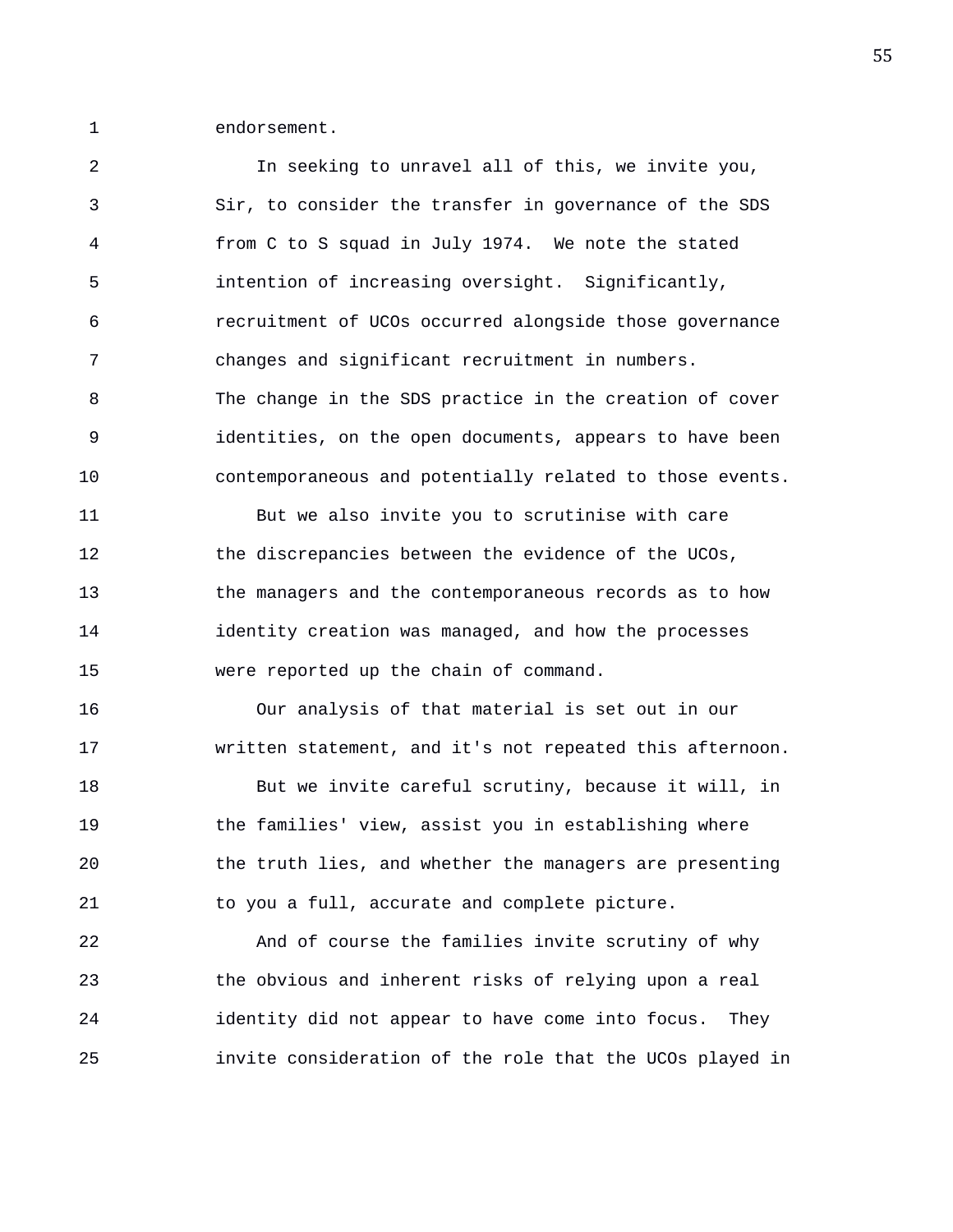1 their own compromise; and ask: who, if anyone, was 2 taking responsibility for managing all of this? 3 We turn next to the potential inspirations for 4 the practice.

5 Operation Herne and the families in their statements 6 to this Inquiry have considered the potential cultural 7 and media origins of the practice. In Tranche 1, 8 Phase 2, you heard from HN126, who explained that they 9 had "all watched 'The Day of the Jackal' a couple of 10 years earlier", and it was his understanding that 11 the idea of using the identity of someone dead had 12 sprung from that film.

13 Similar evidence is offered by Mr Craft and Mr Moss 14 in their statements to this phase; although it may be 15 that Mr Craft's evidence in this regard has now 16 developed.

17 Sir, in his statement of 23 February 2022, Mr Craft 18 has provided an additional perspective. He explained 19 that he had "prosecuted someone who had used this method 20 to create passports for members of the KGB", so we know, 21 from Mr Craft's words, that it was a pretty secure 22 method.

23 Sir, Mr Craft's statement, made with the benefit of 24 hindsight, referencing the workings of a security agency 25 of the Soviet military as a basis for operational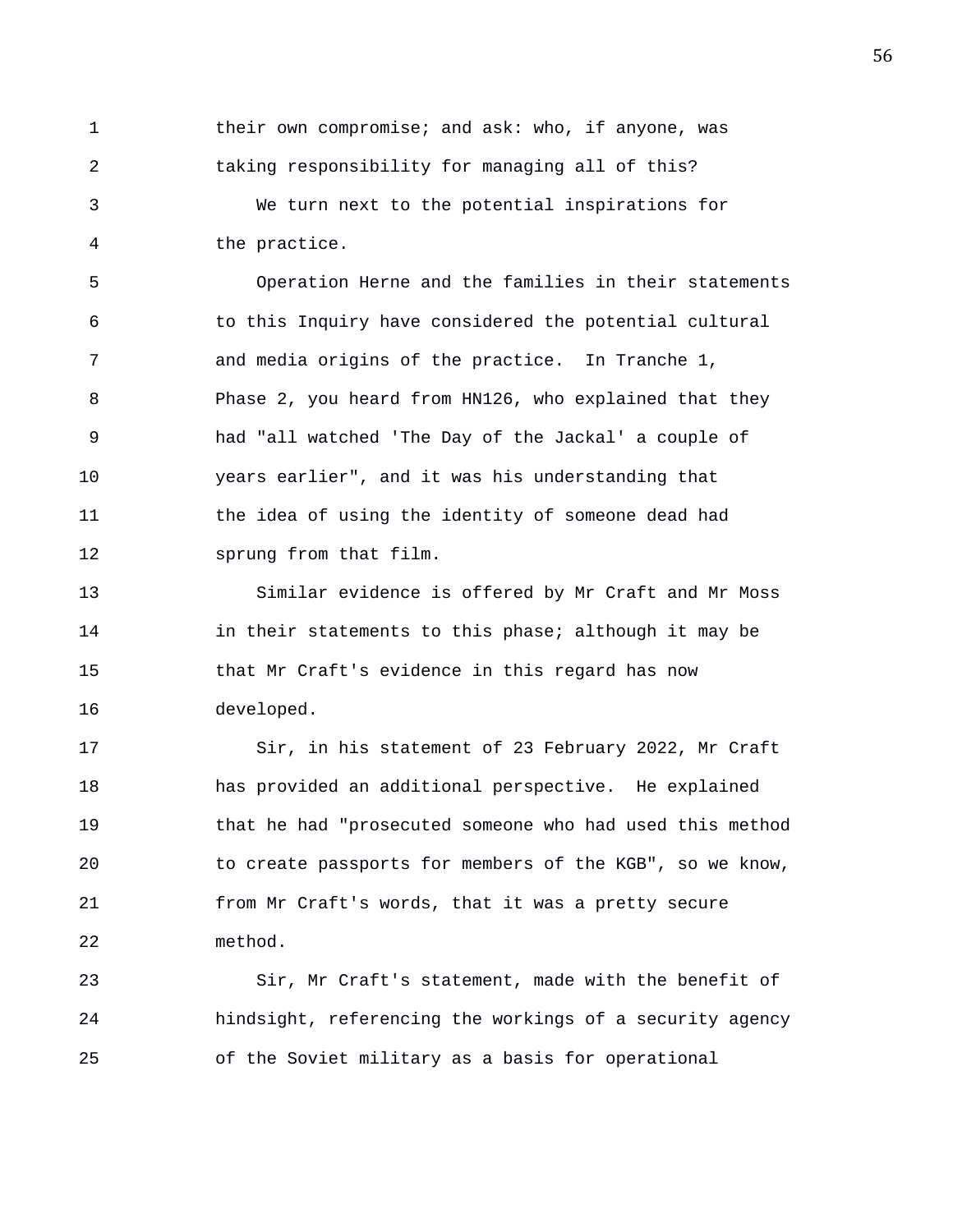1 confidence in the practice of relying upon 2 the identities of dead children is highly significant 3 from the perspective of the families.

4 The Designated Lawyers have now helpfully provided 5 a substantial bundle of press clippings concerning that 6 prosecution; a prosecution that led to Mr Mulvena 7 pleading guilty in respect of offences associated with 8 his having obtained a passport in the name of a dying 9 and then dead man, and his being sentenced to 10 the maximum term of imprisonment available.

11 The press reporting referred to the dead man's 12 unsuspecting family and a loophole, as you referred to 13 yesterday, Sir, in the British passport system; and 14 indeed Somerset House being quoted as stating that 15 a system of automatically stamping birth 16 certificates "deceased" would obviously involve 17 tremendous additional cost to the overheads at 18 Somerset House.

19 So we learn from those press reports that DCI Matt 20 Rodger, as he was at that time, was the Special Branch 21 officer responsible for that prosecution. And you will 22 recall, Sir, he went on to become the Special Branch 23 commander, with responsibility for the SDS between '72 24 and '75.

25 He was a visitor to the SDS safe house, and he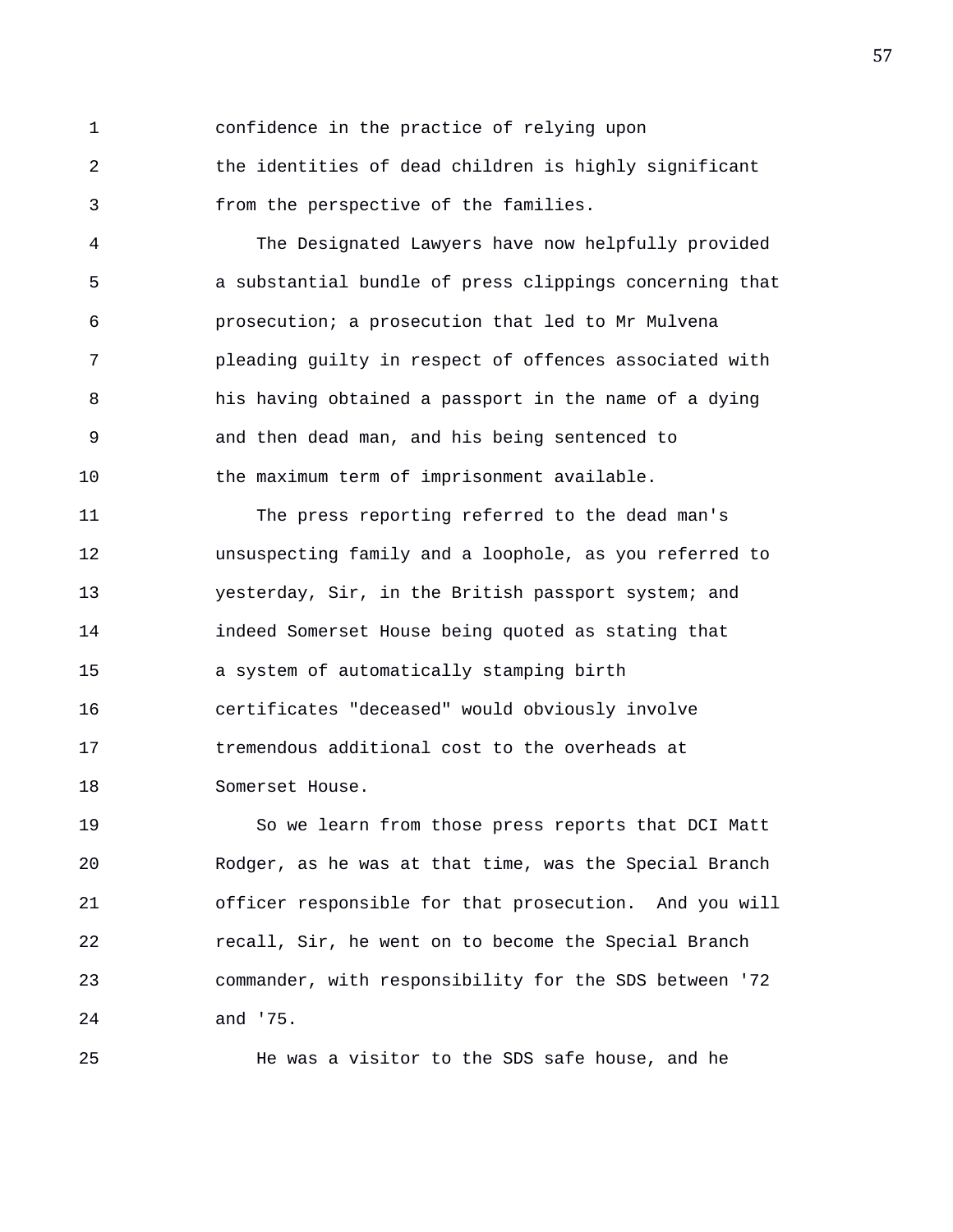1 socialised with the UCOs. Whether it was he, 2 Commander Cunningham or another who introduced 3 the practice to the SDS, if that is the route by which 4 it was introduced, the Mulvena case can hardly be 5 a basis for confidence in the operational effectiveness 6 of the tactic.

7 The exposure of Mr Mulvena's tactics in securing 8 a British passport for the KGB was front-page news. It 9 was little wonder that activists were able to confirm 10 their suspicions in relation to Rick Clark by 11 confronting him with a death certificate.

12 What is really more surprising is that the SDS did 13 not immediately abandon the technique at that point.

14 Sir, it strains credulity that no living witness can 15 assist you as to why and when there was a significant 16 departure from the historical reliance upon fictitious 17 cover identities. That was a tactic which had proven 18 both effective and secure, which had not resulted, to 19 our knowledge, in compromise, and which did not in 20 itself offend societal norms or the fundamental 21 principles of policing.

22 Were the drivers the publication of 23 the novel "The Day of the Jackal" in 1971, or, perhaps 24 more significantly, the release in cinemas of the movie 25 in May 1973? There is certainly a temporal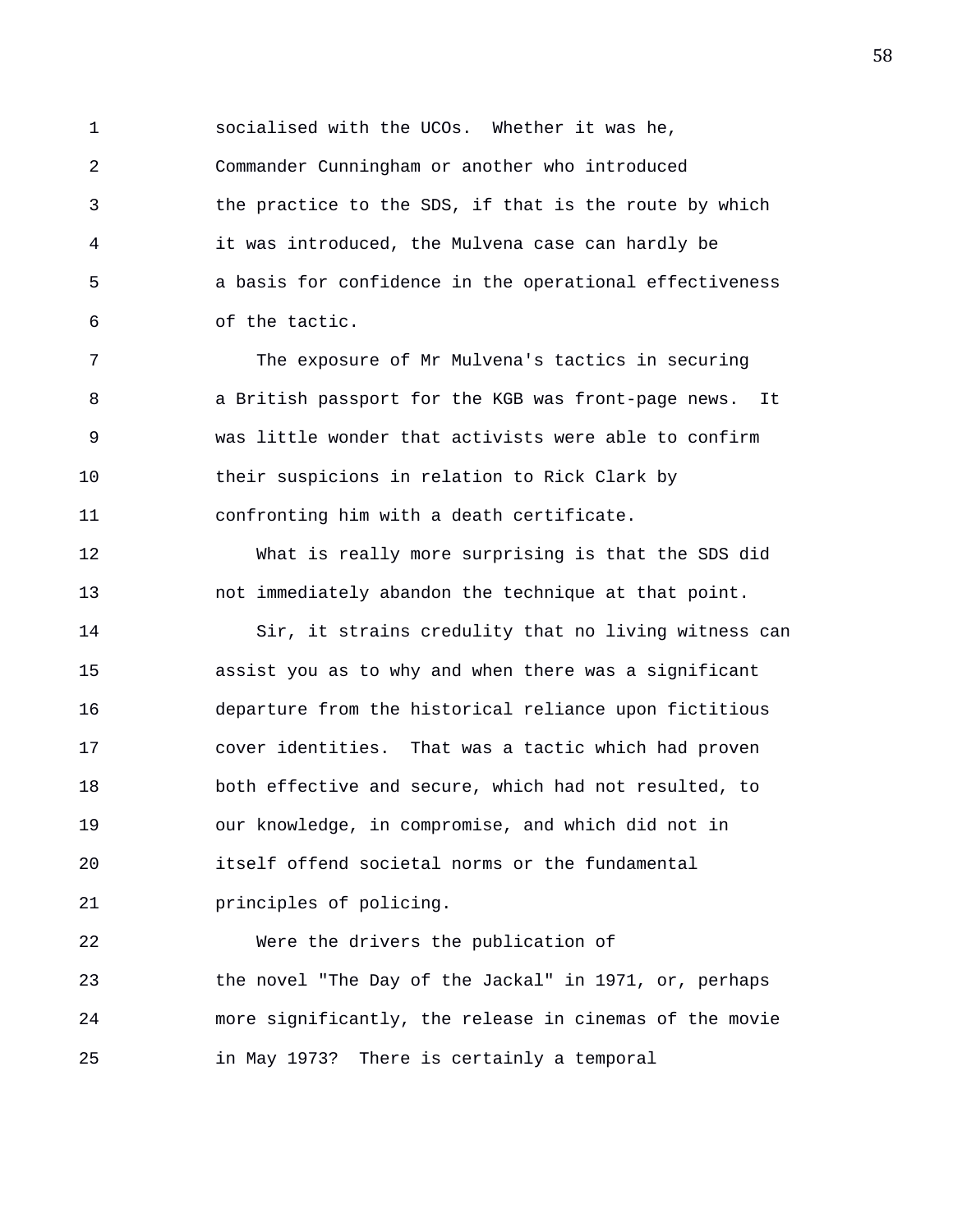1 relationship. Or were the SDS relying upon KGB tactics, 2 and ones that had not even proven successful? Were they 3 introduced by Mr Rodger or Mr Cunningham? What scrutiny 4 was brought to bear on the whole endeavour, if any? 5 We invite you, Sir, to pay particularly close 6 scrutiny to the evidence of Mr Craft and Mr Brice on 7 this topic. We invite you not to assume that 8 the evidence being presented to you was fully frank and 9 complete.

10 We turn, then, to a central issue: the moral 11 perspectives on the practice.

12 In the previous phase, HN200 told you that he had 13 challenged the instruction to rely upon the identity of 14 a dead child. He said:

15 "I can't remember at all who told me, because I was 16 a bit upset, and I actually said 'Why is that 17 necessary?' ... Because it wasn't something that sat 18 comfortably with me."

19 It was his evidence that he assumed he had no 20 alternative.

21 HN80, who deployed between March '77 and March '82, 22 was managed by Mr Craft and Mr Ferguson.

23 He told you that while some UCOs used the identity 24 of a deceased child, he refused to do so. He said that 25 it distressed him to consider using the details from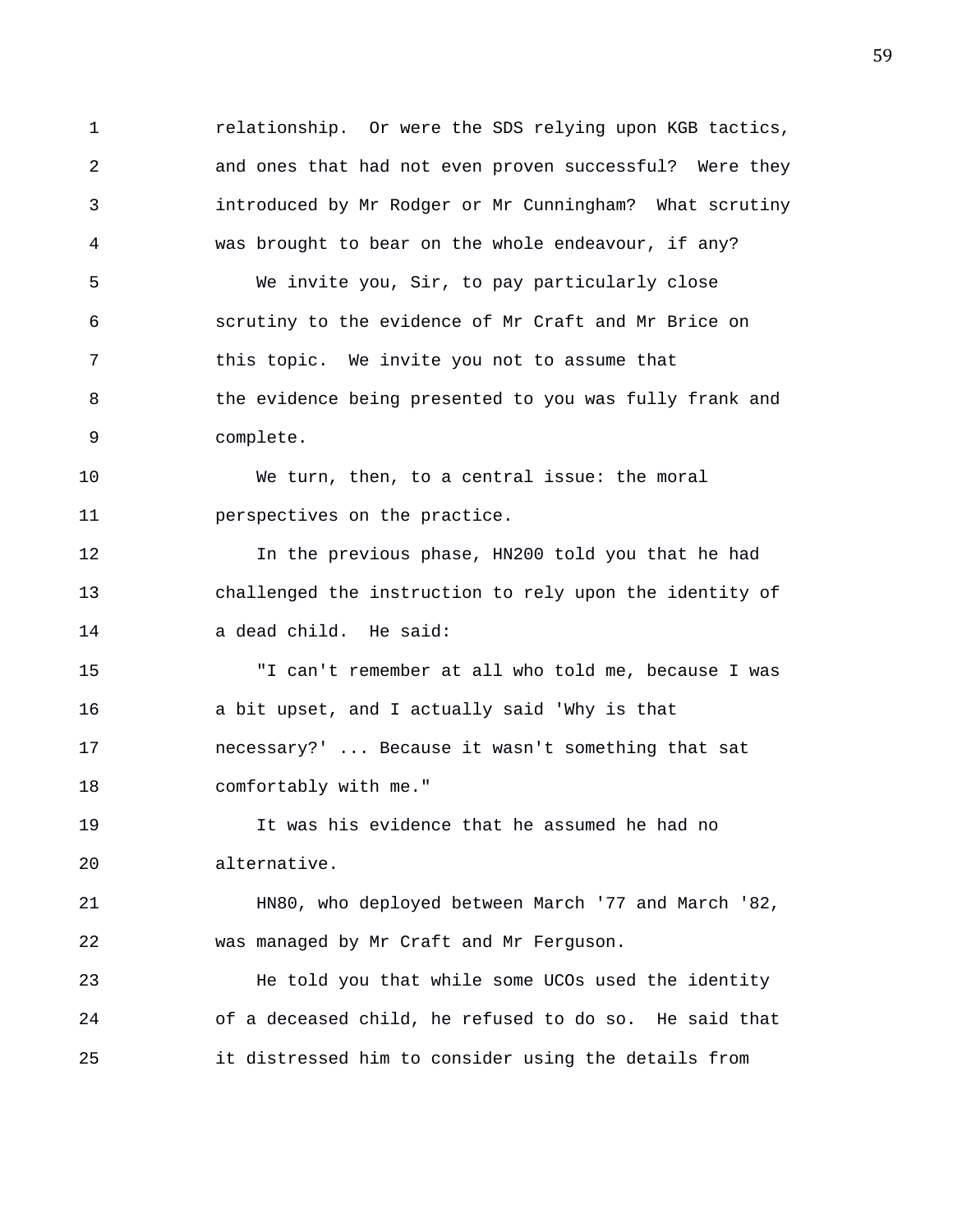1 a dead child's birth certificate, and he knew that "it 2 would necessarily cause distress to that child's family 3 if it was discovered".

4 No manager admits to similar reflection 5 contemporaneously. David Bicknell states that the use 6 of deceased children's identities chimed with his 7 experience of World War II, and said that:

8 "We had an unsentimental attitude of getting on with 9 the job, no matter what."

10 It is telling that his perspective was upon police 11 officers overcoming their discomfort, not the families' 12 perspectives.

13 Geoffrey Craft observes:

14 "The only potential harm of using the deceased 15 child's identity was to renew the grief of bereaved 16 parents that had suffered the worst loss anyone could 17 suffer. Looking back on it, that is the way I see it. 18 I am not aware of what thought was given to the issue by 19 more senior individuals."

20 He considered it "inconceivable that the bereaved 21 families would become aware".

22 Reflection had revealed the obvious moral 23 implications of the practice, but there had been no 24 reflection at the time, only confidence that no one 25 would ever know. Mr Moss states: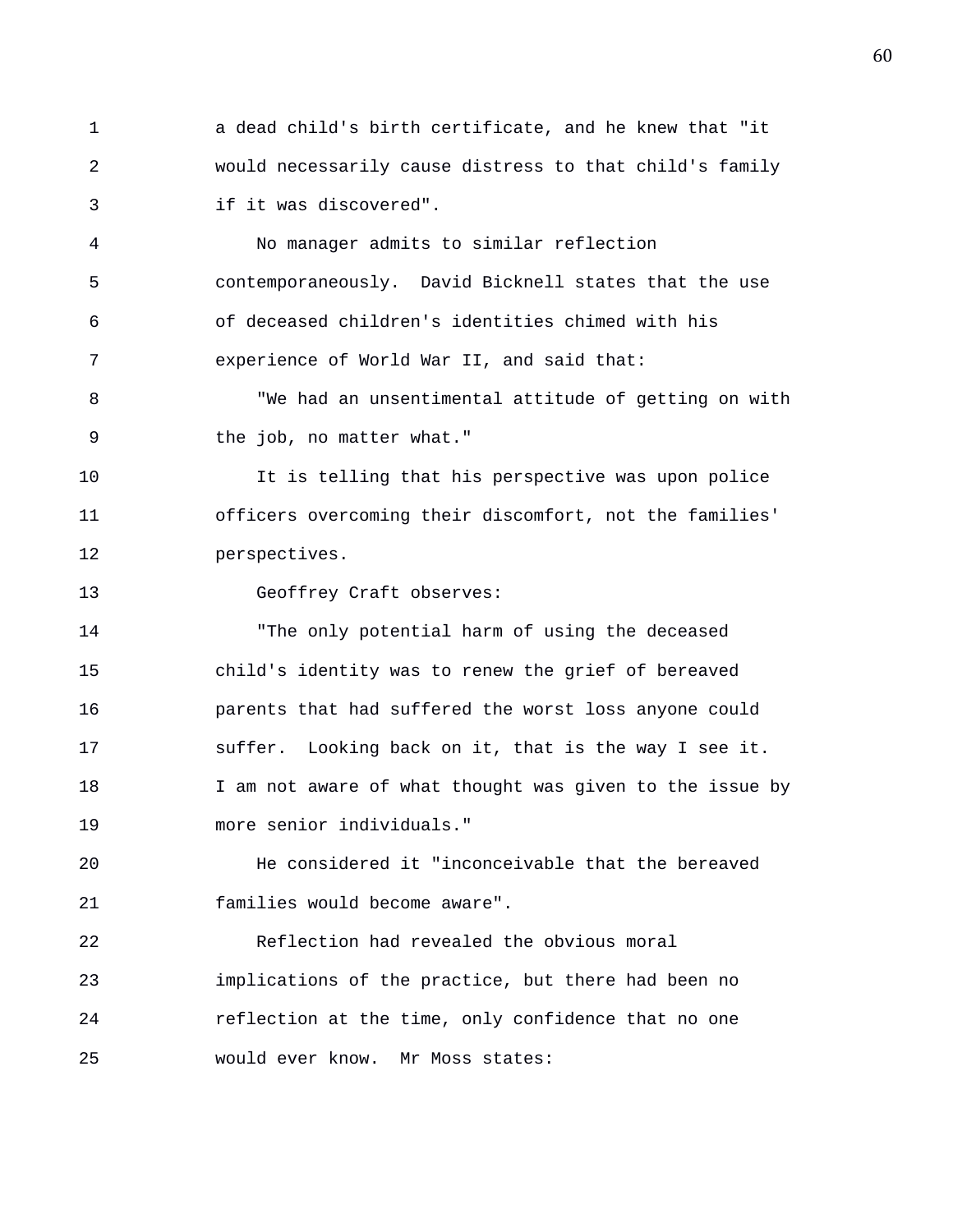1 "With hindsight [reliance on this practice was] 2 regrettable ..." 3 As he saw it, there was no other option: 4 "I think the SDS believed the operation would remain 5 secret and that families would not be caused distress by 6 learning about this practice." 7 Again, hindsight revealed to him the moral 8 implications, but at the time, confidence in secrecy 9 overwhelmed the thinking. 10 Similarly, Mr Butler: 11 "Once I was aware of the practice ... I tacitly 12 approved it ... I do not believe the potential impact on 13 the families of the deceased children was ever 14 discussed. The SDS was a top secret unit carrying out 15 highly sensitive work and the assumption was that 16 relatives would never become aware of the practice ..." 17 Mr McIntosh: 18 "I made no attempt to stop the practice as I did not 19 think it was wrong. It was not against the law ..." 20 Mr Brice does not even address the harm that has 21 been caused to the bereaved families; nor does he 22 provide any evidence by way of purported justification. 23 There is an obvious tension between the evidence of 24 Mr Craft, who derived reassurance as to the operational 25 effectiveness of the tactic from the experience and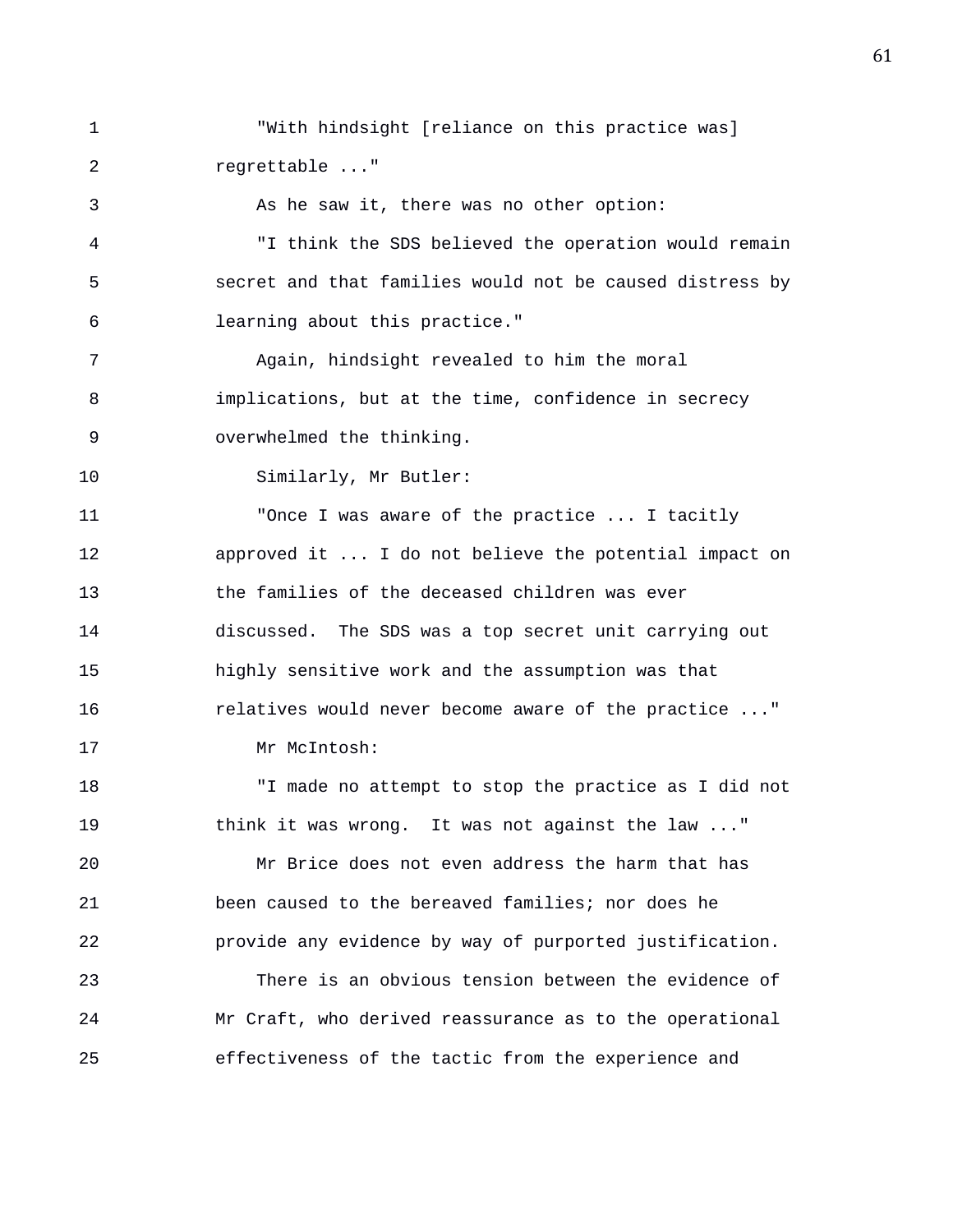1 successful prosecution of someone who had assisted 2 the KGB and Mr McIntosh's assertion that the practice 3 was not against the law.

4 The category F CPs invite you to include that 5 the practice was in fact clearly unlawful, both at 6 common law, by reference to international human rights 7 standards; and as the decision of the CPS in relation to 8 EN32 may explain and the experience of Mr Craft 9 confirms, there was every prospect of criminal law 10 infringements also.

11 There is now significant evidence available to 12 the inquiry that senior officers either appreciated 13 the very real harm to bereaved families and chose 14 nevertheless to run that risk, or that they were 15 callously oblivious.

16 Wherever the truth lies, those managers were in 17 dereliction of their duties when they authorised and/or 18 condoned the practice without any critical reflection 19 upon the risk of real harm and the lack of any 20 reasonable justification for the change in practice. 21 The belief that they would not get caught out is no 22 justification at all.

23 We move on to address the calls for additional 24 evidence from the Temporary Commissioner of 25 the Metropolitan Police and the Designated Lawyer group.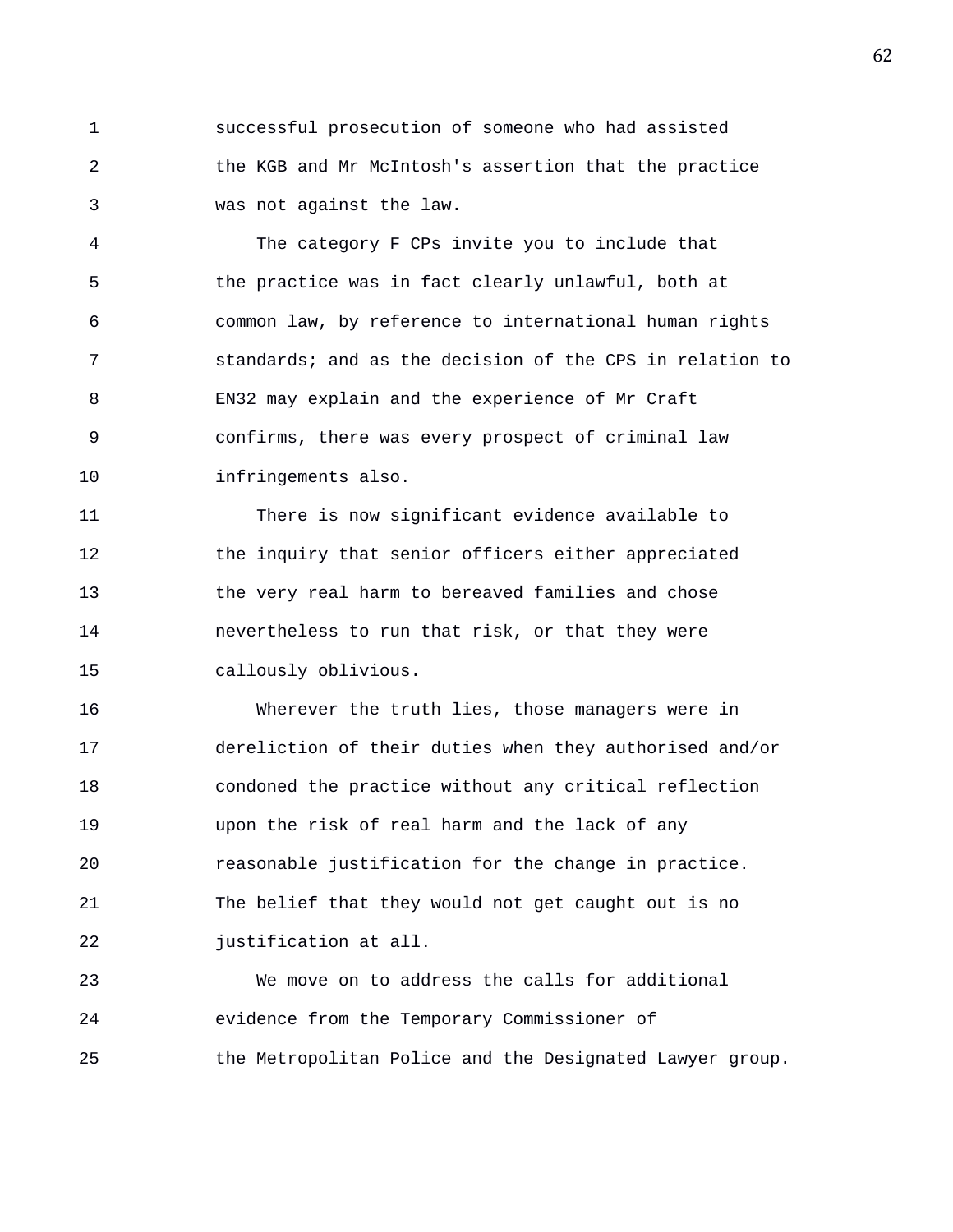1 We address only their suggestion that you might find 2 answers in relation to the practice of relying upon 3 the identities of dead children by delving into 4 the practices of the Security Service, MI5 or the Secret 5 Intelligence Service, MI6, or even, to the extent there 6 is this suggestion, by delving into the practices of 7 the KGB. We make a few brief points.

8 As you, Sir, have identified, your responsibility is 9 to examine the practices of the SDS, a policing body. 10 The practices of MI5 or MI6 in identity creation are 11 irrelevant; they offer neither explanation nor 12 mitigation.

13 There is evidence before the Inquiry from the UCOs 14 and the managers that the inspiration came from 15 the actions of a fictional assassin in 16 "The Day of the Jackal", and we are now invited by 17 the Designated Lawyer's Group, and it would appear 18 Geoffrey Craft, to consider whether, as an alternative, 19 it was the involvement of those with close connections 20 with the CDS in the Mulvena prosecution that led 21 the CDS to adopt a practice learned from the KGB.

22 That evidence, of course, merits investigation, 23 because it assists you as to who within the SDS 24 initiated the practice, why and when. It also assists 25 you on the issue of the purported justification for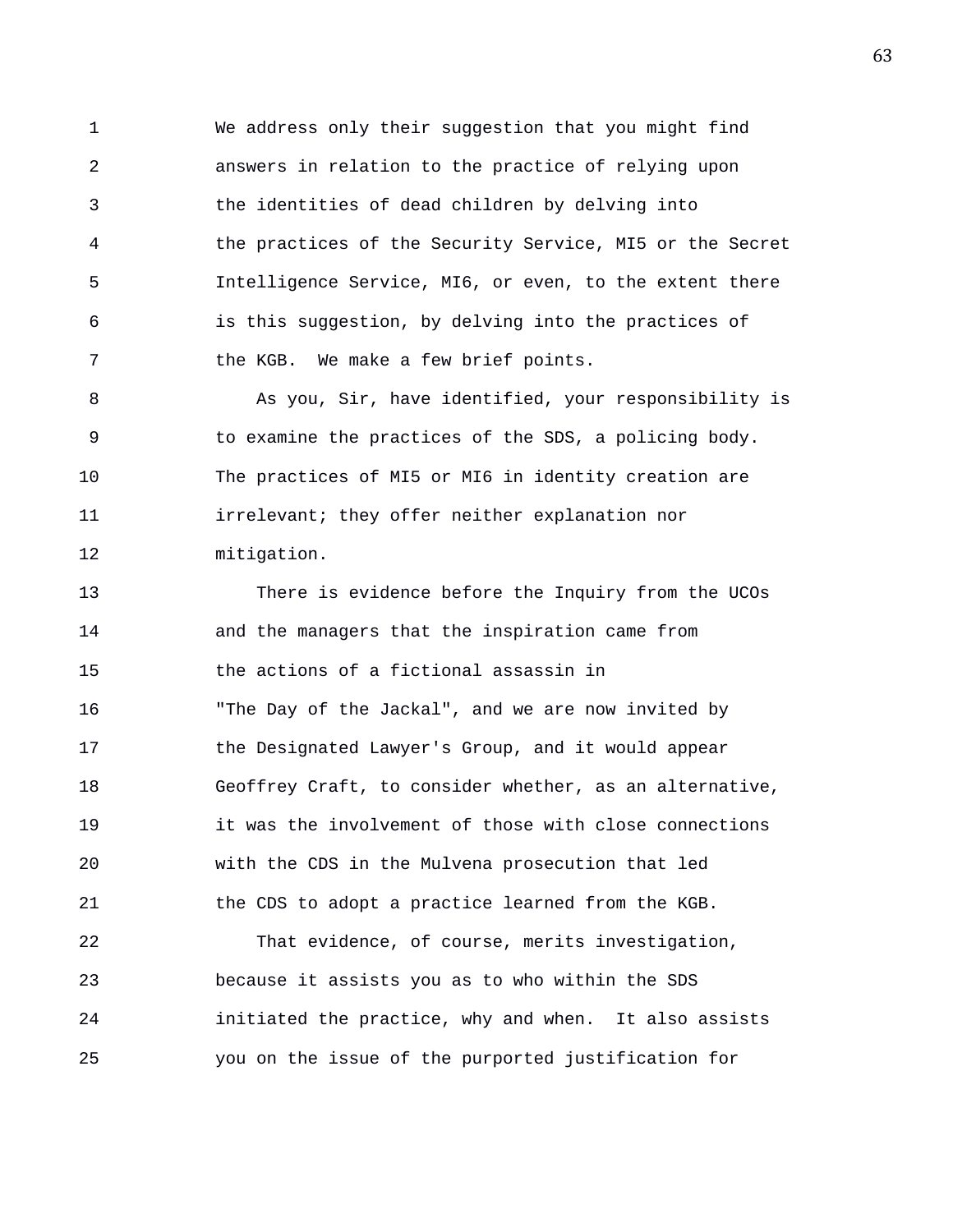1 the practice and the failures of managers to provide 2 legal and moral leadership within the SDS. 3 But what practices those other agencies in fact 4 adopted does not. 5 We invite you to reject that invitation as 6 a distraction from your central task of scrutinising 7 the actions of the Metropolitan Police. 8 So, by way of conclusion, we say this. It was 9 the managers' responsibility to ensure that the workings 10 of the SDS were ethical and within the law, 11 a responsibility that was all the more acute given 12 the extraordinary levels of secrecy that surrounded 13 the unit. The very nature of the operation of the SDS 14 carried obvious risks, obvious risks to the public 15 perception of the Metropolitan Police; and those risks 16 are repeatedly acknowledged within the contemporaneous 17 records. The unique features of the unit increase 18 the need for probity, they do not provide 19 a justification for its absence.

20 The managers' reliance upon secrecy was in any event 21 ill-thought-out. There were of course multiple ways in 22 which the bereaved families could find out, through 23 the compromise of a UCO's cover, through publicity, by 24 accident, and in the manner in which the families did 25 ultimately come to find out, as a byproduct of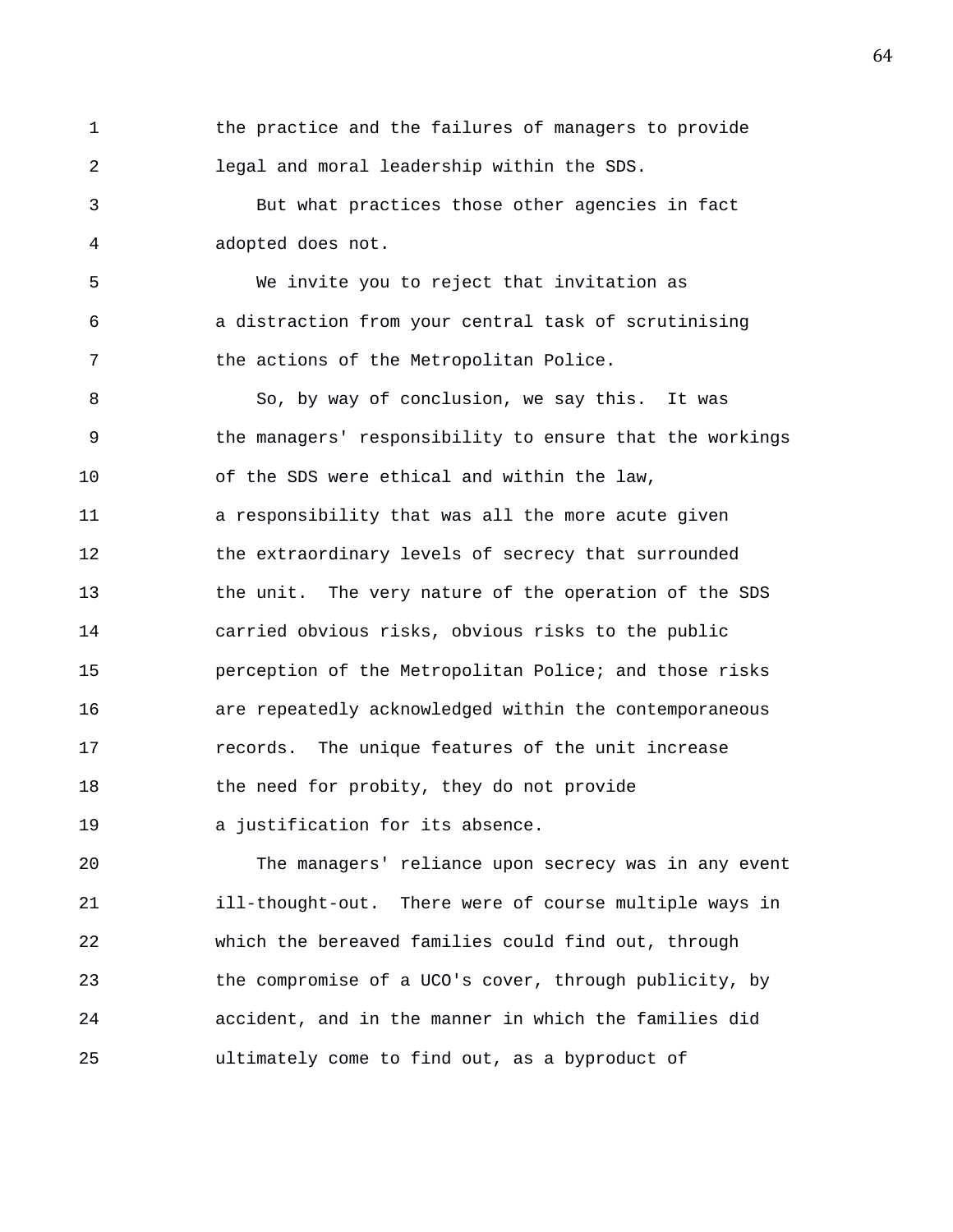1 the exposure of the broader unlawful and reprehensible 2 actions of the UCOs.

3 Sir, the SDS was an entirely misguided enterprise 4 targeted as it was at civil society without any 5 reasonable justification. It operated in secrecy and in 6 isolation. It developed practices that were the stuff 7 of spy movies and novels, and, we now learn, the KGB.

8 In the post-1974 period, UCOs were compelled by 9 their superiors in their very first steps towards 10 deployment to place policing ethics and legalities to 11 one side. In the words of Mr Craft "cover identity 12 creation was the key issue and first matter to be done".

13 Illegality was compelled by the very individuals 14 whose duty it was to ensure that the UCOs operated 15 within a legal and ethical framework. Those managers 16 must bear the responsibility for the development of 17 a toxic culture that pervaded the unit and became its 18 internal fabric.

19 The Temporary Commissioner of the Metropolitan 20 Police has recently acknowledged that failures of 21 leadership within the Metropolitan Police have permitted 22 toxic cultures to fester within certain units, with 23 the result that extreme misconduct has permeated them; 24 and which he has acknowledged is not a matter of a "few 25 bad apples".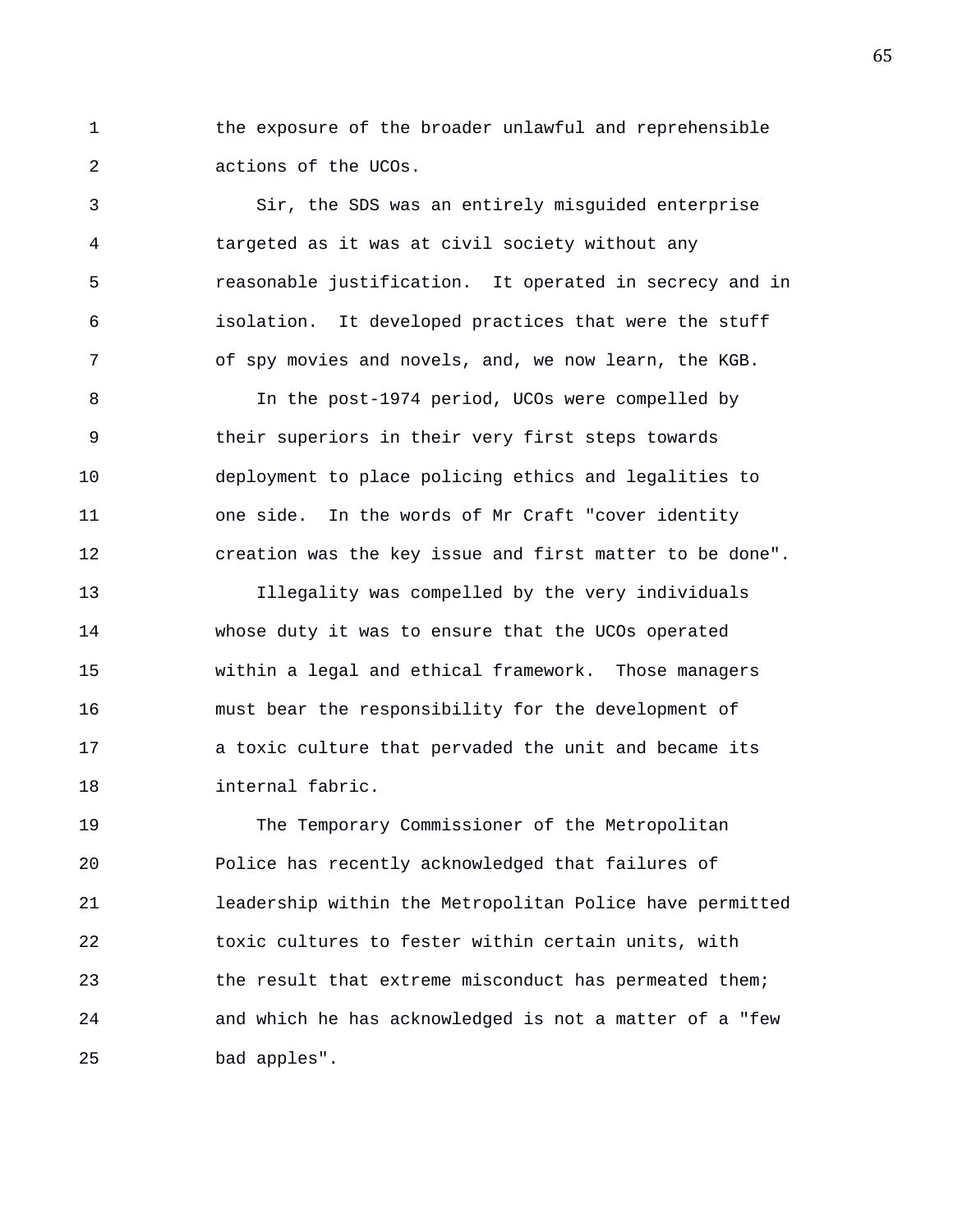1 Thus, Sir, the Inquiry's work remains of critical 2 relevance to modern policing. The families encourage 3 the Inquiry to identify the malpractice that permeated 4 every layer of the SDS operation and where 5 the responsibility lay. In their view, the Inquiry will 6 be compelled to conclude that the SDS managers, officers 7 who went on to hold the most senior positions within 8 the Metropolitan Police over a further two decades, not 9 only failed to challenge and expose the heinous goings 10 on within the SDS, but actually encouraged them; and 11 indeed compelled the UCOs to commit criminal acts and 12 civil wrongs, and to base their entire deployment upon 13 the morally repugnant practice of assuming the identity 14 of a dead child. 15 Their directions, Sir, set the tone of everything 16 that followed.

17 Thank you, Sir. That is the opening statement for 18 this phase on behalf of the category F

19 core participants.

20 THE CHAIRMAN: Thank you very much.

21 Something that you said led me to believe I may not 22 have expressed myself yesterday with sufficient clarity. 23 May I do so again, to avoid future misunderstanding.

24 I said I have no expectation that I will be able to 25 identify the date when the use of deceased children's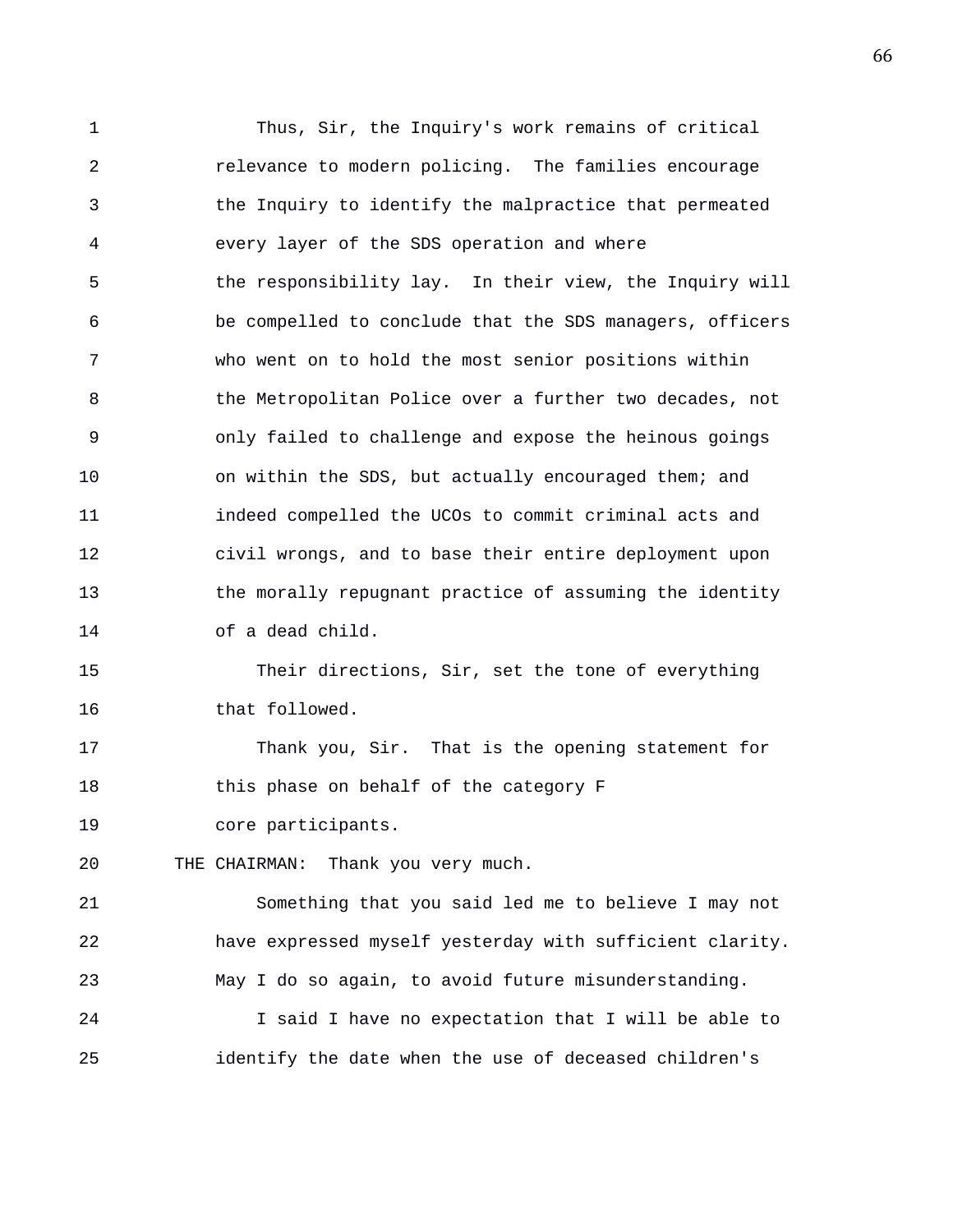1 identities started within a month or two, but I had 2 every hope and every reason to believe that I would be 3 able to identify the approximate time. I think you 4 slightly misunderstood my words. 5 MS MURPHY: You're quite right, I did, Sir, and thank you 6 for that clarification. 7 THE CHAIRMAN: Thank you very much indeed. 8 We will now adjourn for 15 minutes, and we will 9 start with Ms Kilroy. She knows, and has kindly agreed, 10 to vary her timetable, so that we will have a break in 11 the middle for lunch, rather than carrying on until well 12 into the afternoon before she stops. 13 Thank you very much. 14 (12.26 pm) 15 (A short break) 16 (12.40 pm) 17 THE CHAIRMAN: Ms Kilroy. We all know the start of your 18 submissions has been delayed for reasons that are 19 outside your control and mine, and it means inevitably 20 that they're going to be interrupted by the lunch break. 21 Please take your time and whatever moment is convenient 22 to you to break. 23 Opening statement by MS KILROY 24 MS KILROY: I'm very grateful for that, Sir. 25 Sir, 260 years ago, on 11 November 1762, the then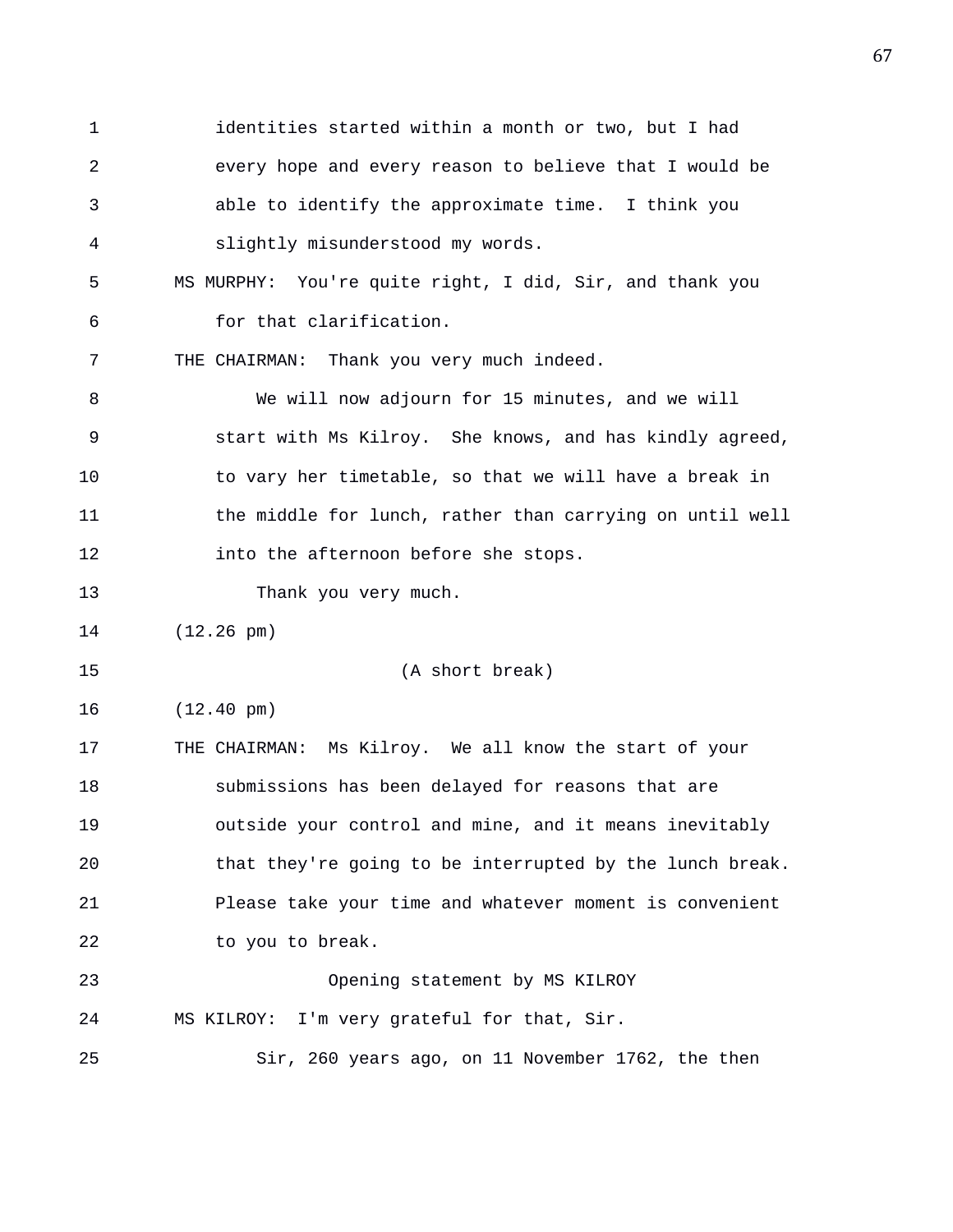1 Secretary of State, the Earl of Halifax, sent Nathan 2 Carrington and three other of the King's messengers to 3 the home of John Entick, with a warrant to seize and 4 apprehend him, together with his books and papers, and 5 bring them all to the Secretary of State for 6 examination.

7 It was a time of high political ferment, stirred by 8 multiple issues, including war with France concerning 9 overseas colonies. Entick was one of the contributors 10 to a political journal, The Monitor, which regularly 11 criticised the Government. He was said in the warrant 12 to be the author of several weekly, very seditious 13 papers, which contained gross and scandalous reflections 14 and invectives upon His Majesty's Government and upon 15 both Houses of Parliament.

16 The four messengers duly ransacked John Entick's 17 house. They were there for four hours, searching for 18 and reading books and private papers in several rooms. 19 In fact, they found nothing seditious, but nonetheless 20 seized papers and took them and Entick away. In due 21 course, he sued for trespass.

22 The resulting judgment of Lord Camden, Chief 23 Justice, Entick v Carrington, is widely acknowledged as 24 one of the most important constitutional judgments in 25 the common law, a judgment which reinforces this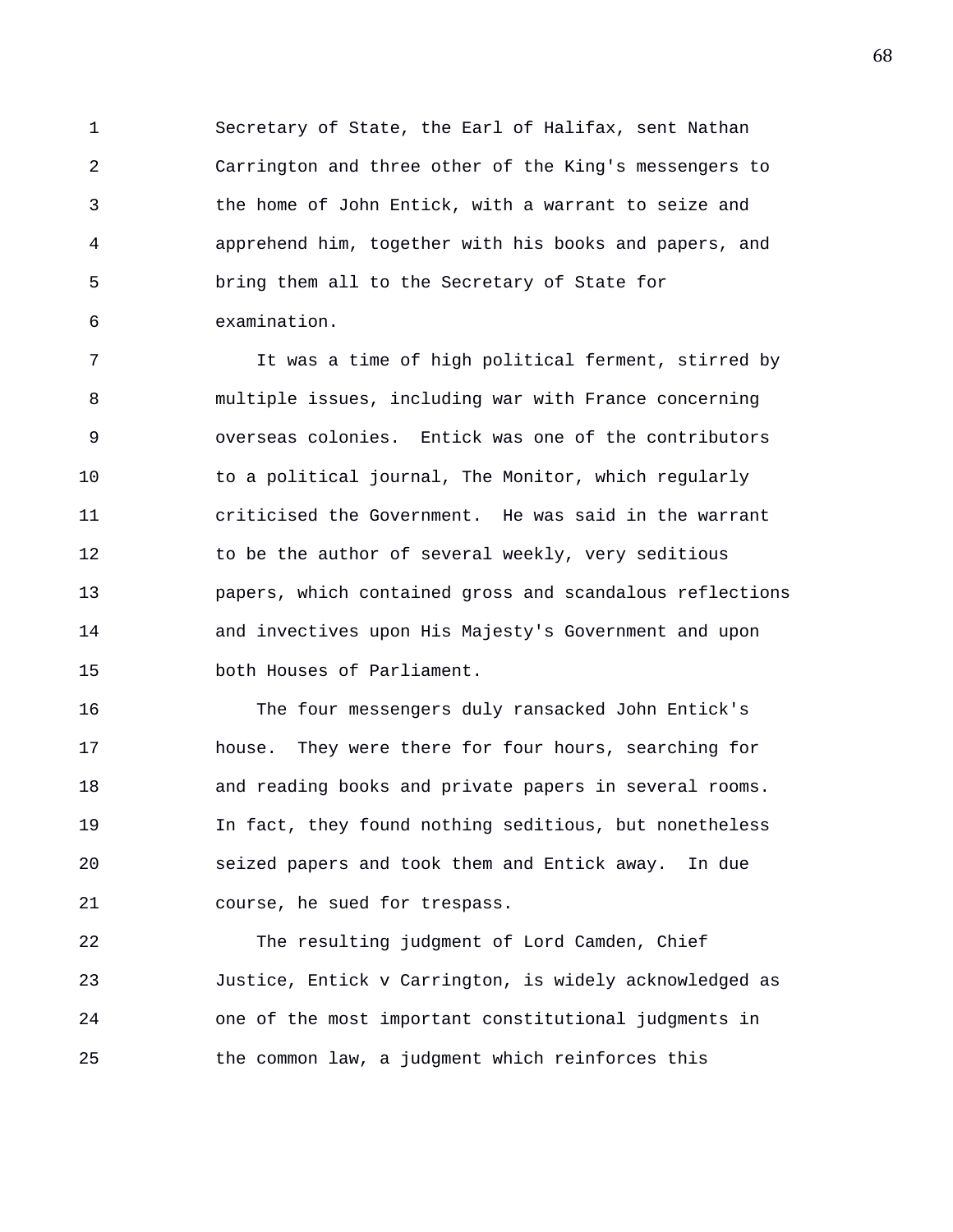1 jurisdiction's commitment to the rule of law. In short, 2 it established that the government must have legal 3 authority in statute or common law before it can 4 interfere with individual rights, including by 5 trespassing on private property; and the state cannot 6 simply assert, by warrant or other otherwise, state 7 necessity as a justification.

8 That case also confirmed the common law's aversion 9 to general warrants, warrants which authorise state 10 officers to search private persons or property for 11 evidence of alleged crimes on a non-specific or 12 speculative basis.

13 The Earl of Halifax's warrant fell foul of both 14 these principles, and Carrington had therefore committed 15 trespass.

16 As Lord Camden explained, had the point been 17 determined in favour of Carrington:

18 T... the secret cabinets and bureaus of every 19 subject in the Kingdom will be thrown open to the search 20 and inspection of a messenger, whenever the Secretary of 21 State shall think fit to charge, or even to suspect, 22 a person to be the author, printer, or publisher of 23 a seditious libel ... His house riffled [and] his most 24 valuable secrets taken out of his possession ..." 25 Sir, the principle in Entick v Carrington, together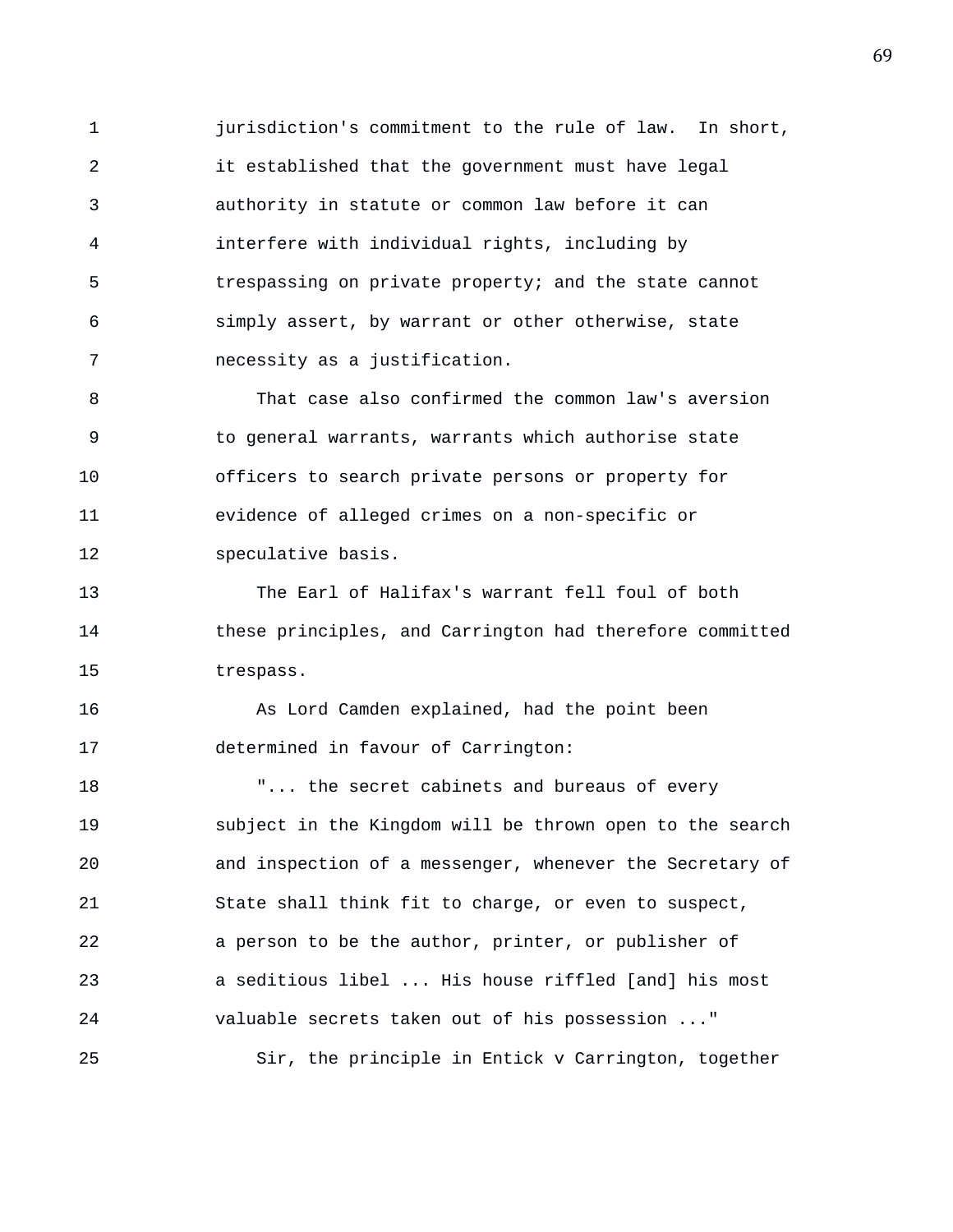1 with the common law fundamental rights of personal 2 security, liberty and property, underpin much of modern 3 policing and state security law.

4 It is of course the police who are most frequently 5 called upon to interfere with fundamental rights of 6 person and property using arrests, searches and 7 seizures, in order to prevent and investigate crime and 8 maintain the peace. Their ability to do so is, in 9 British law, heavily circumscribed. They must be able 10 to point to statutory powers or common law permissions, 11 which usually require the existence of imminent risks or 12 evidence of serious crimes.

13 Fast-forward 200 years to another politically 14 febrile era. In 1968, in the midst of the Cold War, 15 a large protest against the Vietnam War turned violent 16 and shook the political establishment. The Secretary of 17 State appears to have considered that Special Branch, 18 the division of the police which monitored protests and 19 political groups, had been caught short. Another 20 large march was expected on the same issue later that 21 year.

22 Consequently, a decision was taken to establish 23 a secret policing unit, whose undercover officers would 24 infiltrate various groups thought likely to join 25 the demonstration, and gather intelligence aimed at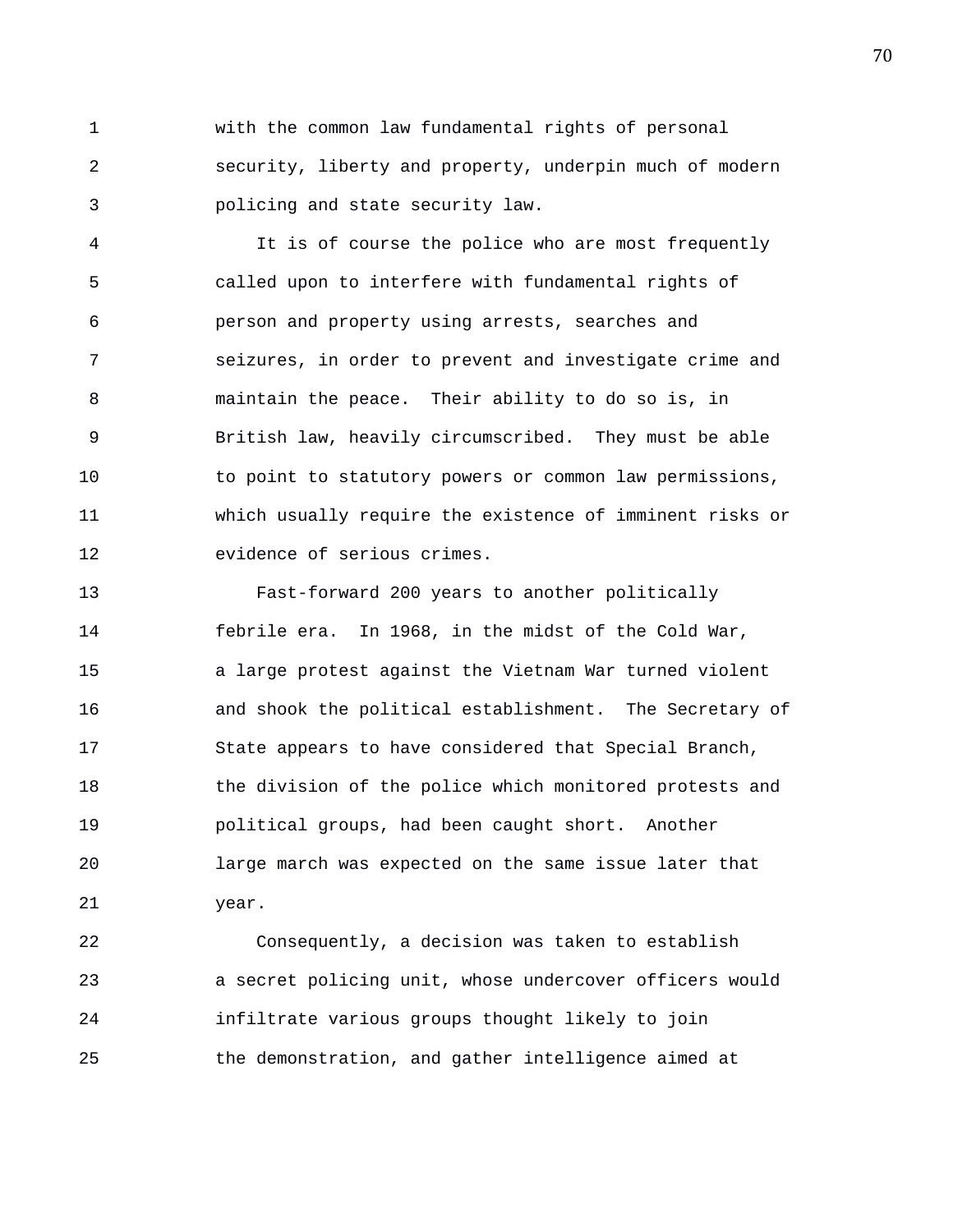1 preventing a repeat of the same violence and disorder.

2 Unfortunately, the unit appears to have been created 3 without any regard being paid to the legality of 4 the police's conduct. No statute was passed to give 5 them special powers. Instead, extraordinary lengths 6 were taken to keep the unit's existence secret, 7 including from Parliament.

8 Before very long, undercover officers were being 9 deployed for years at a time, given cover names, 10 accommodation and cover employment, and instructed to 11 infiltrate left-wing political or protest groups.

12 Posing as trusted fellow members, they would be 13 invited to and did attend private meetings, including in 14 private homes and properties, where they spied on 15 people. They were given very little direction as to who 16 to target and what to report; and in practice, reported 17 almost everything. They gathered huge volumes of 18 private and sometimes clearly confidential information 19 about members of the groups, their political views and 20 any impending plans for protests; and then they shared 21 that information with other agencies.

22 Sir, these activities plainly conflicted with 23 the law; and not just any law, the law set out in Entick 24 v Carrington, one of the bedrocks of the rule of law and 25 policing. Undercover officers trespassed in private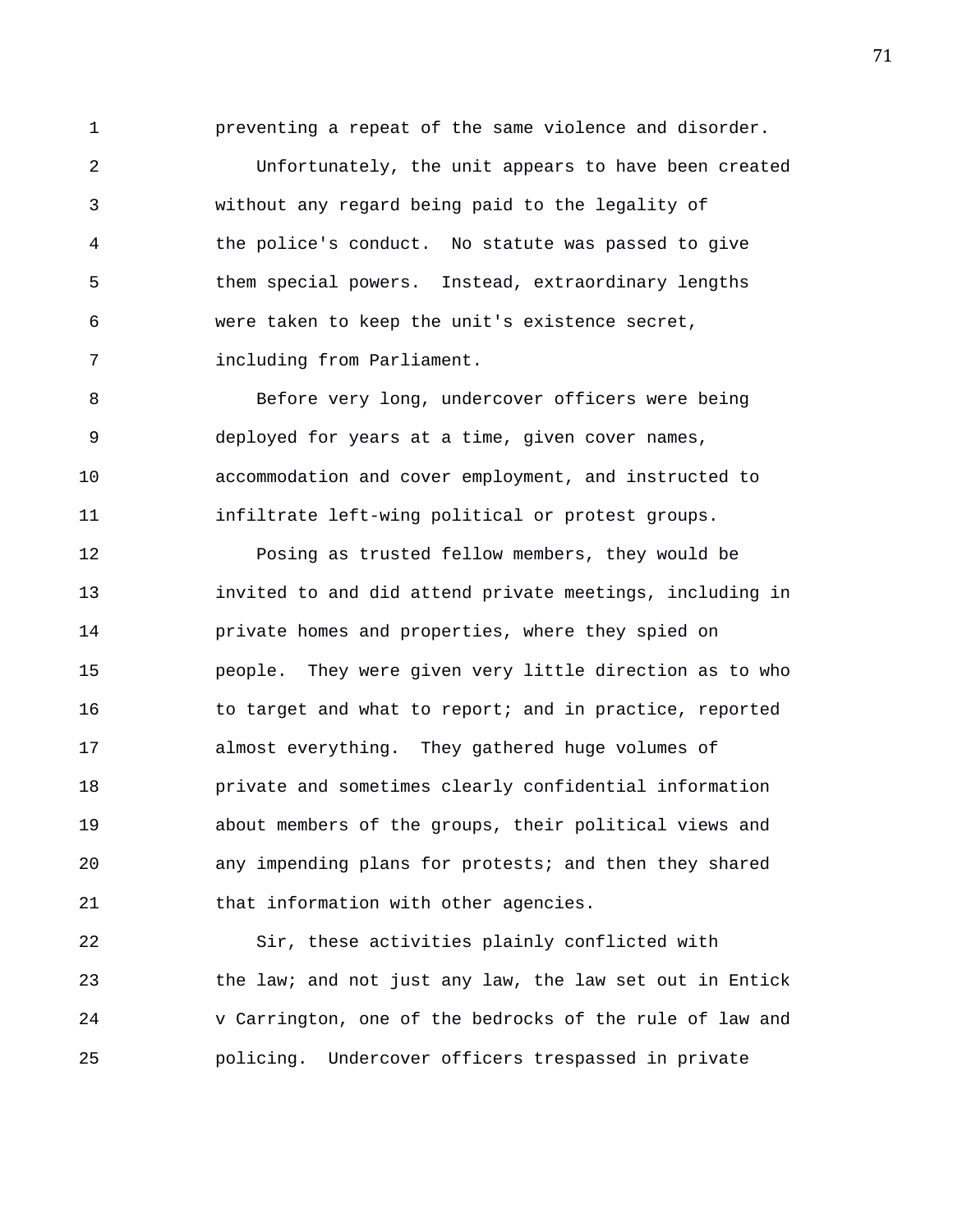1 property. They operated without any warrant at all, on 2 instructions so wide they could select for themselves 3 who to target and what to collect. And they recorded 4 and shared with other agencies private information about 5 people's thoughts, political opinions and lives.

6 But those in charge of that unit, the special -- I'm 7 going to call the "SDS", the Special Demonstration 8 Squad, had a weapon the Earl of Halifax did not 9 have: secrecy. Neither the courts nor the public knew 10 what they were doing. And so they carried on doing it 11 for decades, with successive secretaries of state 12 authorising the continuation of the unit.

13 I need to take another leap forward in time. 14 In July 2010, alone in her car, a woman the Inquiry 15 knows as "Lisa" opened the glove box. She was on 16 holiday in Italy with her partner of six years, 17 Mark Stone. His passport was there. She opened it. 18 The photograph was him but the name was "Mark Kennedy". 19 He made excuses. But before long, by October 2010, his 20 story has unravelled. What happened is now well known. 21 It turned out that for seven years he had been an 22 undercover police officer in the National Public 23 Order Intelligence Unit, NPOIU, posing as environmental 24 activist Camden Mark Stone. It is now apparent he had 25 our sexual relationships with between six to 11 women.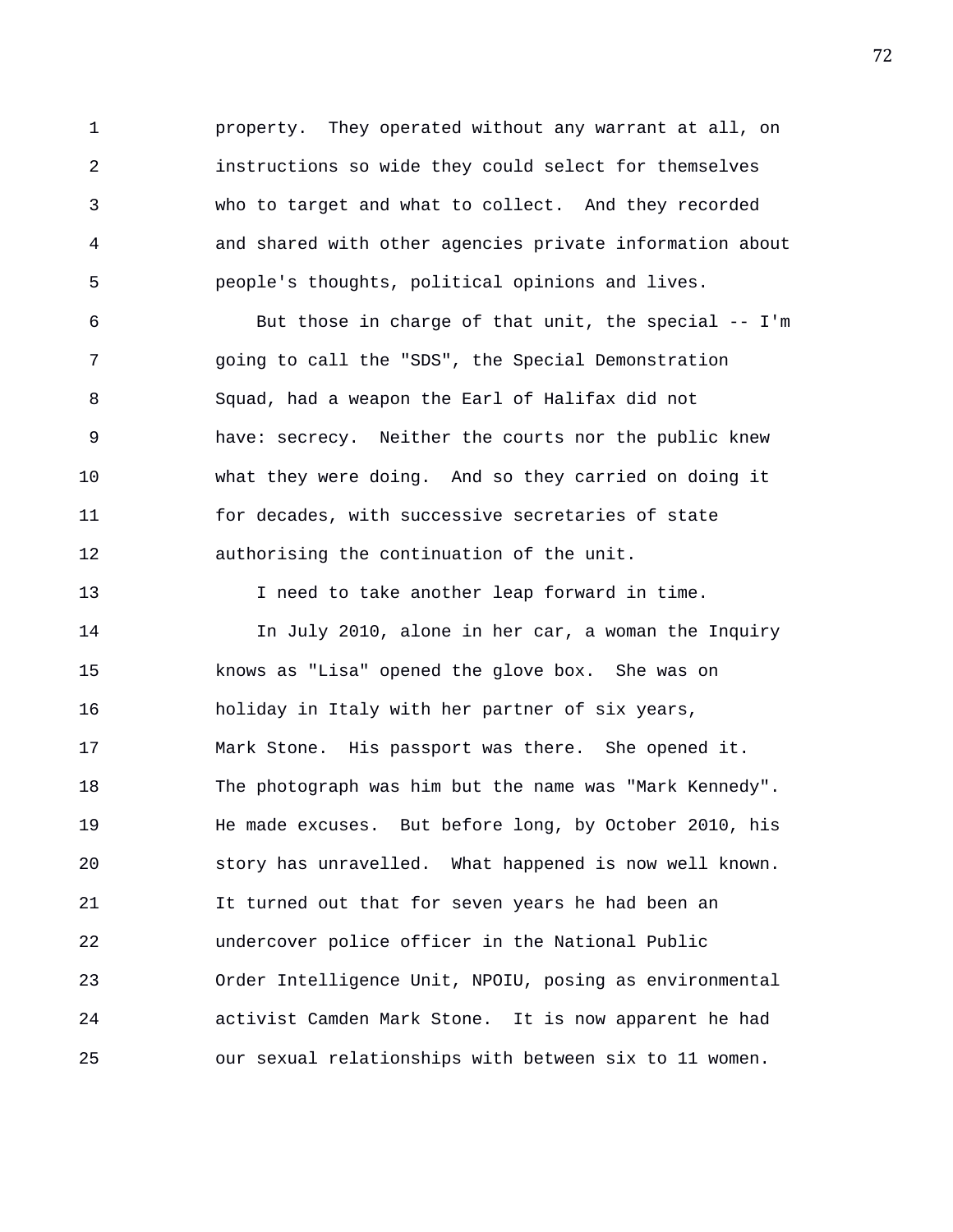1 Mark's story was not the only thing that unravelled. 2 After it appeared in the press, it eventually emerged 3 that for at least three decades, scores of officers from 4 the SDS and NPOIU had infiltrated social, political and 5 justice movements, posing as members. They had invaded 6 the private lives and homes of thousands of law-abiding 7 citizens, the vast majority of whom neither had, nor 8 ever would, commit any criminal offence, still less 9 a serious one.

10 Incredibly, Mark was just one of many officers who 11 had engaged in sexual relationships. Some had had 12 children. The secrecy shrouding the acts of the SDS 13 since 1968 had finally lifted.

14 Sir, it is as a result of this accidental discovery 15 that this Inquiry has been established; and before 16 I come on to the core of my statement, I want to reflect 17 on that.

18 In Klass v Germany in the 1970s, the very era we are 19 examining, the European Court of Human Rights said this 20 about secret surveillance powers:

21 "They are a menace to all citizens. They 22 characterise the police state."

23 This is the court's words:

24 "They pose a danger of undermining or even 25 destroying democracy on the ground of defending it."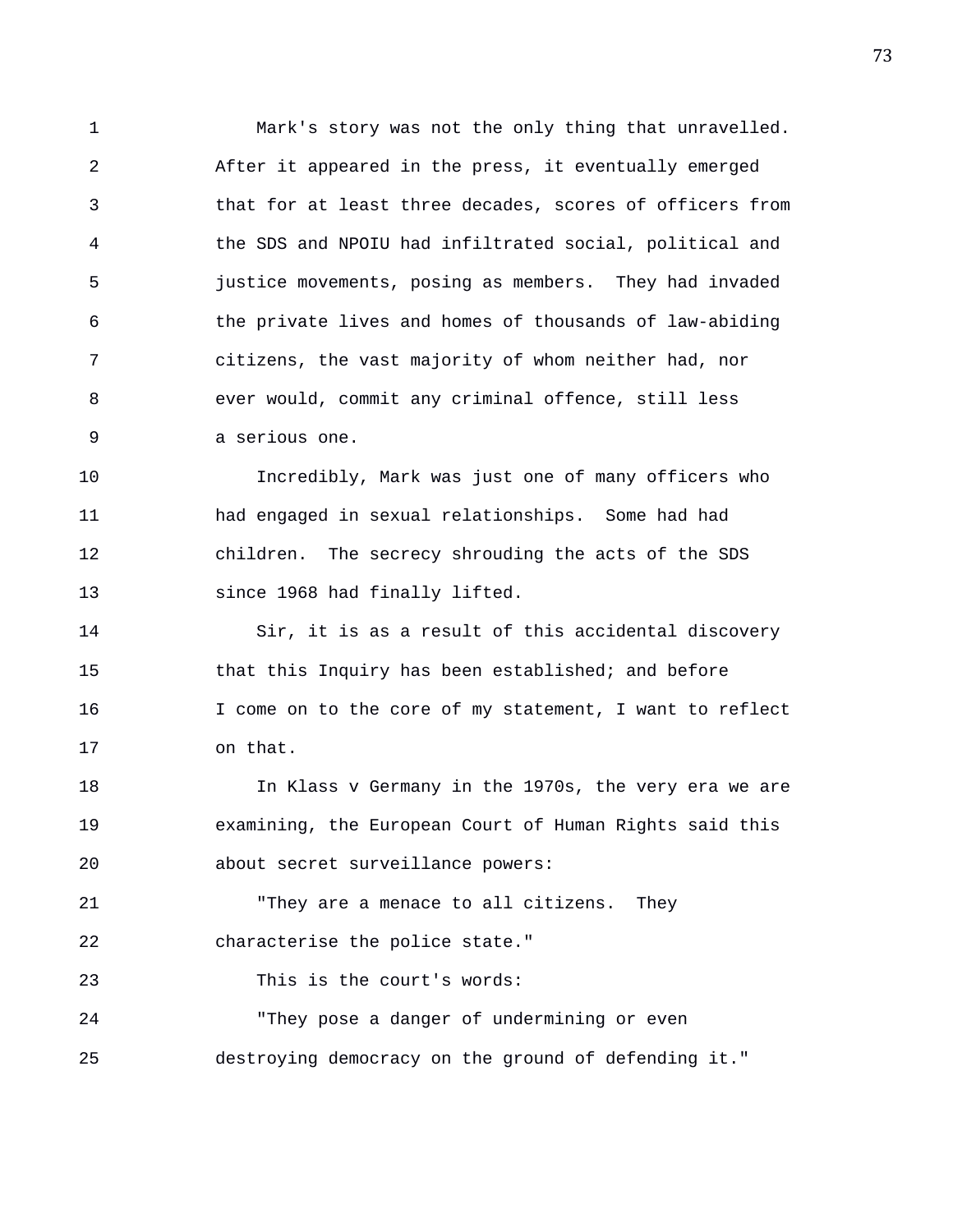1 Why did the court say that? Sir, in my submission, 2 in secrecy, abuse of power thrives. And, Sir, while 3 increasing the risk of abuse, secrecy also interferes 4 with people's ability to detect and correct it. That is 5 so even when there are safeguards and a fortiori when 6 there are none.

7 That is why in all democracies governed by the rule 8 of law, covert powers are reserved for the most serious 9 crimes and threats. In those cases, the risk to 10 democracy from the use of covert powers can reasonably 11 be said to be outweighed by the risk they seek to 12 curtail.

13 But no one should ever be under any illusions. 14 Covert powers are always dangerous to democracy, and 15 must always be sparingly used, and only where absolutely 16 necessary.

17 Sir, I'm here today on behalf of the category H 18 core participants, or CPs, who are women who were 19 deceived by NPOIU and SDS undercover officers into 20 intimate sexual relationships, together with the child 21 of one of those relationships, and one man who was 22 deceived into a close long-term friendship.

23 The Inquiry has already heard evidence from 24 undercover officers active in the Tranche 1 period -- 25 that's 1968 to 1982. That evidence has shown that at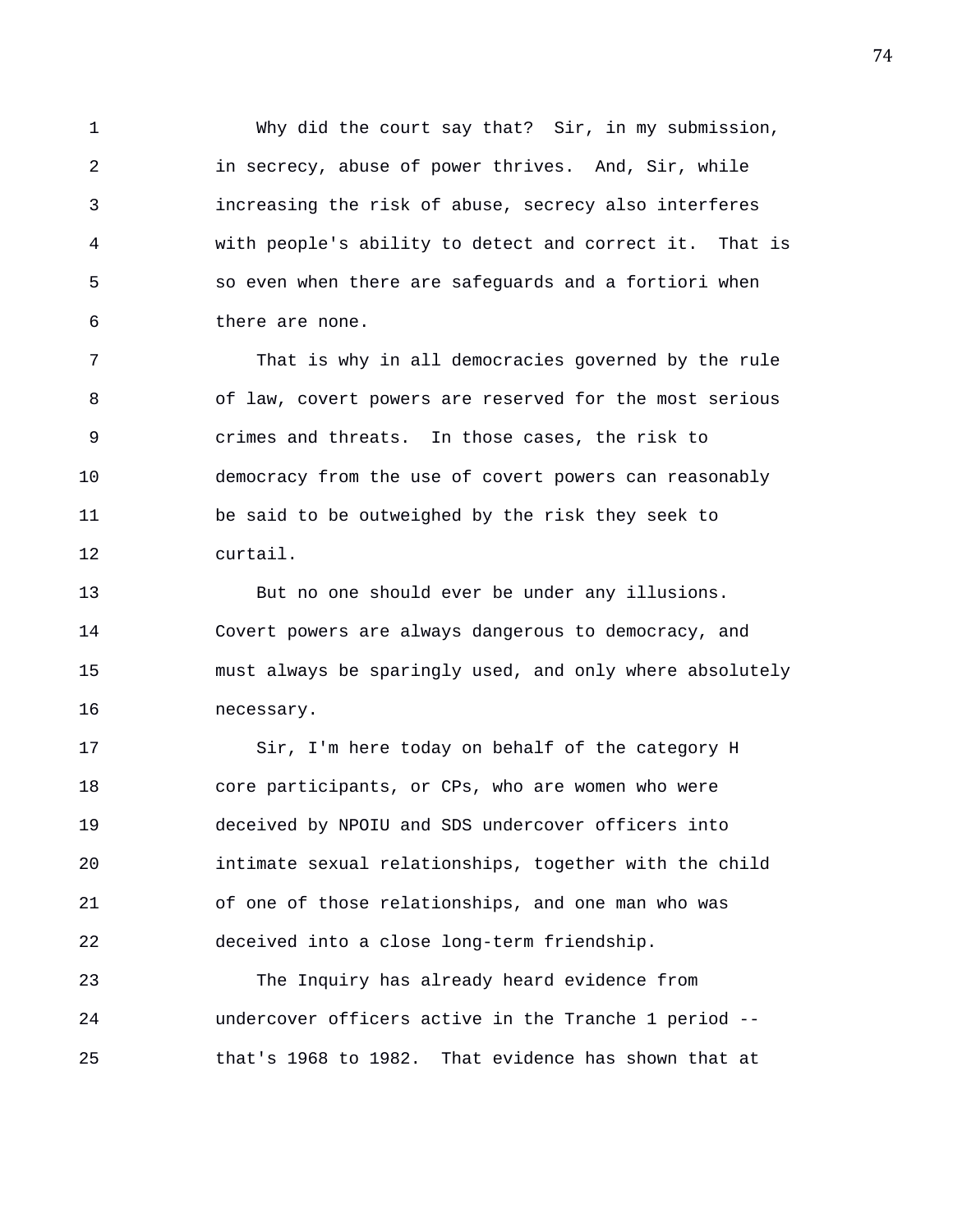1 least six officers had sexual relationships with 2 numerous -- with many women.

3 In the next week, the Inquiry will hear evidence 4 from some of their managers. The category H CPs wish to 5 make clear that while they abhor and condemn the acts of 6 the UCOs, the undercover officers who so grossly debased 7 and deceived them, they do not accept that 8 the responsibility stops there. After all, young 9 policemen were sent into people's homes and private 10 lives to pose as activists for years. That created 11 the obvious risk that relationships would occur. And 12 yet no steps at all were taken to meet that risk. And 13 that is even as managers permitted the theft of 14 the identities of deceased children which we've just 15 been hearing about, spent public money on cover 16 accommodation and vehicles, and created cover employment 17 to avoid the risk of undercover officers being detected.

18 And of course, decisions were also taken to abandon 19 all the central principles of English common law and 20 core tenets of policing, as I've explained, when 21 the invasion of homes was authorised, simply to find out 22 how many officers to send to police demonstrations. And 23 we'll come on to some of the evidence about that and 24 about whether people's views were subversive or not. 25 It wasn't these undercover officers who kept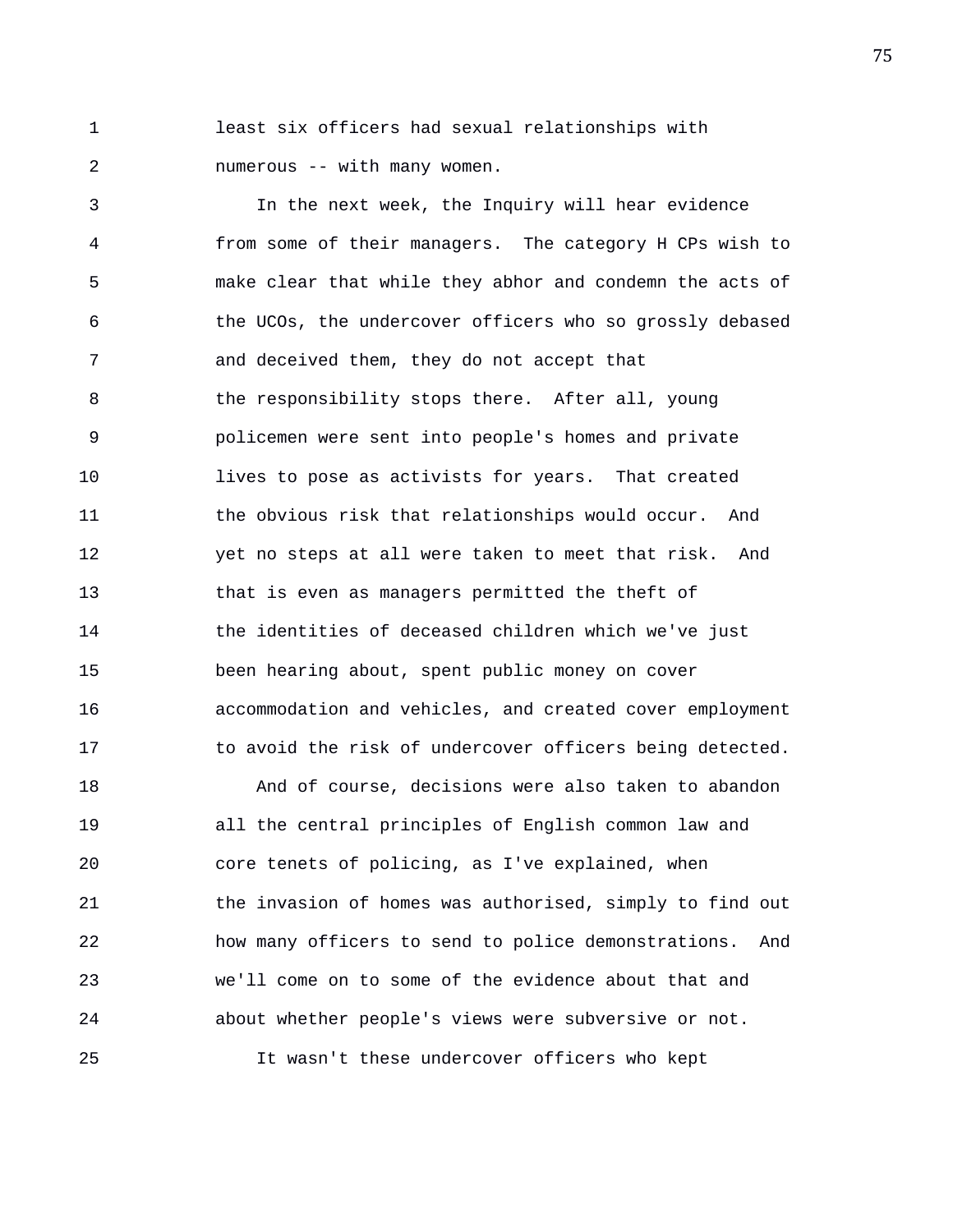1 the true extent of the activities of the SDS and NPOIU 2 shrouded in secrecy for decades so that cessation of all 3 of this scrutiny and accountability, when it finally 4 came, came only by accident. The responsibility for all 5 of this lies with inspectors, chief inspectors, 6 superintendents, commissioners, MI5 officials and 7 politicians in the Home Office.

8 Sir, you will be exploring with those managers who 9 are giving oral evidence their responsibility for and/or 10 complicity with what went wrong. The conclusions to be 11 drawn from that evidence will be the subject of 12 submissions in due course.

13 In this oral opening, I will address the legal 14 issues raised by the SDS's operations and the legal 15 framework against which we say the issues raised by 16 the terms of reference must be assessed. And I will 17 also set out category H's position on that law.

18 Sir, the primary focus of this statement and of 19 the written statement, which is in much more detail, is 20 the common law. But I do say, in response to 21 observations that you made yesterday, Sir, that the UK's 22 international obligations under the European Convention 23 on Human Rights are also relevant to this Inquiry's 24 terms of reference, and that is for three reasons. 25 First, and most straightforwardly, this was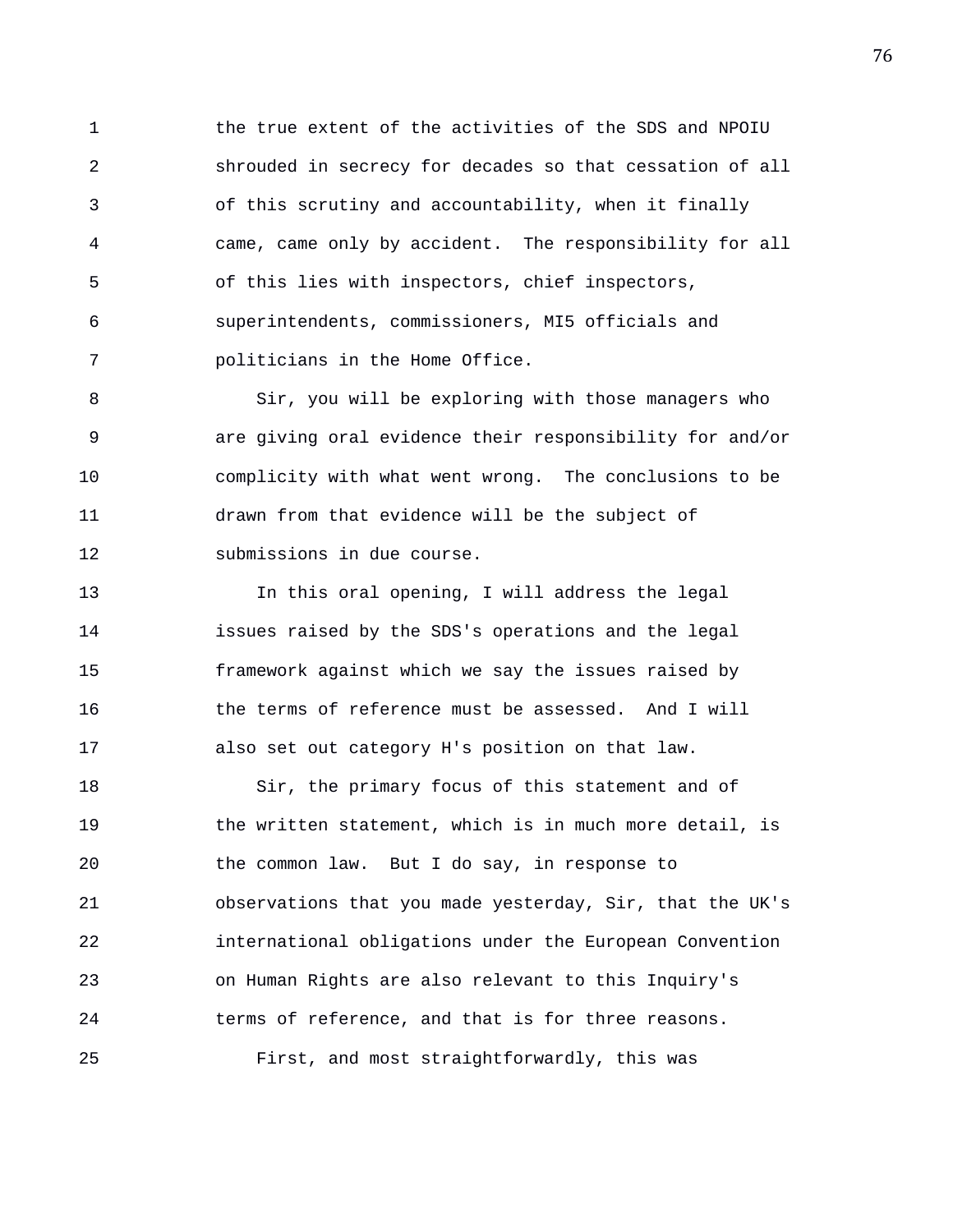1 applicable and relevant law even though international. 2 The UK had, at international law, an obligation to 3 comply with those laws; had made a commitment to do so 4 and clearly intended to do so. Any failure to so comply 5 is relevant to this Inquiry's assessment of the adequacy 6 of the statutory policy and judicial regulation of 7 undercover policing. And that is one of the questions 8 that this Inquiry has been asked.

9 Indeed, in my respectful submission, it is difficult 10 to see how the Inquiry could conclude that regulation, 11 governance and oversight was adequate if it had failed 12 to ensure compliance with the UK's international 13 obligations.

14 The second reason, Sir, is, as already explained, 15 one of the great iniquities of secrecy is that it 16 obstructs accountability.

17 So, following one case in the European Court 18 concerning secret powers in 1985, the UK changed 19 the domestic law. Again, after another case, Khan, at 20 the end of the 1990s the UK changed domestic law.

21 In relation to the SDS's operations, it is 22 reasonable to assume that in the absence of secrecy, 23 a successful claim to the Court of Human Rights would 24 have led to a change in law and practice earlier than 25 the Regulation of Investigatory Powers Act, and,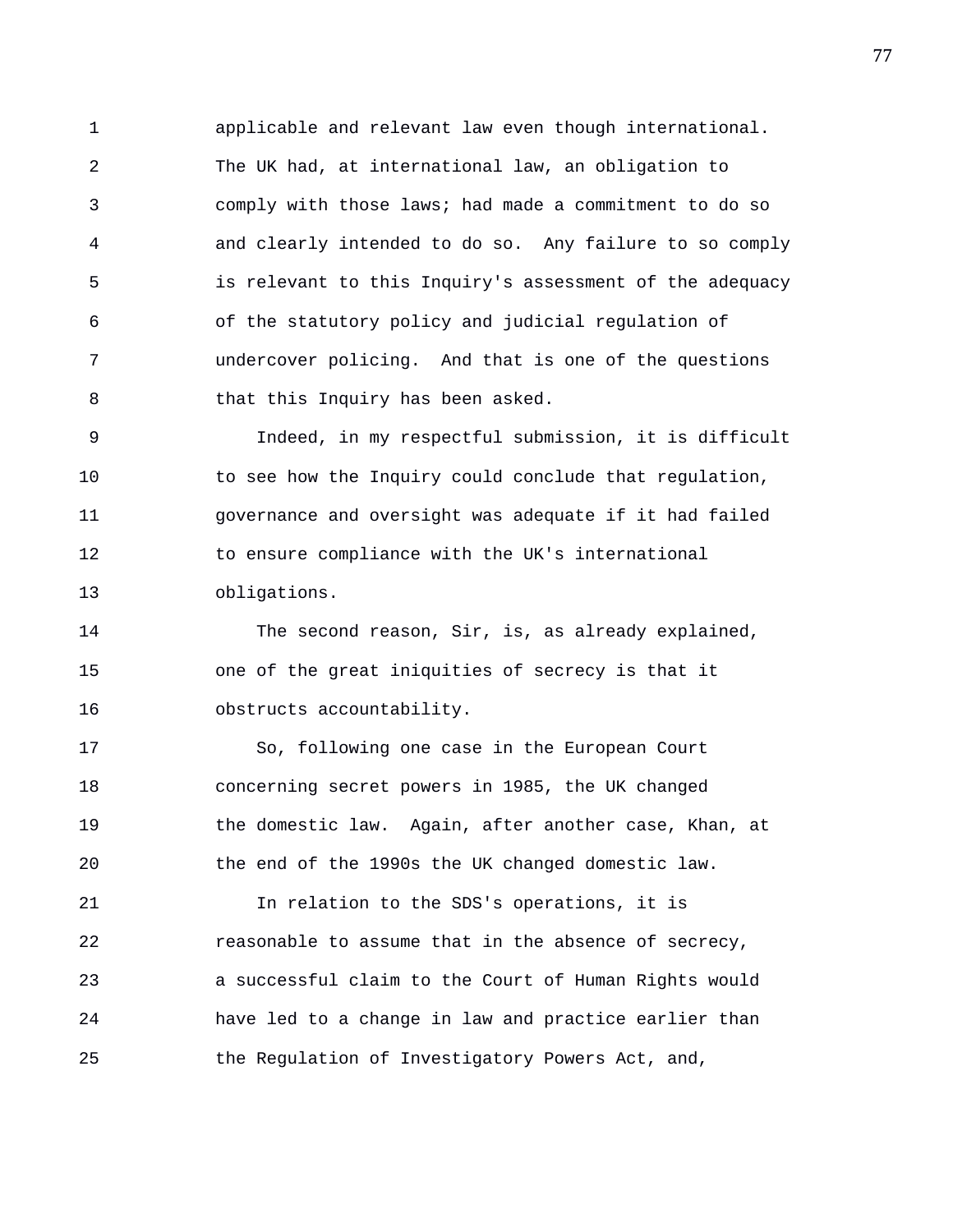1 furthermore, would have likely have been more effective 2 than that Act in eliminating some of these practices. 3 That has got to be, in my submission, relevant to 4 this Inquiry's recommendations as to how to ensure 5 greater accountability for secret practices in future. 6 Thirdly, and relatedly, the Inquiry is asked to 7 examine the effect on individuals in particular, and 8 public in general. The breach of their fundamental 9 rights at international law in relation to which, but 10 for secrecy, they could have achieved redress in 11 Strasbourg, is plainly a serious effect in a number of 12 different ways. 13 Sir, I should also address section 2 of 14 the Inquiries Act, which was addressed by both 15 the Metropolitan Police Service and the 16 Designated Lawyer's representative. 17 For the MPS, Mr Skelton accepted that 18 notwithstanding that provision, the legal framework was 19 relevant to this Inquiry's task. 20 Mr Sanders, on the other hand, tried to suggest 21 otherwise. He was wrong. Section 2 does not prevent an 22 inquiry from examining lawfulness when it is relevant to 23 the issue which must be addressed. What it says is that 24 no individual's civil or criminal liability may be 25 determined. That is a quite different prohibition,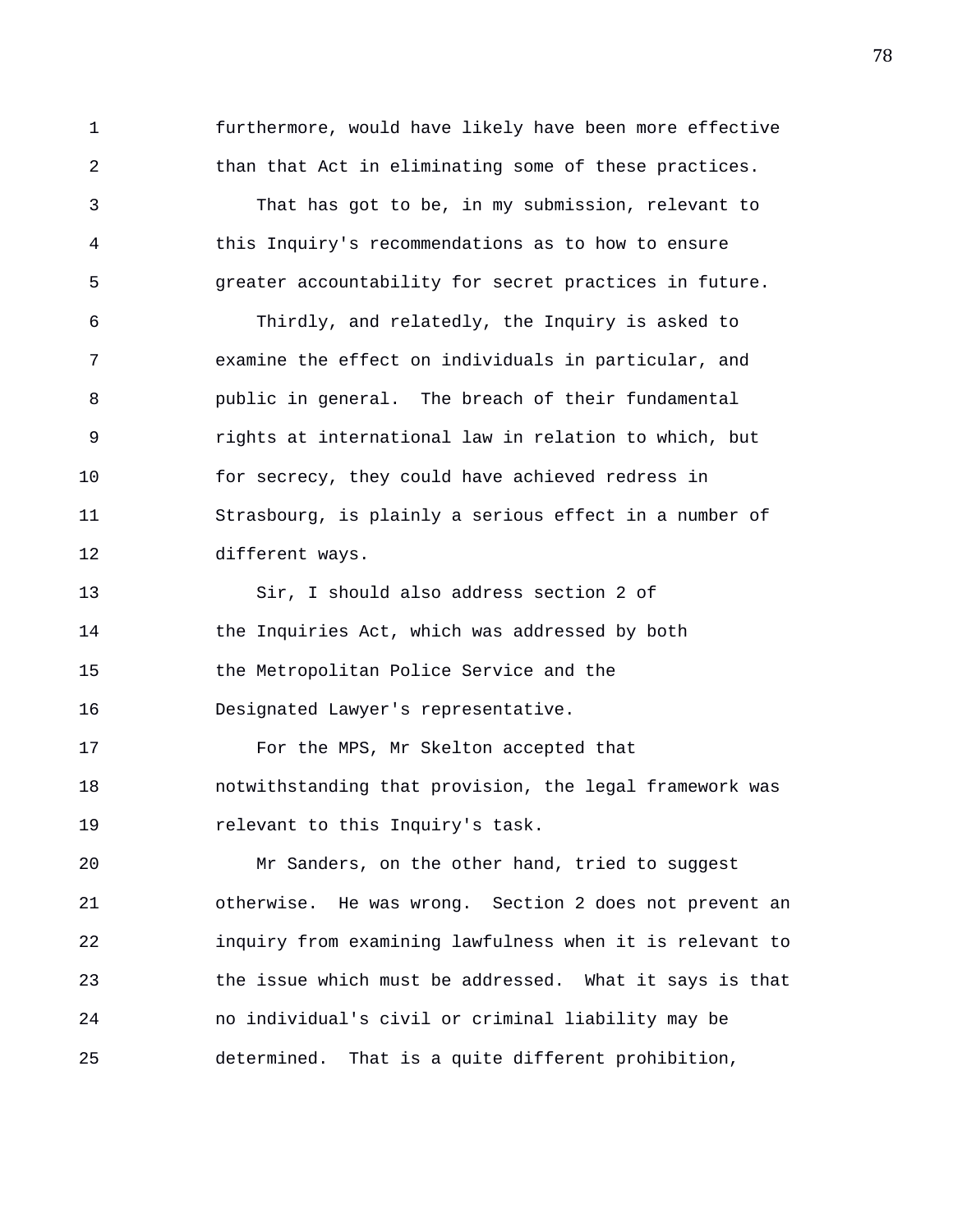1 aimed at leaving determinations of liability, and of 2 course the redress or remedies which flow from them, to 3 ordinary courts.

4 As far as this Inquiry's function is concerned, as 5 you said yesterday: how can an act be considered 6 justified when it was unlawful? And that must be 7 a fortiori or even more so when that act is of 8 the police sworn to uphold law and order.

9 If there were any doubt about this, it has been 10 resolved in the course of inquests and inquiries. And 11 just one case I mention here today is Pounder from 2009, 12 where the High Court quashed an inquest which had failed 13 to address lawfulness where rule 42 of the Coroners 14 Rules provided an almost identical prohibition to 15 section 2. If it comes to it, I can provide the Inquiry 16 with these examples; although Mr Sanders may retreat 17 from his provisional submissions.

18 Sir, turning to the law. What is the law? 19 Sir, more detailed submissions are in our written 20 opening, and this is going to be a short summary.

21 I want to start with freedom of expression, because 22 that is the right that those spied on by the SDS were 23 exercising. It is a right integral to democracy, and it 24 is protected both by common law and the Convention. 25 Lord Steyn in ex parte Simms said: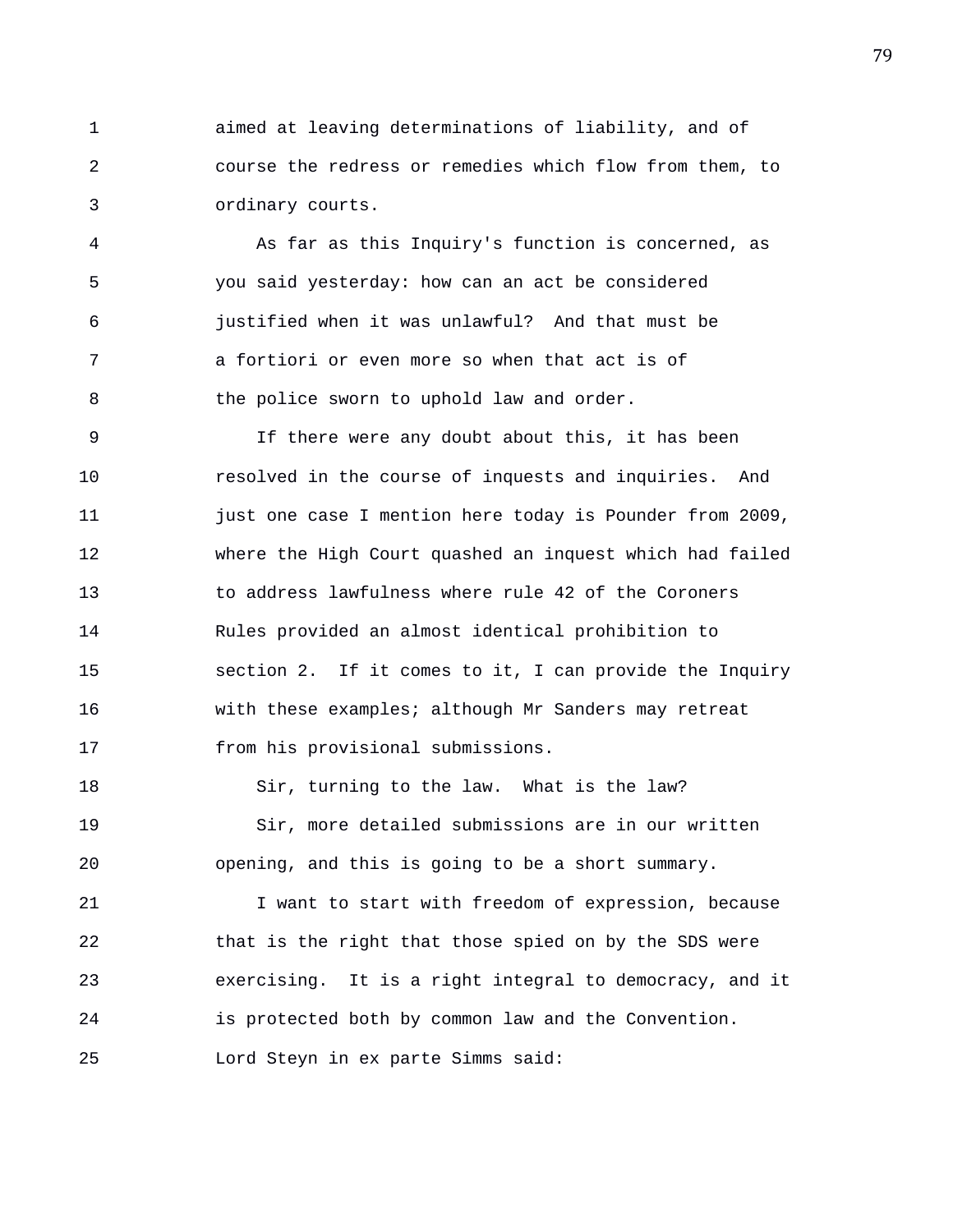1 "In a democracy it is the primary right: without it 2 an effective rule of law is not possible."

3 Article 10 of the Convention consequently expressly 4 protects the freedom to hold opinions without 5 interference -- sorry, and to share them without 6 interference, and that includes being able to do so 7 without attracting the attention of the police and 8 without being monitored and placed under surveillance, 9 and confirmation for that comes from the recent case of 10 the IPT v Wilson.

11 To be lawful, any interference with the right of 12 freedom of expression by the state must meet a pressing 13 social need -- and this is all familiar territory to 14 you, Sir -- and be no more restrictive or intrusive than 15 required. Our courts have said, in this regard, that 16 there is no difference in principle between English law 17 and Article 10, and the references are in our written 18 statement to Attorney-General v Guardian Newspapers Ltd 19 and Derbyshire County Council v Times Newspapers 20 Limited.

21 Equally, as we've already heard and as I've already 22 touched on, the subject of muscular protection at common 23 law and under the Convention is the home and the family. 24 The common law has, for centuries, zealously protected 25 the sanctity of people's homes, and the freedom and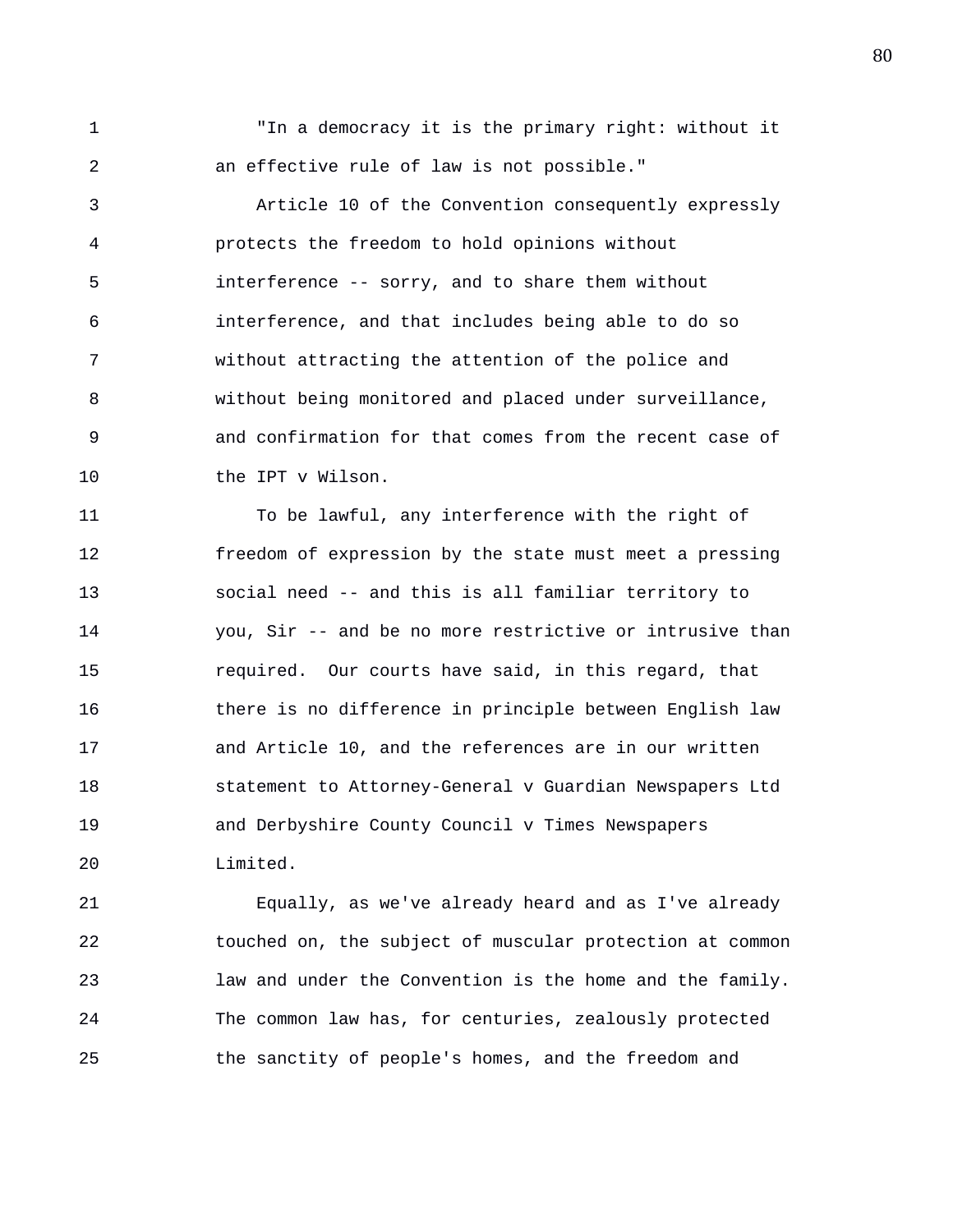1 security of their persons and possessions. It has 2 consequently imposed limits on police interference with 3 those fundamental rights through the law of trespass. 4 As the courts have stated: 5 "Our law holds the property of every man so sacred, 6 that no man can set his foot upon his neighbour's close 7 without leave; if he does, he is a trespasser, though he 8 does no damage at all; if he will tread upon his 9 neighbour's ground, he must justify it by law." 10 That is Entick v Carrington. 11 The courts have also said: 12 "The fundamental principle, plain and incontestable, 13 is that every person's body is inviolate." 14 Any interference with it, however slight, 15 constitutes a trespass in the absence of lawful excuse. 16 The private citizen is thus entitled to assert 17 the inviolability of her home, her person, her goods and 18 her private information against trespass and breach of 19 confidence. Article 8 of the Convention too protects 20 home, family, private life and correspondence. 21 Now, importantly, Sir, as already touched on, 22 the police, like any other citizen, must strictly 23 justify their trespasses or other torts. The burden 24 lies on them to do so, and there are countless 25 references in our written statement and elsewhere to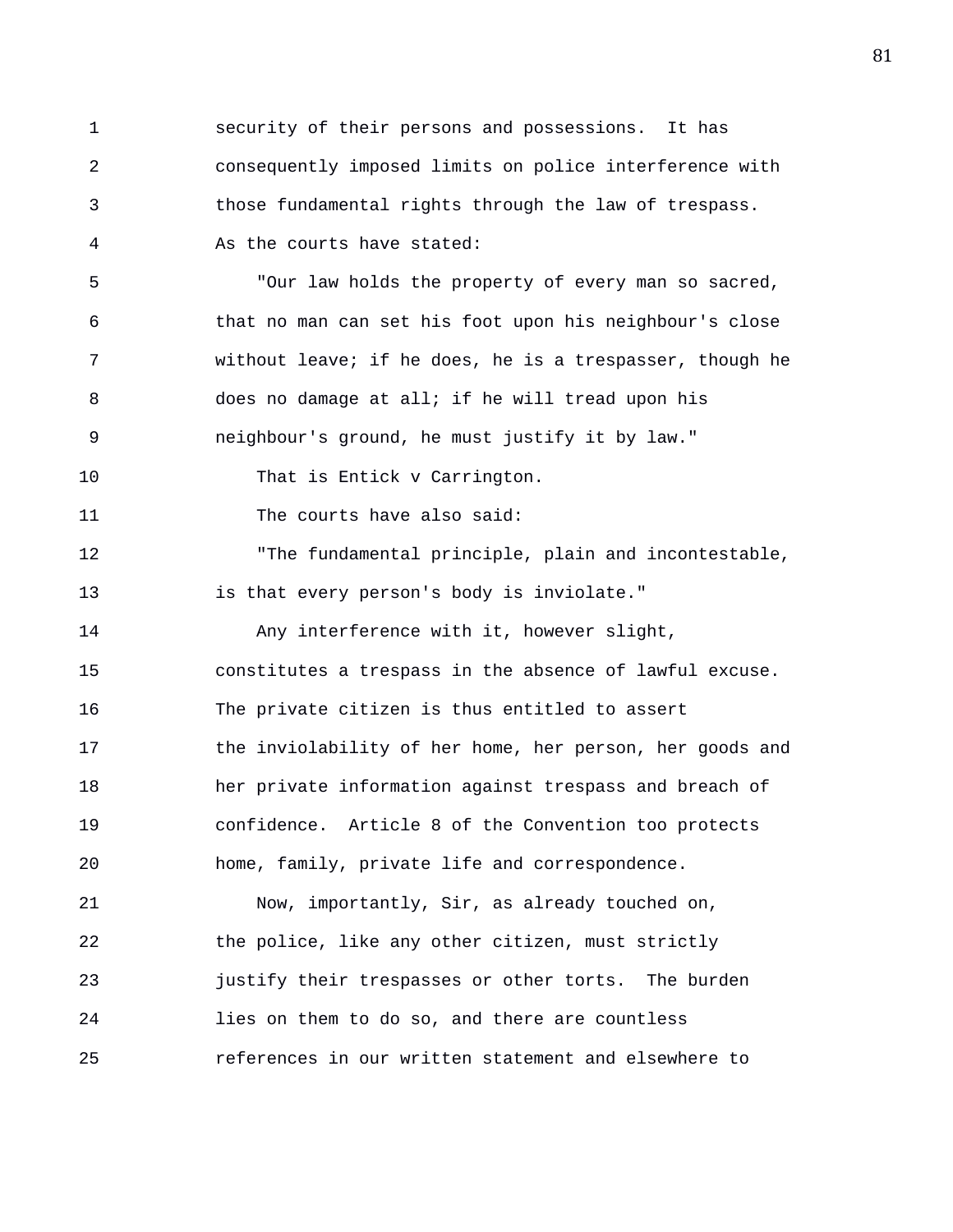1 that effect. That burden lies on them under common law 2 and under the European Convention, which is closely 3 modelled, in my submission, on the law of trespass.

4 I pause here to respond to something Mr Sanders said 5 yesterday. He suggested anything a public authority 6 does is lawful until set aside in a public law court. 7 I'm afraid that submission is wrong. It's correct that 8 a statutory instrument is presumed lawful until set 9 aside. It's not correct that a trespass to land or 10 person is presumed lawful until shown otherwise.

11 At common law, prior to the passage of the Police 12 and Criminal Evidence Act 1984, police could enter 13 property and execute searches when arresting offenders 14 and preventing imminent crime, injury or breach of 15 the peace. Importantly, however, as Lord Denning 16 confirmed in Ghani v Jones:

17 "The common law does not permit police officers, or 18 anyone else, to ransack anyone's house, or to search for 19 articles or papers therein, or to search his person, 20 simply to see if he may have committed some crime or 21 other. If police officers should so do, they would be 22 guilty of a trespass."

23 And that 1970 statement is of course echoing Entick, 24 which I opened with earlier on.

25 Even when a power is vested in a person to issue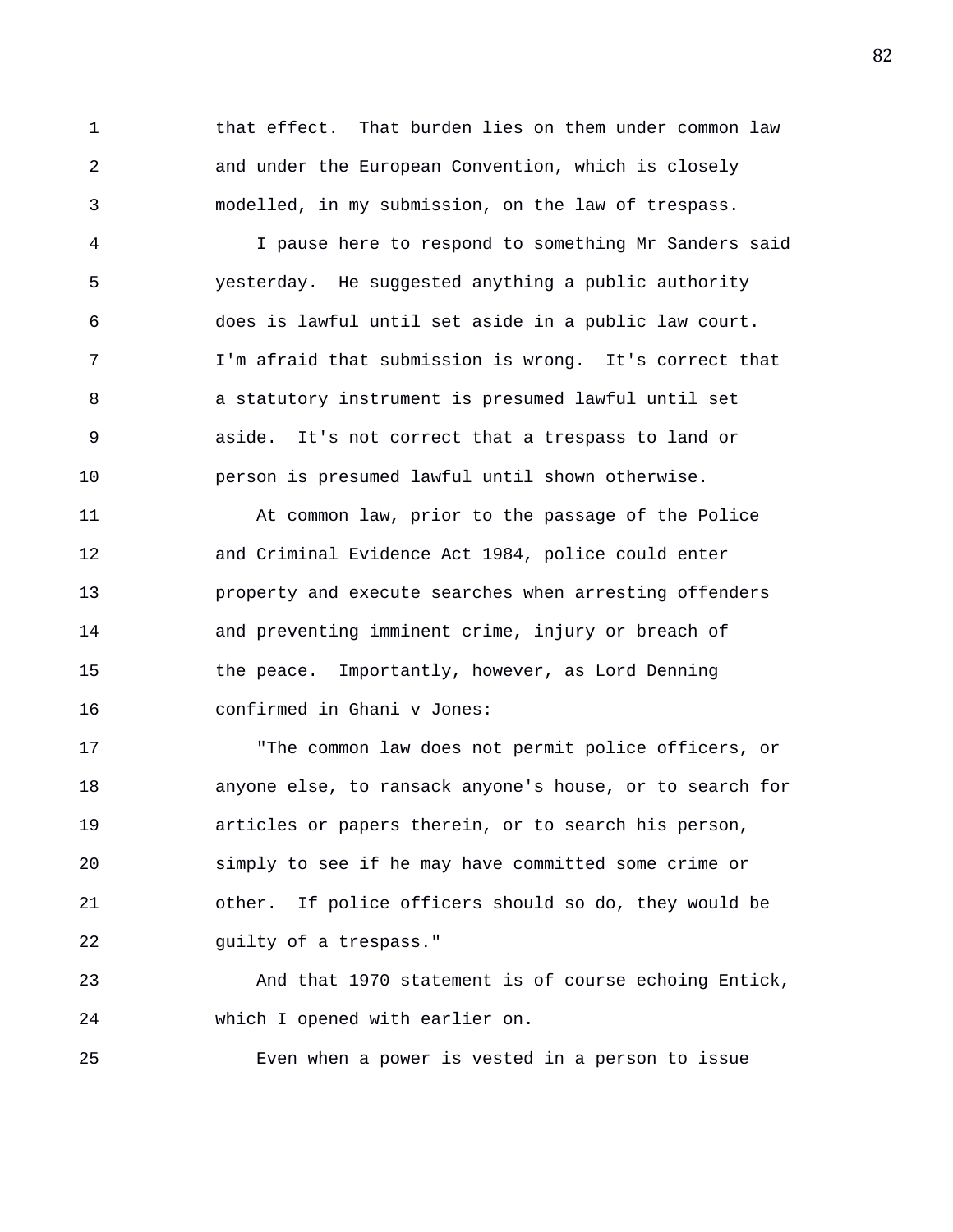1 search warrants, no warrant can be lawful which requires 2 the exercise of judgment or discretion by the official 3 executing the warrant as to which individuals or which 4 property should be targeted. That was the position 5 explained recently in Privacy International by 6 the divisional court. Were such a power to exist it 7 would be "totally subversive of the liberty of 8 the subject". That is Wilkes v Wood and that is 1763, 9 Lord Camden.

10 Sir, we've set out in the written legal framework 11 some of the other ways in which a police officer, like 12 a private person, might justify a trespass, but using 13 deception or tricks to gain an invite is not one of 14 them, and that is a point that you put to the police 15 representatives -- core participants yesterday.

16 Similarly, Article 8 of the Convention protects 17 people's homes, families and private lives from 18 interference by the state, and as I've said, 19 the rigorous standards set in relation to ordinary state 20 interference are enhanced where the powers exercised are 21 covert.

22 Sir, there are other rights in play also. 23 Article 3, which prohibits inhuman and degrading 24 treatment, Article 14, which prohibits discrimination on 25 the grounds of gender or political beliefs. All these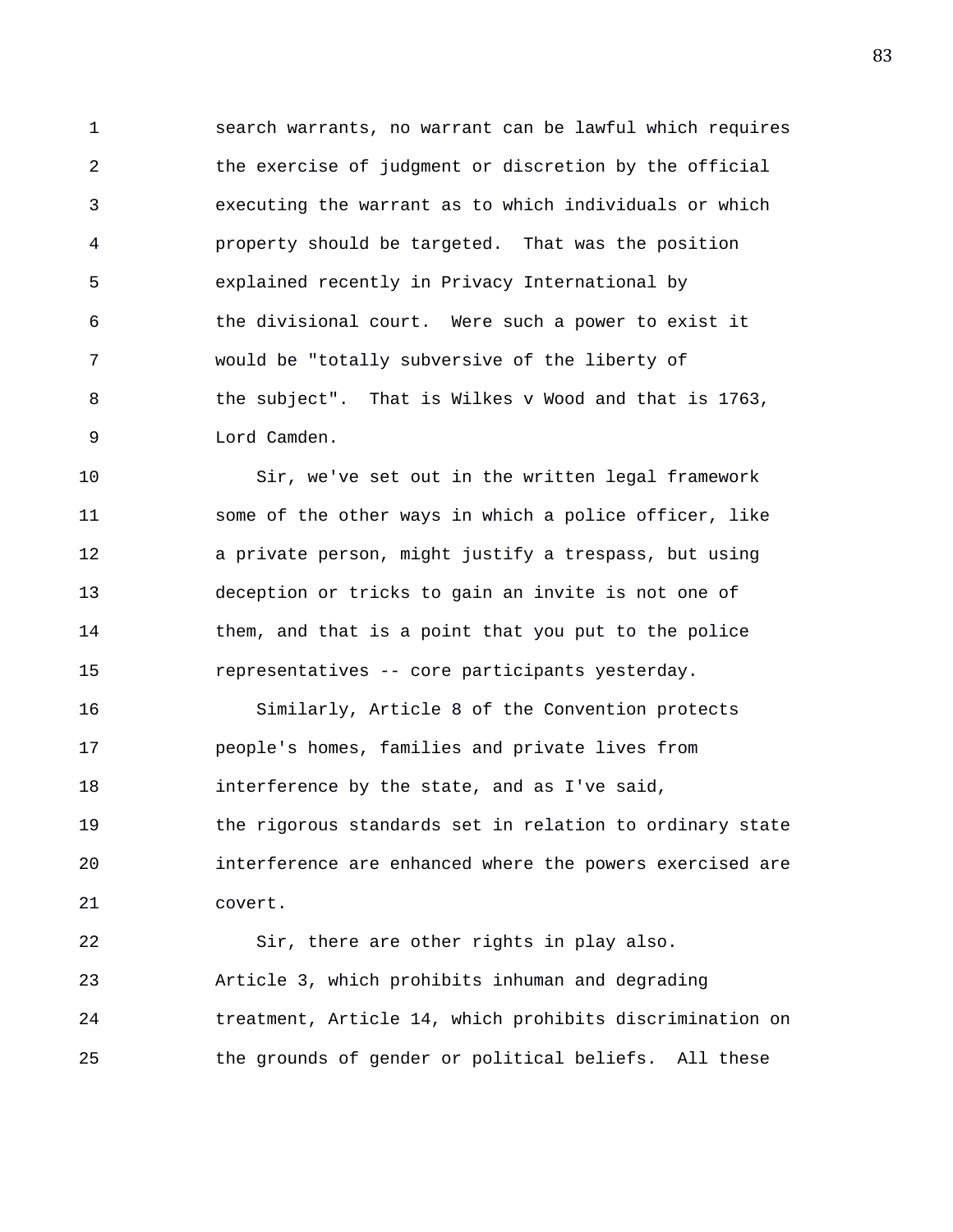1 rights were addressed in the context of 2 undercover policing in the case of Wilson.

3 Sir, both Mr Skelton and Mr Sanders have attempted 4 to diminish the importance of the judgment in Wilson. 5 In that case, the IPT, or Investigatory Powers Tribunal, 6 concluded that the MPS and the National Police Chiefs 7 Council had violated Kate Wilson's Article 3, 8, 10, 11 8 and 14 rights over several years of infiltration and 9 surveillance of the social and environmental groups of 10 which she was a member. Six undercover officers from 11 the NPOIU were involved, and one of 12 the undercover officers, Mark Kennedy, had entered into 13 a sexual relationship with Kate Wilson.

14 Now, we have addressed that judgment in detail in 15 the final section of our legal framework and I won't 16 repeat that summary, but I do want to highlight a few 17 points concerning its relevance to this Inquiry at this 18 stage of the Inquiry.

19 The judgment is obviously highly relevant to 20 the question of whether the rights of those spied on by 21 the SDS were violated. Mr Skelton says it's a judgment 22 on its facts. That is of course correct. But the 23 parity between the acts and facts concerning the SDS and 24 those of the NPOIU in the Wilson period, and the parity 25 of the impact on individuals spied on, makes it all but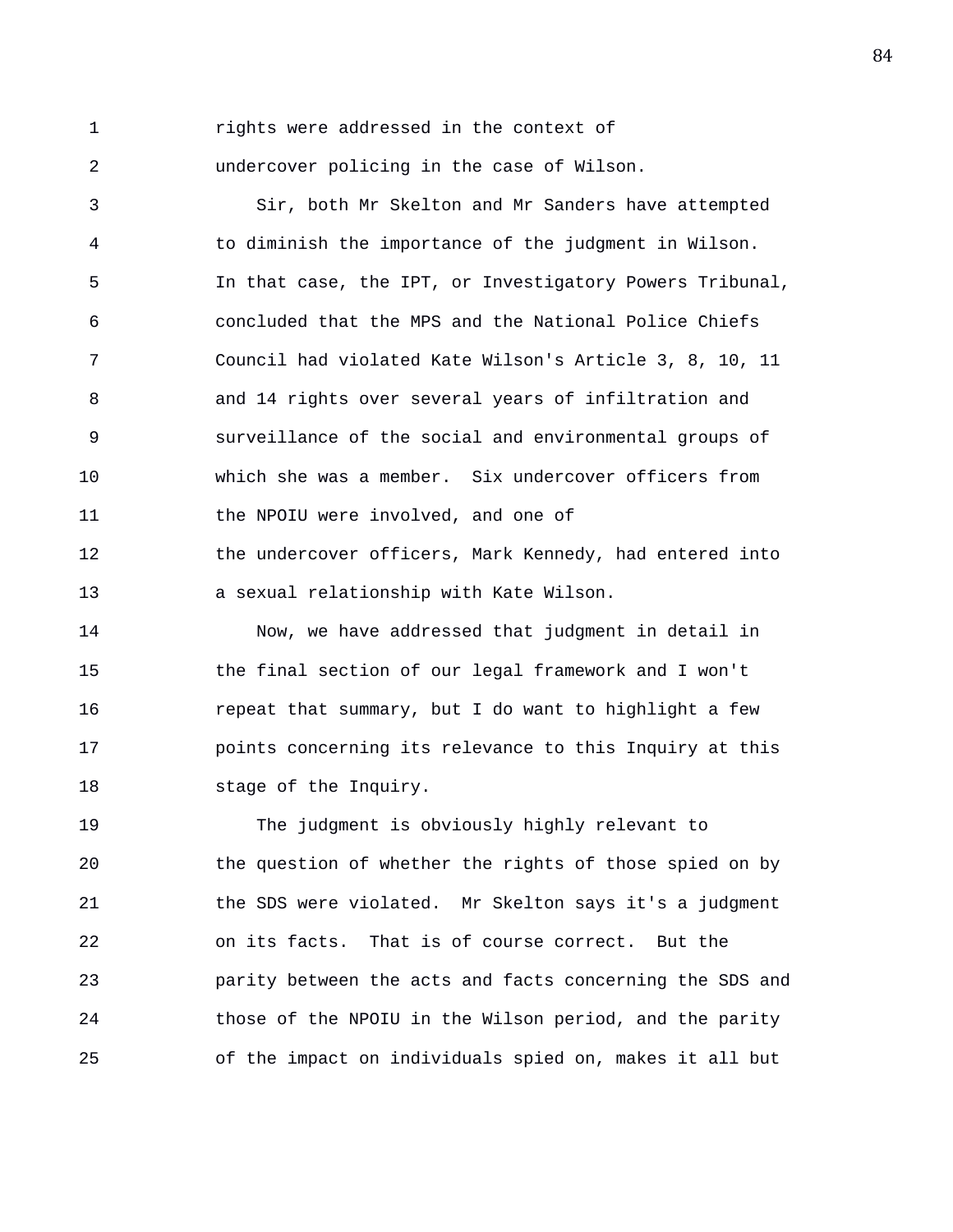1 impossible to distinguish the IPT's conclusions in many 2 instances before this Inquiry.

3 Secondly, the MPS and the NPCC made significant 4 concessions which are applicable in this context too, 5 but it's important to note that the IPT's findings are 6 not confined to those concessions; they made additional 7 findings.

8 Thirdly, the IPT found that two managers in 9 the NPOIU knew about Mark's sexual relationship despite 10 those managers and the MPS's denials of knowledge. As 11 for other senior managers, the evidence was not clear 12 enough to impute actual knowledge, but the IPT concluded 13 that there was something akin to a "don't ask don't 14 tell" policy in the remainder of the unit. Whether that 15 is also true of the SDS management is one of the issues, 16 in my respectful submission, that this Inquiry will have 17 to address.

18 Fourthly, the MPS's and the NPCC's argument that 19 the deployment was necessary in a democratic society on 20 the basis that, as they said, the intelligence provided 21 allowed the police to provide proactive and measured 22 response to prevent crime and public disorder, and to 23 ensure the safety of the public and of those engaged in 24 legitimate peaceful protest, that argument was rejected 25 by the IPT, which concluded, on the contrary, that while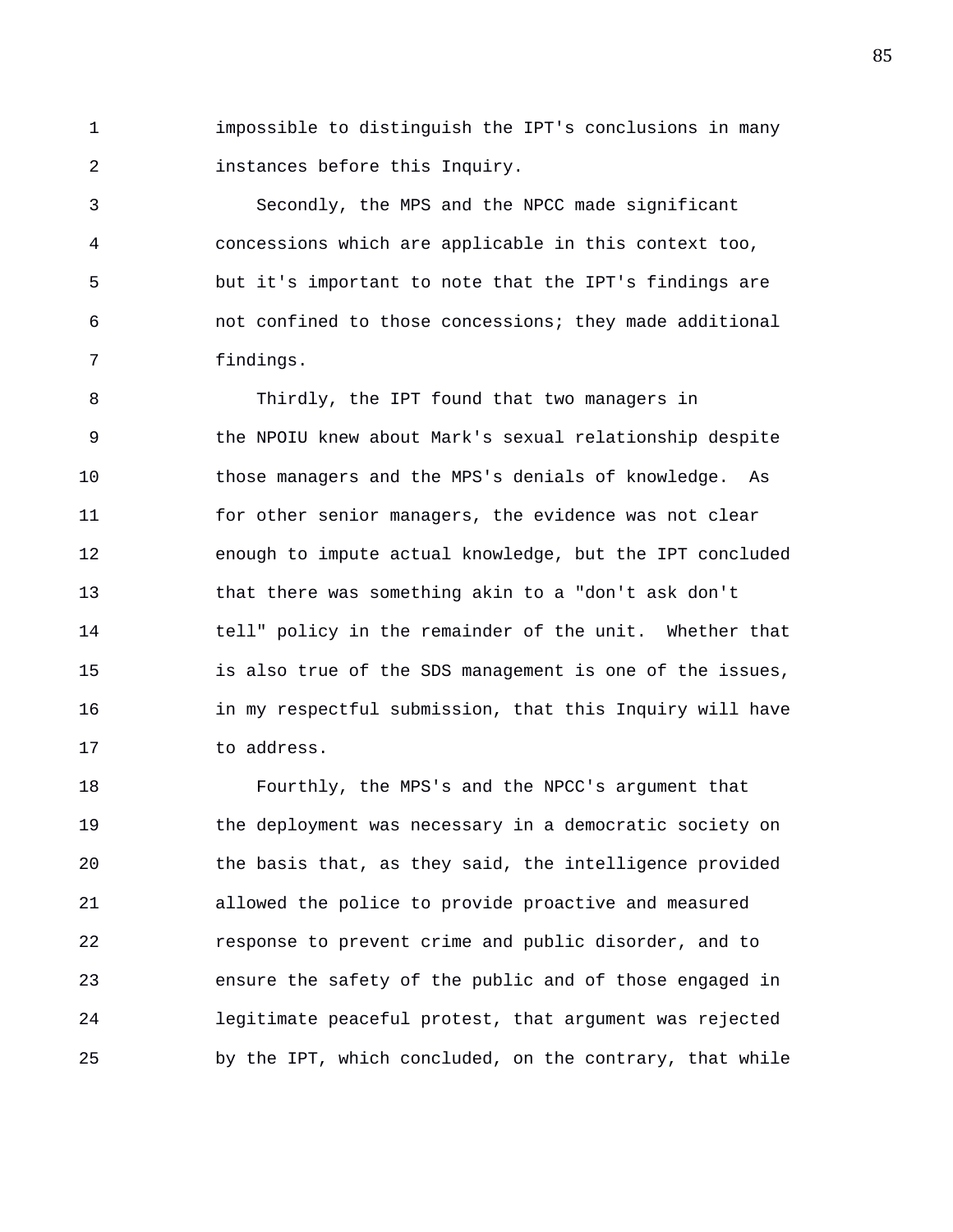1 the deployment of undercover officers to gather 2 intelligence on serious criminality might justify some 3 intrusion into people's lives, it would be unlikely that 4 the test of proportionality and necessity would be 5 satisfied in relation to policing protests generally, or 6 preventing public disorder. In my submission, that is 7 a conclusion which has obvious relevance not just to 8 Article 8 but also to any attempts to justify trespass.

9 The IPT also found that the actions of 10 the undercover officers in gathering, recording, storing 11 and transmitting information about Kate Wilson's 12 political activities interfered with her Article 10 and 13 11 rights, as I've already mentioned, and since that is 14 what the SDS did for thousands of individuals throughout 15 the duration of its existence, again, those findings are 16 of clear significance. It is also significant, I say, 17 that neither the commission -- neither the MPS nor 18 the NPCC appealed any of the findings in this judgment. 19 Indeed, they accepted those findings.

20 Sir, turning to police and Security Service powers 21 in this relevant period.

22 During the period covered by Tranche 1, 1968 to 23 1982, neither the police nor the Security Service had 24 any statutory powers to conduct undercover surveillance, 25 and that means that all the common law and human rights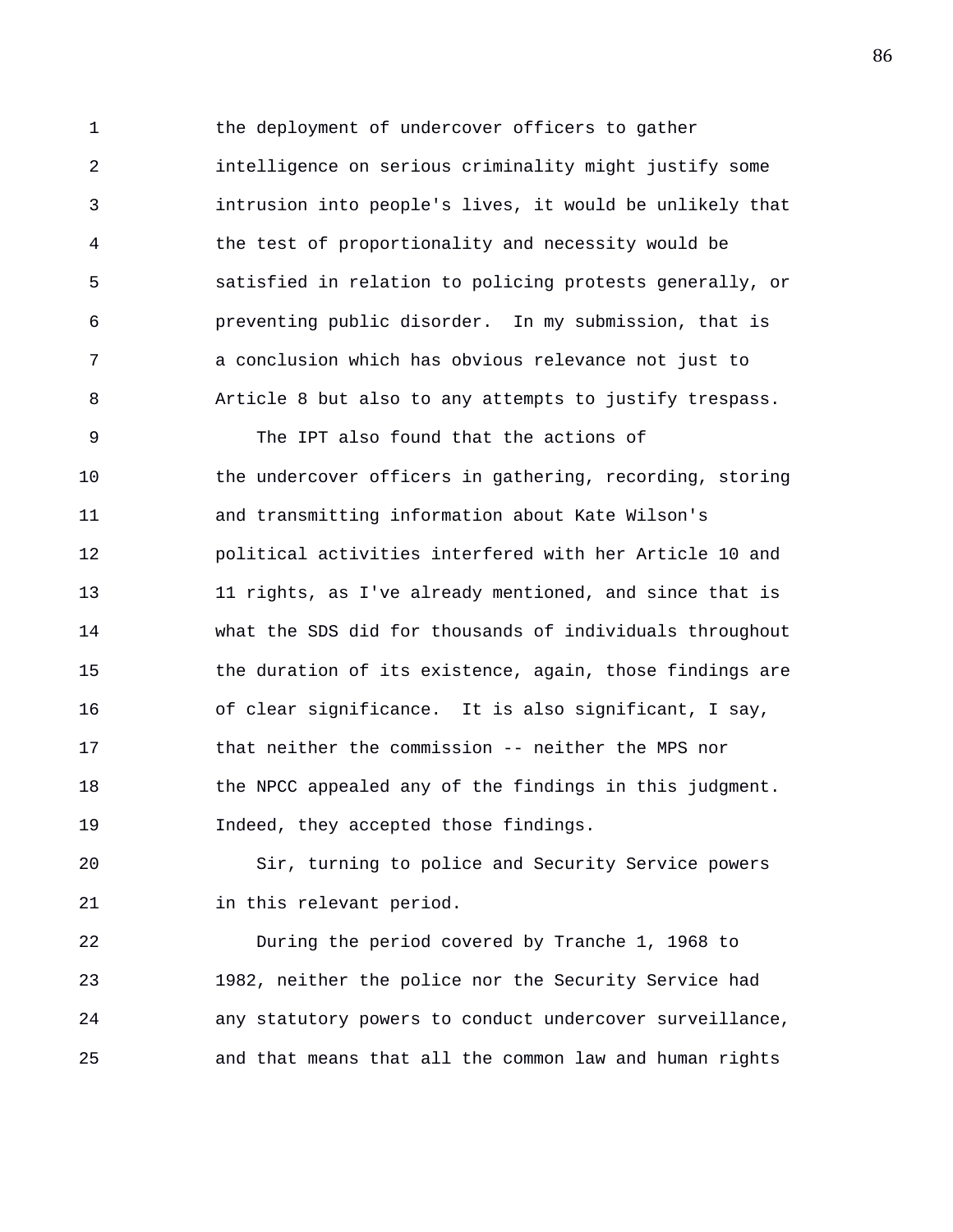1 restrictions that I've been discussing applied squarely 2 to their actions, just as they do to overt police 3 action.

4 Finally, in relation to the law, policing by 5 consent.

6 There is a tradition in this jurisdiction of 7 something called "policing by consent", which is 8 expressed in nine principles known as the Peelian 9 principles, and they were set out in general 10 instructions issued to every new police officer from 11 1829 and remain the foundation for that tradition of 12 policing by consent. I've set some of those out in 13 the written statement, but I just want to highlight one 14 in particular, principle 5, in which officers were 15 injuncted:

16 "To maintain at all times a relationship with 17 the public that gives reality to the historic tradition 18 that the police are the public and the public are 19 the police, the police being only members of the public 20 who are paid to give full time attention to duties which 21 are incumbent on every citizen in the interests of 22 community welfare and existence."

23 That underlines once again why the police must 24 comply with the law in their actions: they are 25 the public, just as the public are the police. And it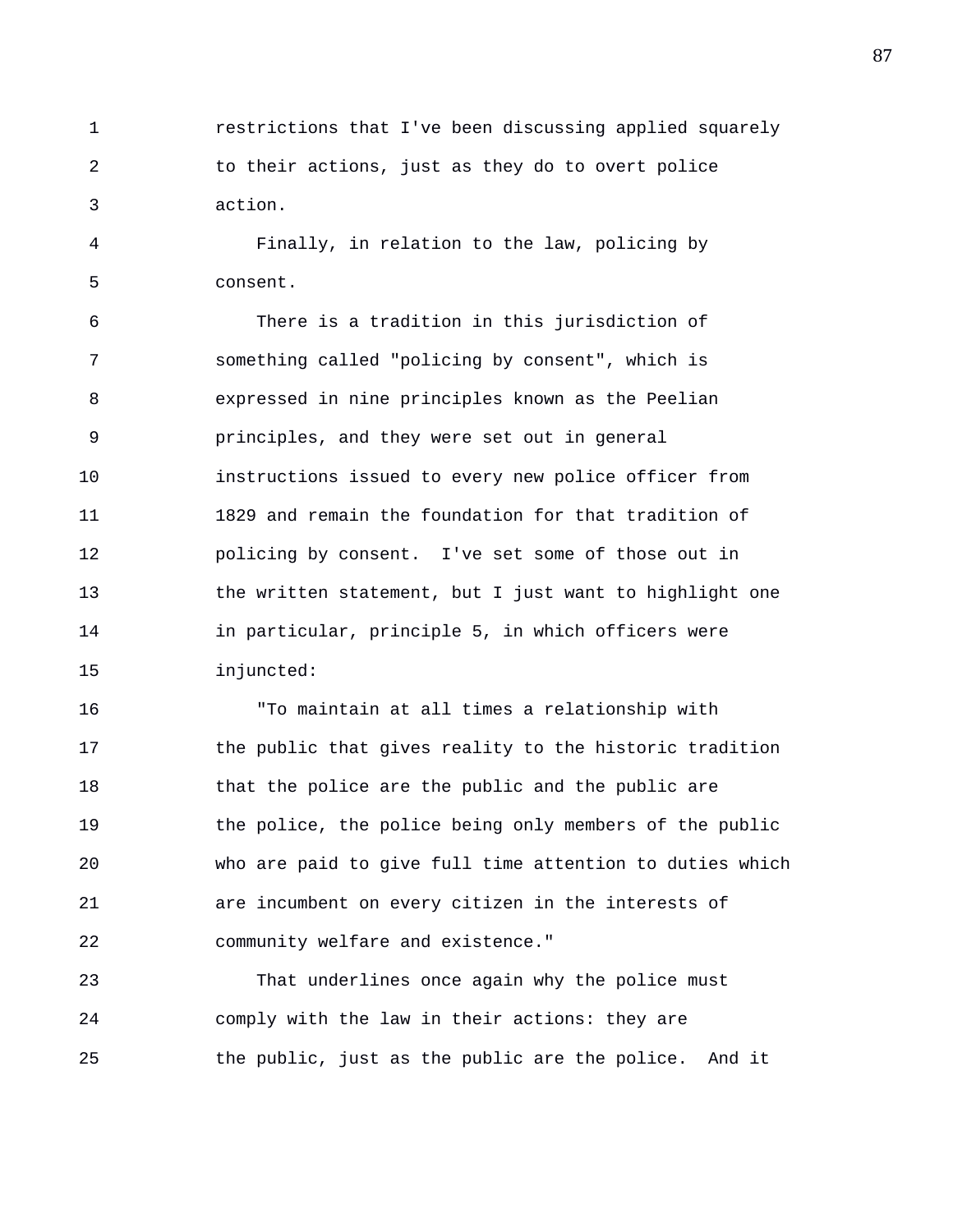1 also raises serious questions about the extent to which 2 the police can properly trick other members of 3 the public when carrying out their duties unless given 4 express permission to do so. 5 Sir, consideration of legality by the police. 6 It's a striking feature of the evidence from 7 Tranche 1, despite all this applicable law, that 8 the common law and human rights of individuals and 9 the impact on those rights of long term 10 undercover policing was rarely, if ever, considered. 11 There's no evidence of that so far that we have seen and 12 it's not clear why that was, and I do suggest that will 13 be an important area of investigation. 14 So, in the written opening statement, we have 15 summarised the evidence that has already been heard and 16 presented and I don't intend to repeat that now. But 17 I do just want to highlight a couple of points. 18 The evidence shows that there was no guidance or 19 training on privacy concerns or intimate relationships. 20 It shows that undercover officers were given free 21 rein to decide how to run their own surveillance, and 22 that tasking was usually broadbrush, with no restriction 23 on entering homes, and no restriction on surveillance or 24 on recording information. On the contrary, officers

25 were expected to hoover up as much information as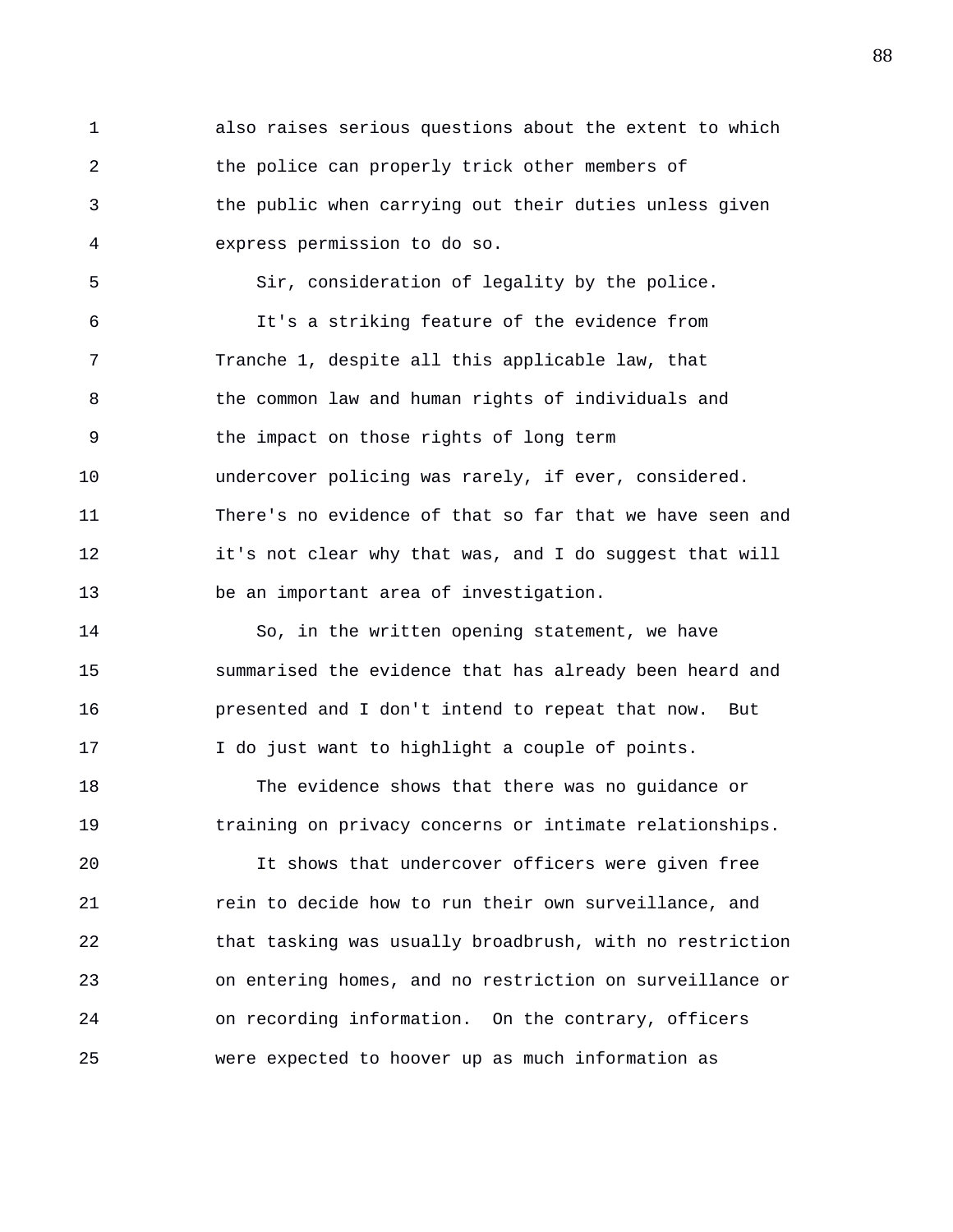1 possible.

2 No consideration was given to the welfare or privacy 3 of those under surveillance, and overall, they reported 4 very little crime, disorder or intelligence about real 5 risks to democracy. Often the intelligence gathered 6 showed an absence of any serious threats to public 7 order.

8 Managers were aware, the evidence shows, that there 9 was a risk of undercover officers engaging in 10 sexual relationships, but there was still no guidance on 11 this issue.

12 Finally, highlighting from the general points in our 13 written statement, managers describe a practice of 14 undercover officers maintaining their cover and 15 misleading the court if arrested and prosecuted.

16 Sir, the position of the category H 17 core participants on all of this is that it is clear 18 that inserting undercover police officers for long term 19 deployments into social and political groups meant that 20 the police was closely monitoring, recording and 21 influencing the lawful exercise of their fundamental 22 democratic rights, including freedom of expression and 23 political thought, that there was trespass into private 24 lives, that women were exposed to inherent and 25 discriminatory risks of degrading and abusive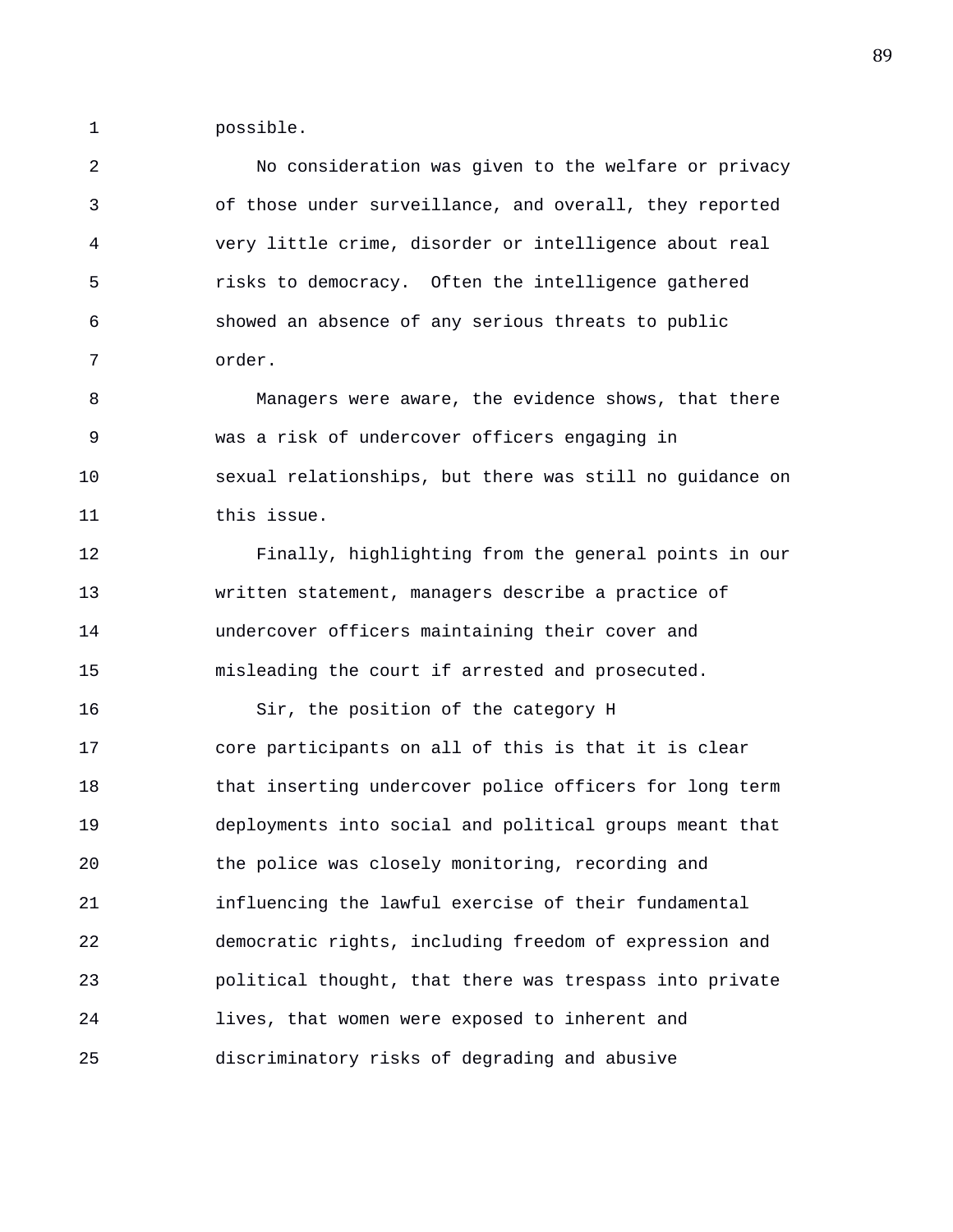1 sexual relationships when it was the state's obligation 2 to protect them from those risks, and that the police 3 force was being corrupted by these practices, and was 4 betraying the public's trust and the values of truth, 5 integrity and honesty which underpin law and order. By 6 their willingness to lie to courts, for example, 7 the police were attacking the very institutions which it 8 was their duty to support.

9 It's plain that all of this was incompatible with 10 the applicable, contemporaneous standards of law, 11 whether those standards were common law, administrative 12 law or international human rights law. All those 13 sources of law spoke then, and speak now, with one voice 14 on three basic principles: no general authorisation may 15 be given to the police or the Security Service to search 16 individuals or property for evidence of wrongdoing; 17 secondly, police powers to trespass on land, property 18 and person will only be lawful when necessary and 19 proportionate to meet a pressing social need, such as 20 prevention or investigation of serious crime or an 21 imminent breach of the peace; and thirdly, that the use 22 of covert powers by the police and the Security Service 23 is itself a danger to democracy and subject to 24 a particularly strict necessity test, both in terms of 25 the seriousness of the threat said to justify it and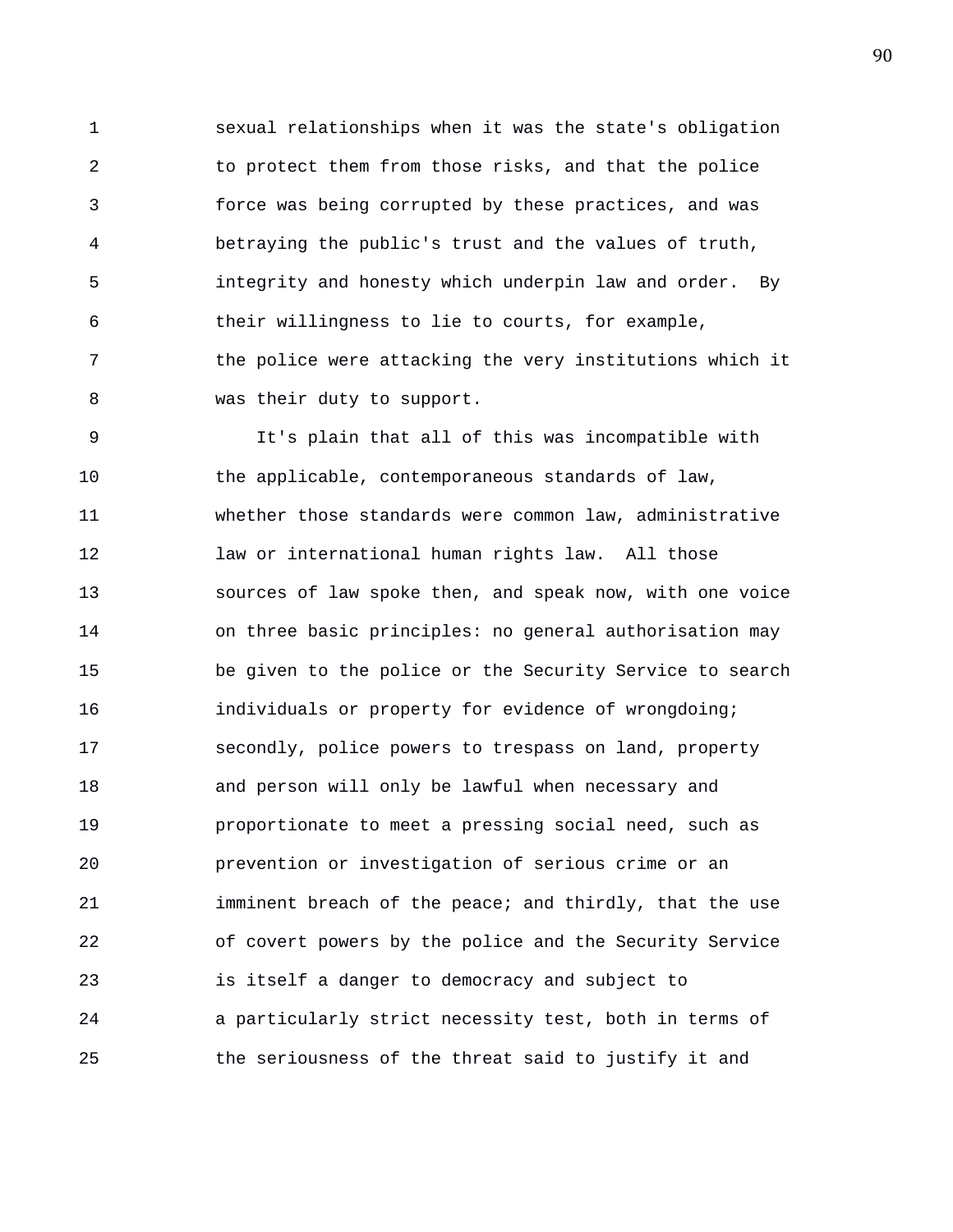1 the lack of any alternative method of meeting it. All 2 of these basic principles were breached, and that is 3 category H's position on the evidence and law.

4 Sir, in relation to sexual relationships, it is 5 obvious that the invasiveness of the undercover policing 6 method was extreme so that the invasion that was already 7 present from trespassing in people's homes and private 8 lives extended to their bodies and intimacy of romantic 9 relationships.

10 Sir, the MPS now disavows this as wrong. But it is 11 important to be aware that the position of the police on 12 this has not always been so clear; and we've highlighted 13 this in our written statement, that the Commissioner at 14 the time in 2012 told the Home Affairs Select Committee 15 that the fact sexual relationships may sometimes happen 16 in undercover work was almost inevitable.

17 Now, category H CPs agree that abusive 18 sexual relationships are an inevitable risk of long term 19 infiltration by undercover police officers, and that is 20 yet another reason why the undercover tactics should be 21 reserved for the most serious threats and crimes and 22 that every safeguard should be in place to prevent risks 23 from occurring when used. None of this occurred for 24 the duration of the SDS and NPOIU. That is already, in 25 my submission, clear. But the inevitability of this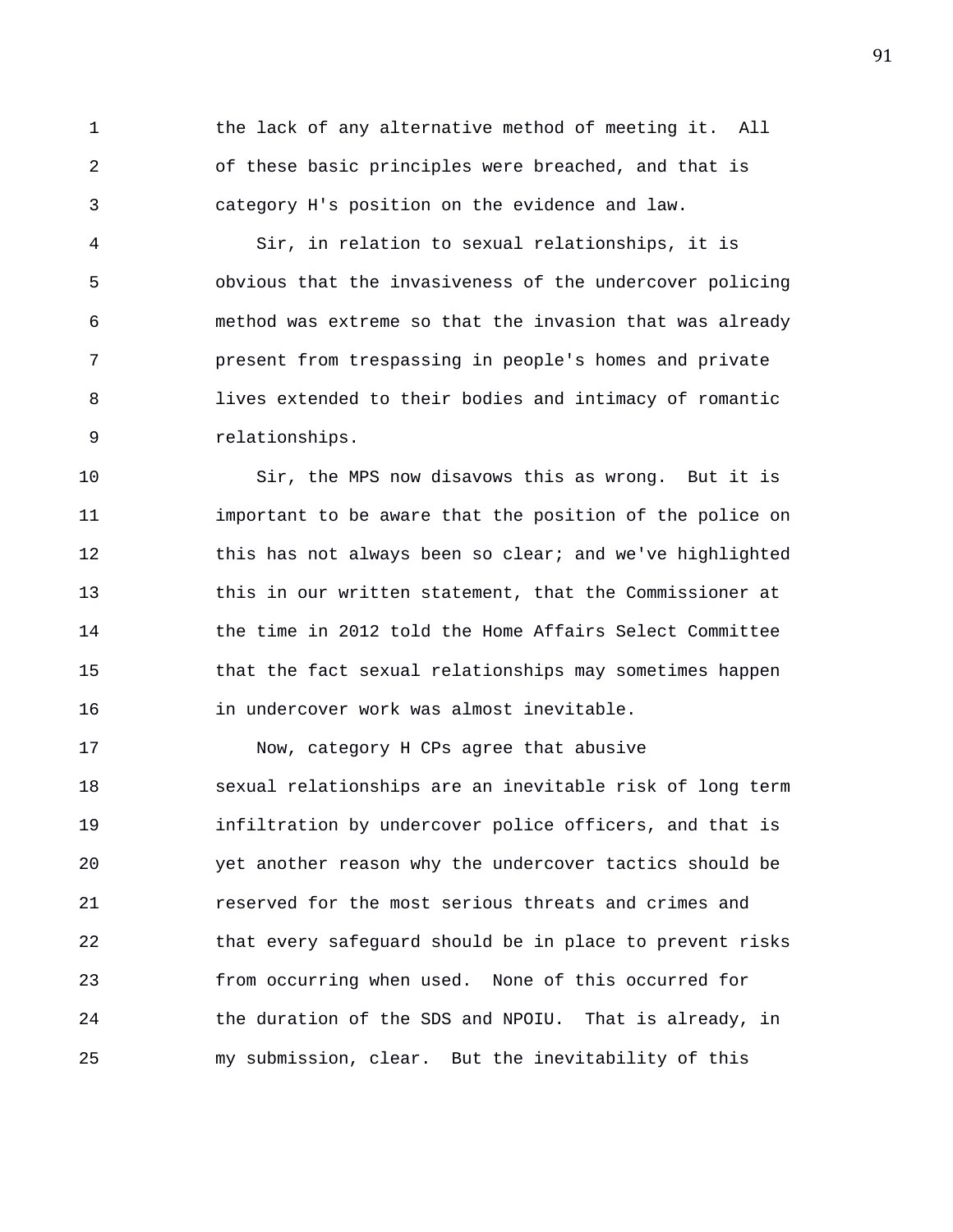1 risk, as understood at the time, alongside the lack of 2 any meaningful safeguards, does raise serious questions 3 about the direct and/or indirect involvement, knowledge 4 and awareness of managers and other senior officers.

5 Sir, in conclusion, the category H CPs make plain 6 their view that what happened to them was the inevitable 7 byproduct of an approach to undercover work which was 8 ill-conceived in policing terms because the end could 9 not justify the risks entailed, which, through lack of 10 boundaries and supervision, quickly spiralled out of 11 control, which operated unaccountably, in secret, and 12 which, at all stages, minimal regard was had to be 13 rights of and impact on members of the public.

14 The evidence shows that the maintenance of 15 the secrecy and integrity of the SDS and NPIOU's 16 undercover operations swiftly became an end in itself 17 with constitutional principles that I've mentioned, 18 the justice system -- in other words the courts -- and 19 rights of members of the public coming second.

20 Sir, I wanted to briefly address next steps. 21 In the circumstances that I've described, 22 the category H CPs respectfully suggest that 23 the starting point for the next phase of investigations 24 must be that unless the pattern of undercover policing 25 substantially deviates from that that is already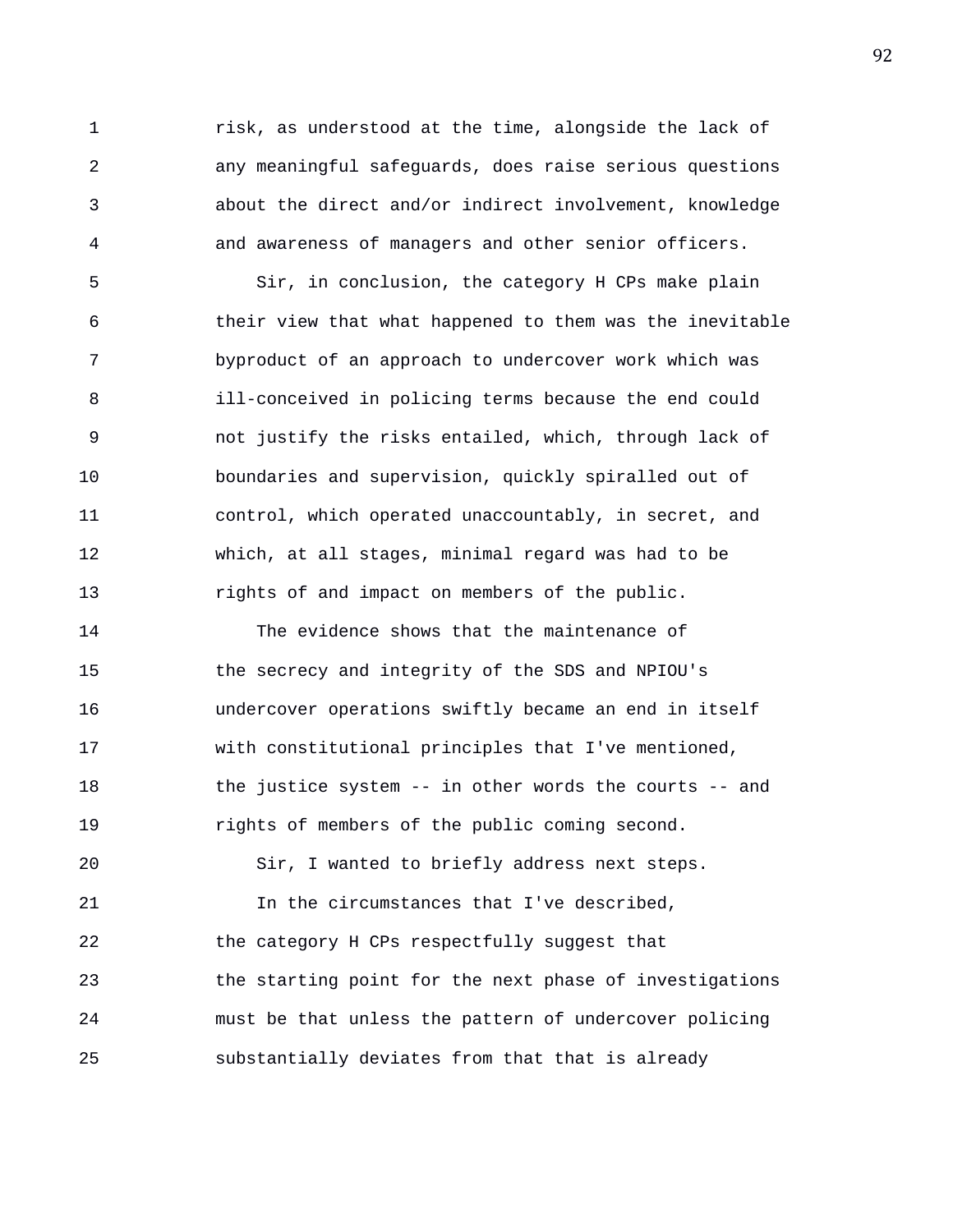1 apparent for Tranche 1, it is already clear that 2 the SDS's activities were unlawful and unjustified, and 3 that must mean that the key question is how this managed 4 to happen given the hallowed principles of British 5 democracy that were at stake, and the fact that senior 6 police officers and Ministers must have known about that 7 -- those principles, and why it lasted so long and in 8 particular survived reforms to police practices 9 elsewhere, such as the Police and Criminal Evidence Act, 10 the introduction of the Human Rights Act and of course 11 RIPA.

12 Now, it nonetheless remains essential in order to 13 fulfil the Inquiry's terms of reference that the full 14 extent of the wrongdoing in Tranche 1 is established and 15 explored in the evidence of the managers and more senior 16 officials, and we've suggested in our written statement 17 a number of themes for exploration in that inquiry. And 18 if -- and I think, Sir, you've already put this to 19 the police, but if the other core participants disagree, 20 at least with the legal points that we've made 21 underpinning our position, they should be asked to say 22 why, because establishing the legal framework, and any 23 agreements about it and its consequences, would, we 24 suggest, significantly assist in identifying and 25 possibly narrowing issues under consideration, and it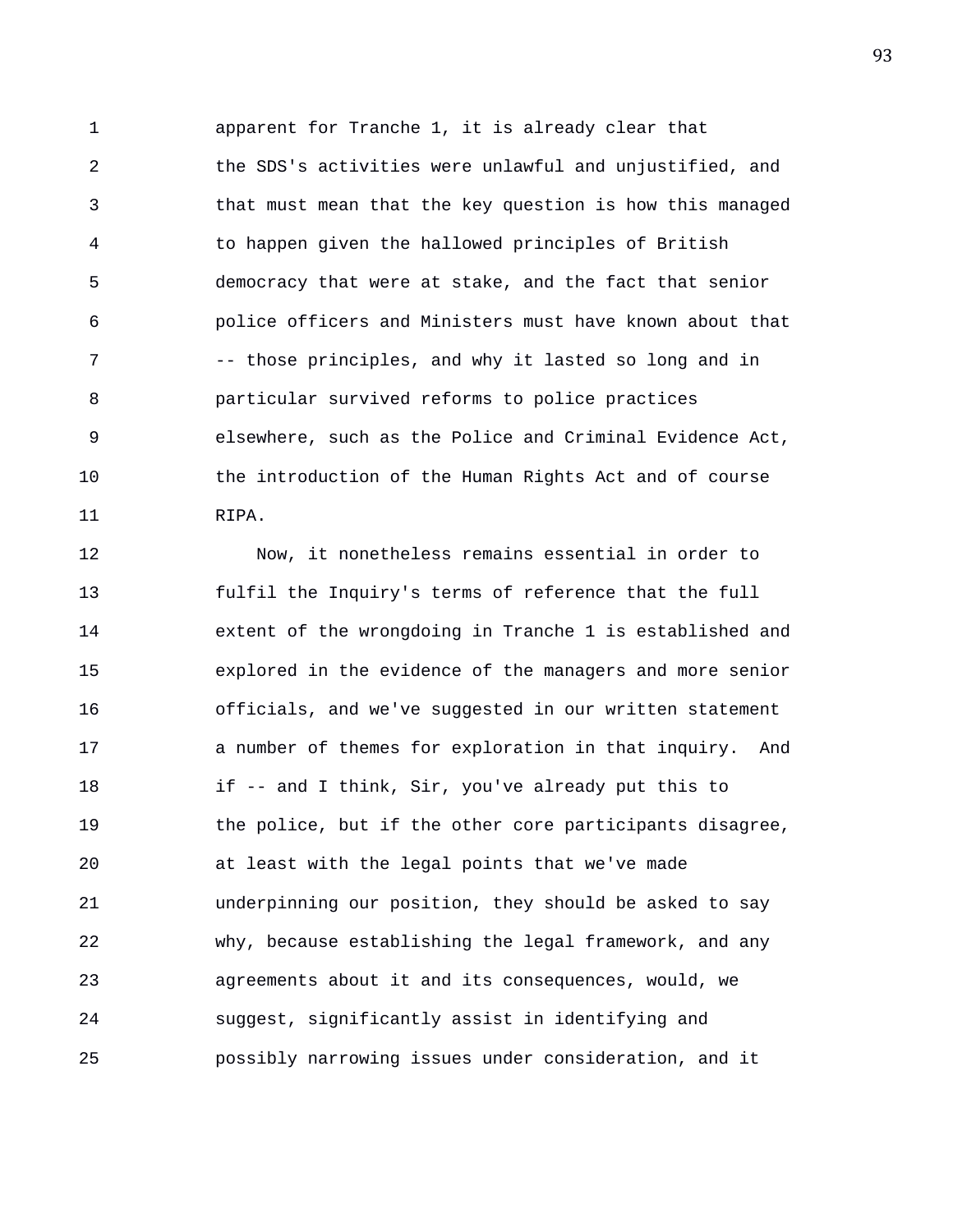1 would also assist in identifying the scope of any 2 further examination of the evidence.

3 We note in that regard that the police, the MPS and 4 Designated Lawyers have made a number of requests for 5 new evidence which you have rejected yesterday, but 6 the category H core participants suggest that in any 7 event, the point at which to decide on whether such 8 requests should be acceded to is after the legal 9 framework and any relevant disputes about it have been 10 established, because then it can properly be ascertained 11 whether these requests will be relevant to any issue 12 which the Inquiry still needs to address.

13 My final point is to just highlight that in 14 the written statement the category H core participants 15 have made some points about Rule 9 questions and also 16 disclosure. I'm not going to repeat them now, but that 17 is not because they are not of considerable importance 18 to the category H core participants but for time 19 reasons, and I do ask that they be carefully considered, 20 in particular the request for full and early disclosure 21 of documents which record the activities of 22 the undercover officers with whom they had 23 sexual relationships, and, more broadly, the police's 24 surveillance of them and of the groups of which they are 25 members. They have explained that waiting is a painful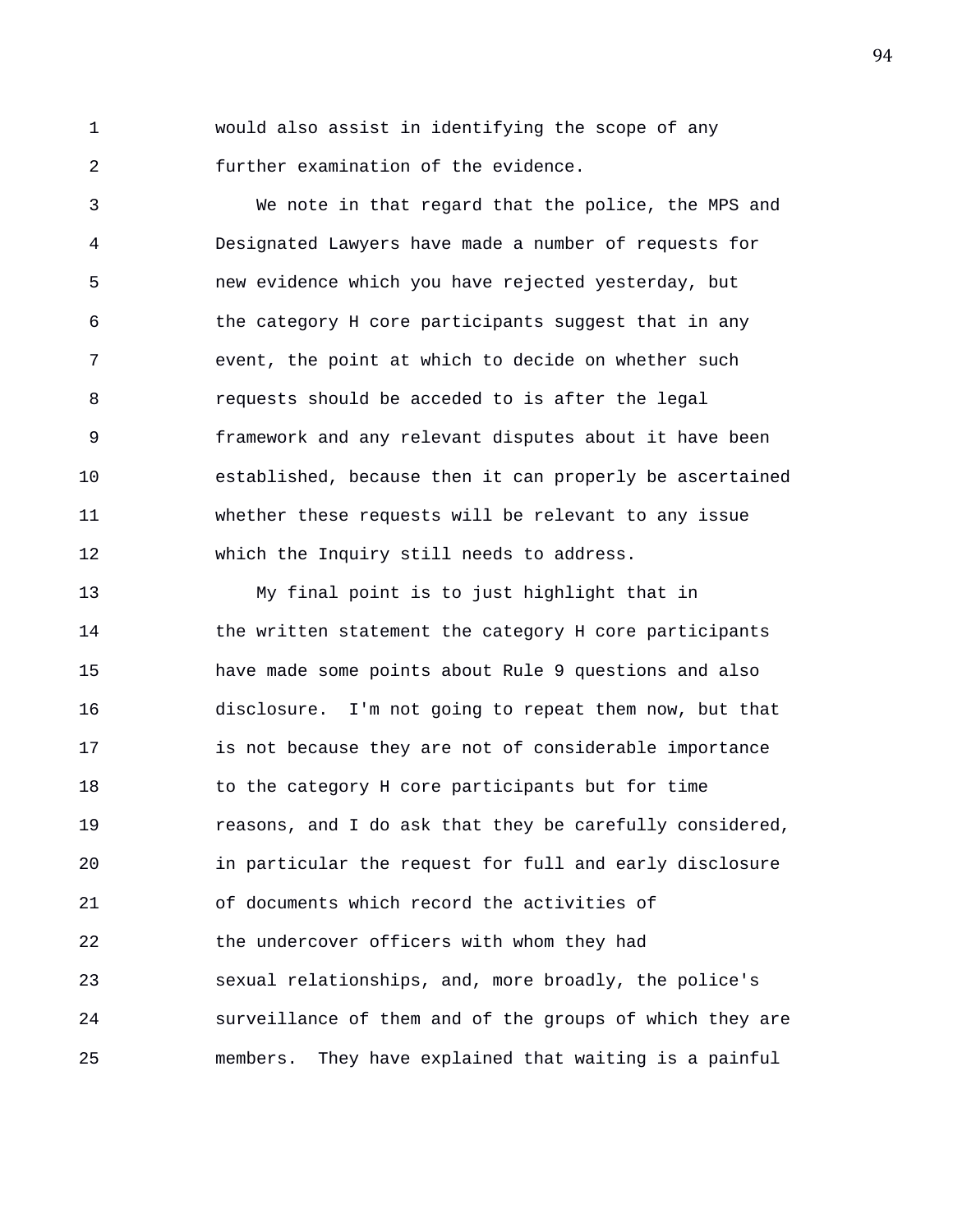1 process for them, and also that they may be of 2 assistance to the Inquiry once that material is produced 3 -- will be of assistance to the Inquiry.

4 So, Sir, unless there is anything else that I can 5 address, those are -- that is my oral opening on behalf 6 of the category H core participants.

7 THE CHAIRMAN: Thank you. I'm plainly not going to respond 8 in detail at the moment, but I would like, however, to 9 say two things.

10 First of all, I agree with you wholeheartedly that 11 the legal framework for the conduct of undercover 12 operations by a police unit is something that has to be 13 determined and cannot be shirked. I do not intend to 14 shirk it.

15 Secondly, I'm afraid I must repeat 16 the disappointment that I know that the category H 17 core participants have felt in telling them that 18 I cannot, without utterly disrupting the orderly 19 progress of the Inquiry, ensure that they get everything 20 before everybody else. I'm afraid they will have to 21 wait their turn along with everybody else, although I do 22 bear in mind, I'm well aware of the concern -- and 23 worse -- that this causes to them as a result of having 24 to wait, but I'm afraid it's unavoidable. 25 MS KILROY: Sir, well, they will have heard what you have to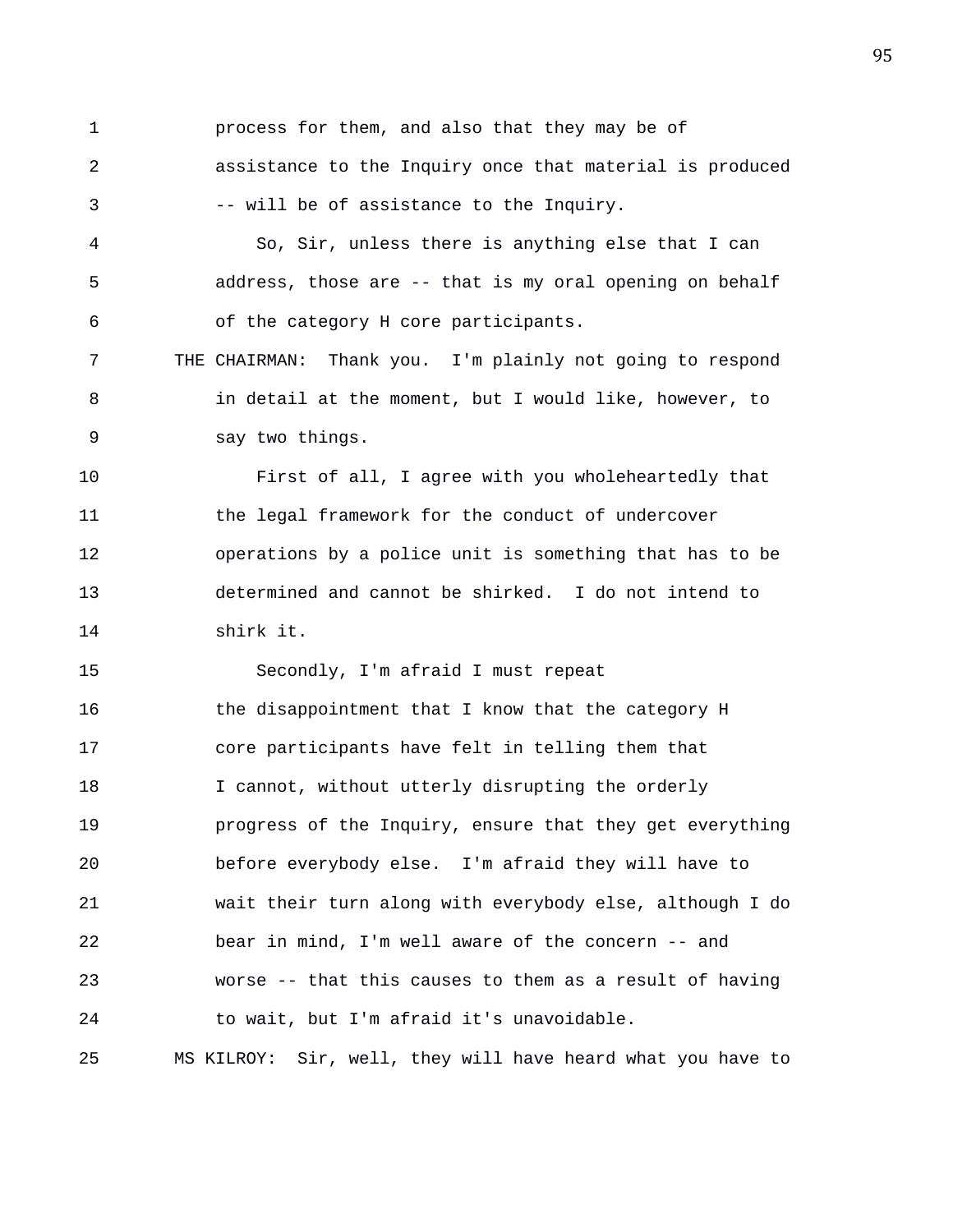1 say about it and we have explained why it is 2 a particular problem for them, and I must reiterate on 3 their behalf that it may engage the state's obligations 4 under Articles 3, 8 and 14, and I have suggested -- we 5 have suggested in the written opening statement that 6 the police themselves need to think carefully about 7 the possible disclosure directly to these women, because 8 it is wrong that they should be deprived of this 9 material for so long when the police have, on their own 10 admission, acted wrongly in relation to these women. 11 THE CHAIRMAN: Well, I can't answer on their behalf, but I'm 12 afraid the answer that I've given you on behalf of 13 the Inquiry is simply unavoidable. It's not out of any 14 wish to uphold a principle, or anything of that kind, 15 it's simply that we cannot do it, and that practical 16 reason, I'm afraid, has to surmount any other 17 consideration. If we can't do it, we can't. 18 Now, you have further opening statements to make, 19 have you not? We're now 25 past. Would you like to 20 start at 2.25? 21 MS KILROY: I'm in your hands, Sir. I mean, I will go as 22 quickly -- it will be quickly, obviously, the next two 23 opening statements, so I'm in your hands whether we

25 THE CHAIRMAN: Well, I think it takes time to organise

24 start early or at 25 past.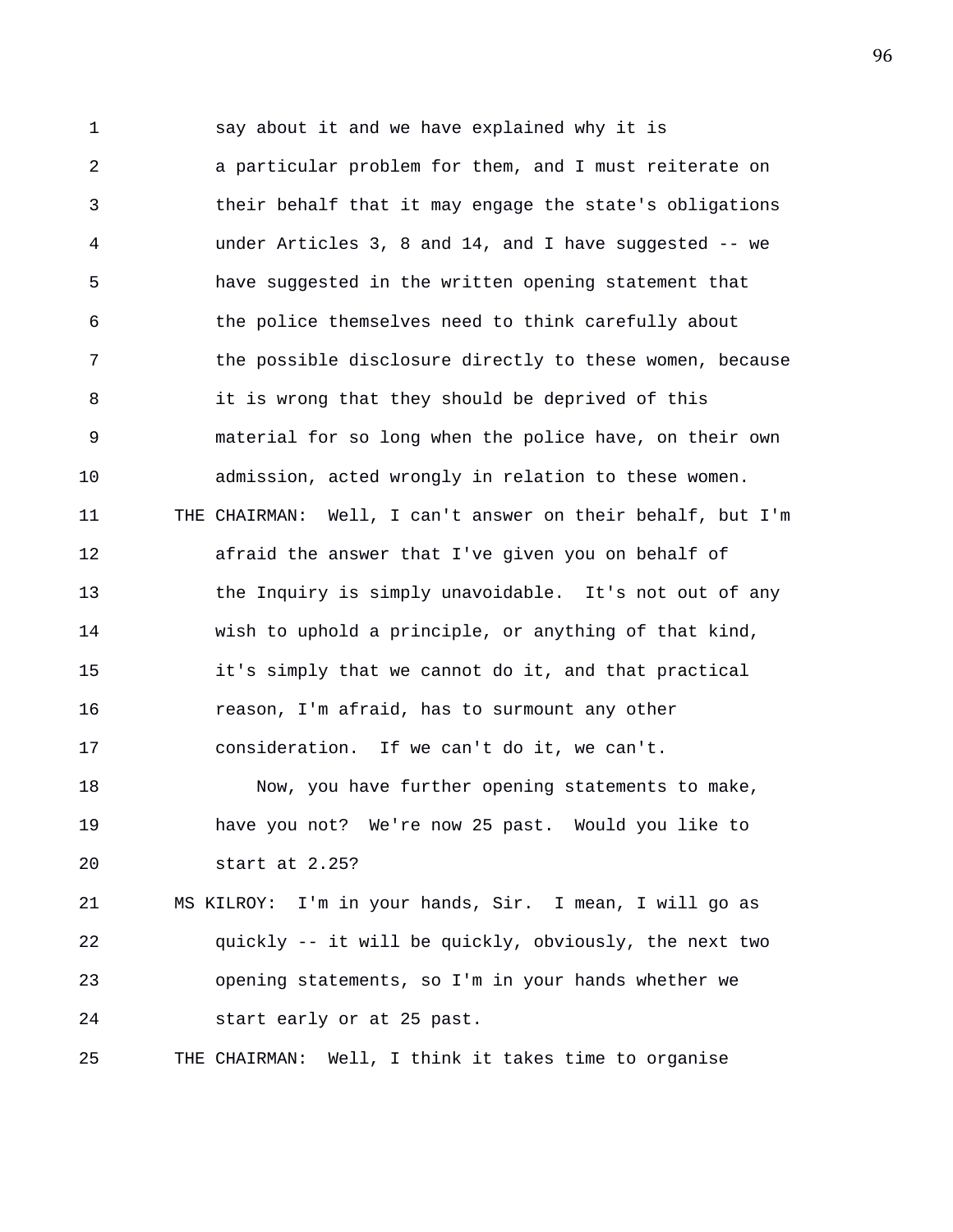| $\mathbf{1}$ | the courtroom, and everybody needs their lunch, and         |
|--------------|-------------------------------------------------------------|
| 2            | apart from anything, I personally would like to be able     |
| 3            | to listen carefully to what you have to say without         |
| 4            | having to worry about having bolted my lunch.               |
| 5            | We'll resume at 25 past. Thank you.                         |
| 6            | MS KILROY: Thank you, Sir.                                  |
| 7            | $(1.24 \text{ pm})$                                         |
| 8            | (The short adjournment)                                     |
| 9            | $(2.25 \text{ pm})$                                         |
| 10           | THE CHAIRMAN: Ms Kilroy.                                    |
| 11           | MS KILROY: Good afternoon. Can you hear me, Sir?            |
| 12           | THE CHAIRMAN: I can indeed, and I'm inviting you to resume. |
| 13           | Opening statement (Diane Langford & "Madeleine") by MS      |
| 14           | KILROY                                                      |
| 15           | MS KILROY: Sir, I'm turning now to the opening statements   |
| 16           | of two women who were spied on by the SDS in Tranche 1.     |
| 17           | One is Diane Langford and other one is known to             |
| 18           | the Inquiry as "Madeleine".                                 |
| 19           | THE CHAIRMAN:<br>Yes.                                       |
| 20           | MS KILROY: Sir, their experiences exemplify what went wrong |
| 21           | with surveillance by the SDS, in my submission, and also    |
| 22           | demonstrate the unlawfulness of its activities.             |
| 23           | Sir, Diane has given a detailed account of her              |
| 24           | political activism, her principles political activism,      |
| 25           | from 1967 onwards, in her evidence and in her previous      |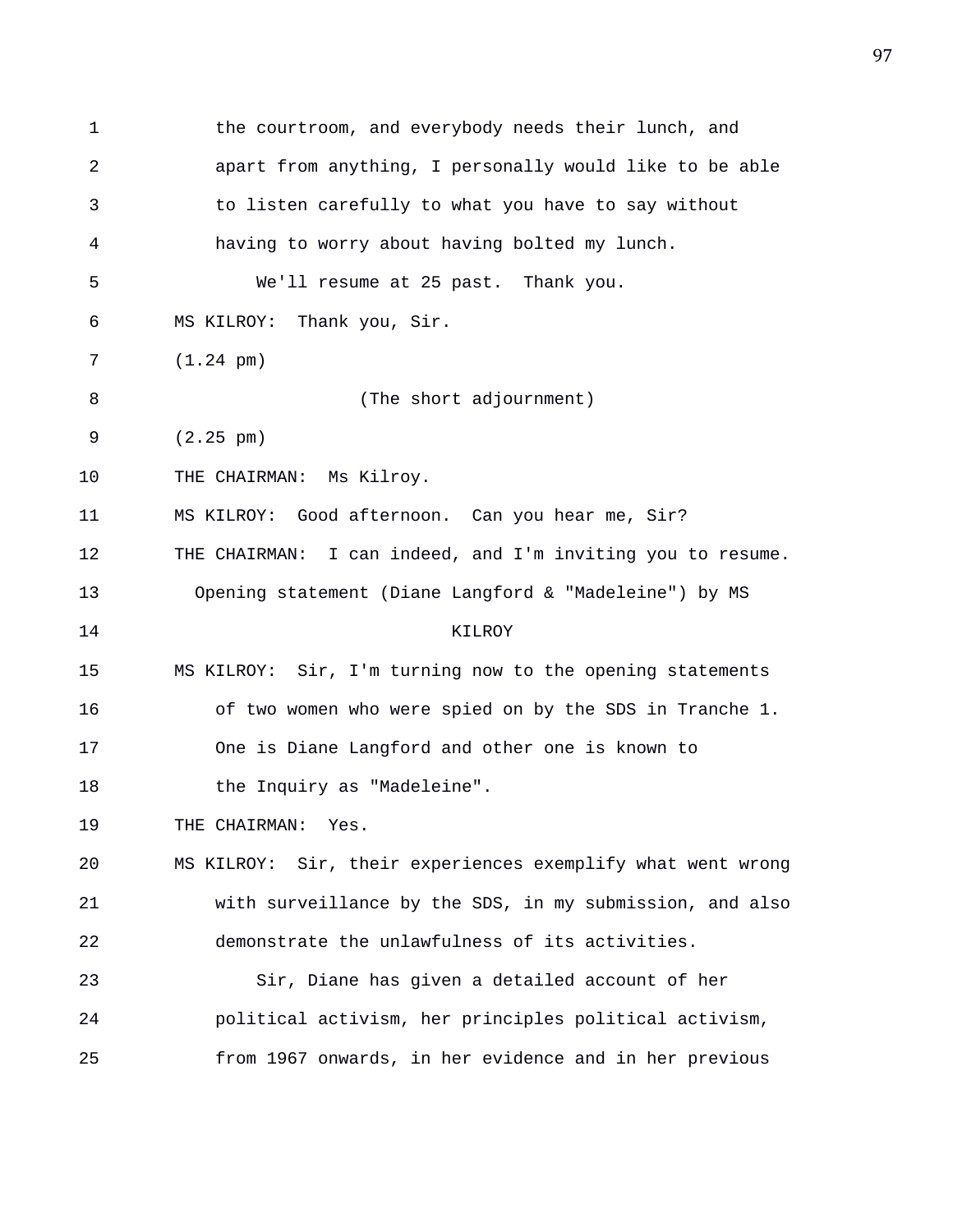1 openings.

2 That evidence records the non-violent, profoundly 3 democratic way in which she sought to transform 4 the social and political system, using debate, protest 5 and lawful means of community organisation and 6 persuasion.

7 As she explains in that evidence, she was 8 Mother of the Chapel, that is a shop steward, for 9 the union, the Society of Graphical and Allied Trades of 10 the Press Association for 18 years between 1974 and 11 1996. And it is clear, both from her evidence and from 12 the evidence of the undercover officers who spied on her 13 that, to quote her in her statement:

14 "I have never been involved in any criminal 15 activity. All my activism has always been open and 16 through the usual democratic means from lobbying 17 the government to attending demonstrations. I have 18 never been arrested for a criminal offence."

19 The evidence also shows that Diane's activities 20 posed no threat to public order; see paragraph 228 of 21 her statement. And she has never been involved in any 22 violence.

23 Despite this, the disclosure made to her by 24 the Inquiry shows that she was the subject of detailed 25 surveillance by undercover officers posing as fellow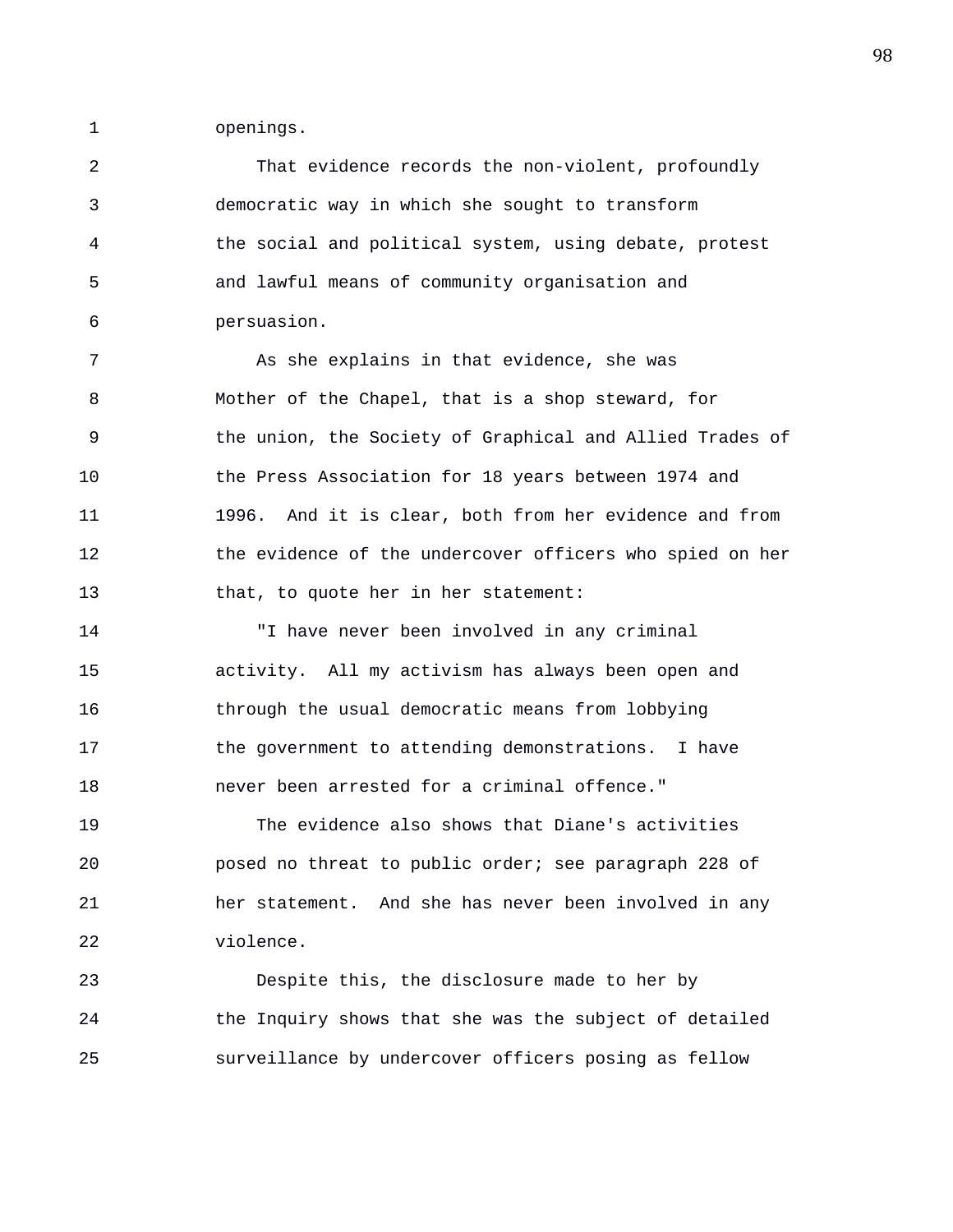1 political activists for nearly five years, between 2 July 1968 and February 1973.

3 Six undercover officers infiltrated her private life 4 in various capacities and reported on her during that 5 period. The surveillance was detailed and intrusive, 6 with undercover officers regularly entering her home, 7 attending private social gatherings and political 8 meetings, and recording detailed information about her 9 political views, family arrangements, marriage and 10 employment. They then stored and shared this private 11 information with other police officers and 12 the Security Service. Their reporting was often 13 accompanied by inappropriate personal commentary on 14 Diane's views and family arrangements.

15 Sir, I've already set out the applicable rights at 16 common law and under the convention in the category H 17 oral and written openings. Diane relies on those 18 rights, which are also summarised in her own written 19 statement, and I won't repeat them.

20 What I do want to spend a little time doing is 21 summarising the evidence that has already been adduced, 22 which shows that Diane's political activities, as 23 already explained, were the subject of intense and 24 long-term surveillance. The surveillance and reporting 25 of two of these officers, HN348 and HN45, was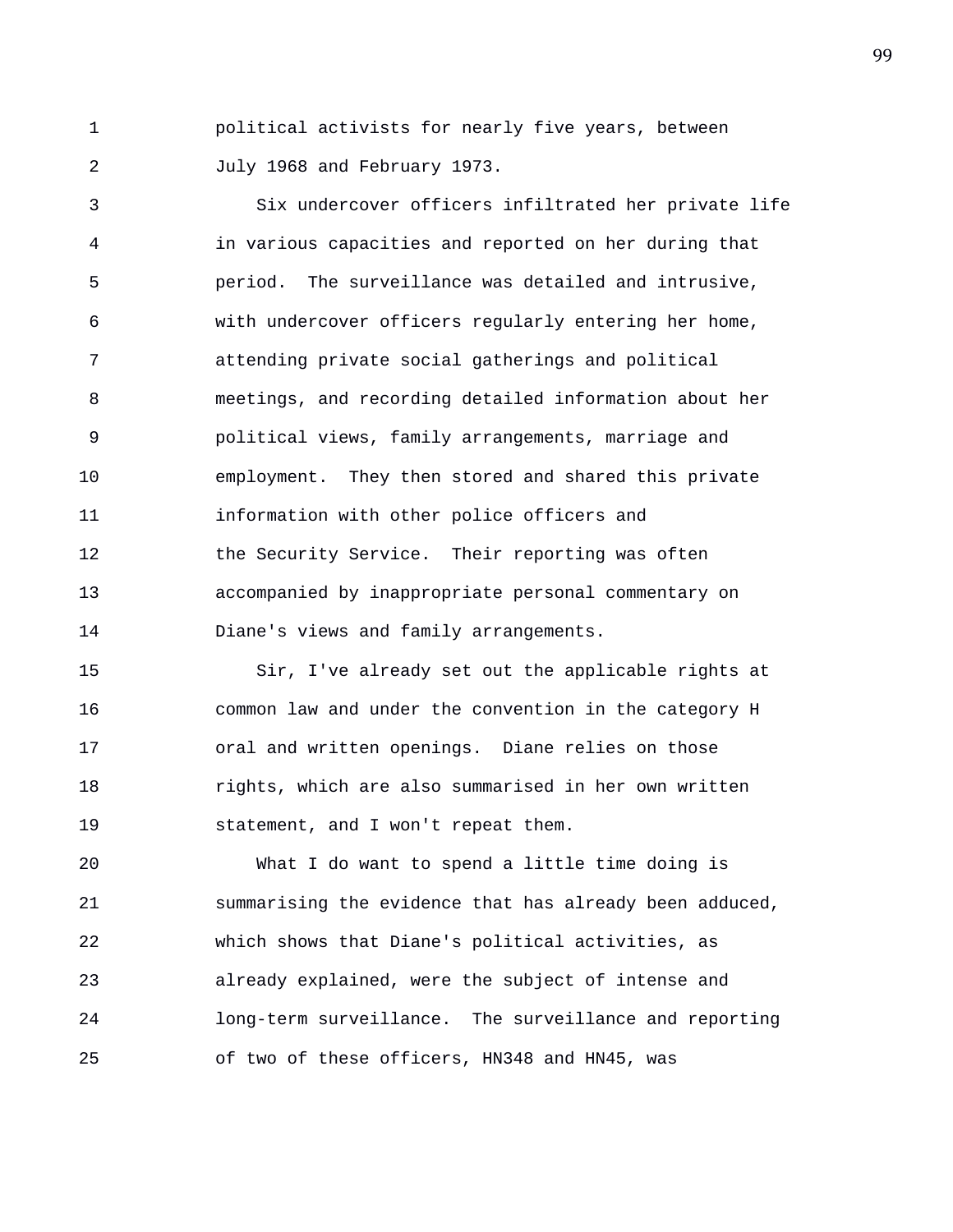1 particularly intense.

2 HN348 infiltrated Diane's life for two years and 3 HN45 for three, with both attending private meetings in 4 her home and the homes of fellow activists, and 5 compiling dozens of reports with detailed private 6 information about her political views, that of her 7 husband and about their private family life. 8 Sandra Davies, who is HN348, confirmed that 9 the meetings of the Women's Liberation Front she 10 attended were often held in private homes. She was 11 invited in her undercover identity, and she attended 12 the meetings. And she told her senior officers what she 13 was doing. And she confirmed in her evidence: 14 "... there was no suggestion I should not attend 15 because the meetings were held in people's homes." 16 Nor was she given any guidance not to report private 17 or personal details that she observed. 18 Now, the groups that Sandra Davies infiltrated were 19 involved in hosting meetings, leafletting and 20 demonstrations. They were all activities within 21 the bounds of the law. And as she herself acknowledged, 22 "the political ideology they were promoting did not 23 spill over into what they were doing". In other words, 24 there was no violence, there was no threat. 25 Sandra Davies was not aware of any criminal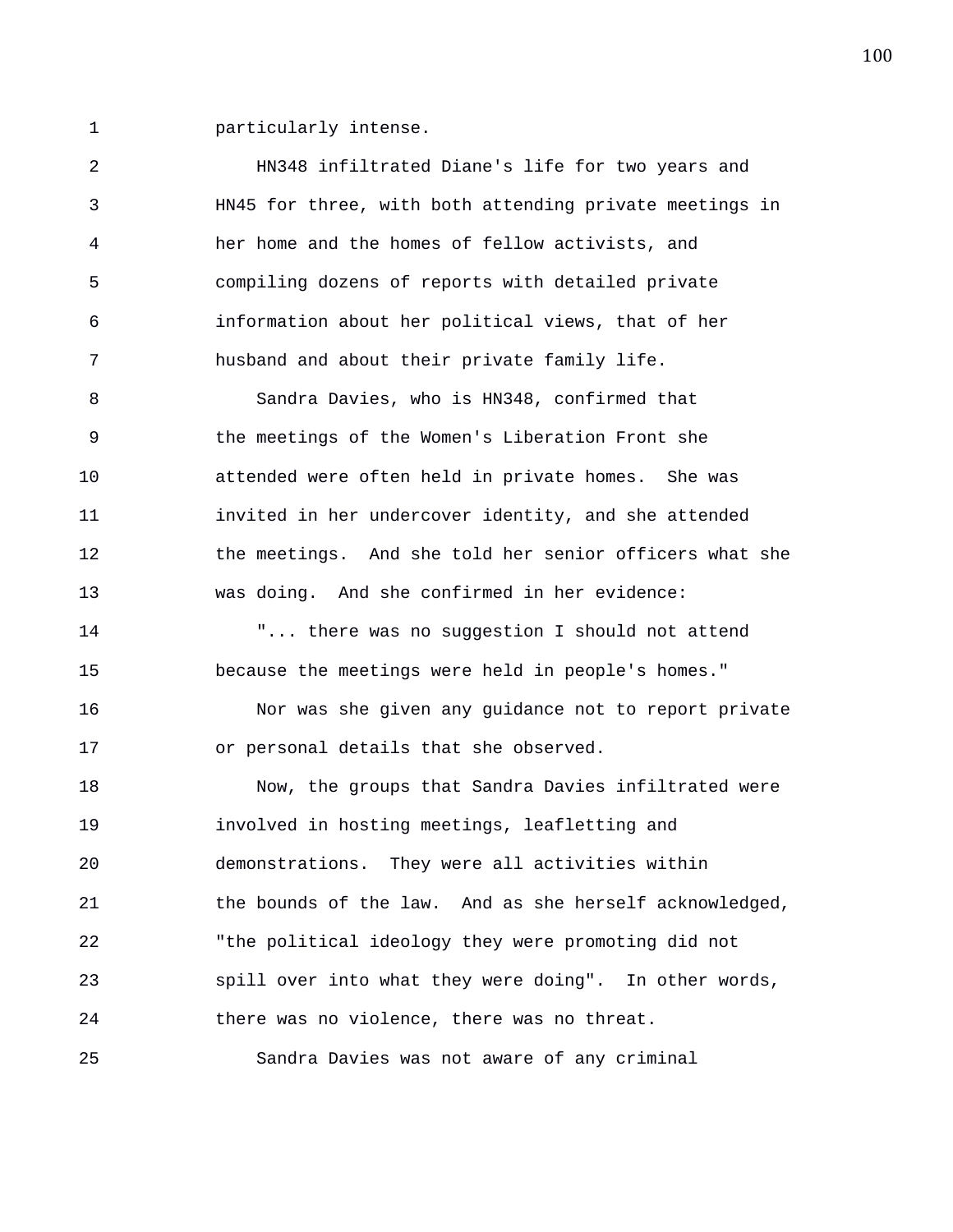1 activity, and there's no record of public disorder by 2 Diane or any other WLF members, nor were there -- any of 3 them arrested. That's also what Sandra Davies says.

4 And she observed, in her words, that WLF were more 5 talk than action; and for the entirety of her two-year 6 deployment, she did not see any subversive or disruptive 7 or violent extremist behaviour. And she explains that 8 she was tasked to observe them because "Special Branch 9 did not know much about them and wanted to find out what 10 was really happening".

11 Now, what she herself says about her 12 undercover policing was that it wasn't worthwhile, and 13 she queries whether police officers should be undercover 14 at all.

15 HN45 was given the broad task of infiltrating Maoist 16 groups, which groups were a matter for him, and he had 17 fluid membership of lots of groups. That's his 18 evidence.

19 "The SDS [he says] was trying to find out whether 20 these groups posed a risk to public order and the 21 security services also had an interest in gathering 22 information about any risks posed to state security."

23 His evidence was that there was no clear next step 24 once an officer got connected with a group; they were 25 expected to use their initiative, discretion and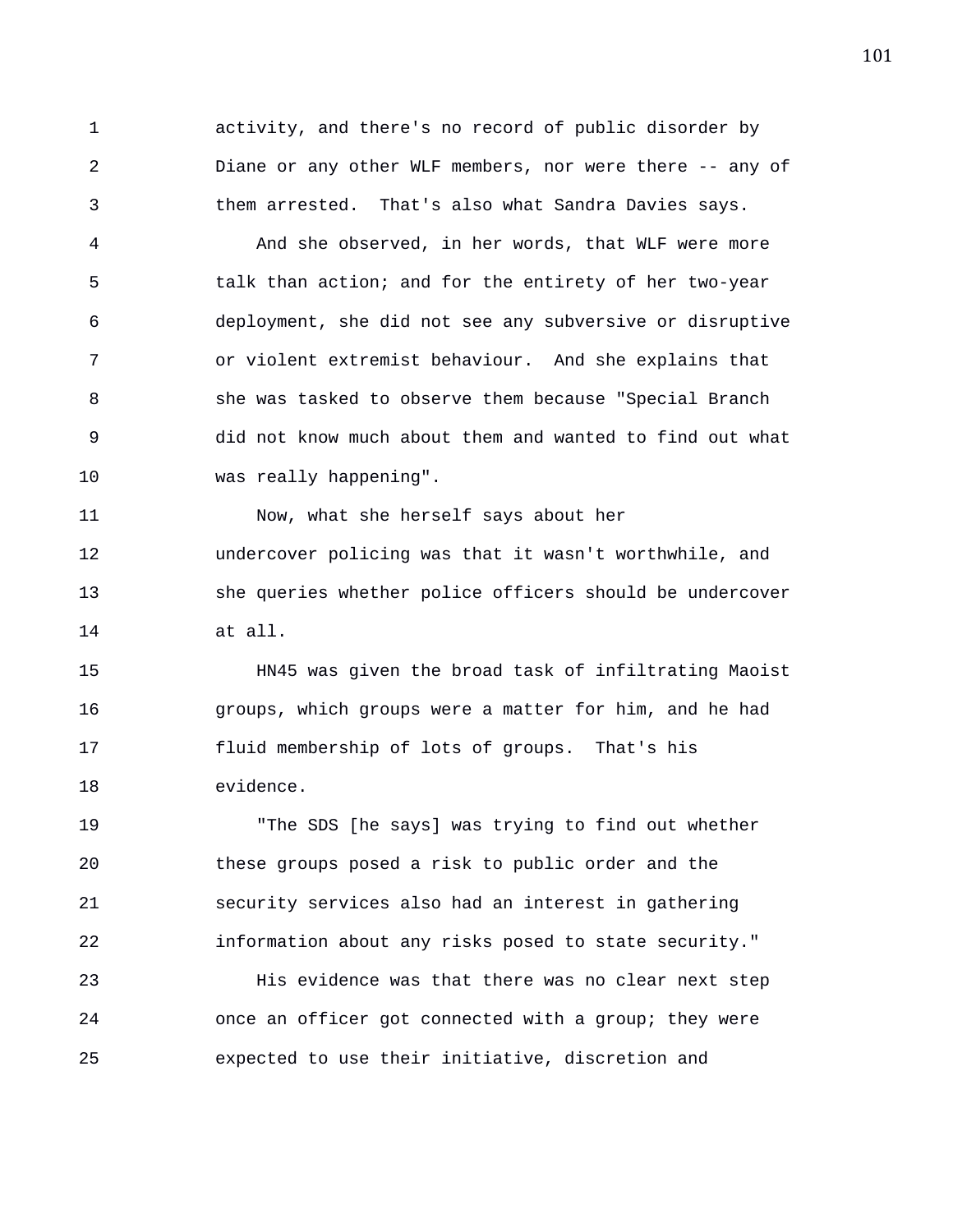1 judgment. But he claims he "would not have reported on 2 matters that did not fall within my broad remit". 3 He knew what that broad remit was, which was to 4 gather as much intelligence as he could on his target 5 groups and pass it back to the SDS. So, he reported on

6 names, occupations, addresses, positions of all members 7 on the groups he infiltrated without selection. And he 8 says that one of his main jobs was to find out about 9 membership of protest groups.

10 He also confirms, in relation to the Maoists, that 11 they were generally not violent; he doesn't remember 12 them being engaged in public disorder.

## 13 He says:

14 The subversive in the sense that [their] 15 whole purpose ... was to subvert the political system 16 but they could not actually achieve this as they did not 17 have the means to do so and were largely pretty 18 ineffective."

19 As for MI5 or the Security Service, he says, they 20 "were interested in everything and you did not ask 21 questions about why they wanted certain information".

22 Now, broadly speaking, the evidence from 23 the managers which you're about to hear in oral -- hear 24 oral evidence from confirms this evidence, that 25 the tasking was extremely broadbrush, that managers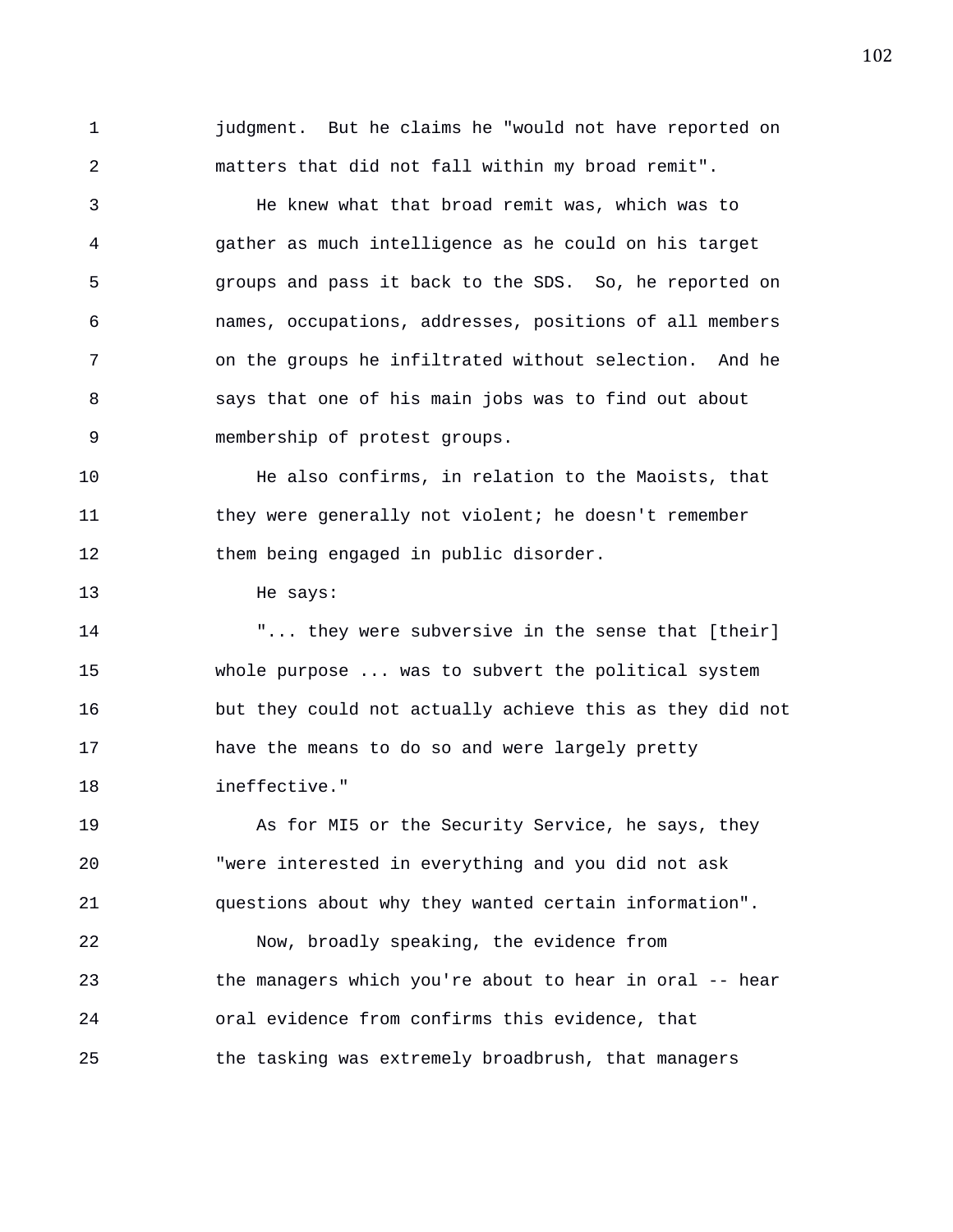1 within the SDS had very little involvement in 2 decision-making and targeting and tasking of 3 undercover officers, that undercover officers were often 4 left to direct or to determine targeting themselves 5 based on their own judgment and discretion, and were 6 expected to know what to report without guidance and 7 instinctively. And it confirms exactly what HN45 said 8 was happening and HN -- and Sandra Davies. 9 The managers' evidence also confirms that 10 the violence associated with the March 1968 11 demonstration in Grosvenor Square was not repeated to 12 the same degree in October 1968, and there was 13 thereafter overall very little crime, disorder or 14 intelligence about real risks to democracy. 15 The evidence largely showed an absence of risk. 16 Despite this, the ongoing need for the SDS's 17 operations was never properly reviewed. 18 Sir, it is Diane's position, turning back now to 19 the principles of law that I set out earlier on in 20 the category H opening, that the SDS's operations in 21 respect of Diane breached all of those principles.

22 The authorisations to conduct the operations were 23 broadbrush, speculative, and did rely heavily on 24 the discretion of officers. Thus, as described, HN45 25 was given a broad task of infiltrating Maoist groups,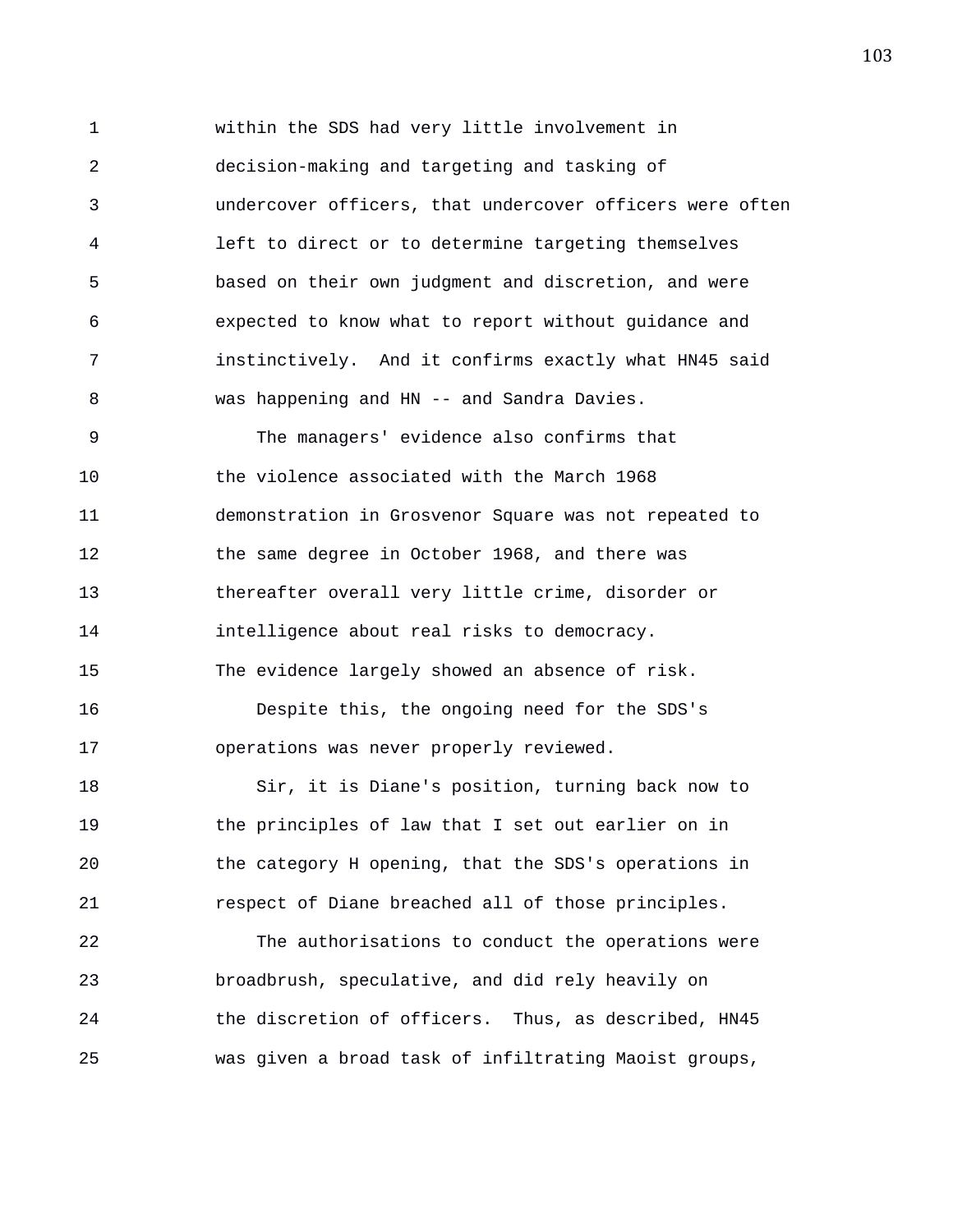1 which groups were a matter for him. Sandra Davies was 2 tasked to observe WLF, because Special Branch didn't 3 know much about them and wanted to find out what was 4 happening. And that is simply not a lawful approach to 5 search and seizure powers, or their equivalent in 6 the undercover context.

7 Secondly, there was no pressing social need. 8 Maintaining public order, as I've explained by reference 9 to the Wilson judgment, could rarely, if ever, justify 10 the use of highly intrusive powers, and certainly not 11 where the main purpose was effective allocation of 12 police resources.

13 Now, both HN45 and Sandra regularly visited Diane's 14 home and the homes of others. They were trespassing, 15 and they reported on highly personal and confidential 16 matters.

17 As for investigating subversive activity, Diane's 18 political activities were lawful. No criminal offences 19 were being committed and no serious threats to the realm 20 were ever identified.

21 The fact that intrusive powers were being used 22 covertly rather than overtly meant that it was more not 23 less important that they could be strictly justified. 24 And since they couldn't ever have been justified, this 25 kind of intrusive surveillance or intrusive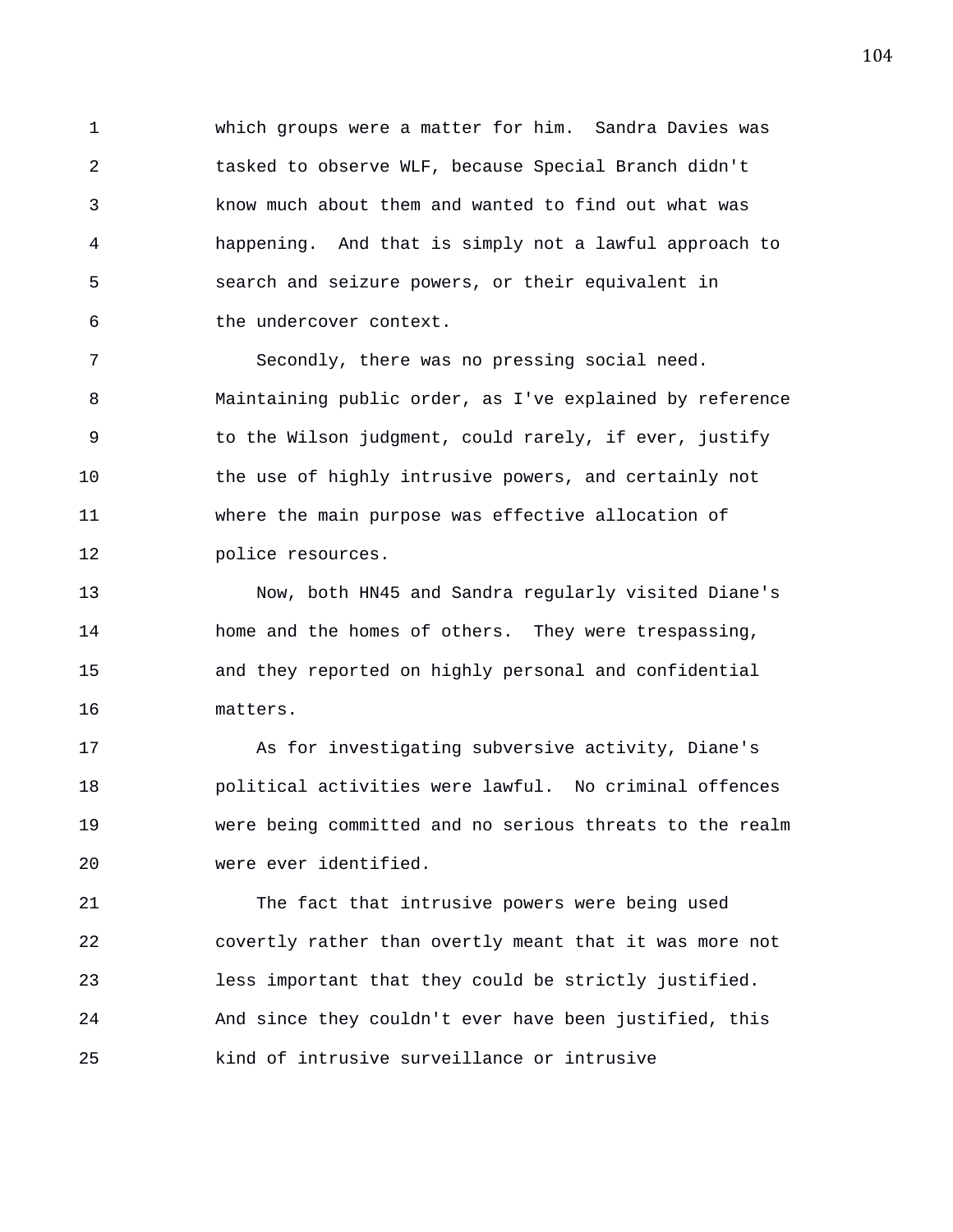1 investigation into someone's home, in an overt police 2 operation, they obviously could not be justified in 3 a covert operation. There's no evidence at all in 4 Diane's case of the strict justification required.

5 In all these circumstances, Diane agrees that 6 the surveillance of her and the groups with which she 7 was associated was clearly unlawful and unjustified. 8 She agrees with the next steps suggested by category H, 9 and agrees with the themes that they have identified 10 should be explored in the next phase of evidence.

11 Now, Sir, finally in relation to Diane, I want to 12 turn to Rule 9 questions and disclosure. I won't repeat 13 everything that's in the written statement, but I want 14 to emphasise that she was asked a lot of questions about 15 her political views in the course of this Inquiry. And 16 as she explains, she answered those questions about her 17 history, her political views, her family life, in 18 the spirit of cooperation.

19 But she wants to emphasise that she should never 20 have been put in that position of having to explain in 21 a public forum matters that are no business of 22 the state. The police's surveillance of her was 23 unjustified. They had no right to be in her home. They 24 were trespassing. There was no crime to investigate and 25 they had no lawful authority. They shouldn't have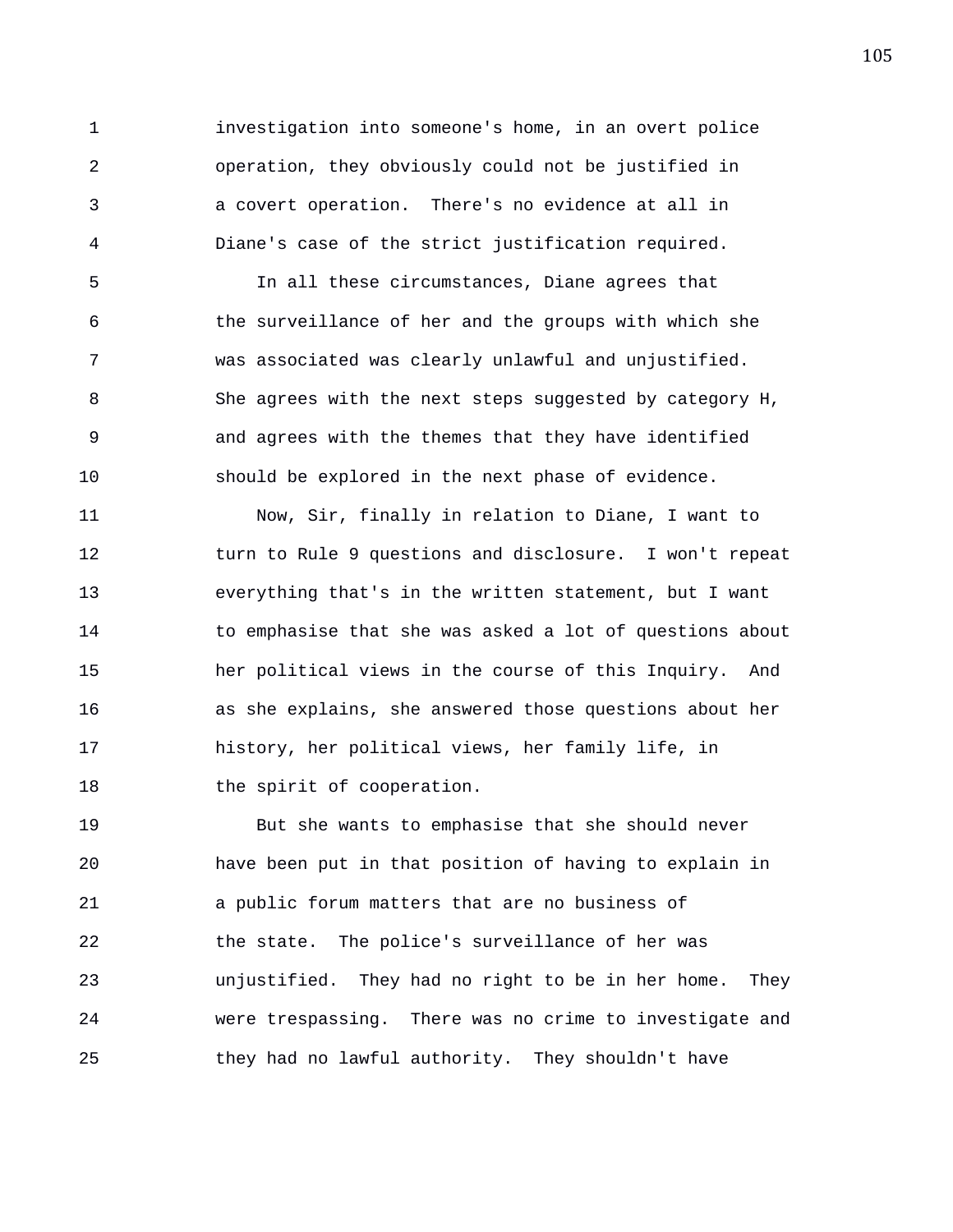1 recorded details of her family life or her views 2 expressed in the privacy of her own home or the homes of 3 others. There was no pressing need to do so. Their 4 action was for them to justify at the time, and they 5 haven't justified it.

6 On the question of disclosure, Diane wants to 7 observe that she has assisted the Inquiry to the best of 8 her ability on the basis of the documents with which 9 she's been provided, but she wishes to highlight that 10 the disclosure to her has been limited. She's not 11 received all the documents relevant to the surveillance 12 of her, or the groups of which she was a member, or her 13 family, or even all those held by the Inquiry in which 14 she's named for the Tranche 1 period. And she 15 understands there are reasons for that, as she has 16 explained; she was late designated as a core participant 17 -- not her fault -- but that late designation occurred; 18 and at that stage Tranche 1 documents had already been 19 *reviewed and tagged.* 

20 But she does, as she says in the witness statement, 21 want to highlight that she could, if she had been 22 provided with more relevant information, have provided 23 more evidence relating to the lawfulness and 24 justification of the relevant deployments, as well as 25 the extent of intrusion into her life. And she does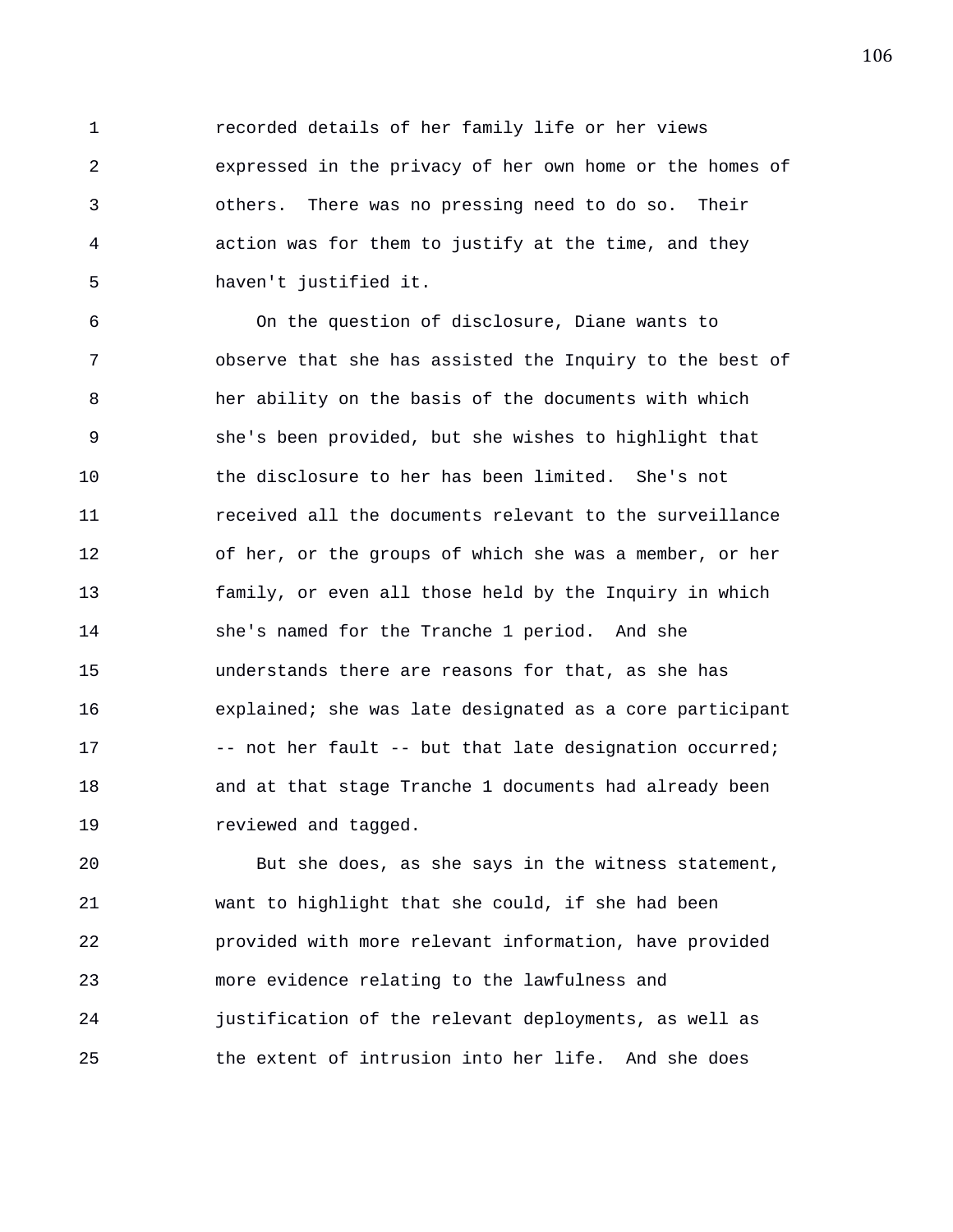1 respectfully request that that material is now provided, 2 so both she and the Inquiry can assess the full extent 3 of police wrongdoing in respect of her, her family and 4 the groups of which she was a member. 5 Sir, that's the opening in relation to 6 Diane Langford, and obviously I rely on the written 7 opening as well. 8 I now turn to "Madeleine". 9 Sir, in "Madeleine's" evidence and previous 10 openings, she has detailed the political activism which 11 began in her early teens and continued into her 20s, 12 inspired by her parents' experience of extreme poverty 13 and of war and their strong anti-fascism. She has

14 explained the beliefs which led to her joining 15 the International Socialists, and later 16 the Socialist Workers Party, at 14 or 15 years old, in 17 order to create a fairer and more equal society.

18 She has also told how as a bus conductor in her 20s, 19 she was a trade unionist in the Transport and 20 General Workers' Union, sitting on a regional women's 21 subcommittee. After that, her political activities 22 waned and she retrained as an artist, teaching in 23 schools and community groups.

24 Sir, it is plain from her evidence, and from that of 25 the UCOs who spied on her, that "Madeleine" has never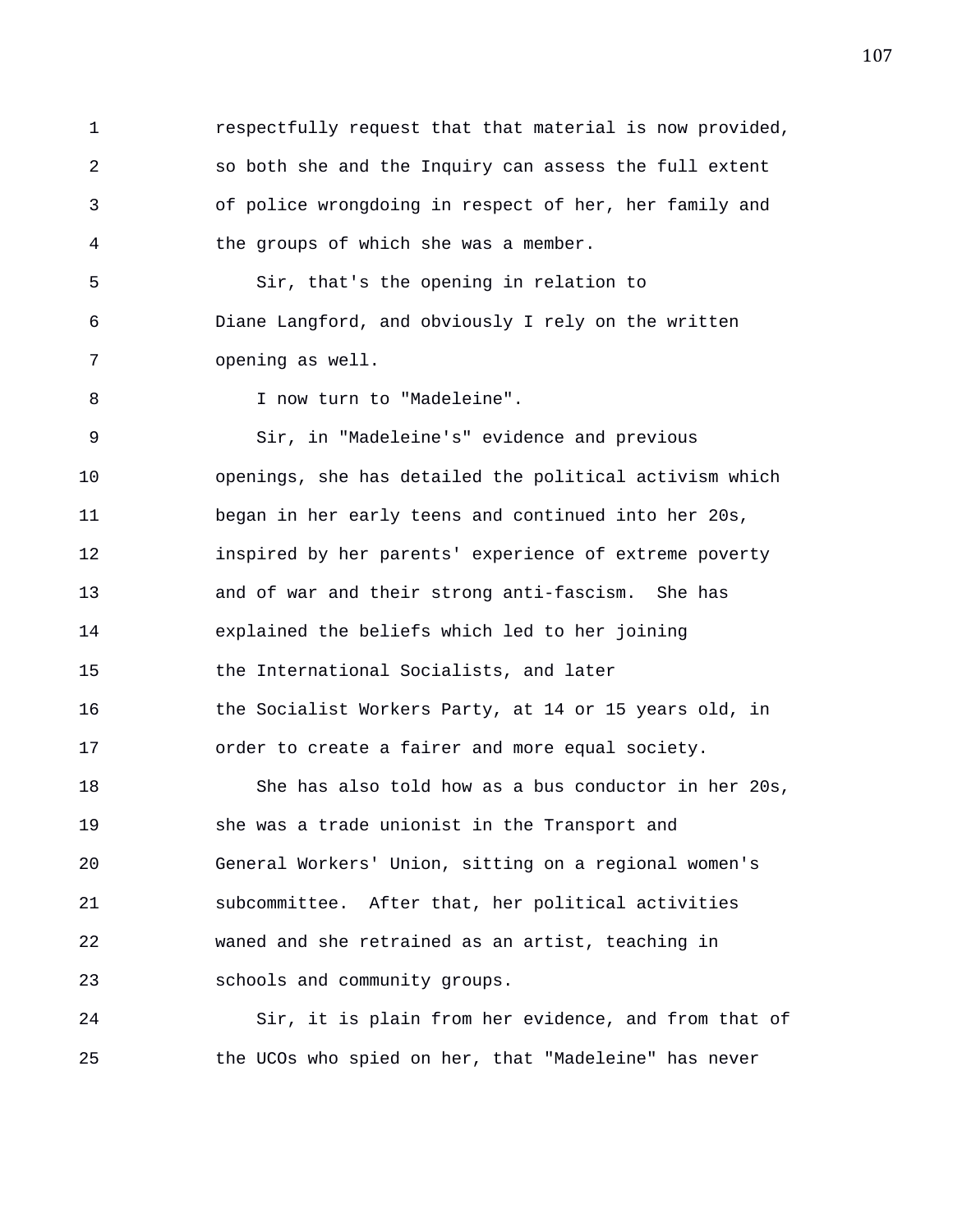1 been involved in any violence, was never arrested and 2 never convicted for a criminal offence.

3 Despite this, the evidence shows that in 1970, when 4 still a child of 16, "Madeleine" had a Special Branch 5 registry file.

6 By the age of 23, an SDS undercover police officer, 7 Vincent Harvey, was infiltrating her home and private 8 life in his covert identity. For the next two years, 9 while frequently attending public Socialist Workers 10 Party meetings and at private gatherings at her home, 11 Harvey produced regular secret reports relating to her 12 and others which were shared with the Security Service. 13 The reports included physical descriptions of her 14 and details about her family relationships, her 15 political beliefs and her occupation.

16 Worst of all, in 1979, by the time "Madeleine" was 17 25, "Vince Miller", as Harvey was then known, started 18 a sexual relationship with her which lasted around two 19 months. The relationship had a deep emotional impact on 20 "Madeleine" for some time, and it was one of four 21 sexual relationships that he has admitted to while 22 undercover.

23 After Vince Harvey was withdrawn from his deployment 24 in the autumn of 1979, pretending to have gone to 25 the United States of America, he went on to assume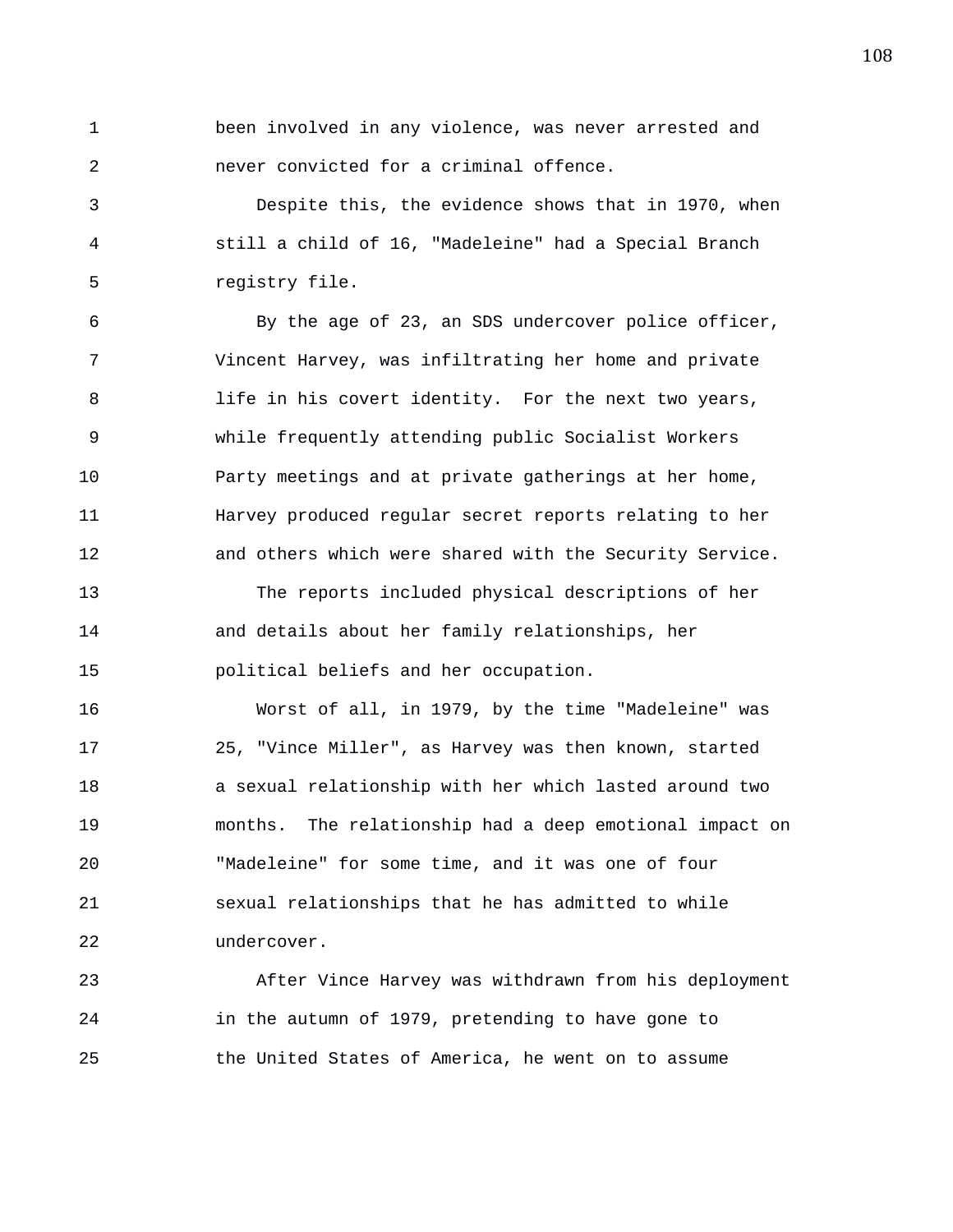1 senior roles in the police force, including leading 2 Operation Pragada, an investigation into child abuse at 3 Lambeth Children's Services, and becoming National 4 Director of the National Criminal Intelligence Service. 5 In her evidence, "Madeleine" has expressed shock at 6 his role in both of those police institutions in 7 the light of what he did to her.

8 "Madeleine" has read and agrees with and adopts 9 the oral and written opening statements of 10 the category H core participants and also the law set 11 out in Diane Langford's statement; and she relies on, 12 without repeating, the legal framework summarised in and 13 attached to those statements. And she also relies on 14 the summaries of the evidence and themes identified for 15 exploration with witnesses.

16 I want to highlight a few relevant aspects of 17 the evidence in her case. That evidence shows that 18 Vincent Harvey had not been tasked to infiltrate either 19 the SWP or the branches that "Madeleine" was a member 20 of, or "Madeleine" herself. He was asked to observe and 21 then became involved in an active subversive group that 22 were of interest to Special Branch. In other words, he 23 chose the targets of his operation himself, and he used 24 his own judgment about what to report. His role was to 25 gather both information and intelligence regarding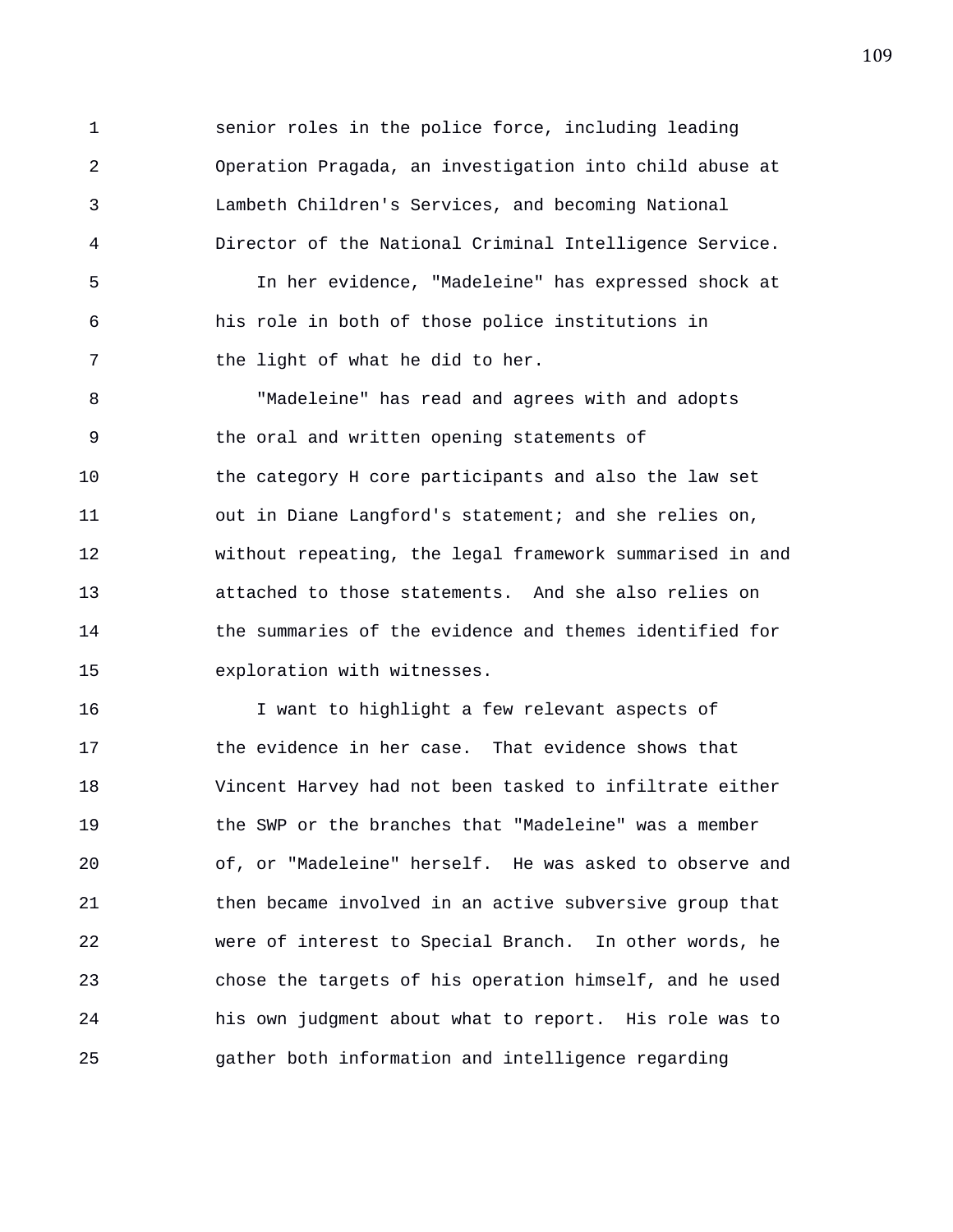1 potential public order problems and activities defined 2 as subversive by the Security Service. He wasn't 3 provided with any other information about the intended 4 targets of his work.

5 Now, it's important that his tasking was not changed 6 or refined at any point during his three-year 7 deployment.

8 He worked seven days a week, 14 hours a day and 9 earned substantial overtime. That's his evidence.

10 And he viewed his position as treasurer of SWP 11 committees and branches as a "fantastic" opportunity, 12 and used this position of trust to gather financial 13 information on members, including bank details, 14 addresses, occupations and living arrangements. And 15 I know that this is a common practice across the SDS. 16 He then reported this information to the SDS expecting 17 that it would be of use to the Security Service.

18 He reported information about children, because 19 the SWP had youth branches; and he thought it would be 20 useful to MI5 and Special Branch.

21 Sir, as I've already explained, the branches of 22 the SWP that "Madeleine" was involved with engaged in 23 entirely open and lawful political activities whose 24 central aim was to create a fairer society. They held 25 weekly public meetings, sold newspapers in public,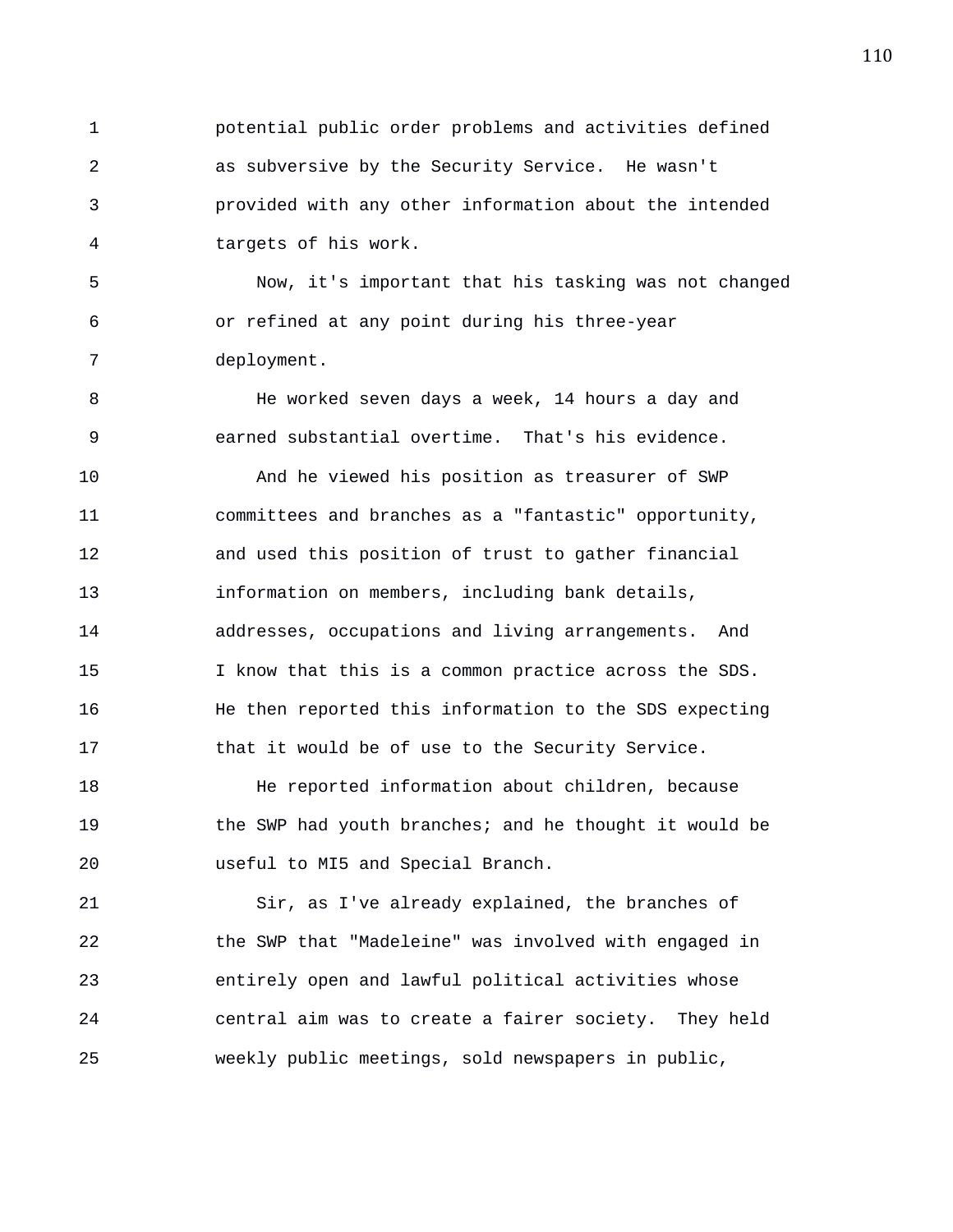1 attended demonstrations in public, and some members 2 joined trade unions. They didn't support violence and 3 were strongly opposed to any form of terrorism. That's 4 her evidence.

5 And Julia Poynter, who has adduced evidence in this 6 last phase, having been identified in the course of this 7 Inquiry, was a fellow activist in the same group; and 8 she's confirmed "Madeleine's" evidence about this, as 9 well as other matters in relation to her relationship 10 with Vincent Harvey.

11 The evidence suggests that disorder and violence 12 involving the SWP, when it occurred, was instigated by 13 the National Front. It took place at events organised 14 by them and was basically, as a result, predictable. 15 Where violence was envisaged in self-defence against 16 the National Front by the SWP, there was, in 17 the evidence of HN354, Vincent Harvey, himself, often 18 a great deal of rhetoric and language that was much 19 stronger than action that followed.

20 As far as the issue of revolution, which came up in 21 evidence in relation to the SWP, "Madeleine" and her 22 fellow SWP members did not believe revolution was 23 imminent. As she explained, they did not think they 24 could overthrow any part of the state. There was an 25 awful lot talked about, says Vincent Harvey, and very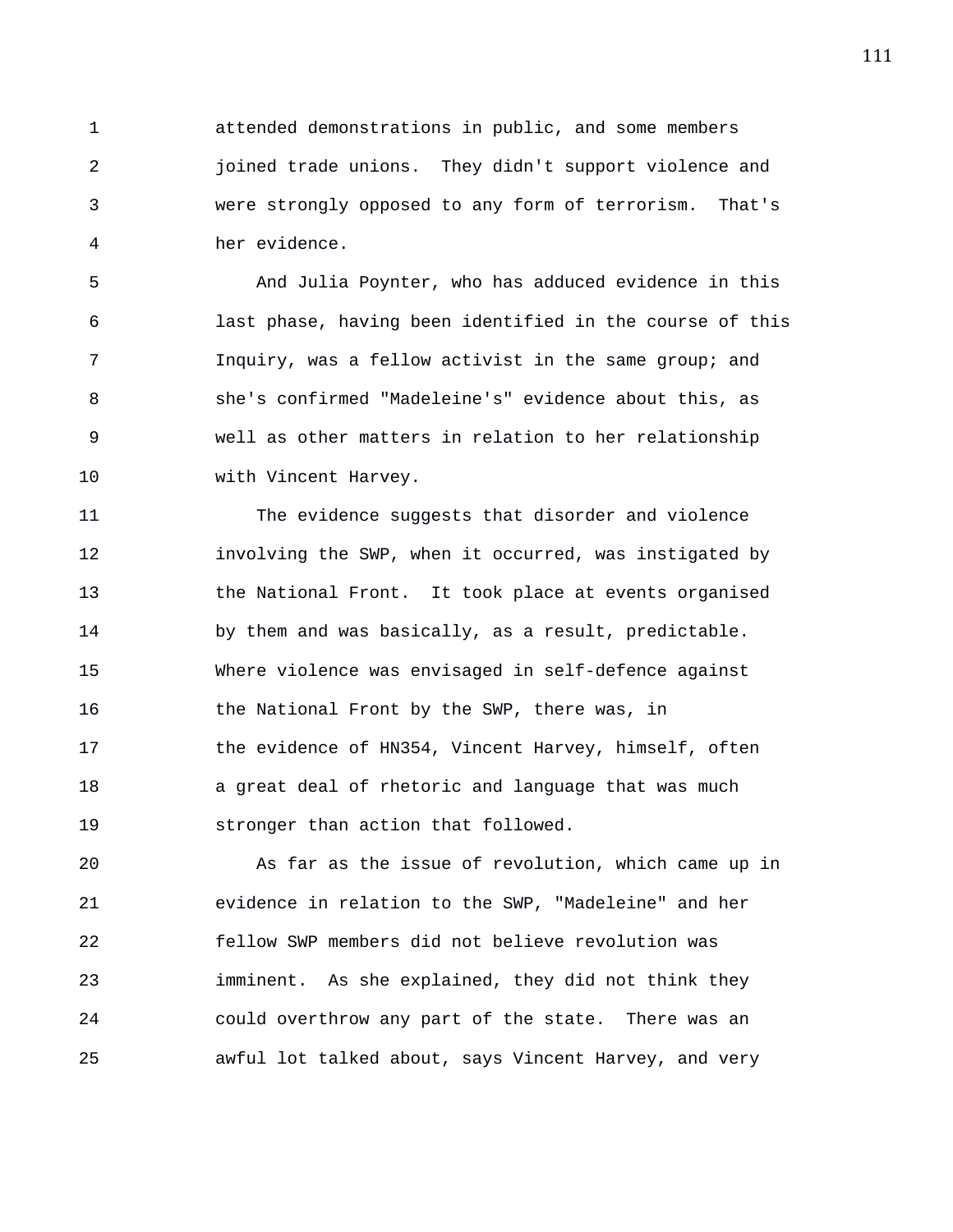1 little action. They were far more interested in 2 building the working class movement.

3 That was Vince Harvey's evidence himself. They were 4 seeking to raise awareness in the working class and 5 build a mass movement through their campaigning 6 activities, including selling papers, trade union 7 activities and protests.

8 Now, on the sexual conduct, the evidence shows that 9 Vince Harvey said he had four sexual encounters.

10 Now, he has changed his evidence about this. He 11 initially said they were all some time after he'd split 12 up with a previous long-term partner, but he wasn't sure 13 about the timing of these encounters and his memory of 14 that time is not that clear.

15 But he has now accepted that two sexual encounters 16 took place at the start of his deployment when he was 17 still in a relationship.

18 Vince Harvey met "Madeleine" in 1977. He visited 19 her house. "Madeleine" recalls their relationship 20 starting at the end of summer 1979 and continuing for 21 two months. And she makes clear that her feelings grew 22 stronger while he started to withdraw, blaming a past 23 traumatic relationship. He soon disappeared all 24 together and she was very upset.

25 "Madeleine's" account is corroborated by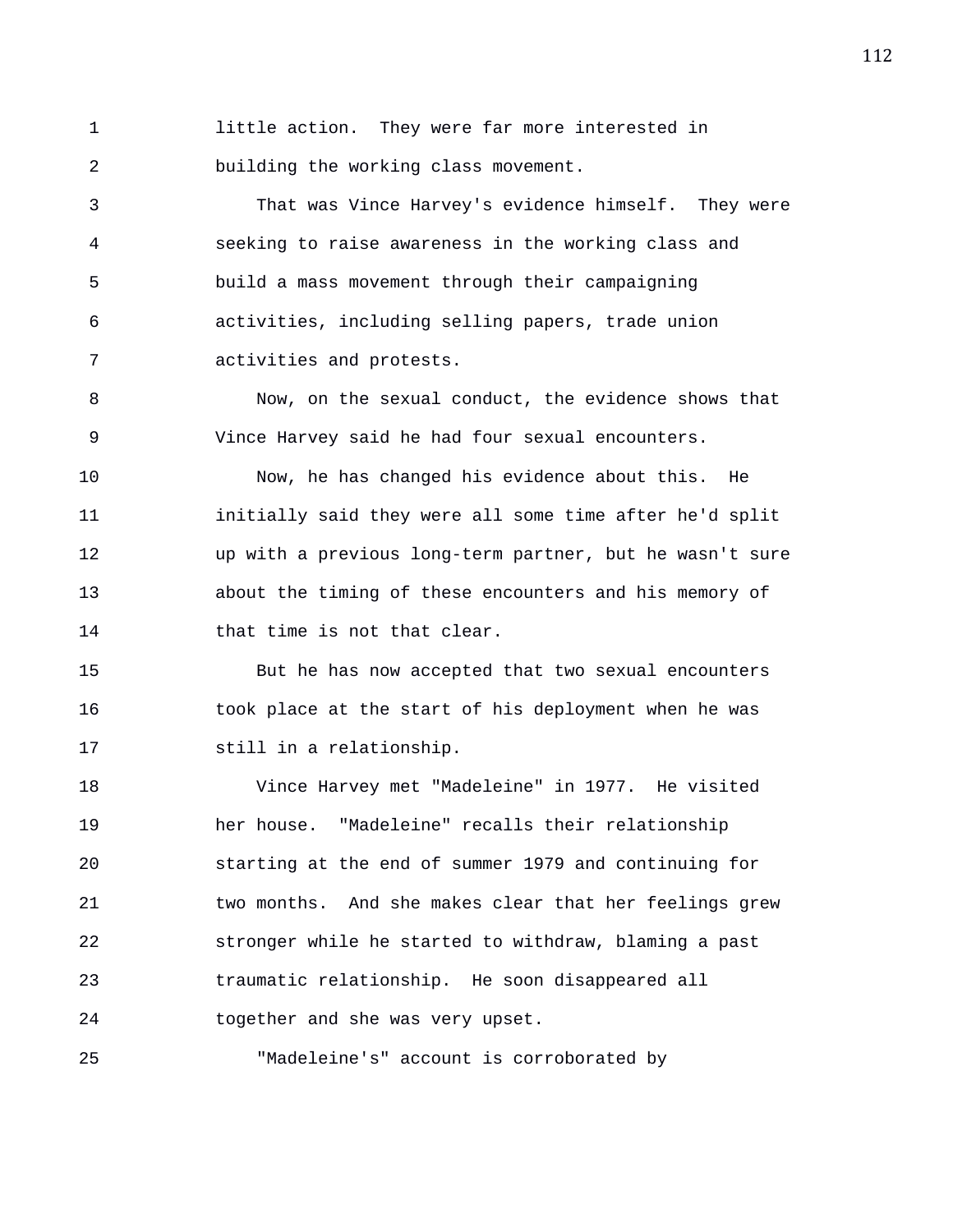1 Julia Poynter, who had not, until recently, seen her for 2 30 years.

3 Now, HN354, Vince Harvey's recollection is that he 4 had sex with "Madeleine" only once, but in the light of 5 all this other evidence and his poor recollection, it's 6 clear that that is incorrect.

7 He was single, he says:

8 "... and in my 20s at the time ... had to mingle and 9 network socially and consume alcohol in order to 10 maintain [his] cover [he says]. [He] was living 11 a strange double life and ... did not think [he] was 12 putting anyone's feelings at risk."

13 And he says, and this is important when it comes to 14 questioning managers, he says as a single man in his 20s 15 "it would have appeared odd to have acted otherwise", 16 and "people would expect you to have some kind of 17 relationship", and he's obviously right about that.

18 But he also says that he did not tell his managers 19 or anyone else about what he describes as the one-night 20 stands he had while undercover. He says that was 21 because:

22 "... [he] didn't attribute it much importance." 23 Again, that is a significant revelation about 24 the way he felt about relationships like this. He 25 didn't conceal it because he was ashamed; he just didn't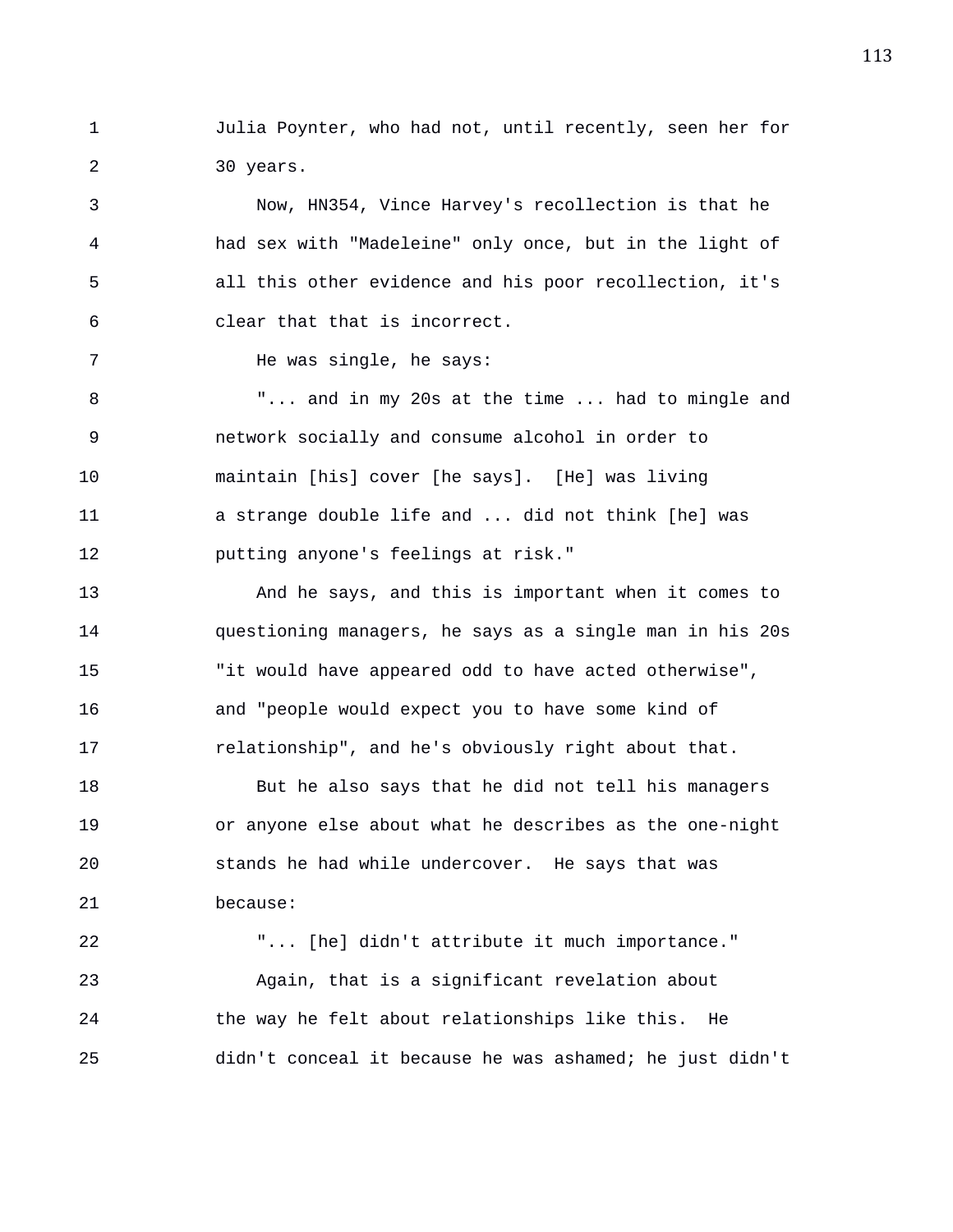1 think it was very important.

2 He finds it very difficult to answer whether sexual 3 activity in his cover identity was permitted. So he's 4 not in a position to say whether it was permitted or 5 not. He doesn't recall guidance for 6 sexual relationships, and he suspects it was left to his 7 own judgment how far to become involved in the private 8 lives of those met undercover. 9 He does say that HN34, that's Geoffrey Craft, had 10 told him not to start a relationship with Julia Poynter; 11 and he didn't have a relationship with Julia Poynter in 12 the event. 13 He accepts it was morally questionable for him to 14 have a sexual relationship with a member of the public 15 over a long time, and he also accepts "Madeleine" would 16 not have had a sexual relationship with him had she 17 known he was an officer. 18 He says stricter guidance and firmer supervision 19 would have led to him making different decisions on 20 sexual relationships. 21 As far as contraception is concerned, he says he 22 didn't use it because -- and I quote: 23 "... my perception was that as a full feminist 24 socialist supporter ... if there was any need for 25 protection, then she would have mentioned it ... this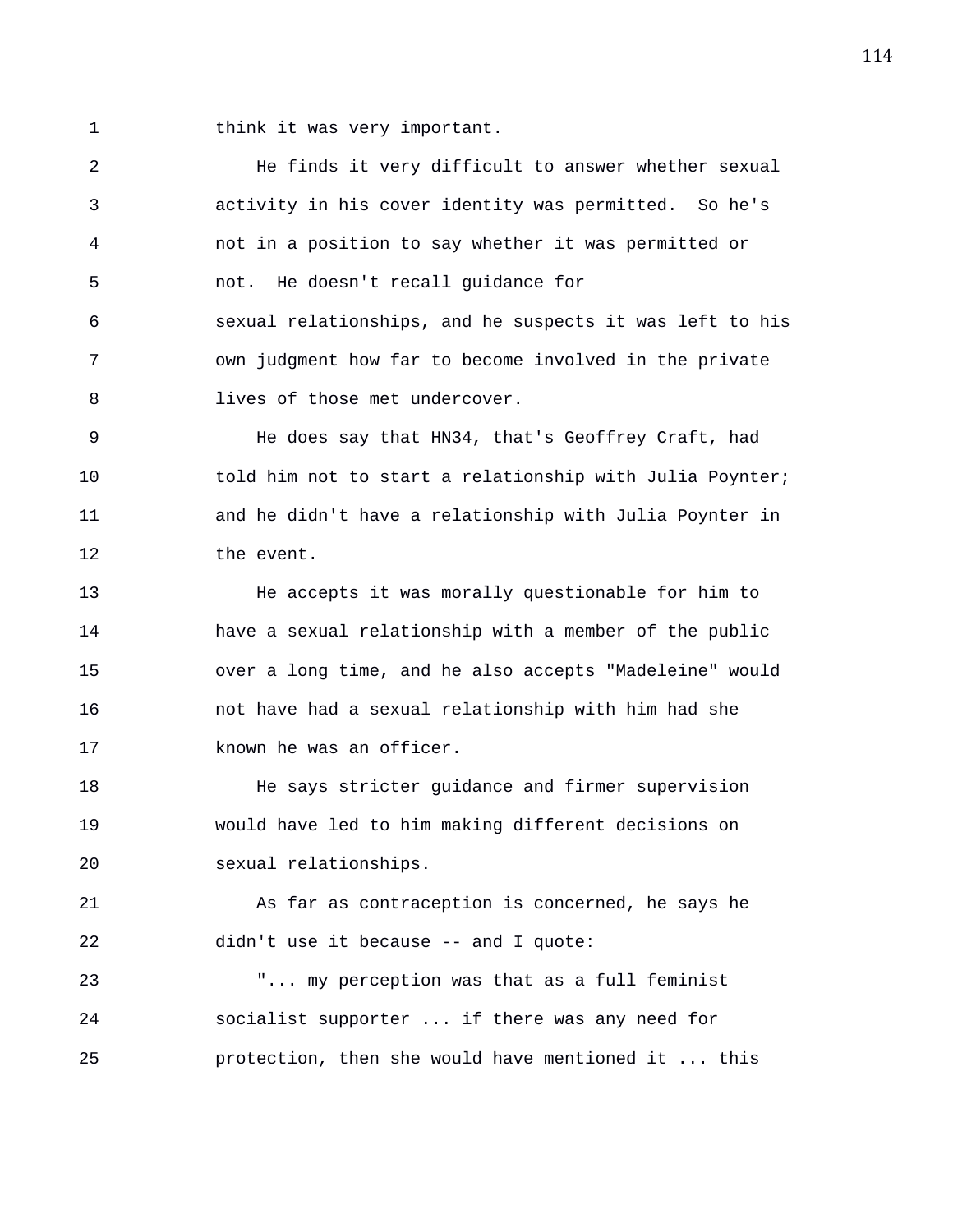1 was a member of the women's movement, and things like 2 that ..."

3 He also did not use contraception with the other 4 three women he had sex with, for the same reasons. 5 He doesn't say that "Madeleine's" evidence about 6 the length of the relationship is not genuine, he just 7 says he has a different recollection, but also accepts 8 the deficiencies in his recollection.

9 Sir, he says the SDS was a club within a club and 10 ranks were not particularly important. He called in and 11 spoke to managers every morning and attended meetings 12 with them in safe houses twice a week. When he was 13 withdrawn from his deployment, it wasn't because 14 the deployment had come to an end or had been revoked, 15 it was simply because he was promoted.

16 Sir, it is clear from this summary of the evidence, 17 when considered alongside the legal principles that I've 18 set out earlier on today, that the actions of the SDS 19 and Vincent Harvey in respect of "Madeleine", and the 20 SWP branches of which she was a member, were unlawful. 21 They violated a wide range of her most fundamental 22 rights at common law and international human rights law. 23 And she highlights the following.

24 No general authorisation may be given to the police 25 or the Security Service to search individuals or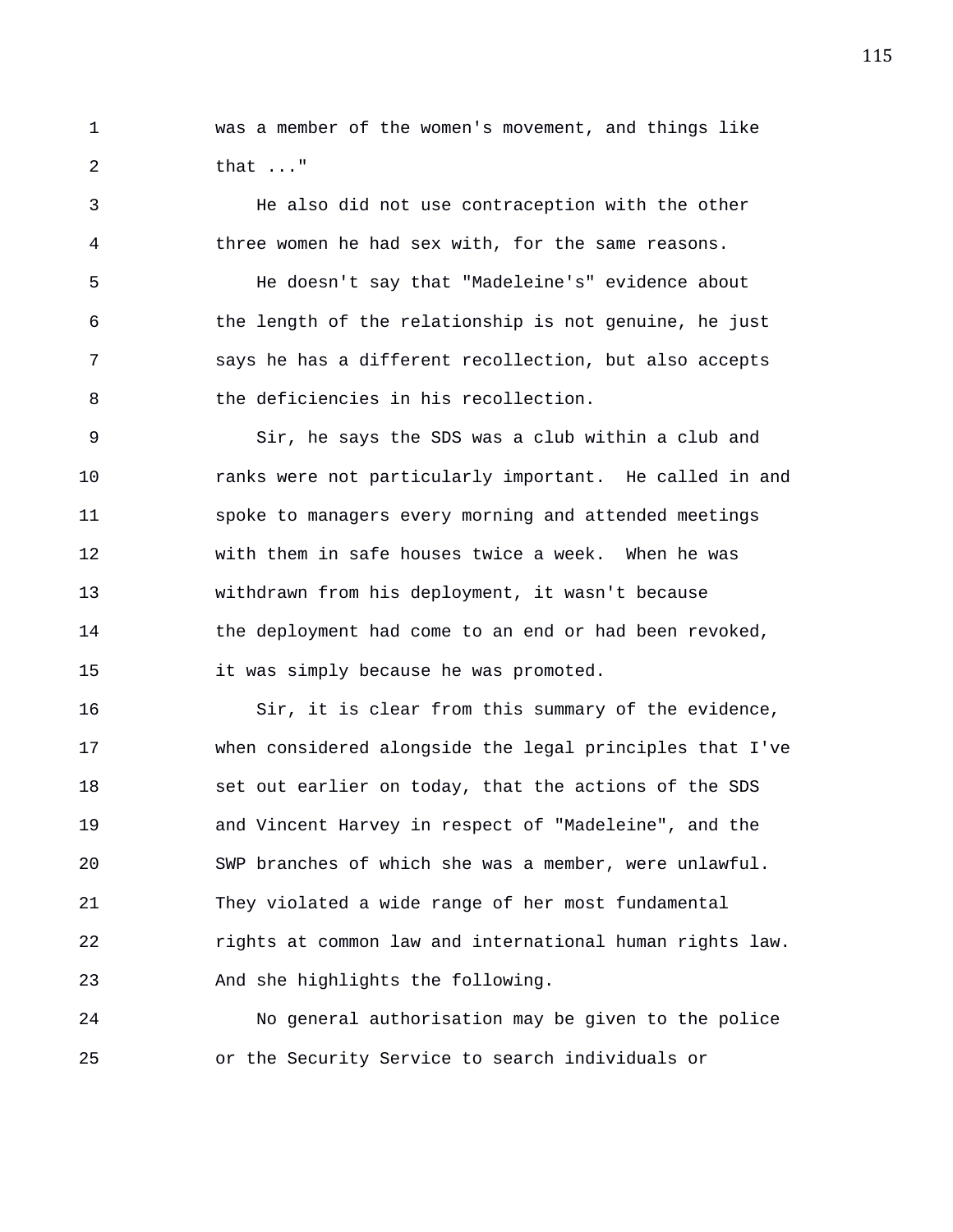1 property for evidence of wrongdoing, and yet 2 Vincent Harvey was sent into the field to pose as an 3 activist and operate undercover for four years -- that 4 was the original length anticipated -- without even 5 having a target organisation to infiltrate, still less 6 an identified individual. He was left to exercise his 7 own judgment on who and what to report on, when and 8 where to conduct his surveillance, and how much or how 9 little to interfere into private lives and homes for 10 three years. His deployment only ended because he was 11 promoted.

12 In terms of the justification required for trespass 13 to land and property and person, and the justification 14 required for interference with private and personal 15 lives, there was no pressing need for any invasive 16 surveillance of either "Madeleine" or her fellow SWP 17 branch members, still less a pressing need for invasive 18 surveillance of this depth and length. She had not been 19 identified as a target nor had her branch. She had not 20 committed any crime, nor did she pose any imminent 21 threat or a breach of the peace which could justify 22 the deployment into her life and home. And once 23 deployed, Harvey's surveillance confirmed this lack of 24 criminality and lack of any imminent threat of violence, 25 and yet the invasive surveillance continued.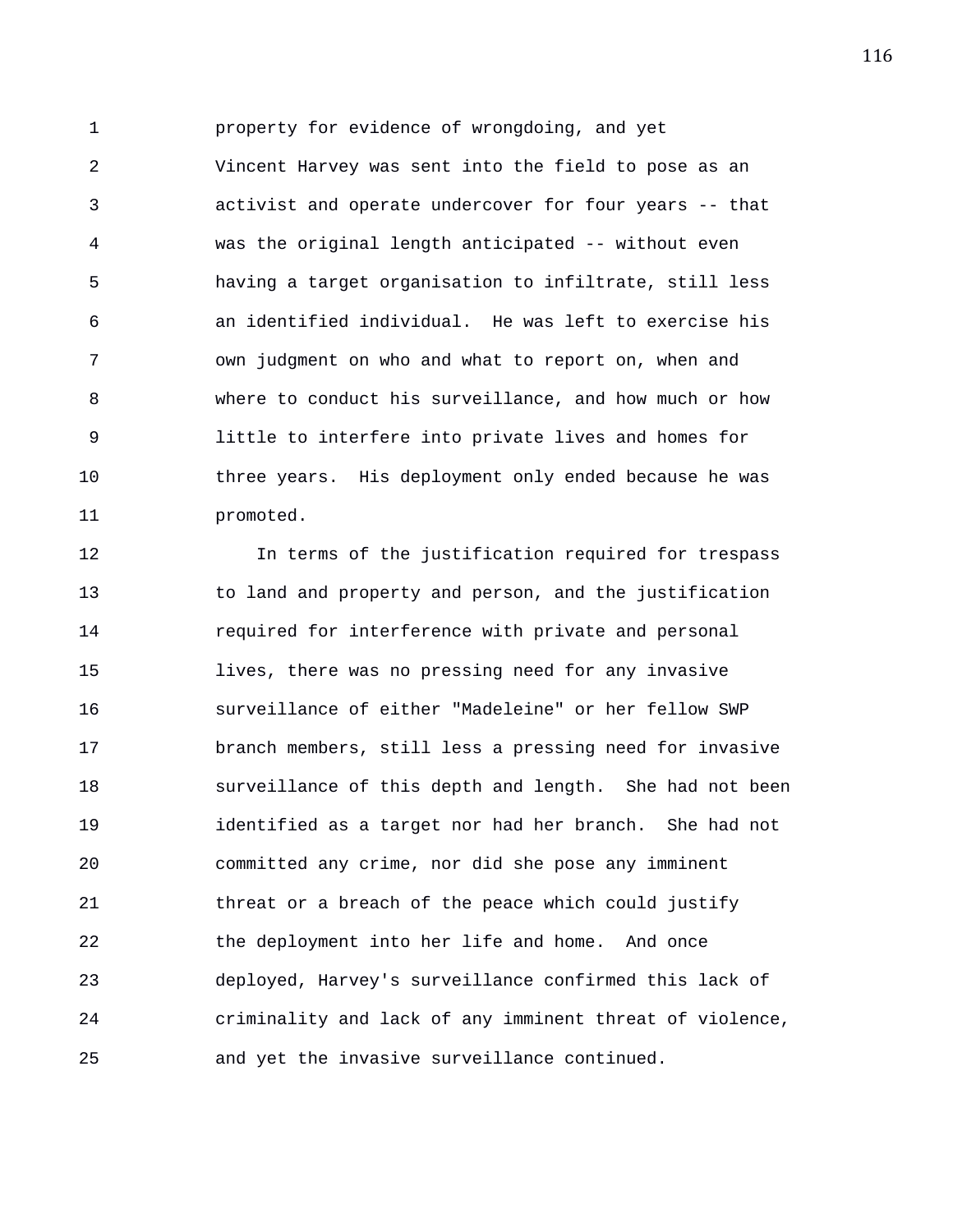1 The use of covert powers by the police, as already 2 mentioned this morning, is itself a danger to democracy, 3 and subject to a particularly strict necessity test, 4 a fortiori this strict test was not met in the case of 5 "Madeleine" and the Walthamstow and Leyton branches of 6 the SWP.

7 Given the lack of any proper justification for the 8 surveillance in the first place, the risk of sexual 9 abuse by officers to which she was exposed for at least 10 three years and possibly longer, and the lack of any 11 steps to avert that risk, amounts to a particularly 12 egregious violation of her rights. And that risk of 13 course eventuated in Harvey's behaviour. His casual and 14 contemptuous use of her body and her emotions for his 15 own ends -- as he explained, he didn't attribute it much 16 importance -- was inhuman and degrading treatment of her 17 by him and all those responsible for his deployment, 18 which can never be justified.

19 "Madeleine" agrees that the critical question for 20 this Inquiry is how and why these serious breaches of 21 her fundamental human rights were allowed to occur in 22 the first place, approved by senior officers and 23 ministers, who must have known that the SDS's practices 24 conflicted with centuries of law and practice.

25 She also wishes to highlight that it is as a direct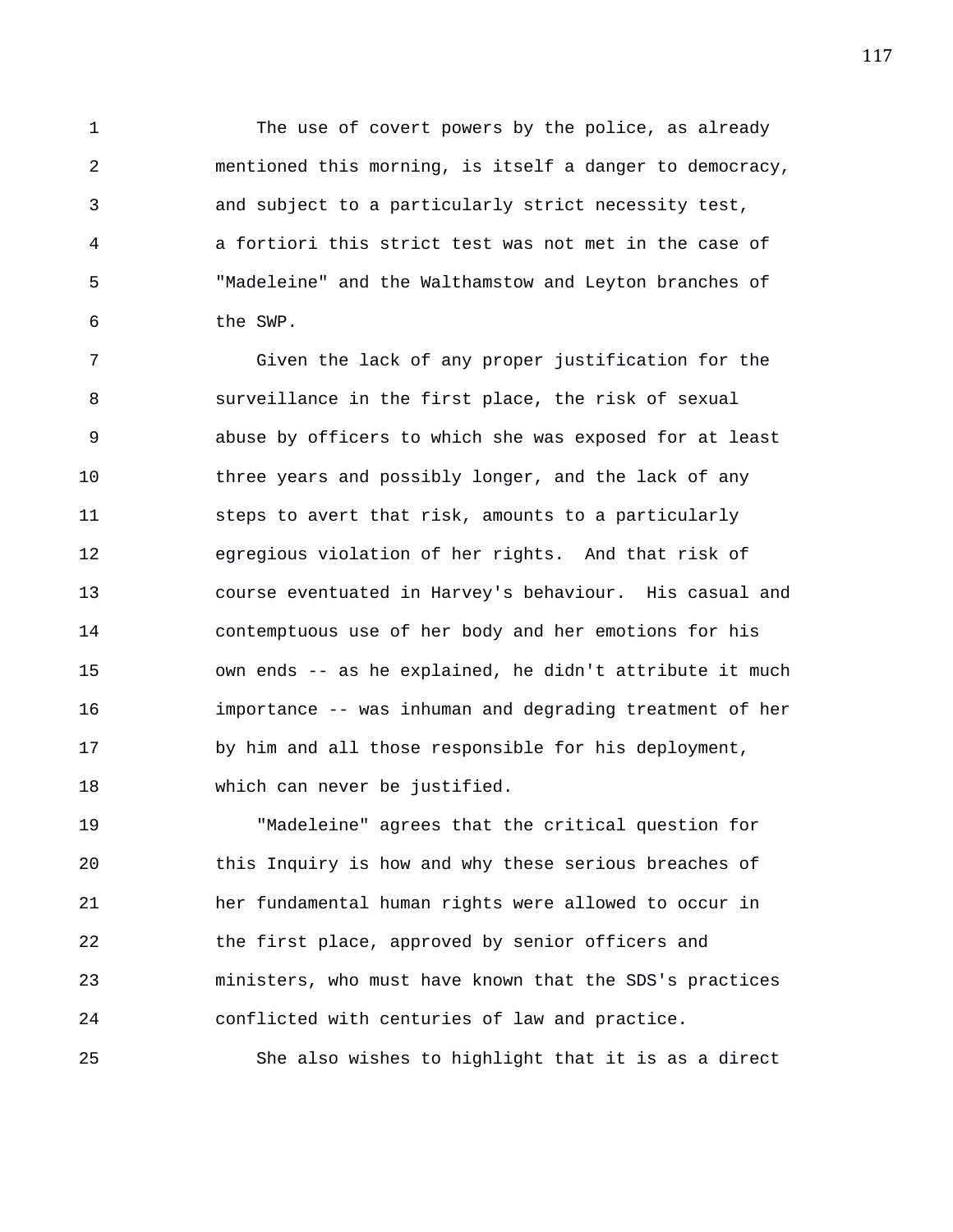1 result of the departure from basic common law and human 2 rights principles that she was put at risk. Had 3 the SDS's invasive tactics been reserved for serious 4 crime or imminent violence, she would have been safe. 5 Had Harvey been given proper targets and tasking, she 6 would have been safe. Had there been tight boundaries, 7 clear guidance and adequate supervision, she would have 8 been safe. Had there been no trespass into the home, 9 she would have been safe.

10 The decisions of senior officers and ministers to 11 send young male undercover police officers out into the 12 field for years at a time on invasive surveillance 13 missions which amounted to vast fishing expeditions 14 conducted in accordance with the UCOs' own judgment and 15 discretion not only conflicted with all applicable laws, 16 it put members of the public at risk. It was 17 unforgivable.

18 And "Madeleine" also agrees with the category H 19 core participants that the next critical question is how 20 and why the unlawful conduct persisted for so long. It 21 is particularly shocking to her that the risks to which 22 she and other women were exposed in the 1970s continued 23 for four decades without any discernible attempts to 24 stop the practice or protect women. The consequence was 25 that Harvey's sexual relationship with her was followed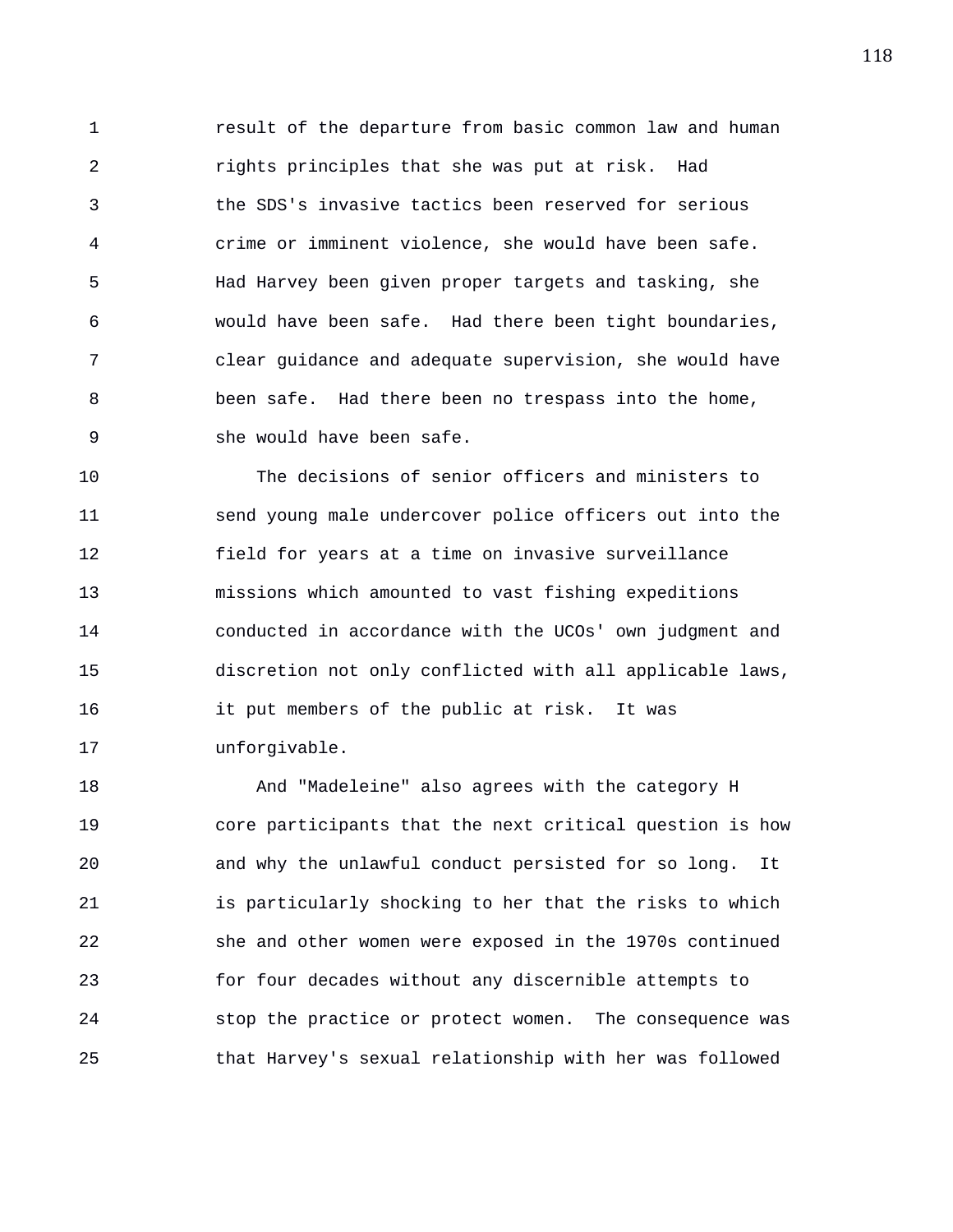1 by many examples of male undercover officers using sex 2 with female members of the public to enhance their 3 legends, obtain sexual gratification and/or access 4 better sources of intelligence.

5 Sir, again, on Rule 9 questions and disclosure, 6 I refer to the points made in the written opening 7 statement. And again, I want to emphasise that 8 "Madeleine" has not received full disclosure of all 9 the documents relevant to her surveillance by Harvey and 10 others for the decade in which she was apparently 11 subject to police surveillance. She has not received 12 all of Harvey's reporting from the period of her 13 surveillance, or the reporting of "Phil Cooper", who 14 followed him.

15 She has not been given her registry file created at 16 the age of 16. And she emphasises the consequences for 17 her. She's uncertain about the full extent of and 18 responsibility for the unlawful inroads into her 19 fundamental rights. And she also says and explains that 20 it means she cannot assist the Inquiry as well as she 21 might otherwise do, to assess the veracity and accuracy 22 of Harvey's reporting.

23 And she points out that that is a matter of 24 considerable importance given his self-confessed lapses 25 of recollection. And she can't assist the Inquiry to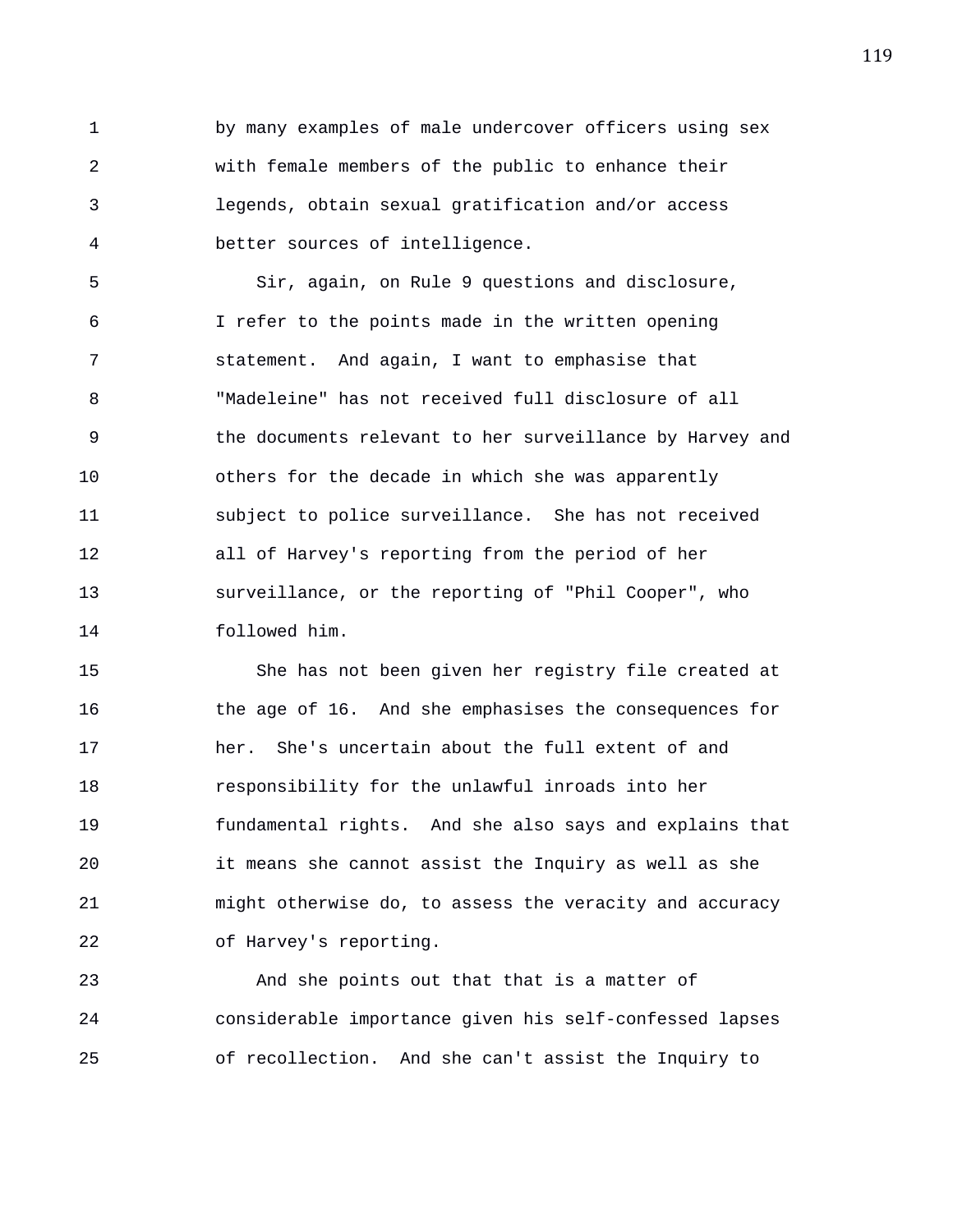1 interpret the significance of contemporaneous events, or 2 identify links between undercover officers or chains of 3 responsibility beyond Harvey himself.

4 Just to give one simple example which she has given 5 evidence about in her latest witness statement, she 6 can't address reports about events which she attended, 7 including at her home, which do not mention her, and 8 cannot suggest reasons why her name might have been 9 omitted. And for those reasons, she agrees that further 10 disclosure should be made.

11 Sir, that is the opening statement -- oral opening 12 for "Madeleine". Unless there is anything else that you 13 would like me to address.

14 THE CHAIRMAN: There is nothing else that I invite you to 15 address. There are two things I would like to say about 16 the remarks that you have made on behalf of both of your 17 two clients.

18 First, specifically in relation to "Madeleine", she 19 has received all that the Inquiry has retrieved. As you 20 know, our source of intelligence reports at this time is 21 principally that which we have recovered from 22 the Security Service, and may or may not therefore omit 23 reports that didn't go to the Security Service, or which 24 have been misfiled there, or which have simply got lost. 25 We have done our best, is all I can say; and she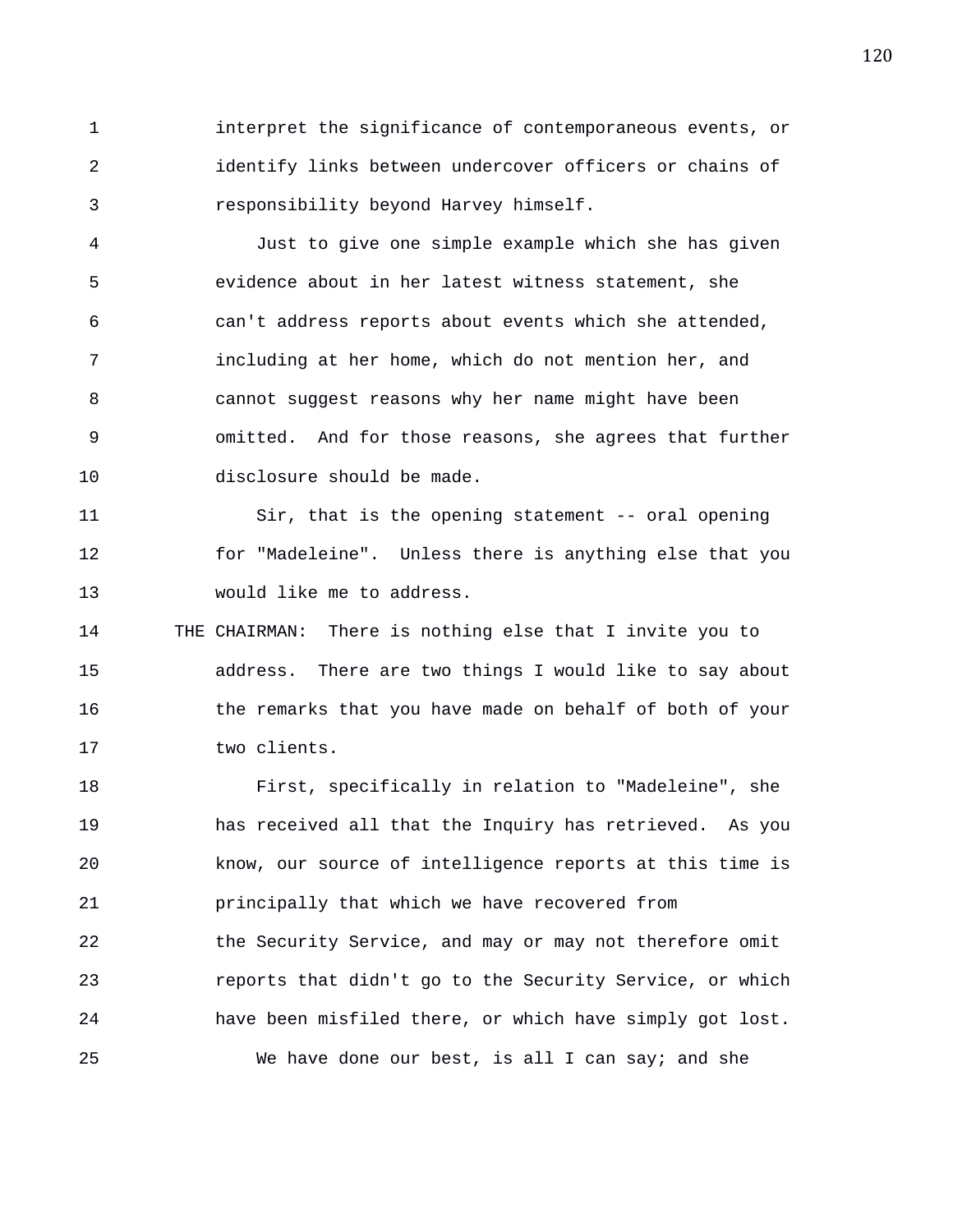1 shouldn't expect us to produce anything significant for 2 her for the future.

3 We have not routinely gone to the registry files of 4 all those who are mentioned in the reports. That task 5 would be gargantuan, and it's not a good use of public 6 money or our time and resources, which are limited. 7 Secondly, and perhaps of greater importance for both 8 of your two clients, they have both observed that 9 the Inquiry has no right to know or investigate their 10 views, political views in particular, or to record them. 11 I, of course, accept that the Inquiry has no right 12 to ask. I have made it perfectly clear from the start 13 that insofar as the Inquiry seeks evidence from 14 Non-State Core Participants, it does so on the basis 15 that any information that they provide is voluntarily 16 provided by them; and I do not intend to use statutory 17 powers to compel them to provide any such material.

18 It follows from that that the Inquiry has no right 19 to demand it, which is self-evident from what I've just 20 said.

21 It does, however, follow that if they do provide 22 evidence about their views, for example, that 23 the Inquiry is, by statute, obliged to keep what it has 24 received from them as part of its records.

25 The purpose of asking questions about views and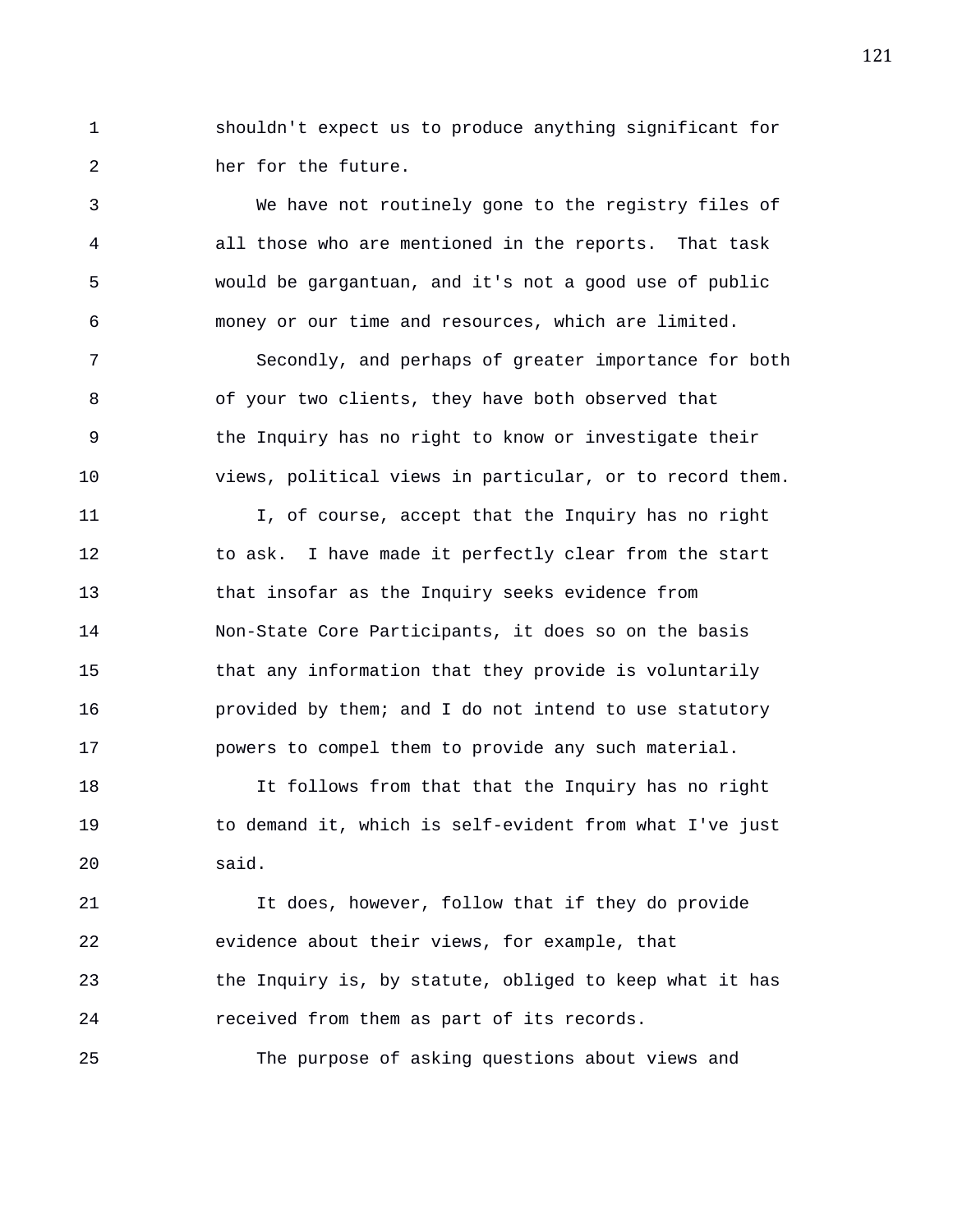1 activities at the time, which they are perfectly 2 entitled to keep to themselves, is to try and test 3 the accuracy of the undercover officers' reporting on 4 them. If there are glaring errors, that may or may not 5 be a significant fact. 6 I hope that both of your clients and anyone who may 7 be asked similar questions in the future understands 8 what the position is. I hope I have explained it 9 clearly and accurately. 10 MS KILROY: Well, that was very helpful, Sir, and they will 11 obviously be listening and we will discuss that. But 12 I think it is helpful to know the basis on which those 13 questions are asked. And obviously there is 14 a relationship between the comments that are made under 15 Rule 9 and what we say is the legal framework, and 16 that's drawn expressly in those comments, which is that 17 both Diane and "Madeleine" and the category H 18 core participants are saying these operations were 19 obviously unlawful in the first place, and they cannot 20 be justified by anything that either they may say or 21 that may be alleged in these reports.

22 But that will be a matter for further discussion and 23 argument in due course, I suspect. But that is 24 the basis on which they are concerned to emphasise that 25 their views are not relevant to the question of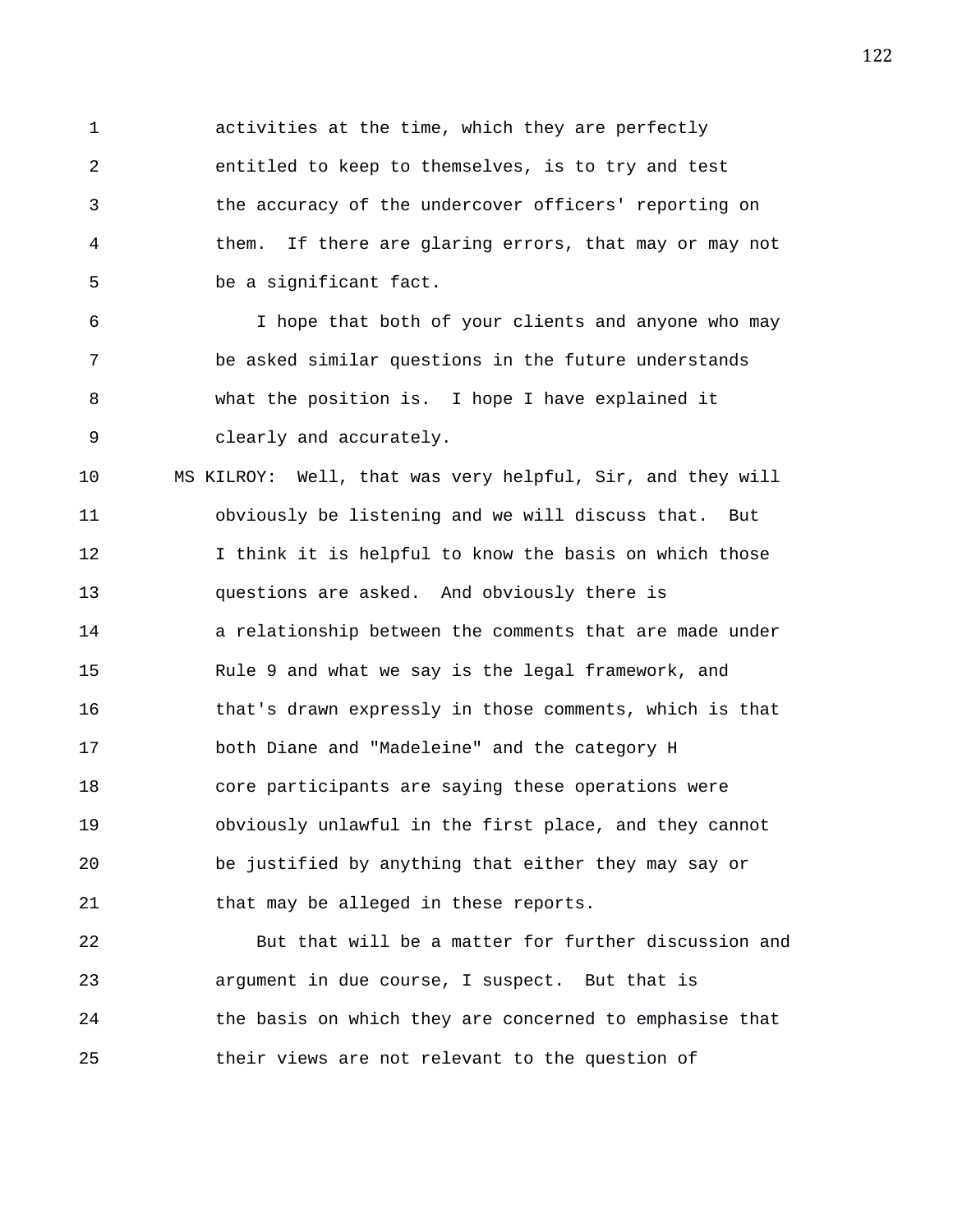1 justification.

| 2  | THE CHAIRMAN: That is ultimately something that I will have |
|----|-------------------------------------------------------------|
| 3  | to think about, and I'm not willing to give you an          |
| 4  | off-the-cuff answer now. I've heard your submissions on     |
| 5  | They are forceful and well founded. But I must<br>that.     |
| 6  | think about them before reaching any final view.            |
| 7  | MS KILROY: I'm grateful, Sir.                               |
| 8  | THE CHAIRMAN: I'm very grateful to you for your opening     |
| 9  | statements, and we will now adjourn for 15 minutes.         |
| 10 | Thank you.                                                  |
| 11 | MS KILROY: Thank you.                                       |
| 12 | $(3.01 \text{ pm})$                                         |
| 13 | (A short break)                                             |
| 14 | $(3.15 \text{ pm})$                                         |
| 15 | THE CHAIRMAN: Mr Greenhall.                                 |
| 16 | Opening statement by MR GREENHALL                           |
| 17 | MR GREENHALL: Thank you, Sir.                               |
| 18 | This opening statement is given on behalf of Lord           |
| 19 | Peter Hain and Professor Jonathan Rosenhead.                |
| 20 | Almost exactly 50 years ago today, on 12 May 1972,          |
| 21 | a protest took place at the Star and Garter Hotel in        |
| 22 | During that protest, activists sought to<br>Richmond.       |
| 23 | delay the departure of the British Lions rugby team on      |
| 24 | their tour to apartheid South Africa.                       |
| 25 | Amongst the demonstrators who were arrested that day        |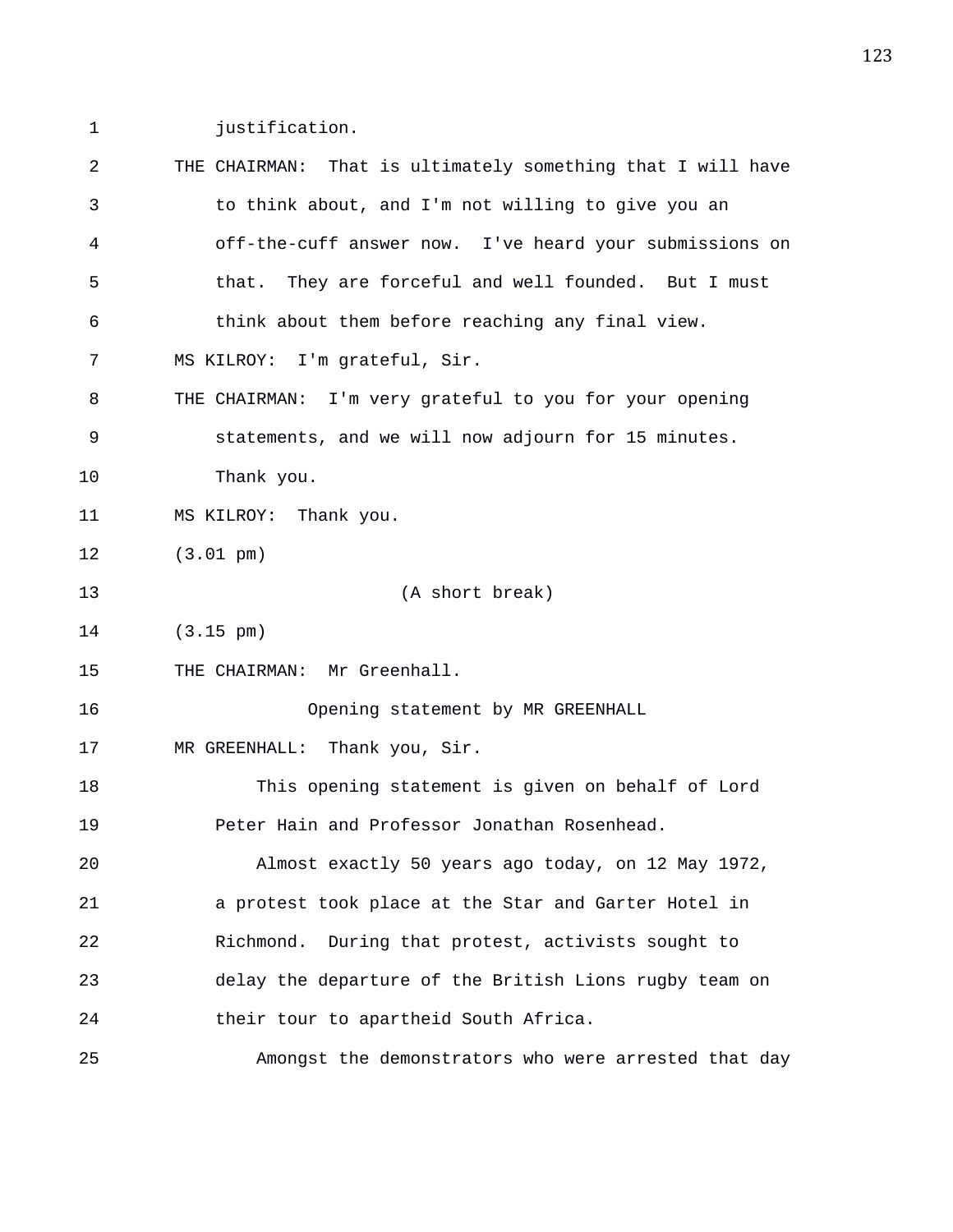1 was an undercover police officer working in the SDS, 2 HN299, "Mike Scott".

3 In the subsequent criminal trial, HN298 went on to 4 deceive the defence, prosecution and court as to 5 the nature of his role. 14 activists, including HN298, 6 "Mike Scott", himself, were convicted. What is striking 7 is that this was done with the full knowledge and 8 encouragement of the management within the SDS. 9 Lord Peter Hain and Professor Jonathan Rosenhead, 10 who I will refer to as "the core participants", welcome 11 the Chair's referral of the Star and Garter 12 demonstration to the panel 13 considering miscarriages of justice arising from 14 the evidence considered by the Inquiry. The basis of 15 the referral included concerns that the prosecution 16 constituted an affront to justice. They endorse 17 the Chair's comment that, and I quote: 18 The prosecutor and the court were deliberately 19 misled about his [HN298's] identity and role in 20 the events which it was considering." 21 In many regards, the approach taken by the SDS to 22 the Star and Garter prosecution is the first instance of 23 wilful abuse of the criminal justice system by those 24 engaged in undercover policing. That became a repeated 25 pattern in the years that followed.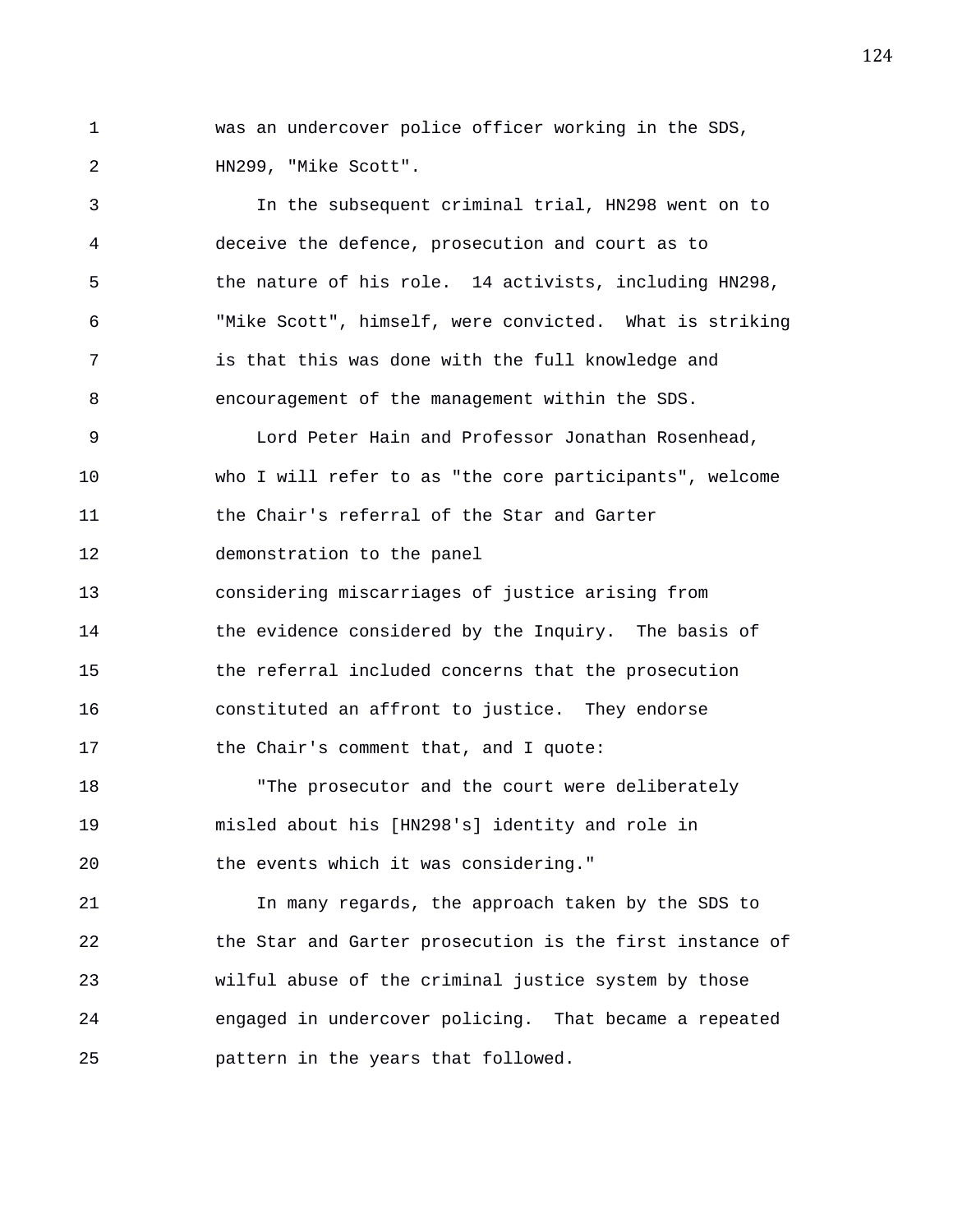1 In order to assess the true extent of the failings 2 of the SDS in relation to the involvement of 3 undercover officers in criminal prosecutions, it is 4 imperative to examine the role of managers within 5 the SDS. What emerges is the following: 6 1. A lack of proper policies and guidance. 7 2. A lack of concern for the integrity of 8 the criminal justice system. 9 3. An overriding need to preserve the total secrecy 10 of the SDS and to prevent reputational damage to the 11 police. 12 These themes are also echoed in other areas of 13 concern to the core participants, including, 1, 14 the targeting of political groups; 2, the indiscriminate 15 collection of information, and; 3, undercover officers 16 taking on active roles within target groups. 17 Some of these concerns have already been articulated 18 in previous opening statements on behalf of Lord Hain 19 and Professor Rosenhead, in relation to the actions of 20 the undercover officers themselves. I will try to avoid 21 repeating the same material, but the inquiry is now 22 asked to examine these issues insofar as they relate to 23 SDS managers. 24 Turning to the Star and Garter prosecution itself.

25 The core participants have a number of concerns over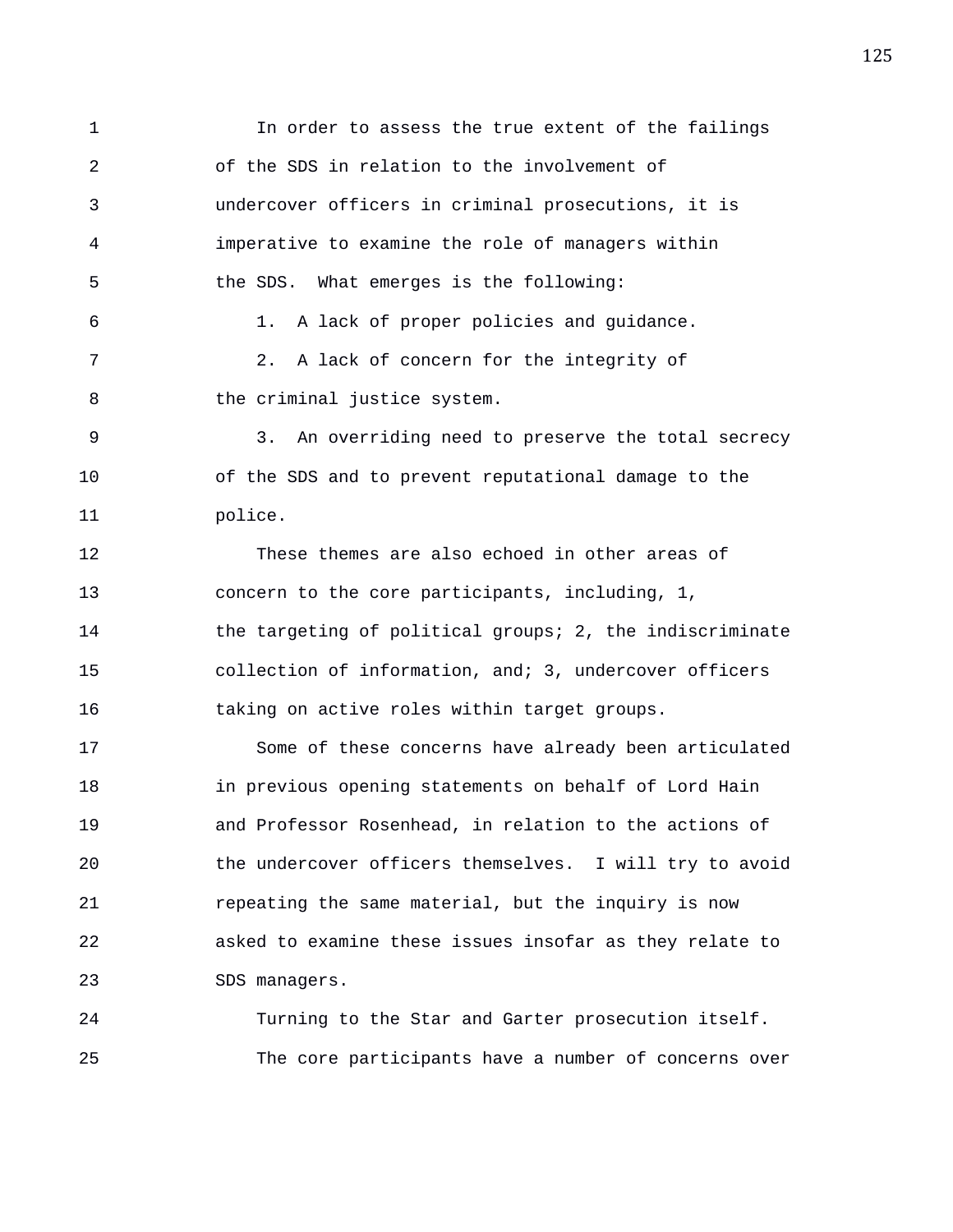1 the actions of HN298 at the Star and Garter 2 demonstration and the subsequent prosecution. 3 Firstly, the factual innocence of the defendants. 4 Due to the location of the arrest, those prosecuted were 5 not in fact guilty of the offence charged, and this was 6 known to HN298. 7 Secondly, the lack of prior authorisation. 8 The actions of HN298 in participating in 9 the demonstration leading to his arrest and prosecution 10 were not sanctioned in advance. 11 Thirdly, the lack of disclosure. At no point was 12 the existence of an undercover officer amongst those 13 arrested disclosed to the defendants, arresting 14 officers, prosecution or the court. The court was 15 therefore misled on a fundamental issue rendering 16 the prosecution tainted. 17 Fourthly, breach of legal privilege. During 18 the preparation for trial, HN298 became aware of 19 confidential and privileged discussions between 20 the defendants and their lawyers. This was included

21 in reports sent to the SDS. Such information should not 22 have been obtained or passed on by the police.

23 The above matters are sufficient to render 24 the convictions of activists at the Star and Garter 25 demonstration unsafe. The core participants hope that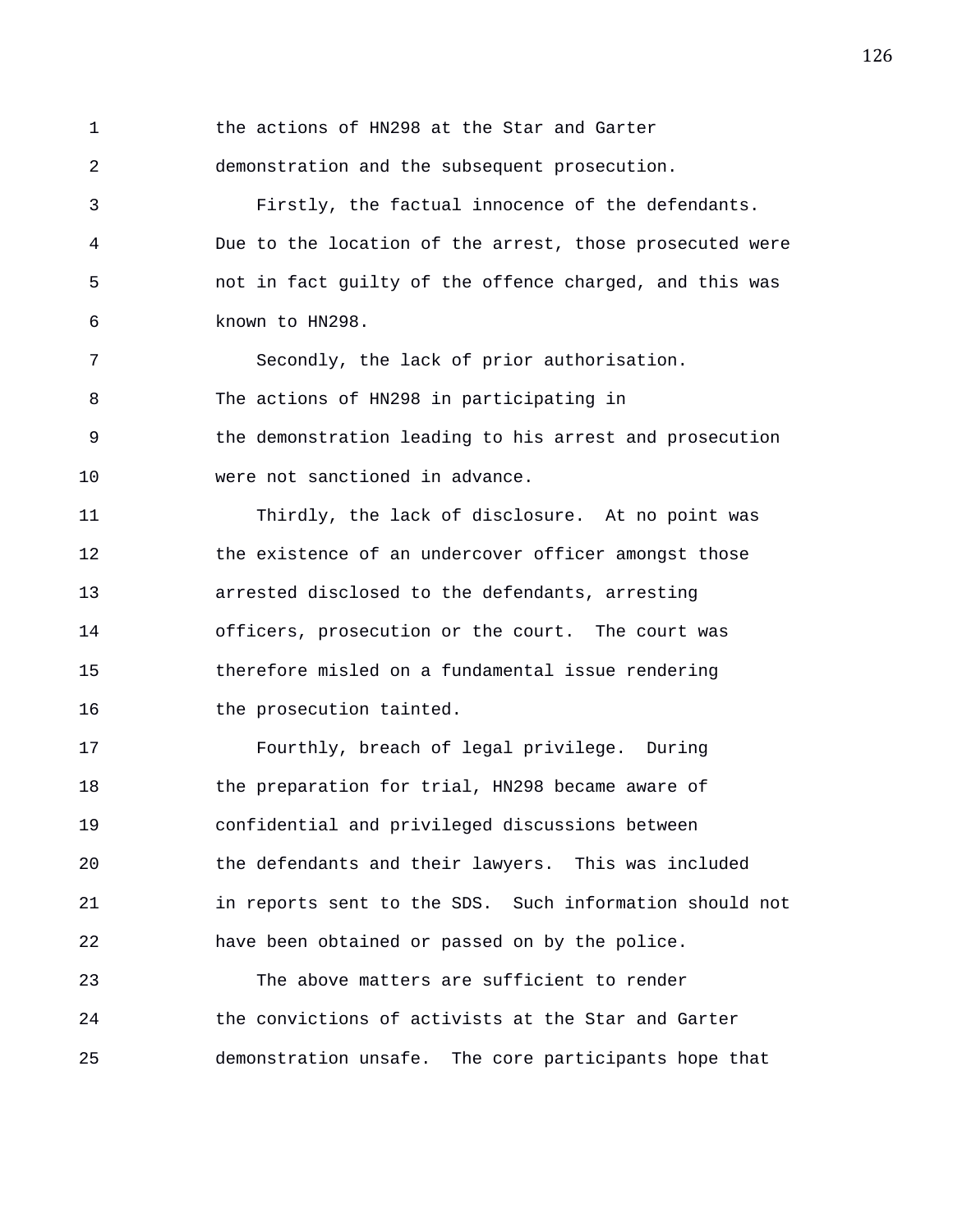1 the Miscarriage of Justice Panel will act swiftly to 2 allow steps to be taken to quash the convictions. There 3 has been enough delay already.

4 However, the core participants also ask the Inquiry 5 to examine the role of SDS management in the decisions 6 that led to the Star and Garter prosecutions.

7 Turning now to the involvement of SDS management. 8 Even a cursory examination of the evidence shows 9 that the matters referred to above were done with 10 the full knowledge and even encouragement of the SDS 11 management. Details have been given in the written 12 opening, but in summary:

13 Firstly, Sergeant David Smith, HN103, an SDS 14 manager, was present at the first court appearance on 15 15 May 1972 for those arrested at the Star and Garter 16 demo, when each defendant pleaded not guilty and trial 17 dates were set. This shows that SDS management were 18 monitoring the case closely.

19 Second -- and, again, details are set out in 20 the written opening -- but the documents clearly confirm 21 that within days the matter was communicated to 22 the highest levels of Special Branch. A memo from 23 Deputy Commissioner Ferguson Smith confirms 24 the Assistant Commissioner was verbally briefed on 25 the matter.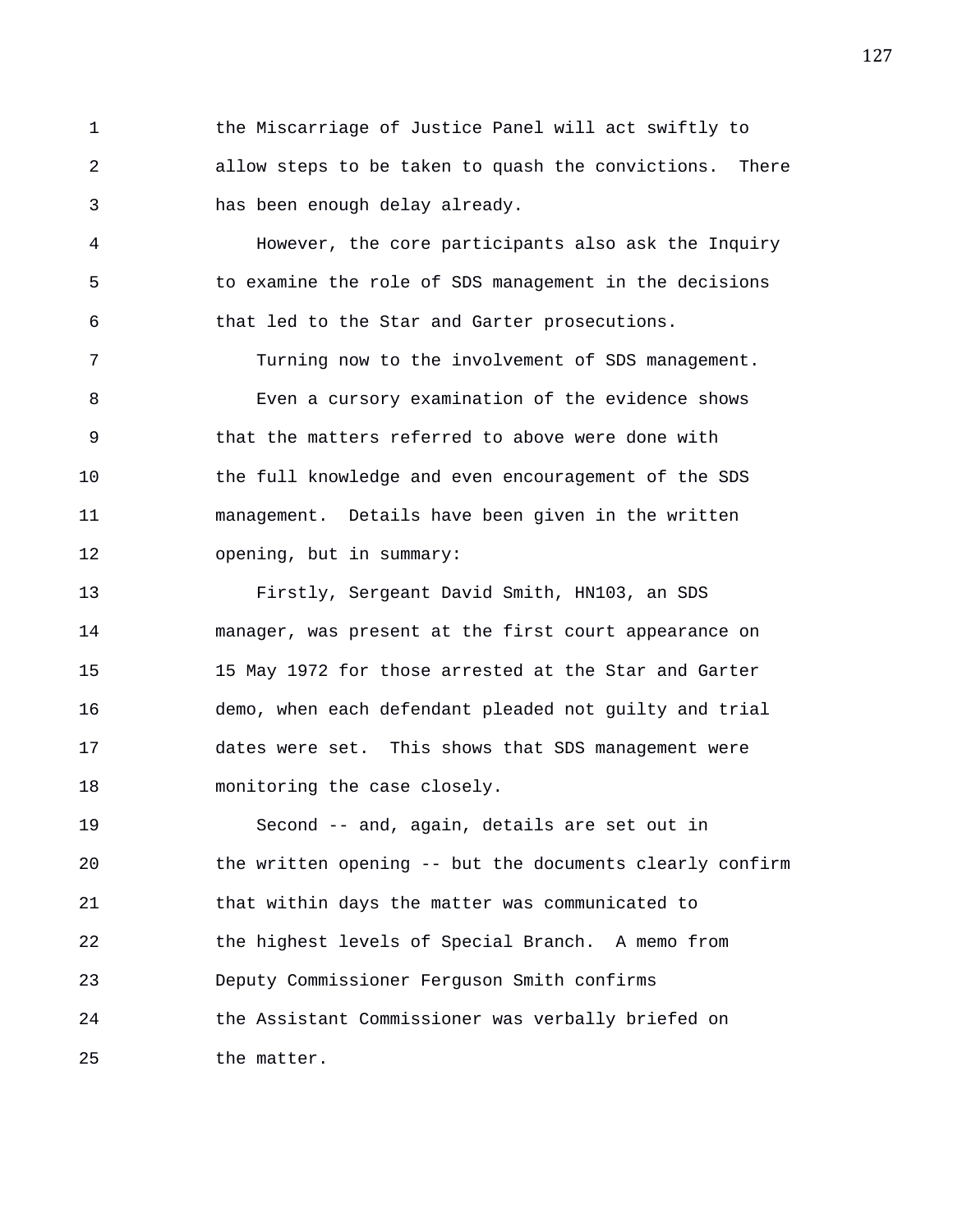1 Third, the senior management were strongly 2 supportive of the actions of HN298. Commander Rodger 3 states that HN298 acted with "refreshing initiative". 4 His recommendation is that: 5 "... rather than have HN298 withdraw from this field 6 ... we should take advantage of the situation to keep 7 abreast of [the activists ...] intentions." 8 Similarly, the deputy assistant commissioner stated: 9 "... we have discussed the problems posed by 10 DC HN298's arrest which I regard merely as one of 11 the hazards associated with the valuable type of work he 12 is doing. There is absolutely no criticism of 13 the officer." 14 Fourth, the potential court proceedings were 15 considered by SDS management at an early stage. A memo, 16 dated 16 May 1972, from HN294 to Commander Operations 17 states: 18 "The decision on which I should be obliged for your 19 guidance is whether DC HN298 should continue [in] his 20 attempt to learn more of them." 21 That is the activists: 22 "To do this he will probably have to apply, as they 23 are doing, for legal aid and attend meetings with all 24 those arrested to discuss tactics etc. Whilst I am 25 reasonably confident that DC HN298 could ..."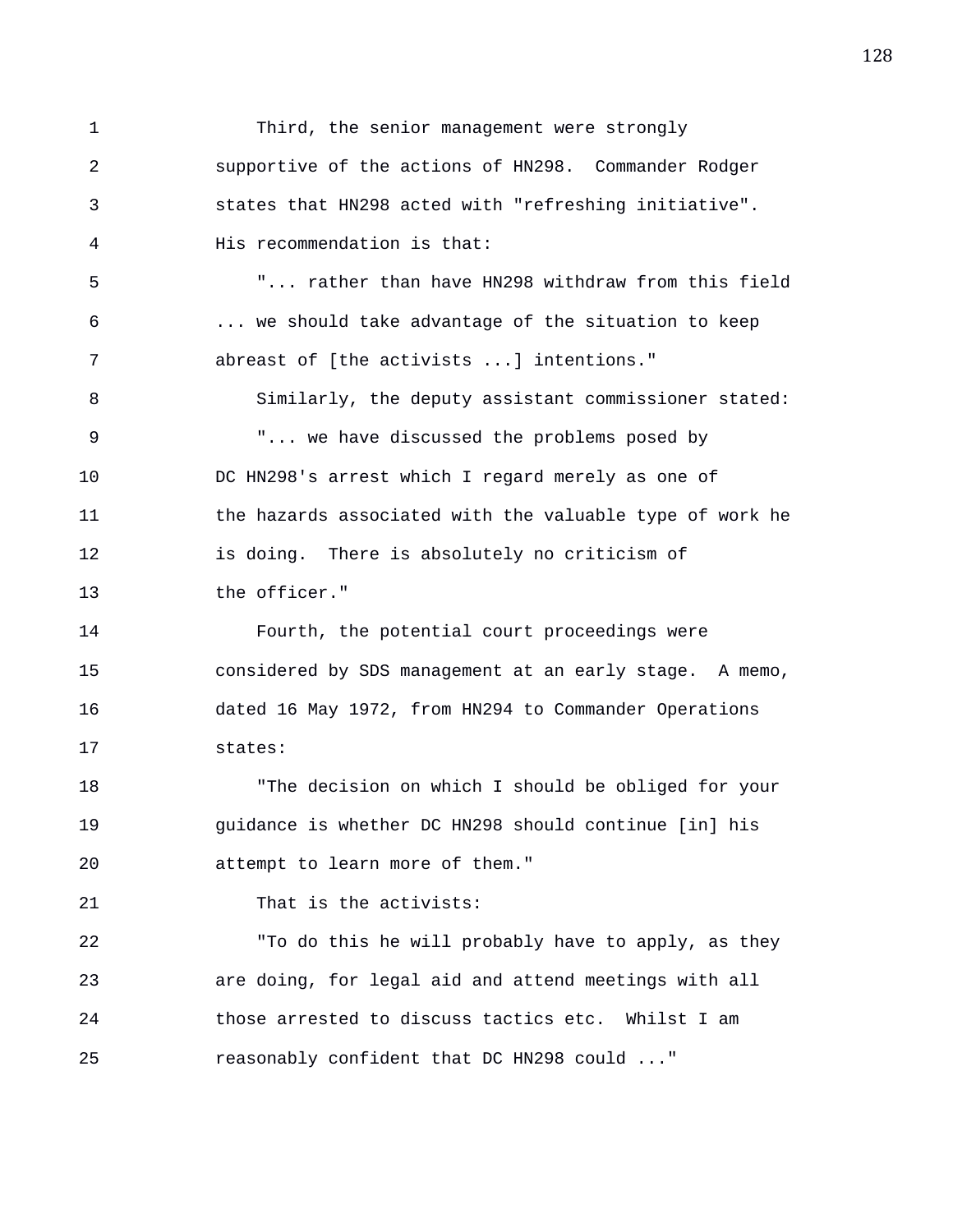1 And I emphasise:

2 "... with assistance, carry this off, there is, of 3 course, the potential of embarrassment to police if his 4 true identity should ever be disclosed."

5 It is clear that SDS management contemplated 6 providing assistance to HN298 in participating in court 7 proceedings under a false identity. The only concern 8 that is raised is "embarrassment to the police".

9 The documents demonstrate that the management, at 10 all levels within the SDS and the higher ranks of 11 Special Branch, were not only aware of, but approved of 12 and assisted with, the proposed plan for HN298 to 13 participate in criminal proceedings without disclosing 14 his true identity. There is no evidence of any concerns 15 raised over, 1, misleading the court; 2, breaching legal 16 privilege, or; 3, for any other consequence beyond 17 reputational damage to the police.

18 I turn, now, to later prosecutions of 19 undercover officers, because the Star and Garter 20 prosecution appears to have set a template for 21 the policy of total secrecy around the involvement of 22 undercover officers in the criminal justice process. 23 The policy against disclosure and the lack of concern 24 for legal privilege also appears to have been embedded 25 in the Tradecraft Manual.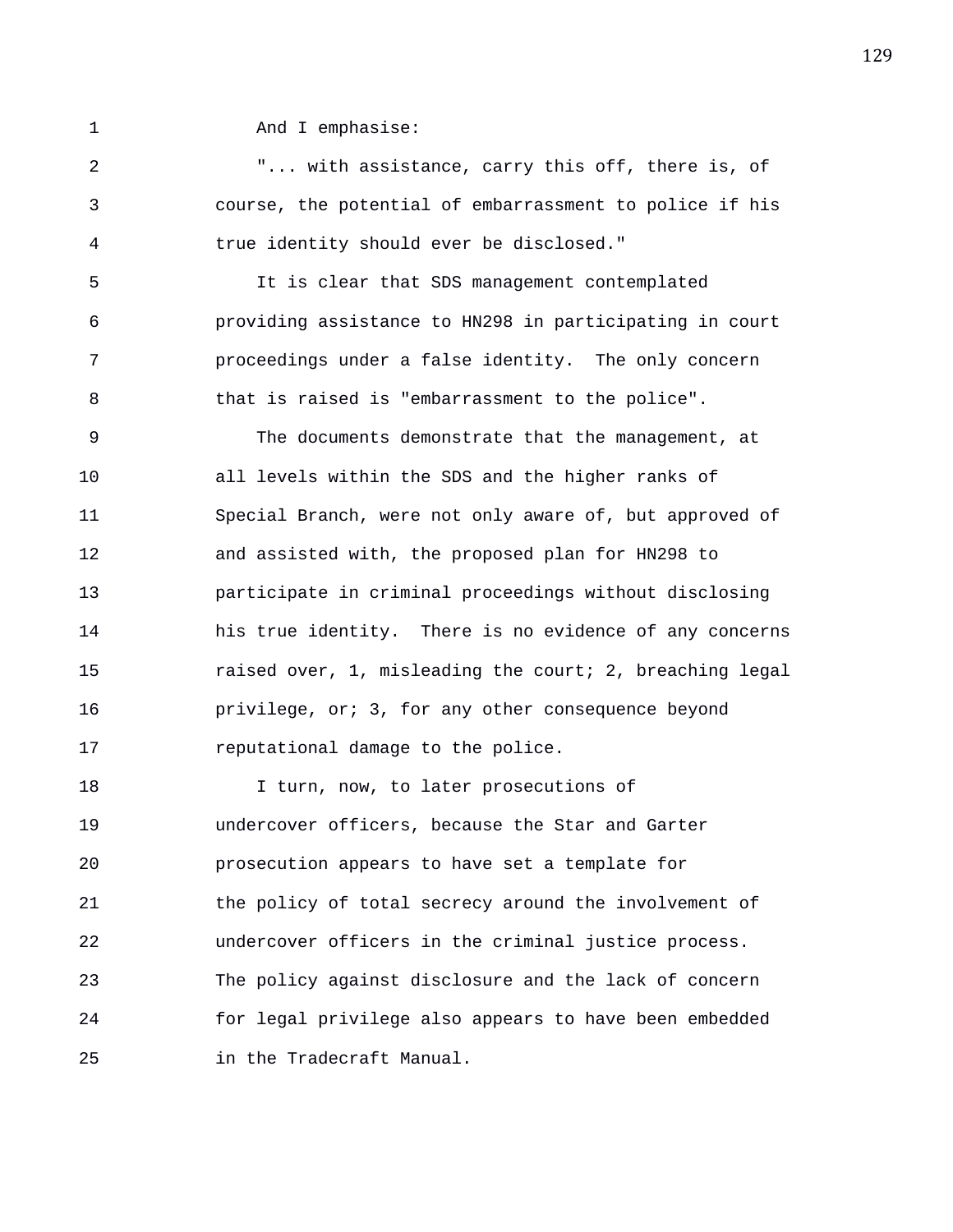1 Similar concerns about a lack of disclosure to 2 defence and prosecution can be seen in the prosecution 3 of HN13, "Desmond/Barry Loader", in 1977. 4 HN13 infiltrated the Communist Party of England 5 (Marxist-Leninist), and was arrested on a number of 6 occasions at counter-demonstrations against the far 7 right. 8 He was arrested on 17 November [sic] 1977, during 9 a confrontation outside a police station on 10 a demonstration from Ilford to Barking. SDS documents 11 describe the incident as follows: 12 "HN13 who had been marching with his 'comrades' was 13 knocked to the ground, whilst trying to shield two young 14 children and was somewhat battered by police prior to 15 his arrest for Insulting Behaviour under the Public 16 Order Act." 17 HN13 faced trial alongside seven others for public 18 order offences. Charges against HN13 were dismissed, 19 but others were convicted. 20 He was also arrested on 15 April in 1978, three days 21 after the first trial had in fact finished. He was 22 arrested on a demonstration, this time at 23 Loughborough School during the Brixton by-election. On 24 this occasion, HN13 was found guilty of threatening 25 behaviour under section 5 of the Public Order Act 1936.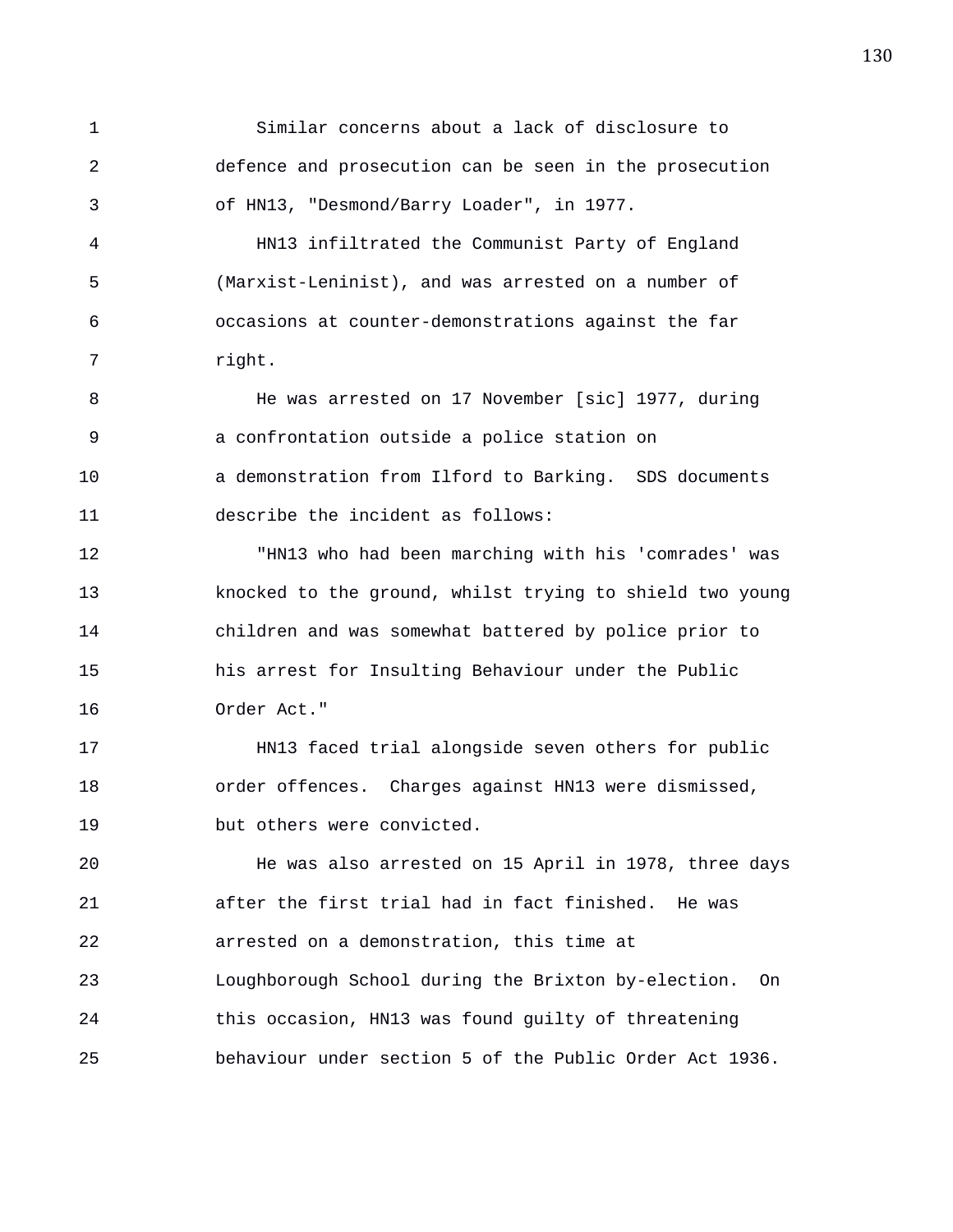1 He was issued with a fine and bound over. Three 2 co-defendants were also convicted.

3 On both occasions, no disclosure was made to 4 the defence or prosecution that an undercover officer 5 was involved in the case in any way. A "court official" 6 appears to have been told that HN13 was "an informant" 7 whom the police wished to "safeguard from a prison 8 sentence".

9 However, seeking a reduction of sentence for an 10 informant on the basis, presumably, of assistance given 11 to police -- assistance which the court may have thought 12 did not relate to the matter directly before it -- is 13 very different from disclosing to the court that 14 a defendant currently facing trial alongside others is 15 in fact an undercover officer. Telling the court that 16 HN13 was an informant does not remedy the integrity of 17 the trial process.

18 Again, the fact that an undercover officer was 19 facing criminal proceedings was communicated to very 20 senior managers within Special Branch. Commander Watts 21 met HN13 personally within five days of his arrest. 22 The arrest of HN13 was communicated to Deputy Assistant 23 Commissioner Robert Bryan within four days of his 24 arrest, who in turn informed the Assistant 25 Commissioner "C", who then informed the Commissioner of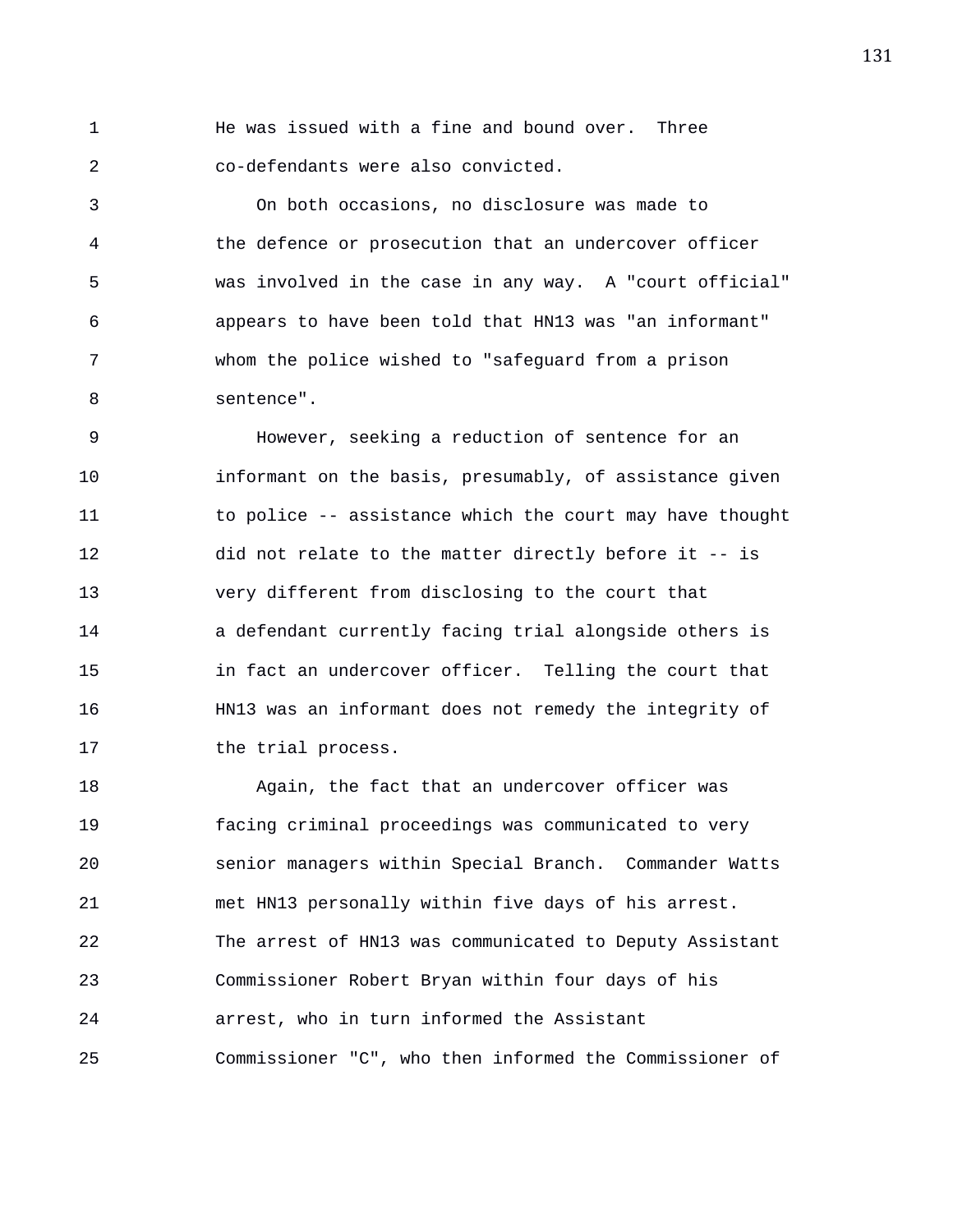1 the Metropolitan Police. To ensure secrecy, Deputy 2 Assistant Commissioner Bryan assured Assistant 3 Commissioner "C" that he kept the relevant paperwork in 4 his personal safe.

5 At all stages, the only concern appears to have been 6 for the wellbeing of HN13 and to maintain secrecy over 7 the SDS operations. There is no mention of any concern 8 over the rights of co-defendants, who, on the face of 9 it, appear to be facing charges arising from incidents 10 involving excessive force from uniformed officers; nor 11 are any concerns expressed for the integrity of 12 the criminal justice system.

13 Such findings were mirrored in the Review of 14 Possible Miscarriages of Justice carried out by 15 Mark Ellison QC and Allison Morgan in 2015, which 16 criticised the policy of total secrecy for the lack of 17 consideration of its impact on criminal prosecutions.

18 The events at the Star and Garter therefore provide 19 the first instance of the issues that are raised in 20 subsequent prosecutions and considered in 21 the Ellison Review. The policy of total secrecy shown 22 in the Star and Garter demonstration and picked up as 23 policy by the SDS had the capacity to erode faith in 24 the criminal justice system. It should be a central 25 concern of this Inquiry.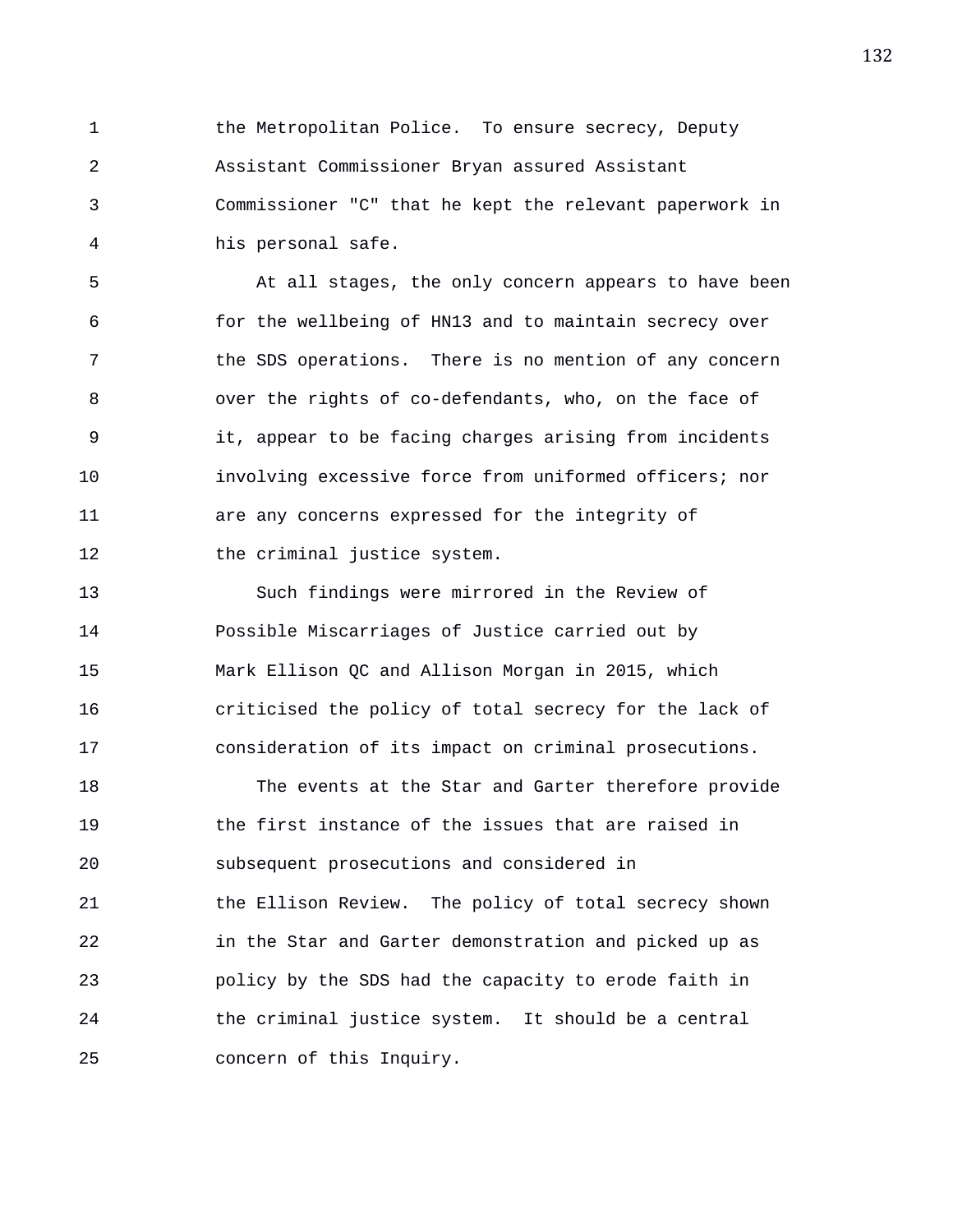1 Given the manner in which the Star and Garter and 2 HN13's prosecutions were dealt with, it is clear that 3 SDS management -- at all levels -- were swiftly made 4 aware of undercover officers facing criminal charges. 5 They actively promoted and supported the policy of total 6 secrecy, without any regard for the impact beyond 7 the SDS itself. It is in this context that 8 the core participants ask that the actions of SDS 9 management in Tranche 1 Phase 3 are examined.

10 I move on now to the topic of tasking and 11 supervision of undercover officers.

12 Many of the concerns underlying the approach of 13 the SDS to undercover officers involved in criminal 14 prosecutions -- the lack of proper policies and 15 training, the lack of sufficient oversight by SDS 16 managers and a lack of concern for the rights of those 17 spied on by undercover officers -- are echoed in other 18 areas. In particular, these features had an adverse 19 impact on the selection of targets for 20 undercover officers and their actions in taking on 21 active roles within target groups.

22 The annual reports of the SDS show that those 23 campaigning on anti-apartheid matters were targets of 24 SDS surveillance right from its inception. 25 The Anti-Apartheid Movement, or AAM, itself was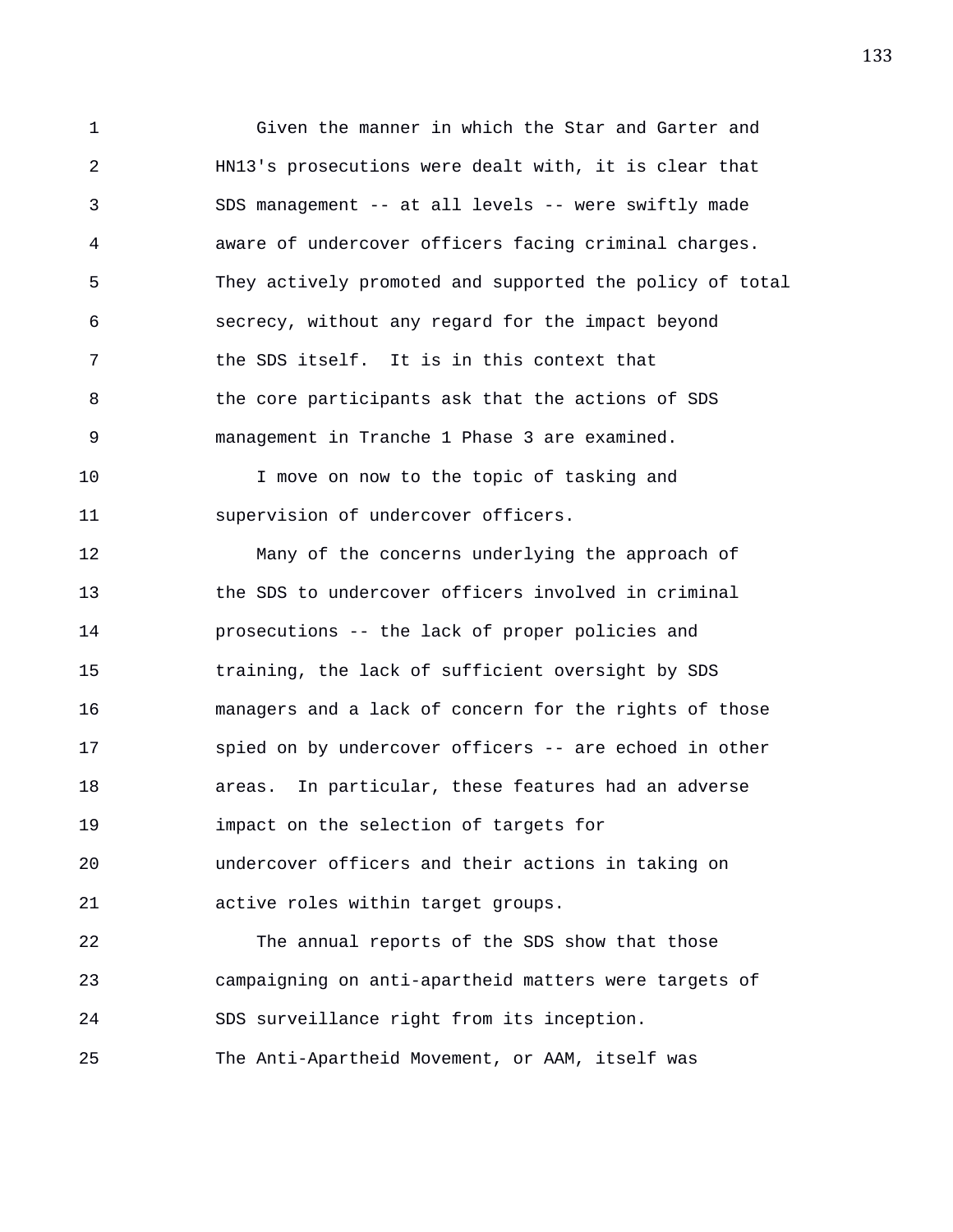1 identified as a target for surveillance in the first 2 annual report of what was then termed 3 the "Special Operations Squad", later the SDS, in 1969, 4 and the AAM regularly features in reports going forward. 5 At least some of the undercover officers are explicit 6 that they were directed to target the Anti-Apartheid 7 Movement. As the witness statement of HN339 8 "Stewart Goodman" confirms, he was tasked by HN294 and 9 Phil Saunders throughout his deployment. He states: 10 "I was initially directed towards the AAM ... 11 I think my involvement with AAM was preparation for 12 later becoming part of a more militant group; 13 effectively it was my training ground and allowed me to 14 gain legitimacy and an activism background and then move 15 on to another group." 16 Anti-apartheid sporting boycotts, such as 17 the Stop the Seventy Tour, were also targeted. 18 It is noted that even when the formal targets of the 19 SDS had moved on from the anti-apartheid campaign, the 20 AAM remained of interest to the Security Service, who 21 requested information from the SDS on the anti-apartheid 22 movement up to the early 1980s. 23 It is also of note in relation to the core 24 participants that I represent that the Young Liberals

25 were recorded as a group that were of interest to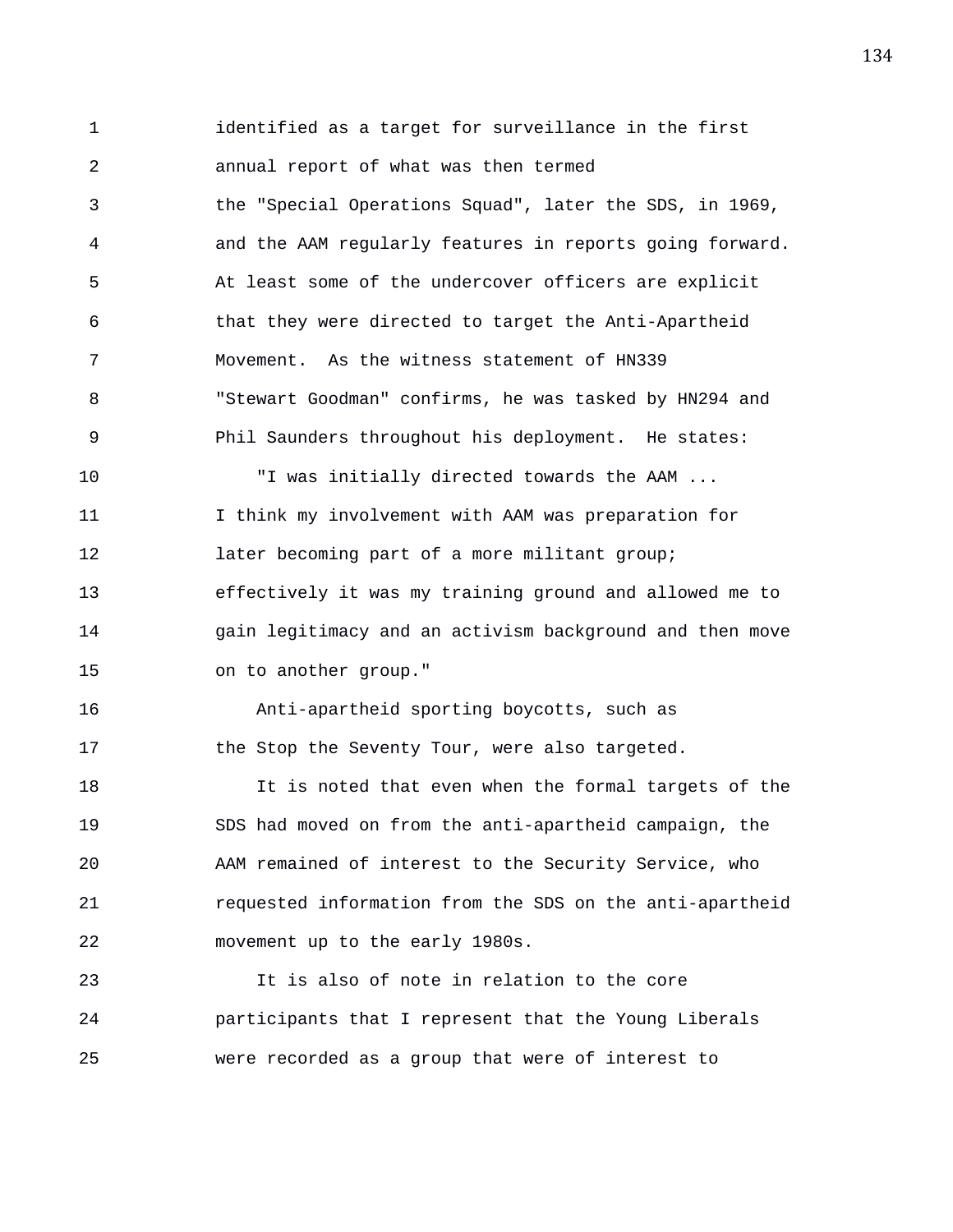1 the Security Services in 1972.

2 Many SDS managers state that decisions on tasking 3 came from outside the SDS, either from C Squad and 4 Special Branch, or directly or indirectly from 5 the Security Services. As former SDS manager 6 Geoffrey Craft states:

7 "The Branch was the legs of the Security Service." 8 It is clear that such interests went well beyond any 9 sort of public order issues. This raises very 10 significant concerns over the politicised nature of 11 the work done by the SDS.

12 The influence of tasking from those outside the SDS 13 also appears to have had an impact on the nature of 14 the information collected by undercover officers. 15 The Inquiry has already received evidence about how 16 personal information irrelevant to public order concerns 17 was collected and passed on to the Security Services. 18 For example, undercover officers reported the presence 19 of Peter Hain's younger sisters, both still children at 20 the time, at meetings of the Young Liberals at his 21 parents' home. There does not appear to have been any 22 consideration of the legality of this action by the SDS 23 at any level.

24 The attitude of undercover officers towards their 25 managers in relation to collecting personal information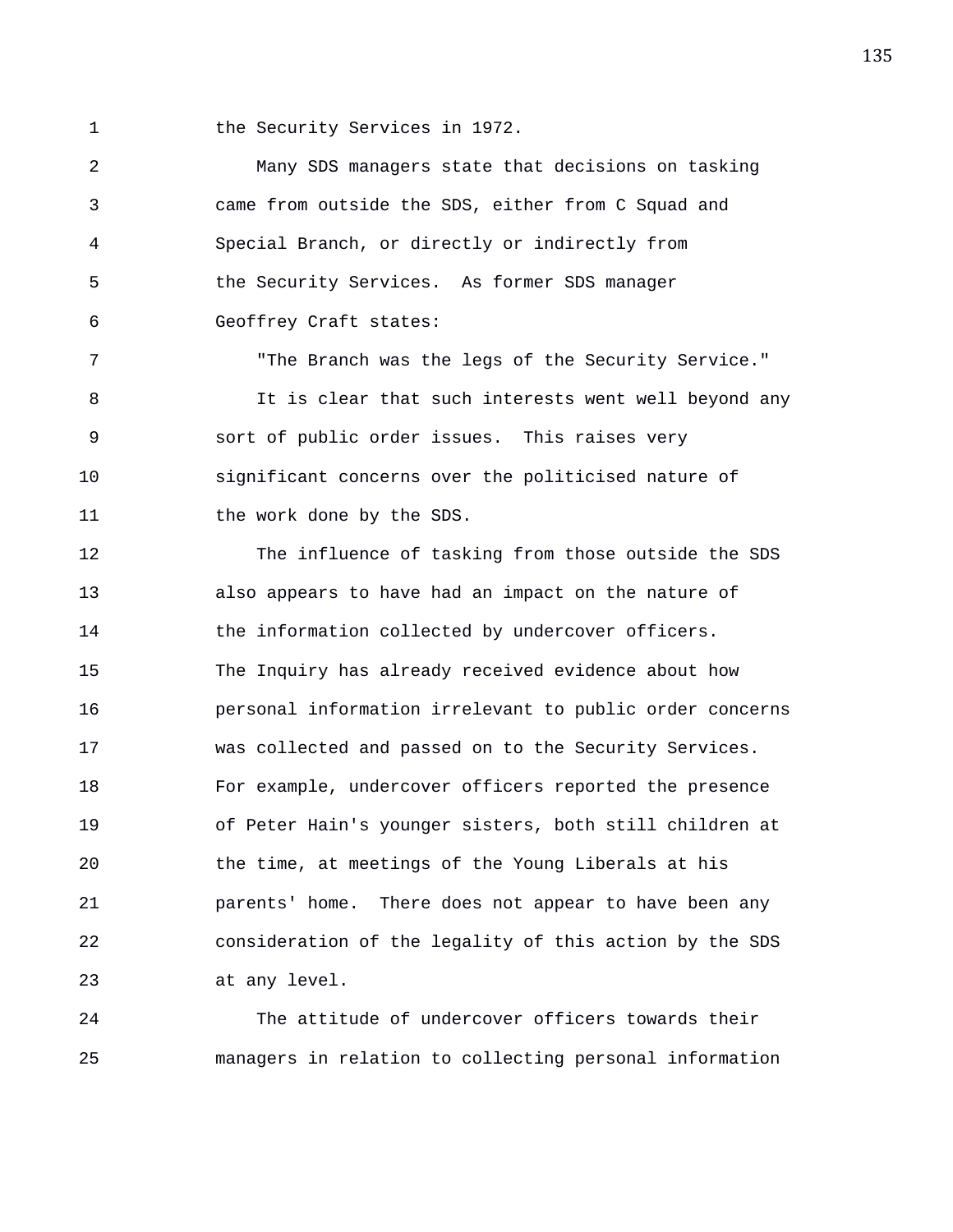1 may be seen in the oral evidence of HN298. Referring to 2 the views of "the office admin and people in charge" 3 towards his attending meetings in the front room of 4 Peter Hain's family home, HN298 said the following: 5 "I think ..." 6 And I quote from his oral evidence: 7 "I think probably this kind of thing, they're 8 actually too frightened of these things. They happen 9 and they're confronted with them, and they don't really 10 want to make waves. And this is how these things work 11 ... They don't want you to make waves, but -- when 12 they're confronted with it ... they're in essence 13 obliged to go along with it." 14 The picture presented is of SDS managers that are 15 unable to exercise proper control over 16 undercover officers, SDS management taking a reactive 17 approach and are obliged to go along with decisions that 18 undercover officers make for themselves for fear 19 of "making waves". 20 The role of managers in overseeing the intrusive and 21 disproportionate nature of infiltration by 22 undercover officers is therefore critical to 23 the Inquiry. 24 In conclusion, many of these concerns expressed in 25 this opening statement over the indiscriminate recording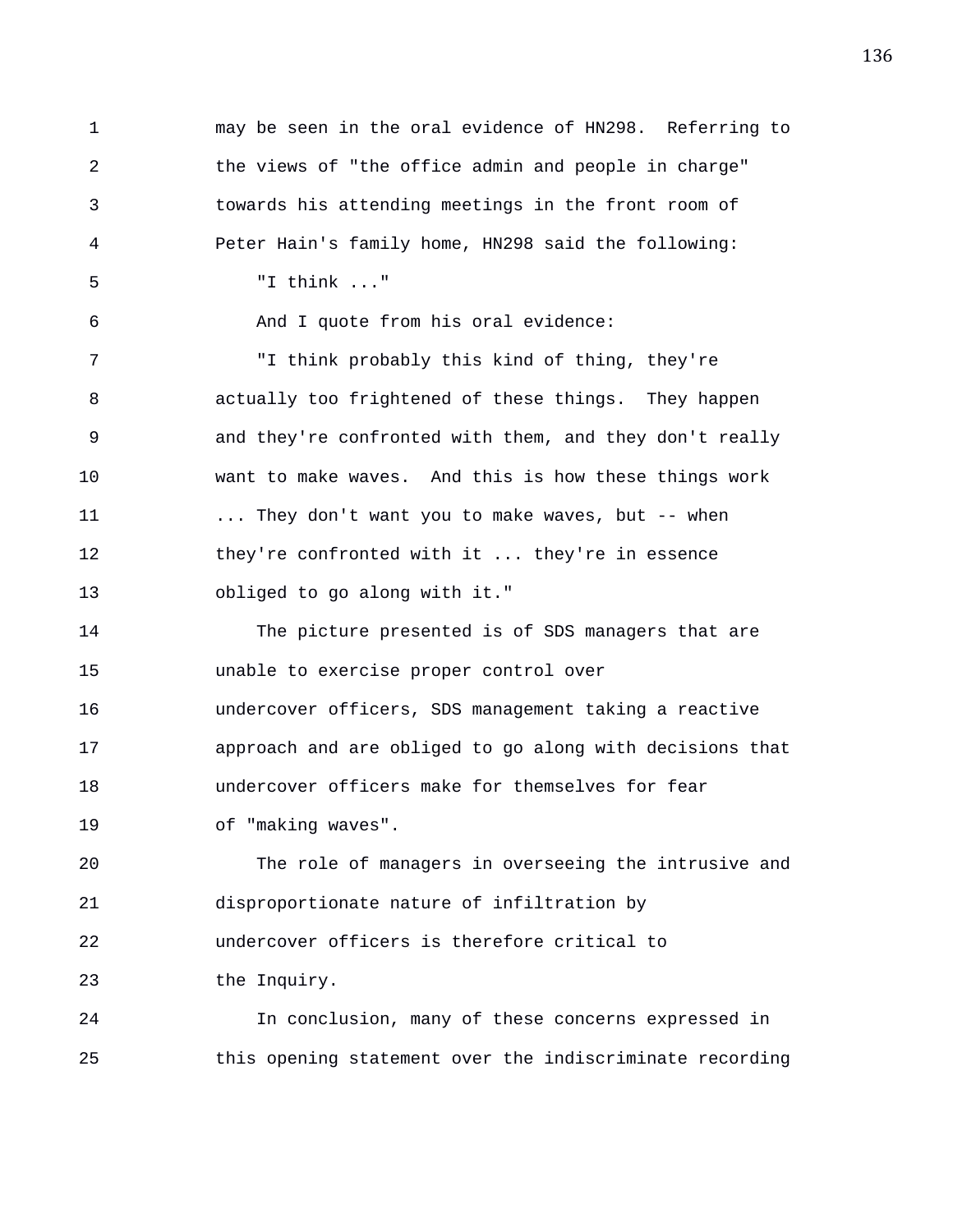1 and retention of information by undercover officers were 2 reflected in a paper prepared by the Home Office on 3 Special Branches in October 1980. The Home Office paper 4 notes that some of the information that had historically 5 been collected "may not easily be justified". The paper 6 goes on to state that because officers were collecting 7 information on behalf of others, there was a danger 8 that:

9 "... there will be a premium on recording 10 information rather than not doing so."

11 The default position appears to be to include rather 12 than exclude personal information, acting on a "just in 13 case" basis.

14 The Home Office paper recognises that issues 15 relating to disproportionate data collection were 16 directly connected to the need for a clearly defined 17 **role for policing in politically sensitive areas, but** 18 that this did not alleviate the need for an independent 19 review of what data was collected and retained. 20 The authors of the paper wrote as follows:

21 "... the nature of information stored by 22 Special Branches is in many respects secondary to 23 the question of what Special Branches are there to do. 24 The more clearly the proper extent of their interest in 25 subversion is defined, for example, the more easy it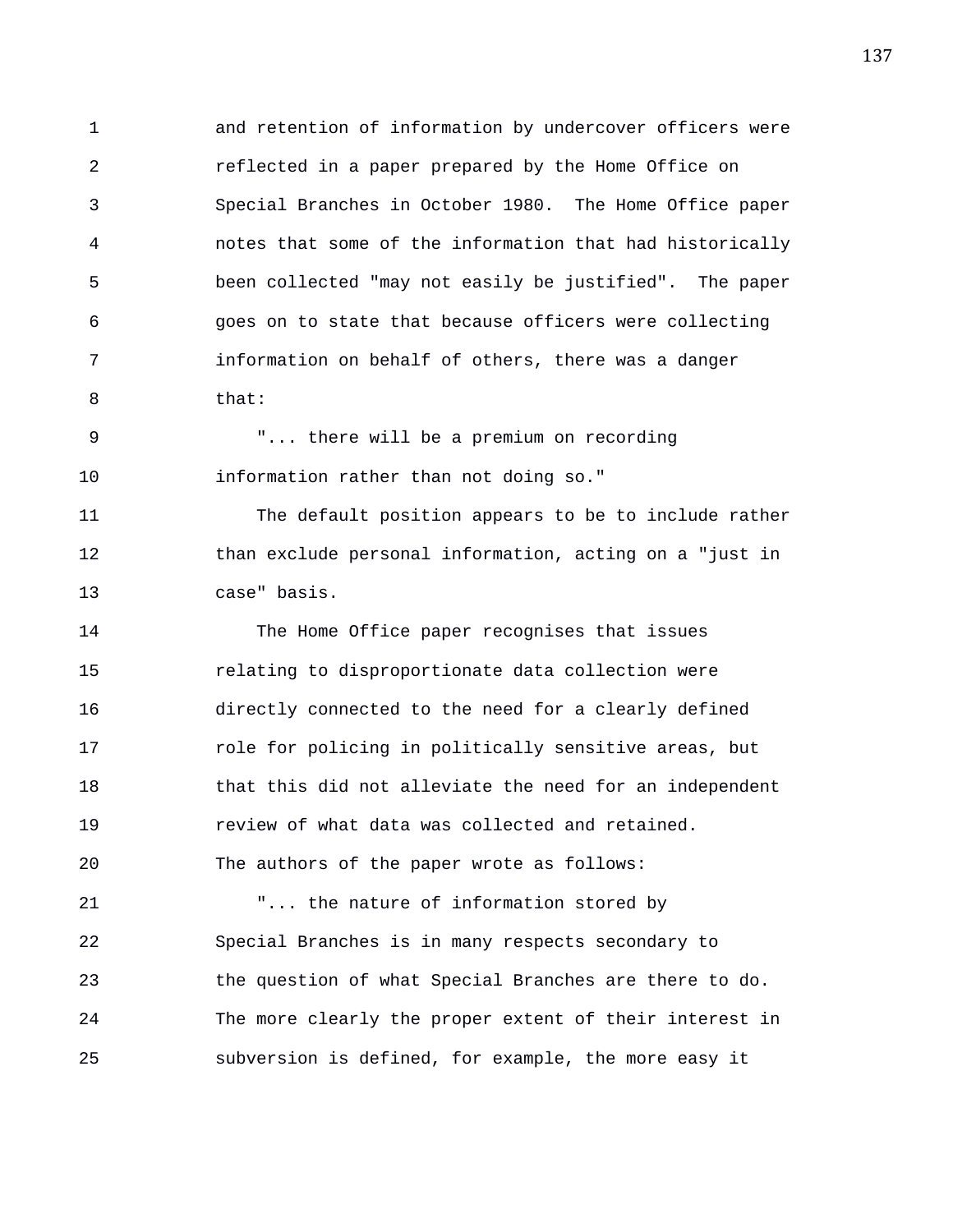1 should be for officers to judge what they should record 2 and what not. But there may also be a case for taking 3 more positive steps ... to ensure that forces' 4 procedures for judging what to record and for weeding 5 out or disposing of irrelevant information are 6 satisfactory." 7 The Home Office paper also noted that: 8 T... the importance of effective supervision and 9 training are arguably greater in Special Branch than in 10 other areas of police work." 11 The core participants will in due course invite 12 the Inquiry to conclude that the supervision and 13 training provided to undercover officers in the period 14 under review was wholly inadequate. 15 Sir, unless I can be of further assistance, that 16 concludes my opening statement. 17 THE CHAIRMAN: Thank you very much indeed. And we will now 18 adjourn again for a quarter of an hour, to enable 19 the rooms and equipment to be set up for our next and 20 last speaker, Mr Jacobs. Thank you. 21 (3.35 pm) 22 (A short break)

23 (3.50 pm)

24 THE CHAIRMAN: Mr Jacobs.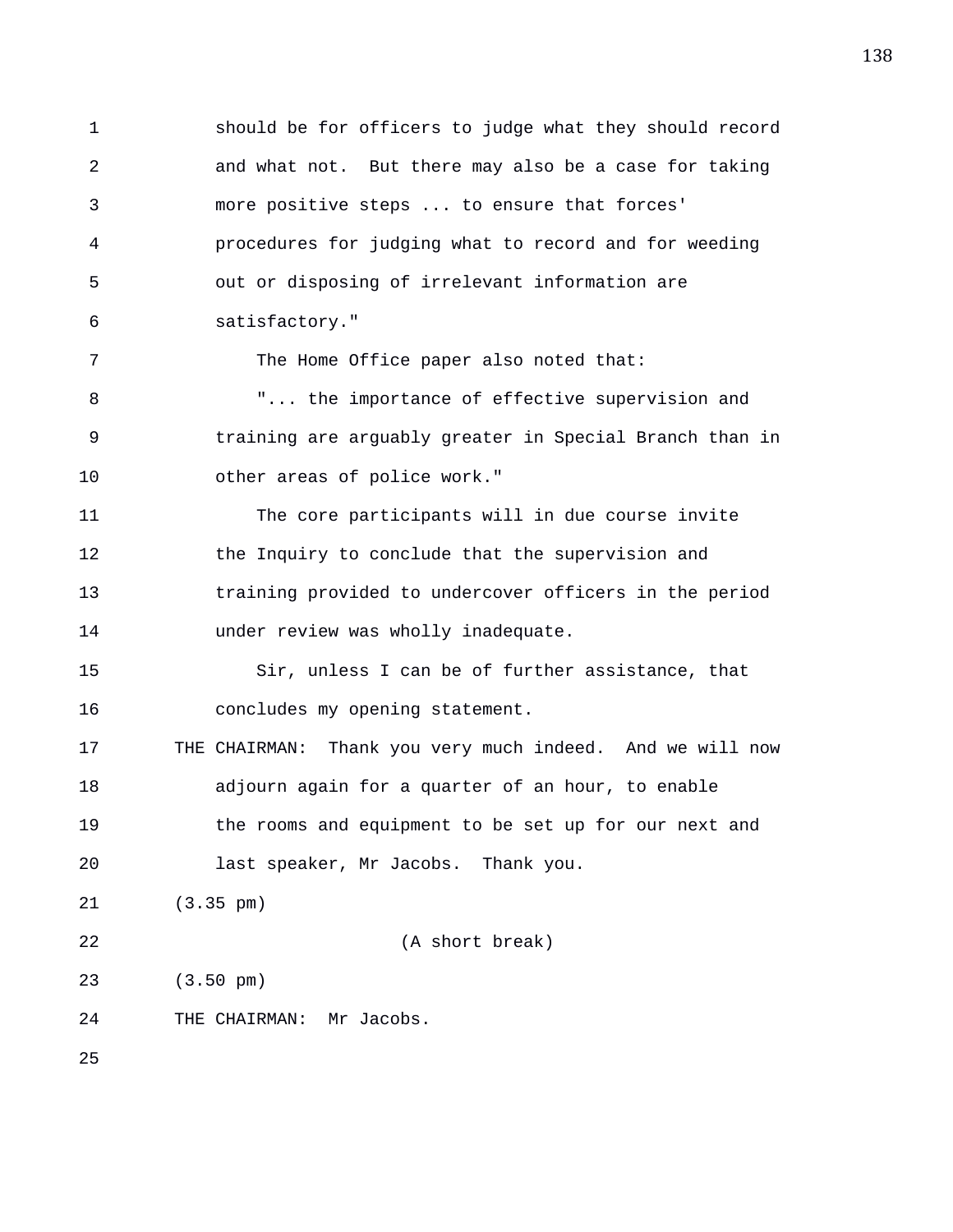1 Opening statement by MR JACOBS 2 MR JACOBS: Good afternoon, Sir. I give this opening 3 statement on behalf of Celia Stubbs, instructed by 4 Simon Creighton of Bhatt Murphy solicitors. 5 Would it be possible to have on the screen {DOC/20}, 6 please. 7 THE CHAIRMAN: While that is being done, you are perfectly 8 free to sit down, if you prefer. I don't mind. 9 MR JACOBS: Thank you, Sir, I think it's ... ah, thank you. 10 Celia Stubbs was the partner of Blair Peach, who was 11 killed by a police officer striking a blow to his head 12 during a protest against racism in Southall in 13 April 1979. Blair Peach is pictured in the photograph 14 on the screen. 15 The circumstances of the tragic death of Blair Peach 16 and the sustained cover-up that followed it is told in 17 Celia Stubbs' statement and was summarised in her 18 opening statement for Part 2 of this tranche of 19 the Inquiry. 20 In that opening statement, we said as follows: 21 "Celia Stubbs has always been a law-abiding citizen, 22 as was Blair Peach. She is here for answers and [for] 23 accountability. She is not, of course, under any 24 obligation to explain why she should not have been 25 the subject of surveillance: it is for the state to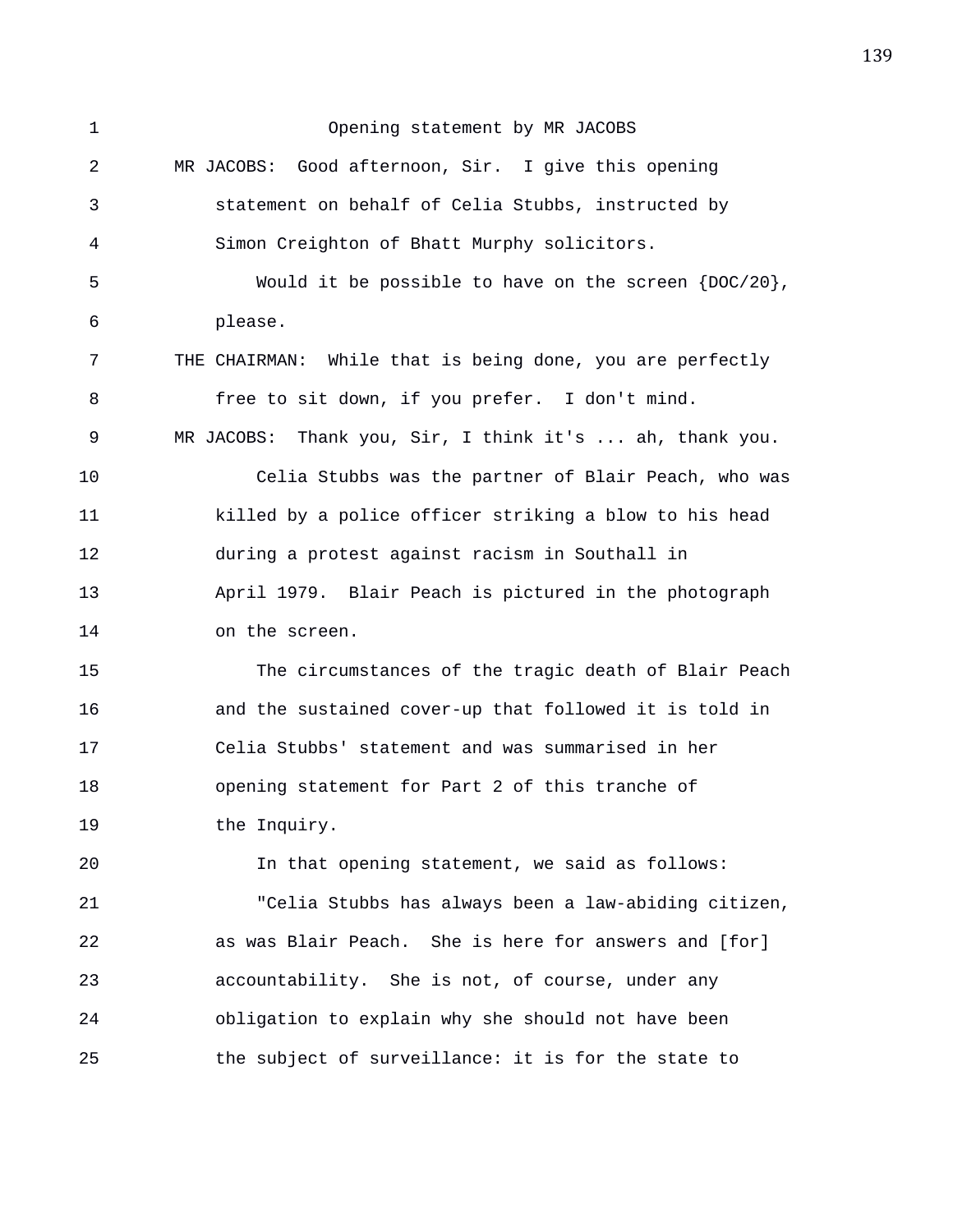1 justify why it engaged in such significant and covert 2 intrusions into the private lives and activities of her 3 and others involved in the campaign for justice for 4 Blair Peach. It is for [this] Inquiry to forensically 5 test the justifications being put forward."

6 It has always been apparent that policing public 7 disorder could not provide justification for 8 the intrusion into the peaceful campaigns pursued by 9 Celia Stubbs.

10 Nearing the close of the evidence of this tranche of 11 the Inquiry, Sir, it is unsurprising that the disclosure 12 has not revealed even the faintest suggestion that 13 Celia Stubbs has been involved in anything other than 14 important and lawfully pursued campaigns; not only in 15 relation to the death of Blair Peach, but also in 16 founding INQUEST, which continues its invaluable work 17 today in assisting bereaved families four decades after 18 it was established.

19 It would also be fanciful to suggest that 20 the intelligence gathered by undercover officers on 21 Celia Stubbs and the Blair Peach campaign was simply 22 incidental to reporting on political activists who were 23 involved in public disorder and included only in 24 a "hoovering" or indiscriminate approach to 25 intelligence-gathering. That could not explain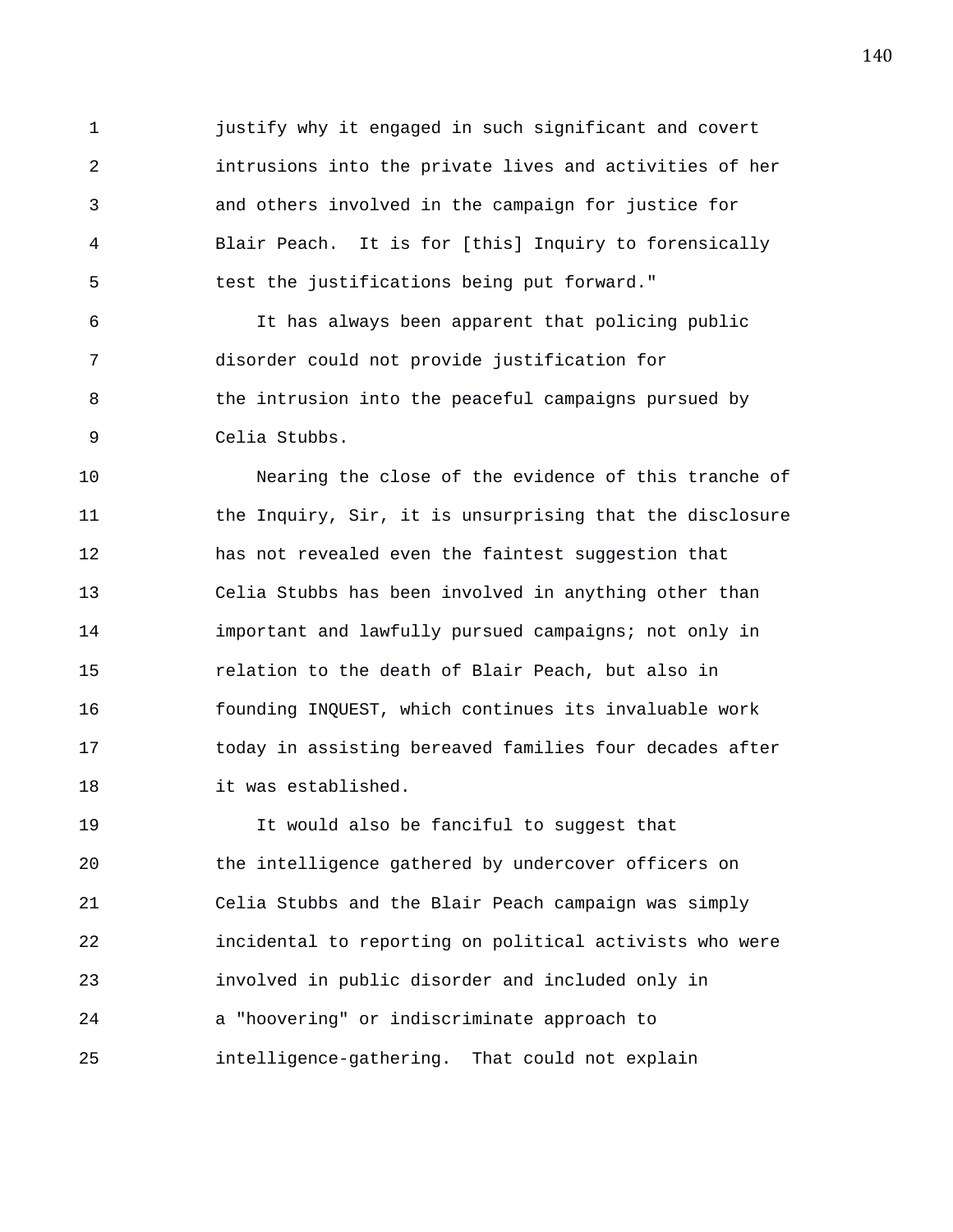1 the maintenance of covert intelligence on Celia Stubbs 2 and the campaigns with which she was associated over 3 a period of decades.

4 It is also undermined by the emerging evidence as to 5 the uses to which covertly-gathered intelligence was 6 put.

7 Whether or not the SDS was conceived as a response 8 to concerns relating to public disorder, it quickly 9 morphed into a source of information to serve 10 the interests of Special Branch more generally, and of 11 the Security Service. And it is evident that 12 Special Branch had a keen interest in intelligence 13 regarding campaigns which sought to ensure that police 14 fully account for their conduct in public. That 15 interest was not to protect the public from harm, it was 16 to protect the police themselves from having to account 17 for their actions. Special Branch wanted to stay one 18 step ahead of the legitimate and understandable concerns 19 of Celia Stubbs and were willing to make use of covert 20 policing to do so.

21 The photograph can be taken down now. Thank you. 22 Sir, I address tasking in respect of 23 the Blair Peach campaign, and in a slightly shorter 24 format to that in our written opening.

25 The managers who have given written evidence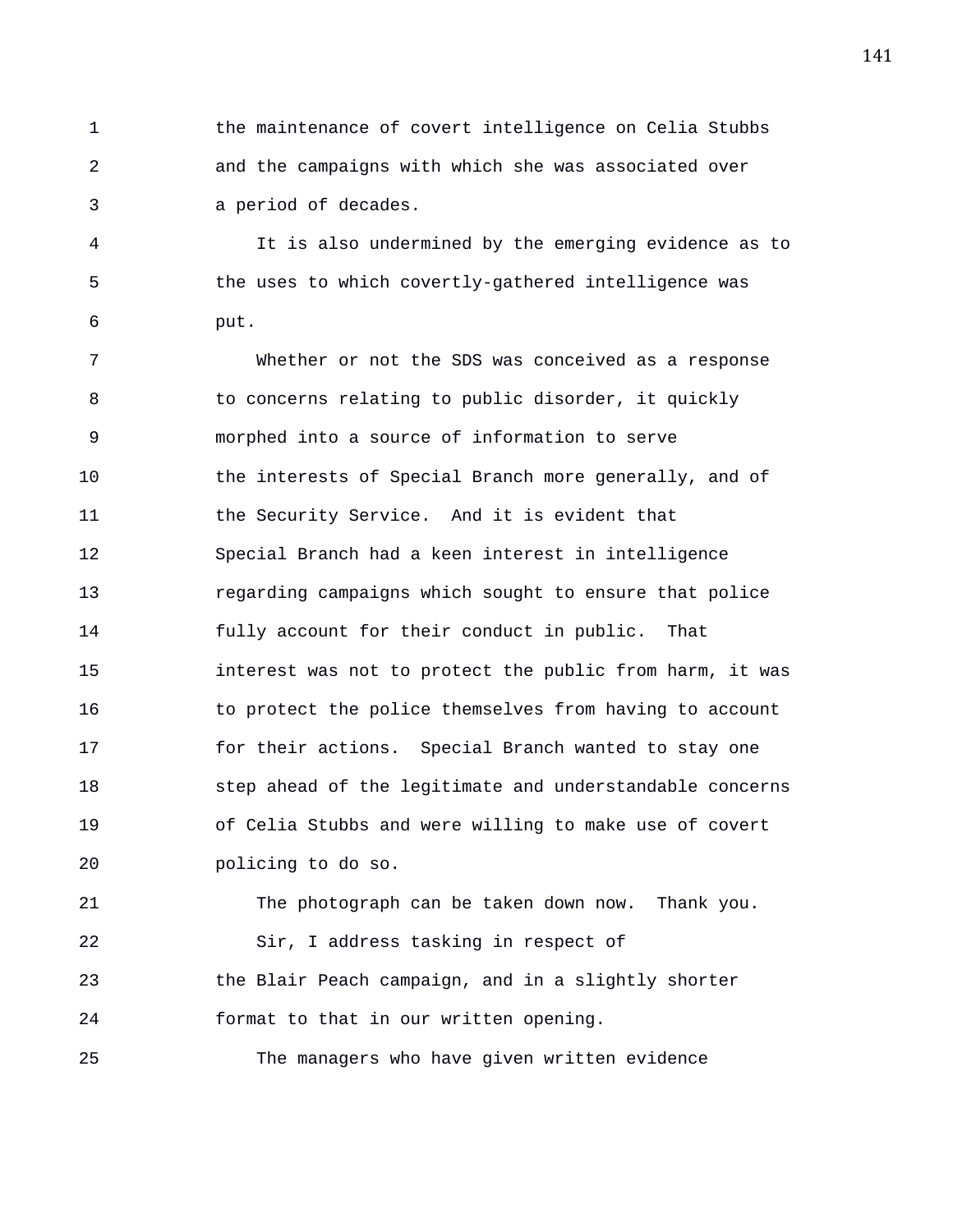1 generally deny any knowledge of why

2 the Blair Peach campaign was reported on, or the extent 3 to which information provided by the SDS was further to 4 specific tasking.

5 That, in part, is unsurprising as to date 6 the Inquiry has not been given any cogent explanation as 7 to how tasking took place generally.

8 It is clear, at least in general terms, that 9 the motivation for the undercover policing in the SDS 10 and the tasking was far broader than public disorder, 11 and satisfied a range of interests across the various 12 parts of Special Branch, the Home Office and 13 the Security Service. It is also clear from 14 the recently disclosed transcripts of the closed 15 hearings that directions were being given to 16 undercover officers directly by the Security Service.

17 One of the managers, Angus McIntosh, insists that 18 those who campaigned in relation to the death of 19 Blair Peach:

20 "... were not reported on because they were seeking 21 to discredit and criticise the police [but because] ... 22 they were people who were or would have been identified 23 by the UCOs as being activists on the public order 24 scene."

25 However, he also says that he could not remember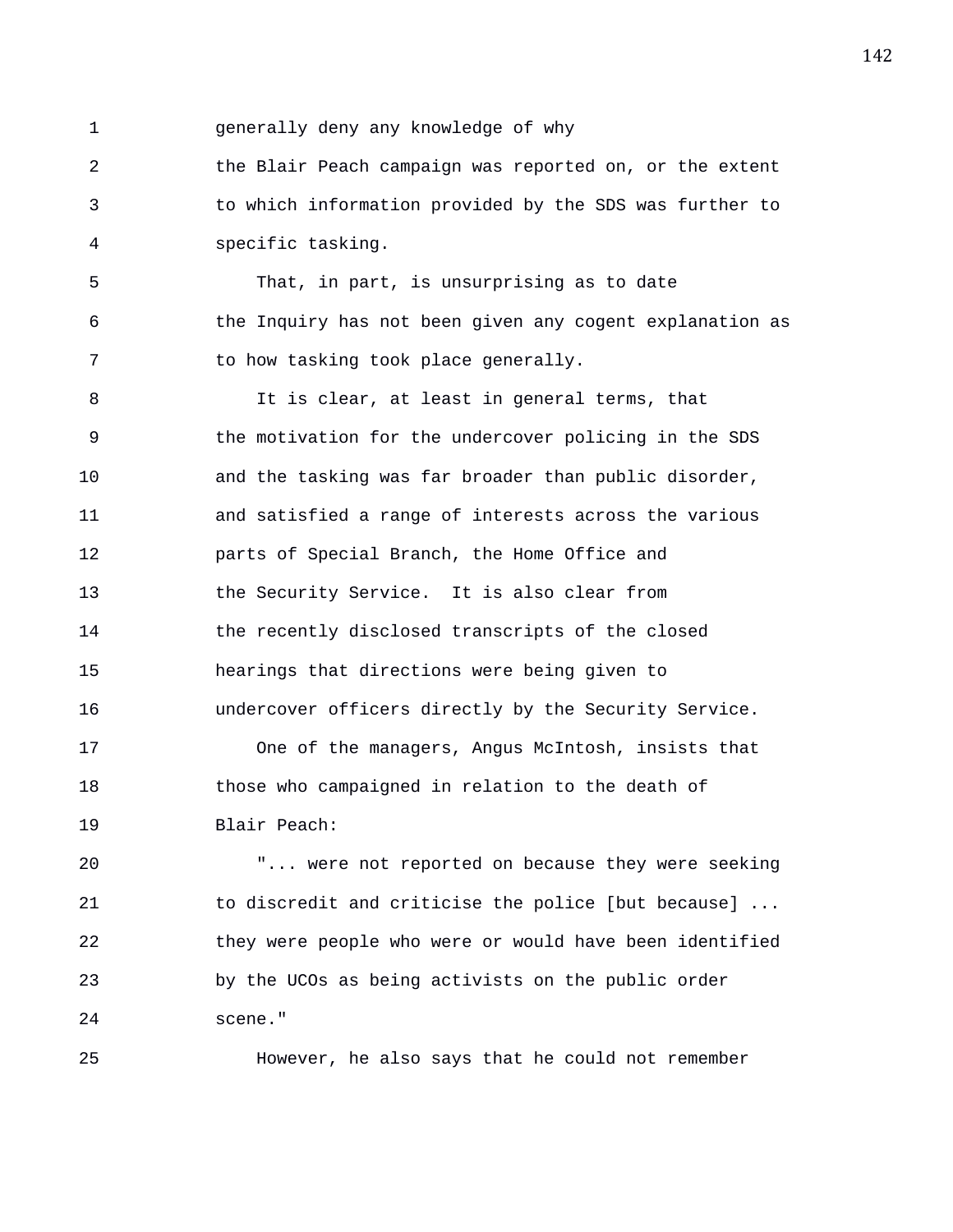1 what public order problems arose in connection with 2 Blair Peach's death.

3 That insistence that the reporting on the campaign 4 was motivated by concerns relating to public order is 5 undermined by the fact that the campaign was not 6 associated with disorder. Moreover, although 7 Angus McIntosh offers a general denial of the interest 8 in the campaign being anything other than public 9 disorder, when it comes to explaining the reporting on 10 the funeral of Blair Peach, he says that he would not 11 have known to what use such information would have been 12 put, but his understanding is that it was "for 13 the Security Service, and for vetting, and 14 identification/tracing". It clearly had nothing to do 15 with public disorder.

16 That there was specific tasking relating to 17 the Blair Peach campaign has been confirmed by 18 the evidence of HN21. In his closed evidence he 19 indicates a recollection that "one of the management" 20 asked him to attend Blair Peach's funeral and it "could 21 have been Geoff Craft".

22 Ultimately, Sir, there remains a gaping hole in 23 the evidence about the reasons why undercover officers 24 were tasked to report on the Blair Peach campaign. That 25 there still exists such a hole raises serious concerns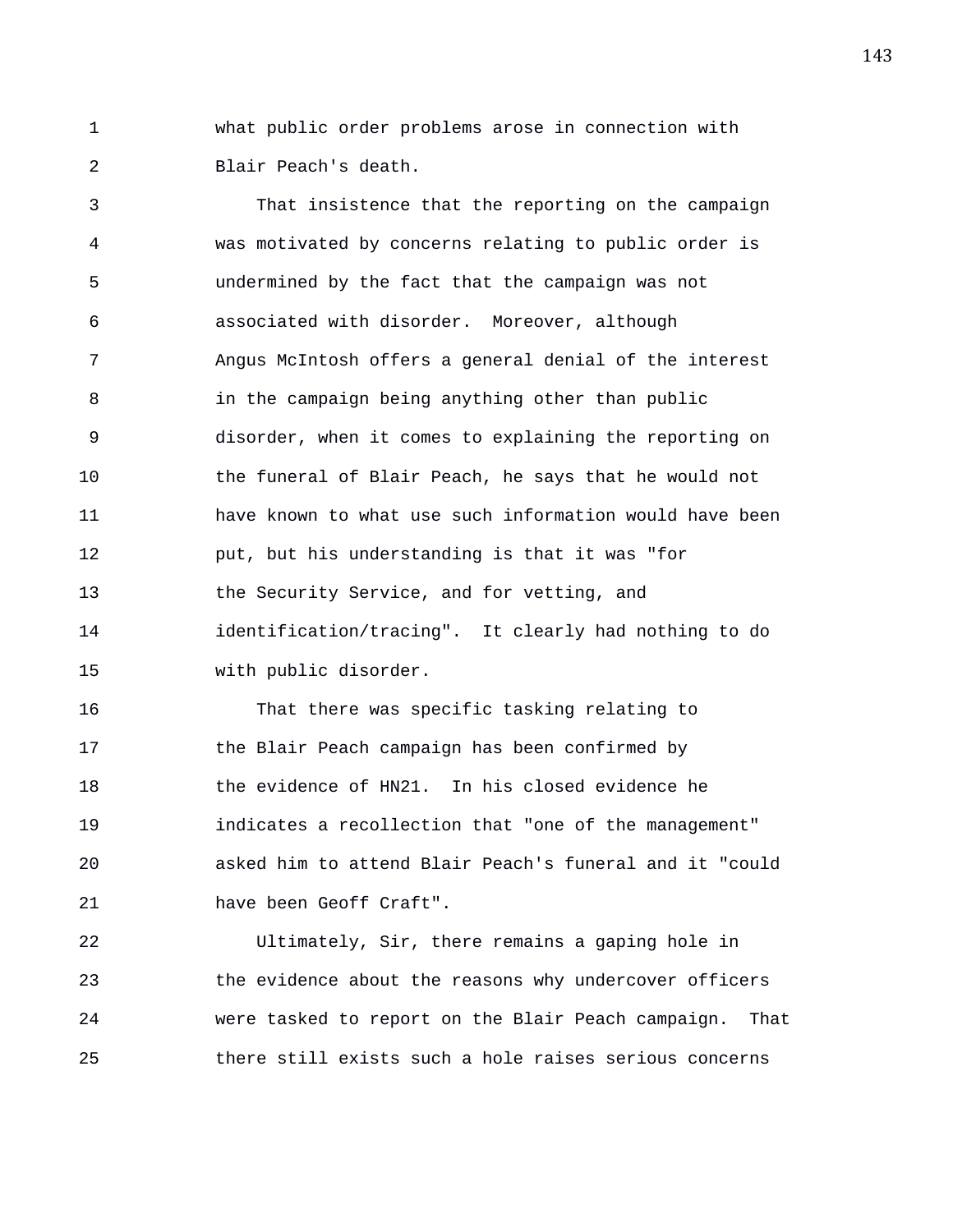1 about the ongoing refusal of the Metropolitan Police to 2 be open and honest about its actions.

3 The absence of documentary evidence on tasking does 4 not of course indicate that such tasking did not take 5 place. We know that tasking sometimes took place 6 orally, but more fundamentally, we also know there are 7 huge gaps in the documents.

8 Mark Ellison QC, in his review of claims by 9 Peter Francis that he was tasked to find intelligence 10 that could be used to smear the family of 11 Stephen Lawrence, came to the view that the destruction 12 of documents meant that little weight could be attached 13 to the fact that no record can be found to confirm any 14 relevant aspect of SDS activity. Sir, we invite you to 15 take the same approach.

16 Sir, I return to the reporting on Celia Stubbs and 17 the Blair Peach campaign and its content.

18 We have seen in the evidence that it commenced in 19 the 1970s and continued at least into the 1990s. It 20 followed not only her campaign in respect of the death 21 of Blair Peach, but also her involvement in other 22 justice campaigns, including in founding INQUEST, and 23 her involvement in the Hackney Community Defence 24 Association and Colin Roach Centre.

25 Since the hearings for part 2 of this tranche,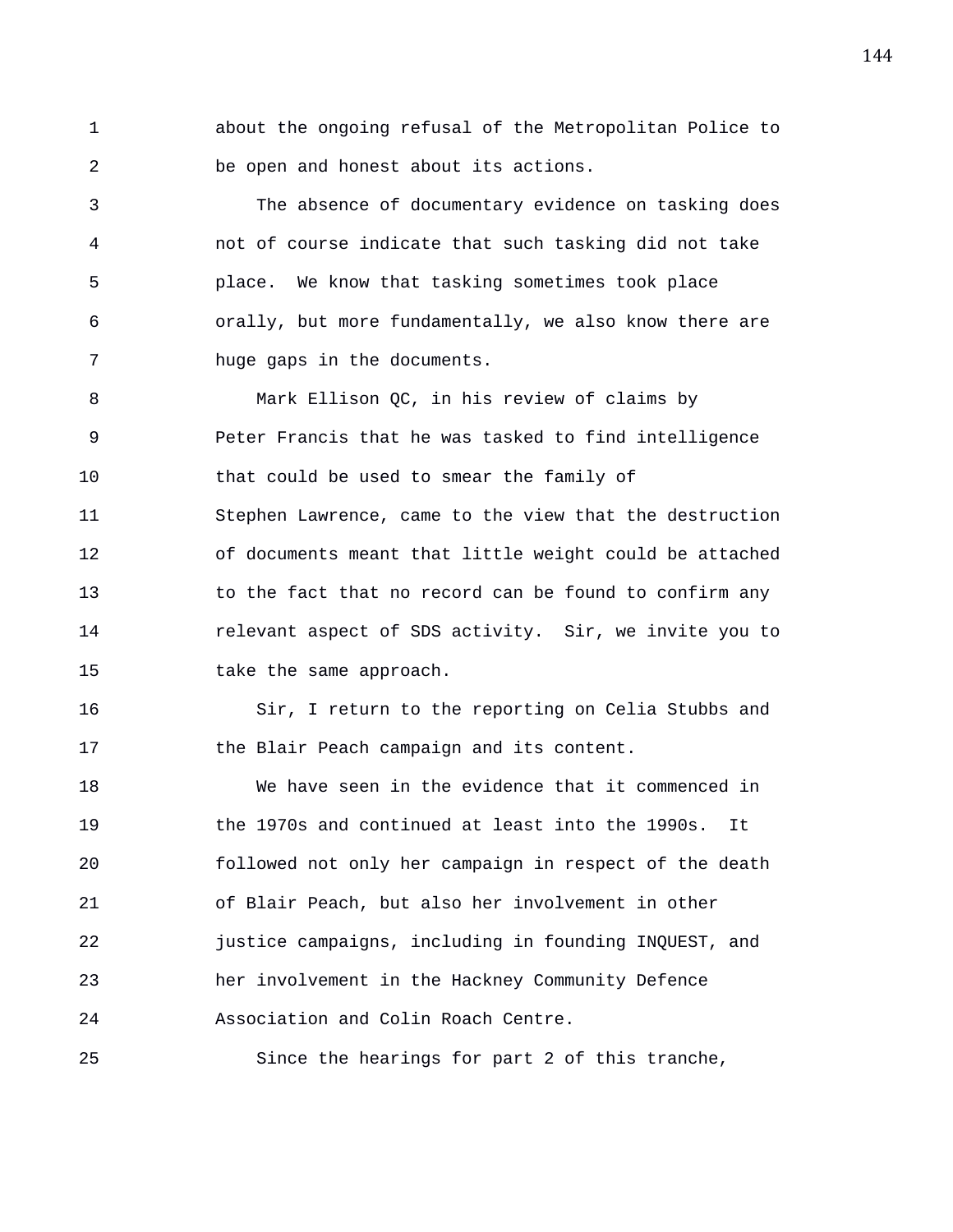1 Celia Stubbs has received documents disclosed by 2 the Metropolitan Police in response to a subject access 3 request. They are primarily Special Branch documents, 4 and it appears likely that at least some of 5 the disclosed documents recite information from 6 undercover officers, although were not obtained or 7 disclosed by this Inquiry.

8 We say that should be of significant concern to you, 9 Sir, and worthy of further investigation by the Inquiry 10 team.

11 Indeed, one of the documents, a report of 12 10 April 1989 on a meeting of the Blair Peach 10th 13 Anniversary Committee is stated to be from "a secret and 14 reliable source", which indicates an undercover officer.

15 Sir, if it would help to see the document, it's at 16 doc 072 {DOC/72}, which can be brought up on the screen. 17 THE CHAIRMAN: This is a document which you obtained from 18 the Metropolitan Police on the subject access request? 19 MR JACOBS: That's correct.

20 THE CHAIRMAN: It has been redacted by them. There has been 21 no participation by the Inquiry in the redaction of this 22 document.

23 MR JACOBS: That's correct, Sir.

24 And if you look, for example, over to the next page 25  ${DOC/72/2}$ , you will see that the entirety of it is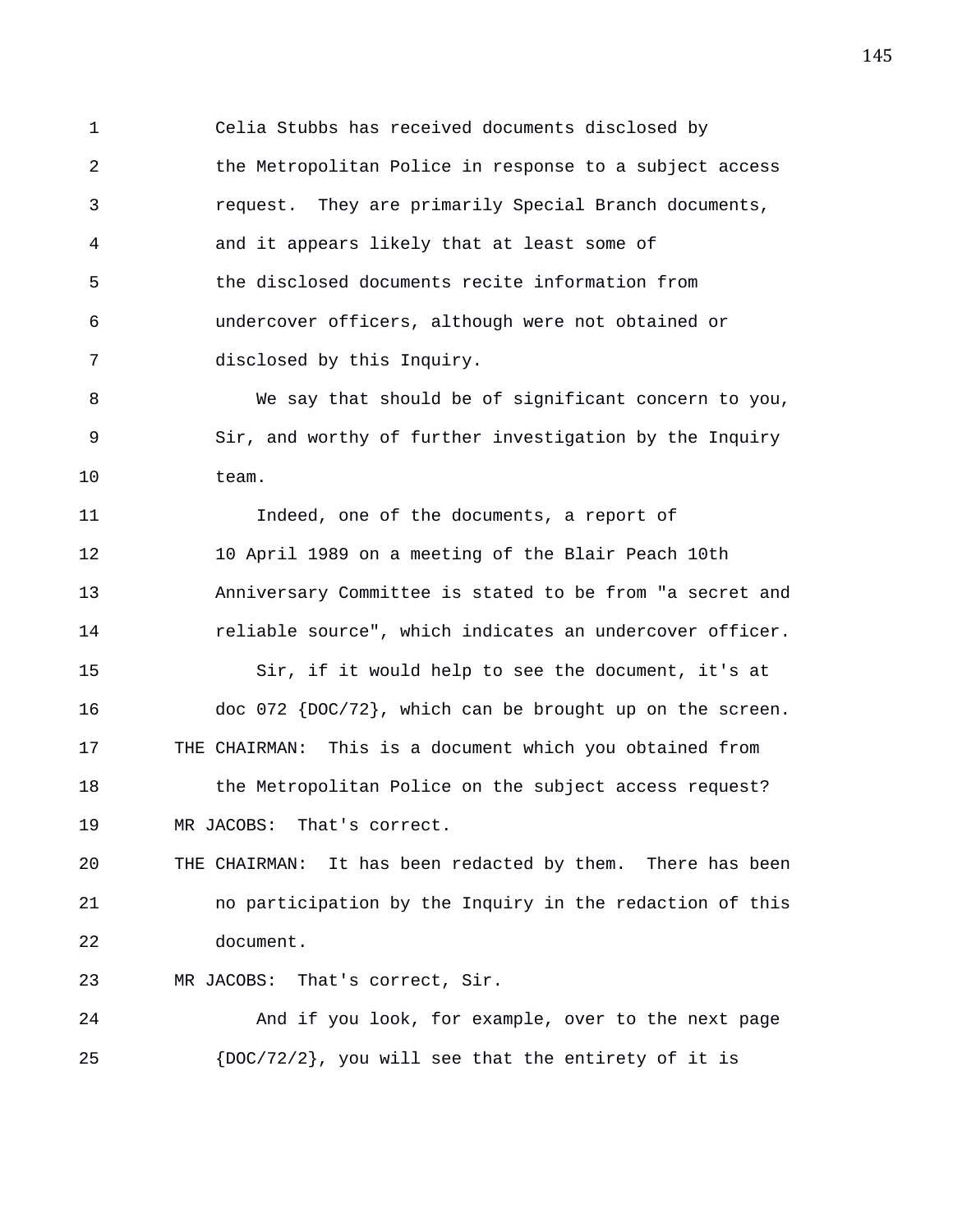1 redacted.

2 Clearly, if it had been obtained or provided to 3 the Inquiry, then the approach to redaction might be 4 very different.

5 Sir, that can be taken down.

6 Although heavily redacted, the reports give some 7 further insight, we say, into the interests of 8 Special Branch, which, as has become increasingly clear 9 to the Inquiry, were served generally by the SDS. They 10 help answer the question as to why information was 11 gathered on Celia Stubbs and the campaigns with which 12 she was associated; and they are appended, as I can see 13 you have, Sir, to our opening statement.

14 If doc 073 {DOC/73} could be brought up on 15 the screen.

16 This is a document of 11 October 1974, and it 17 appears to us to have been the first photograph and 18 detail of Celia Stubbs. And this is likely when her 19 registry file reference was created. And you'll see, 20 Sir, that it includes details of her passport, her 21 marriage and her children.

22 A Special Branch report of 1978 noted details of 23 Blair Peach's car and relationship with Celia Stubbs. 24 If we could have up on screen doc 075 {DOC/75}. 25 Sir, you'll see that this is a Special Branch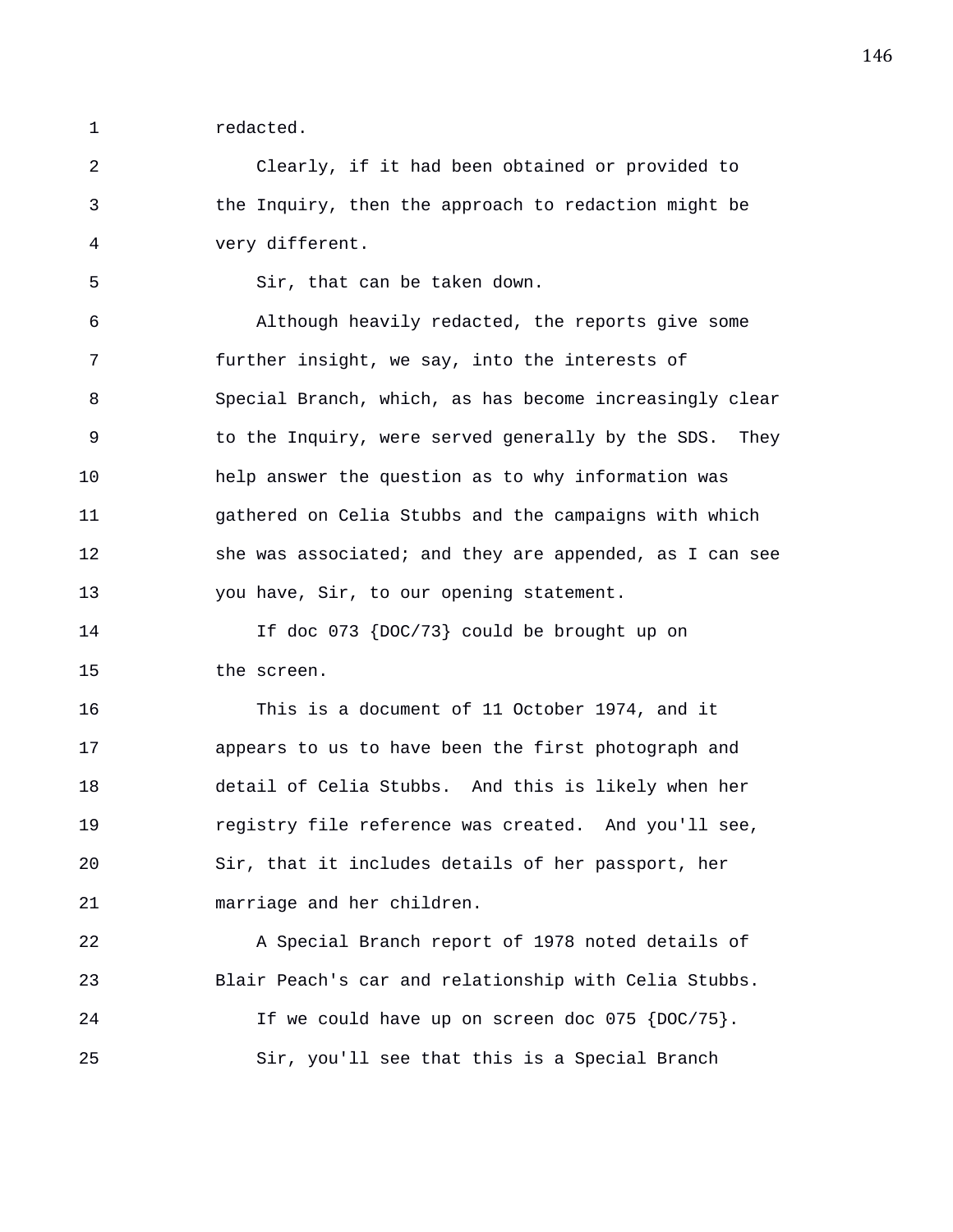1 report, again provided in response to the subject access 2 request, which describes an incident of Celia Stubbs 3 wearing an Anti-Nazi League lapel badge and being 4 assaulted by two members of the National Front and 5 suffering bruises and lacerations to her face.

6 You may note, Sir, that this is the only incident in 7 the documents in which Celia Stubbs is associated with 8 an incident of disorder, and it is her being a victim of 9 a vicious attack by two members or supporters of 10 the National Front.

11 THE CHAIRMAN: Yes. Forgive me for interrupting you again, 12 but for the avoidance of doubt for those looking at 13 these documents, these are all retrieved from 14 the Metropolitan Police under the subject access 15 request, and there is nothing in the text of this 16 document to indicate that it had anything to do with 17 the SDS.

18 MR JACOBS: Sir, in relation to this document, yes. We 19 would say in relation to the last document where it 20 says "secret and reliable source" --

21 THE CHAIRMAN: I wasn't making that point in relation to 22 that document. But you have produced some documents 23 which look as though they had something to do with 24 the SDS. But I think I'm right in saying the majority 25 of those that you have from this source aren't.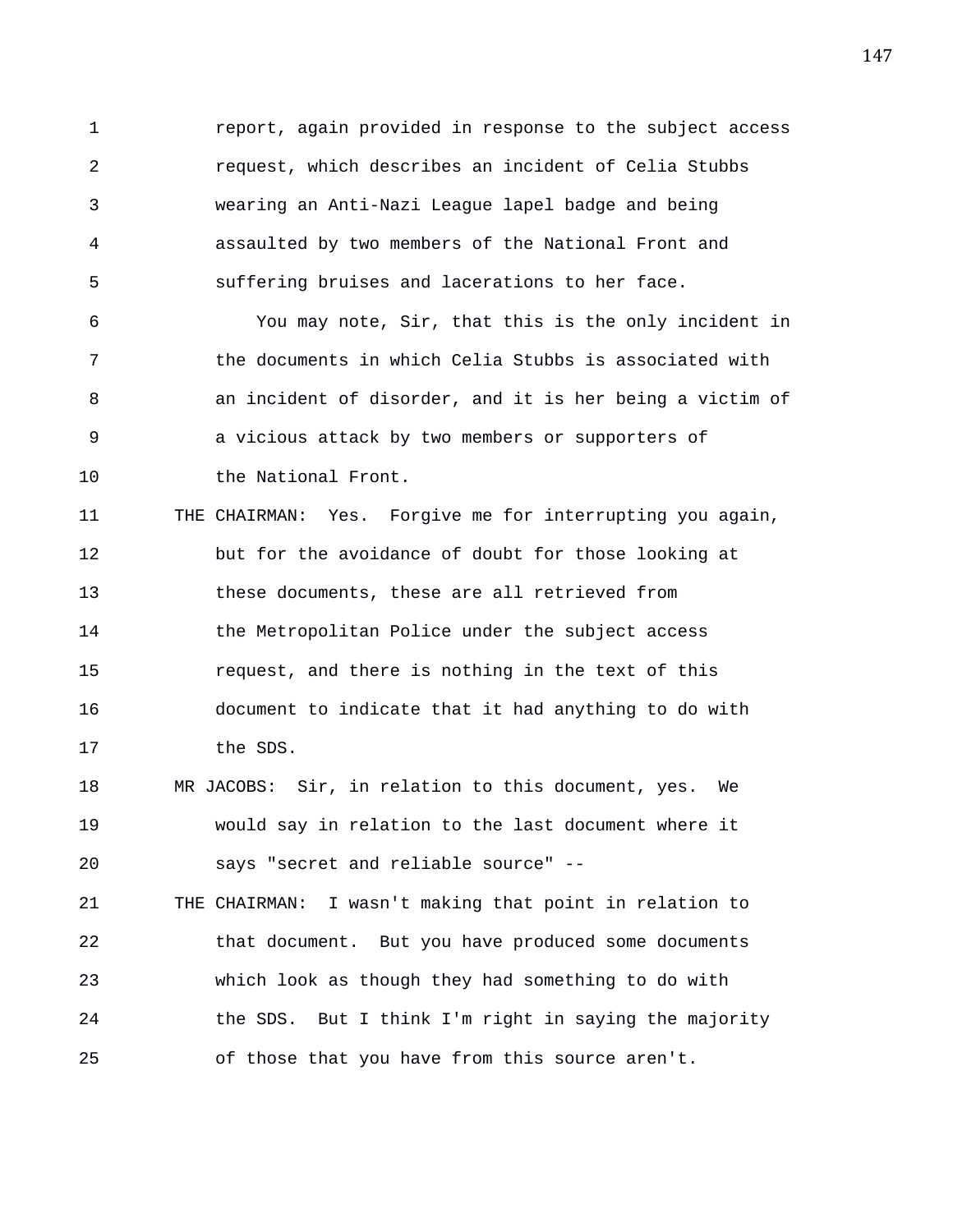1 MR JACOBS: Sir, that's right. What we would say is that 2 the evidence we do have relating to the SDS is that it 3 served the interests of Special Branch generally. So 4 where the documents indicate what is of interest to 5 Special Branch, then a reasonable inference can be made 6 that it's likely also a matter of interest to the SDS. 7 THE CHAIRMAN: Well, that is a matter that may or may not be 8 right. All I was trying to do, and I would invite you 9 to do it, if we're looking at further documents, is to 10 indicate whether or not you say they do, may have or do 11 not originate from the SDS. 12 MR JACOBS: Sir, of course. 13 THE CHAIRMAN: Thank you. 14 MR JACOBS: That document can be taken down. 15 The vast majority of reporting on Celia Stubbs 16 followed the death of Blair Peach and then continued for 17 the next two decades. 18 Could we have up document 076 {DOC/76}. 19 Sir, while we're waiting for that to be brought up, 20 it's a Special Branch report of 19 June 1979. It 21 certainly doesn't indicate on its face that it's an SDS 22 document or originates from the SDS. But what it does 23 say is that the report: 24 "... concerns those persons, known to this Branch,

25 who have made written statements to Police concerning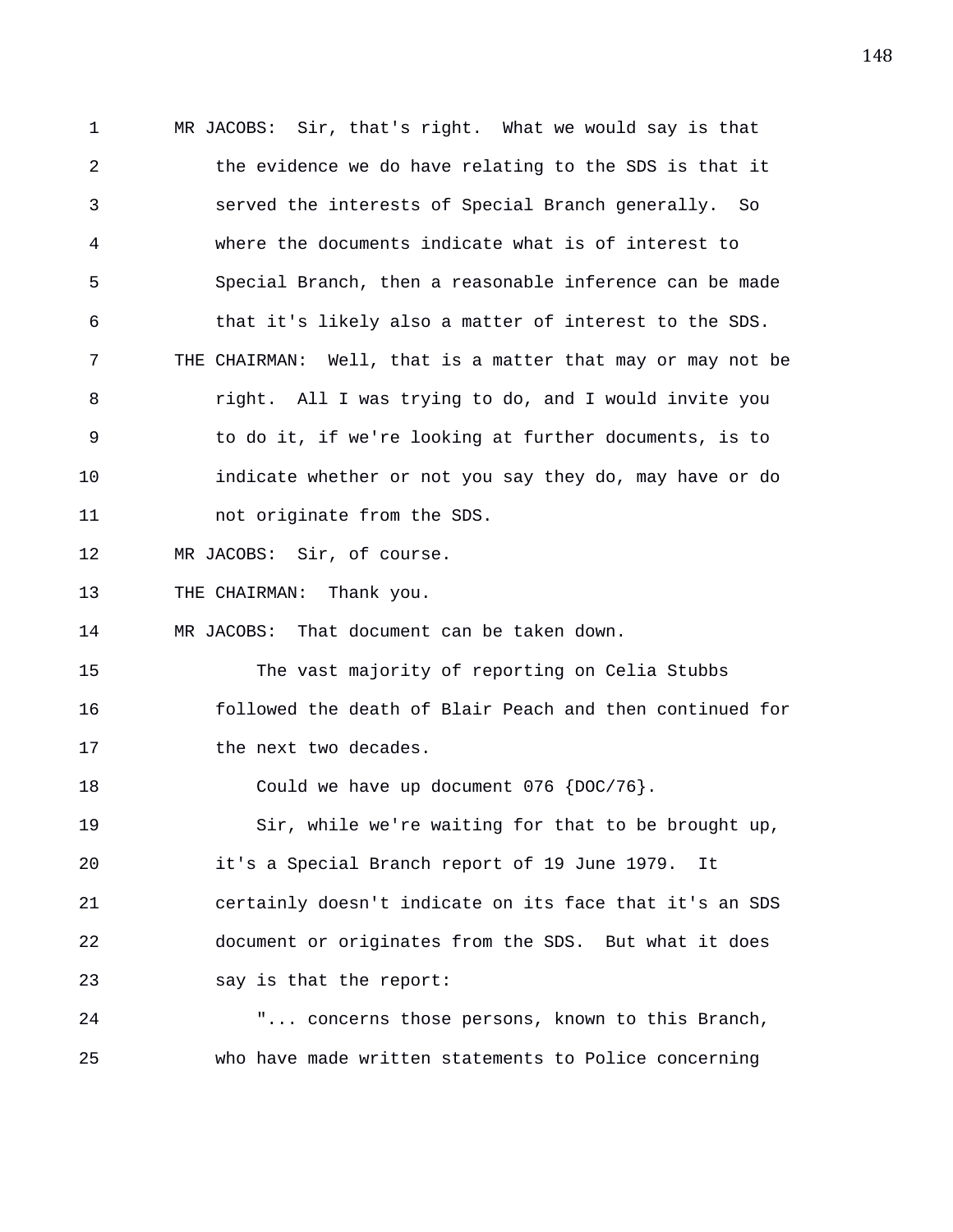1 the death of Blair Peach during an anti-National Front 2 demonstration at Southall on 23.4.79." 3 Sir, at paragraph 2 you can see it says: 4 "Appendix 1A shows a list of all persons who have 5 made statements to Police concerning this matter. 6 Appendix attached shows a list of those persons who have 7 been positively identified as having previously come to 8 the notice of this Branch, together with the personal 9 details they gave to Police and a brief resumé of 10 information concerning the individuals, recorded in this 11 Branch." 12 And "this Branch" being Special Branch. 13 So we can see, Sir, it's a collation of the key 14 information held by Special Branch on all individuals

16 The information itself, the appendix, is redacted; 17 we don't see it. In our submission, it's likely, Sir, 18 that information gathered by the SDS would have been -- 19 would have fed into it, because the evidence tends to 20 suggest that the intelligence gathered by the SDS simply 21 fed into the general pool of intelligence held and used 22 by Special Branch.

15 giving evidence in respect of Blair Peach's death.

23 Sir, the document does not spell out why 24 Special Branch was collating and reporting information 25 it held on all individuals who had given statements to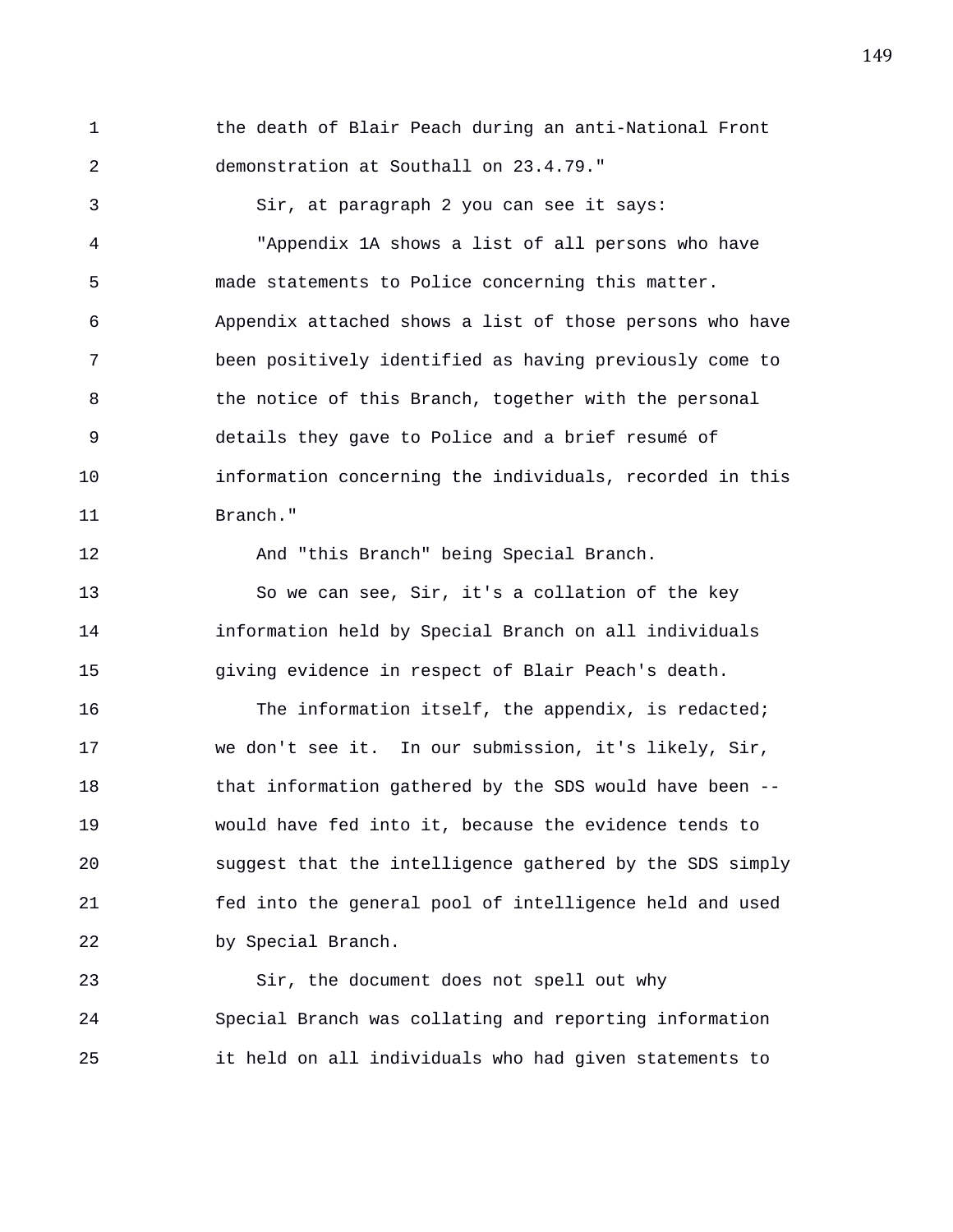1 the police, but in our submission, it is difficult to 2 see any motivation other than that it was looking for 3 opportunities to discredit accounts given of police 4 brutality which resulted in Blair Peach's death. 5 That can be taken down. Thank you. 6 Sir, we had previously observed in our opening 7 statement for Part 2 that in April 1980 another 8 Special Branch memorandum recorded a meeting with 9 the Deputy Assistant Commissioner of Operations of 10 the Metropolitan Police regarding the Friends of 11 Blair Peach Committee and consideration being given to 12 applying for a High Court injunction to prohibit 13 the further publication of the names of the Special 14 Patrol Group officers allegedly involved in Peach's 15 murder. Sir, we say that these documents show that 16 intelligence was used by Special Branch -- and that 17 would have included SDS intelligence -- not for 18 responding to public disorder but for responding to 19 the campaign.

20 Sir, we also say that much of the Special Branch 21 reporting reveals the prejudices and the disdain that 22 the Metropolitan Police and Special Branch held towards 23 those seeking to hold police to account for their 24 conduct.

25 Could we have on screen {DOC/78/1}. Thank you.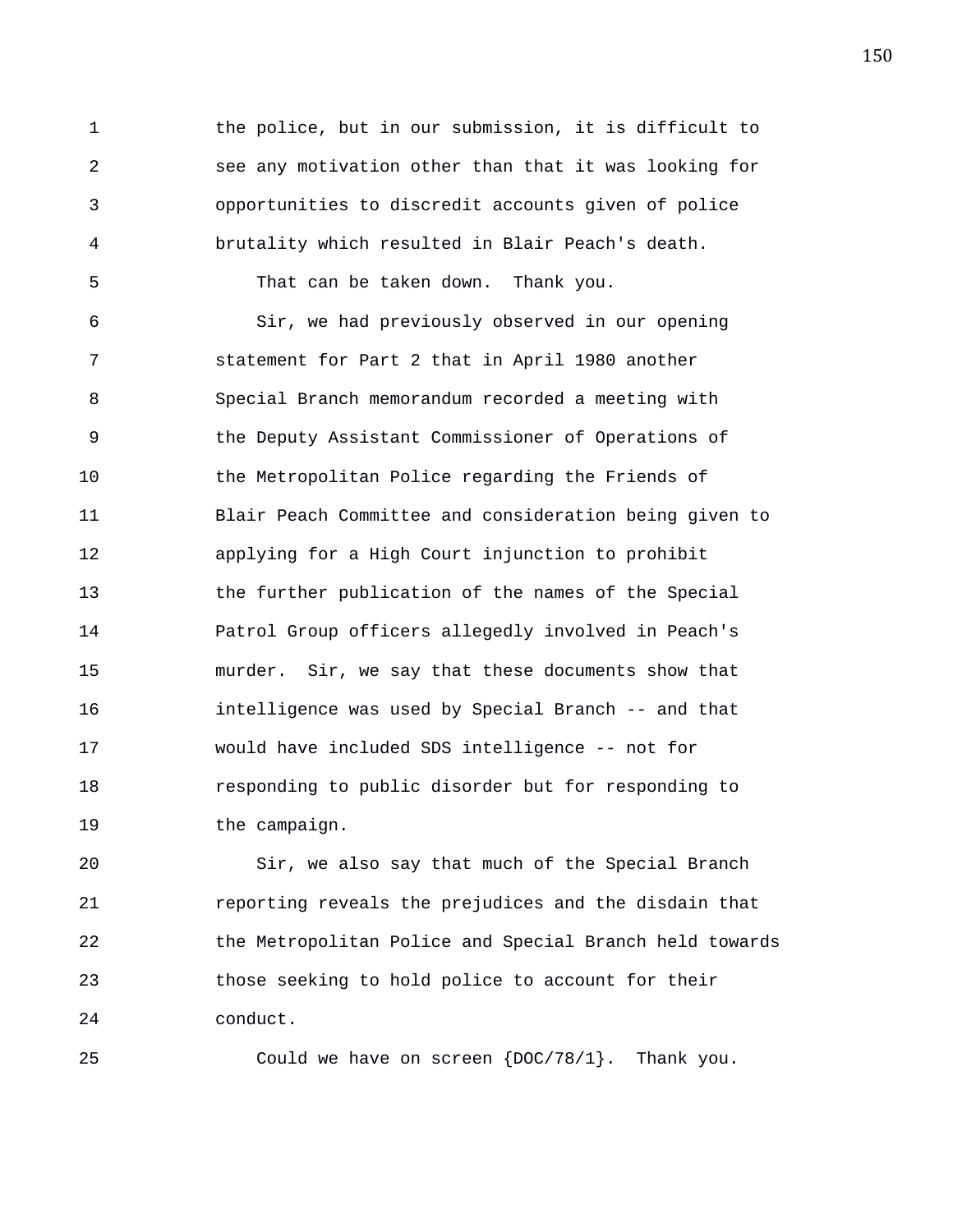1 Sir, this is an undated report. It describes 2 Celia Stubbs first coming to notice in 1976. Sir, if 3 you look in the body of text, and in particular in 4 the middle, you'll see a sentence beginning: 5 "Following the death ..." 6 And it says: 7 "Following the death of Blair Peach [Celia Stubbs] 8 became a useful propaganda tool for the left-wing 9 publicity machine. Since 1980 she does not appear to 10 have been involved in any public order incidents. She 11 would appear to be a member of the pressure group 12 'INQUEST' purely because of her association with PEACH." 13 Sir, Celia Stubbs' partner had been killed by 14 a police officer and the circumstances of the death were 15 known to the Metropolitan Police but concealed until 16 the Cass Report was published in April 2010. Though she 17 never did achieve justice for Blair Peach, her 18 campaigning was valiant and it was dignified. To 19 Special Branch, however, as we suspect this document to 20 be, she was a mere "propaganda tool for the left wing 21 publicity machine". We say it reveals the utterly 22 misplaced disdain for justice campaigns that drove this 23 policing. It was this institutional mentality or 24 mindset which left the SDS, and Special Branch more 25 broadly, willing to engage in the gross invasions of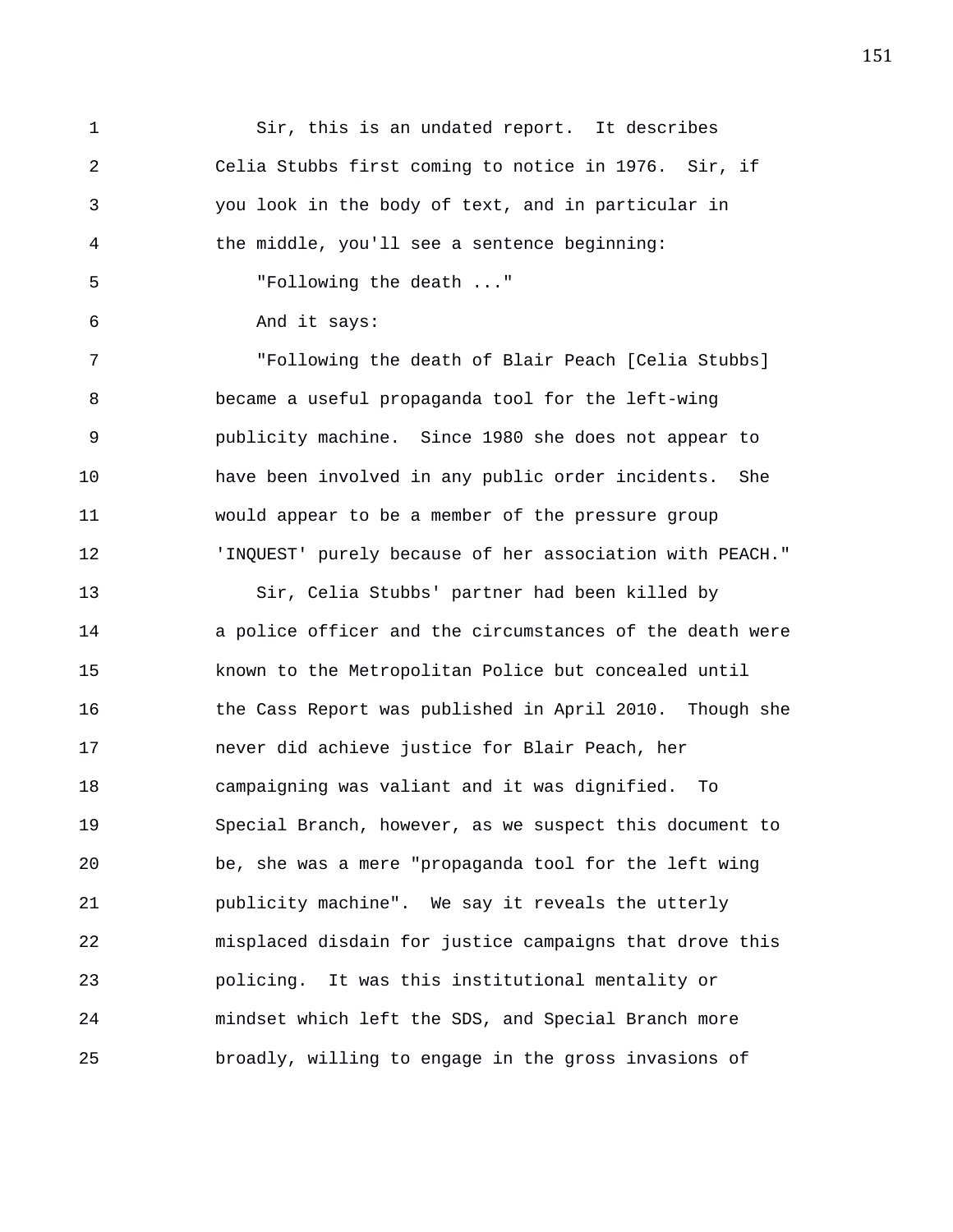1 privacy that it was committing to obtain information 2 that had no legitimate purpose.

3 Sir, a similar tone is evident in {DOC/79/1}, and if 4 that document could be brought up, please. This is 5 a Special Branch report of 1 February 1982 of a 6 12-person meeting of INQUEST, and I'm happy to indicate, 7 Sir, that it's Special Branch rather than SDS, as far as 8 we know, although it is a meeting -- a report of a very 9 small meeting of just 12 persons.

10 The author of the report observes -- and if we can 11  $\log$  go to the next page, so  $\left\{DOC/79/2\right\}$  -- at paragraph 9, so 12 toward the bottom of the page, it says:

13 "There seems to be little doubt that Inquest has 14 sprung out of Celia STUBBS' desire to keep 15 the Blair PEACH affair from the public gaze. She 16 realises that interest has waned and has hit upon 17 the idea of reviving it by linking up with other 18 notorious cases of recent years. Most of the others 19 involved are merely looking for a cause to adhere to. 20 Without STUBBS the group simply would not exist. 21 However, they are articulate and committed types and it 22 does not seem beyond the bounds of possibility that they 23 could eventually achieve the quasi respectable status of 24 groups such as NCCL."

25 Sir, you will be aware that that was the National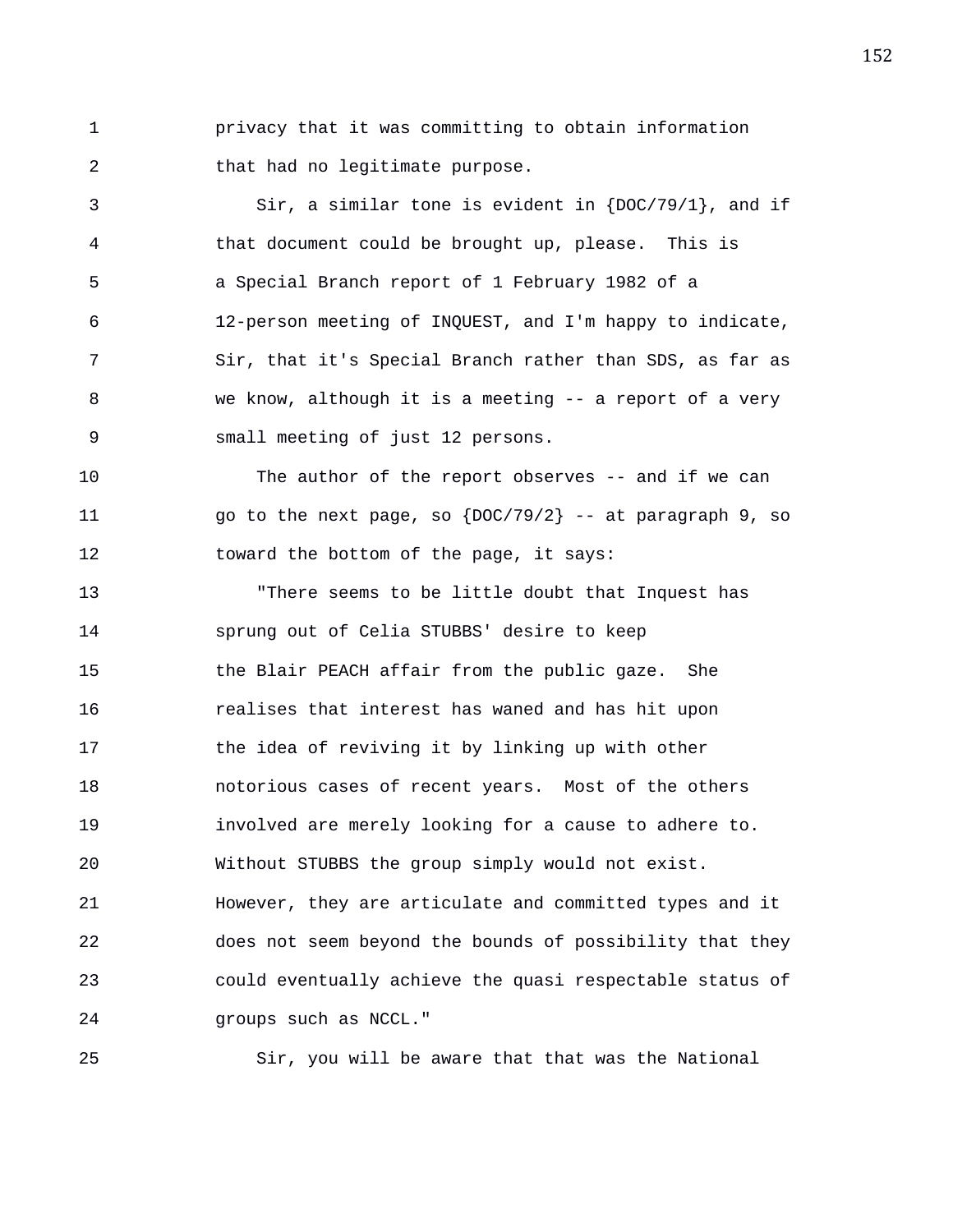1 Council for Civil Liberties, now Liberty.

2 So we say that the Special Branch narrative is 3 disturbing. It is important to note as background 4 the consistent role that NCCL had played in promoting 5 better policing and the close attention given to it by 6 Special Branch from its inception. In relation to 7 Southall itself, the NCCL had contributed to 8 6 the Unofficial Committee of Enquiry that investigated 9 the events and subsequently published two reports, one 10 of which focused directly on Blair Peach's death. 11 The Commissioner of Police at the time, David McNee, was 12 invited to cooperate with the unofficial enquiry but 13 refused this invitation and a public inquiry never took 14 place. To Special Branch, however, it appears that 15 persons victimised by police who went on to campaign in 16 an effort to hold police to account were to be regarded 17 or perceived as subversive. We also say that is evident 18 in the annual report for 1979, which disparages those 19 embarking on campaigns around the events in Southall.

20 The portrayal of the campaigning of Celia Stubbs as 21 opportunistic is disturbing and it provides valuable 22 insight into the reasons why undercover officers were 23 tasked to report on her. That report was written 24 40 years ago and, today, INQUEST, the organisation that 25 Celia Stubbs helped to found, helps hundreds of bereaved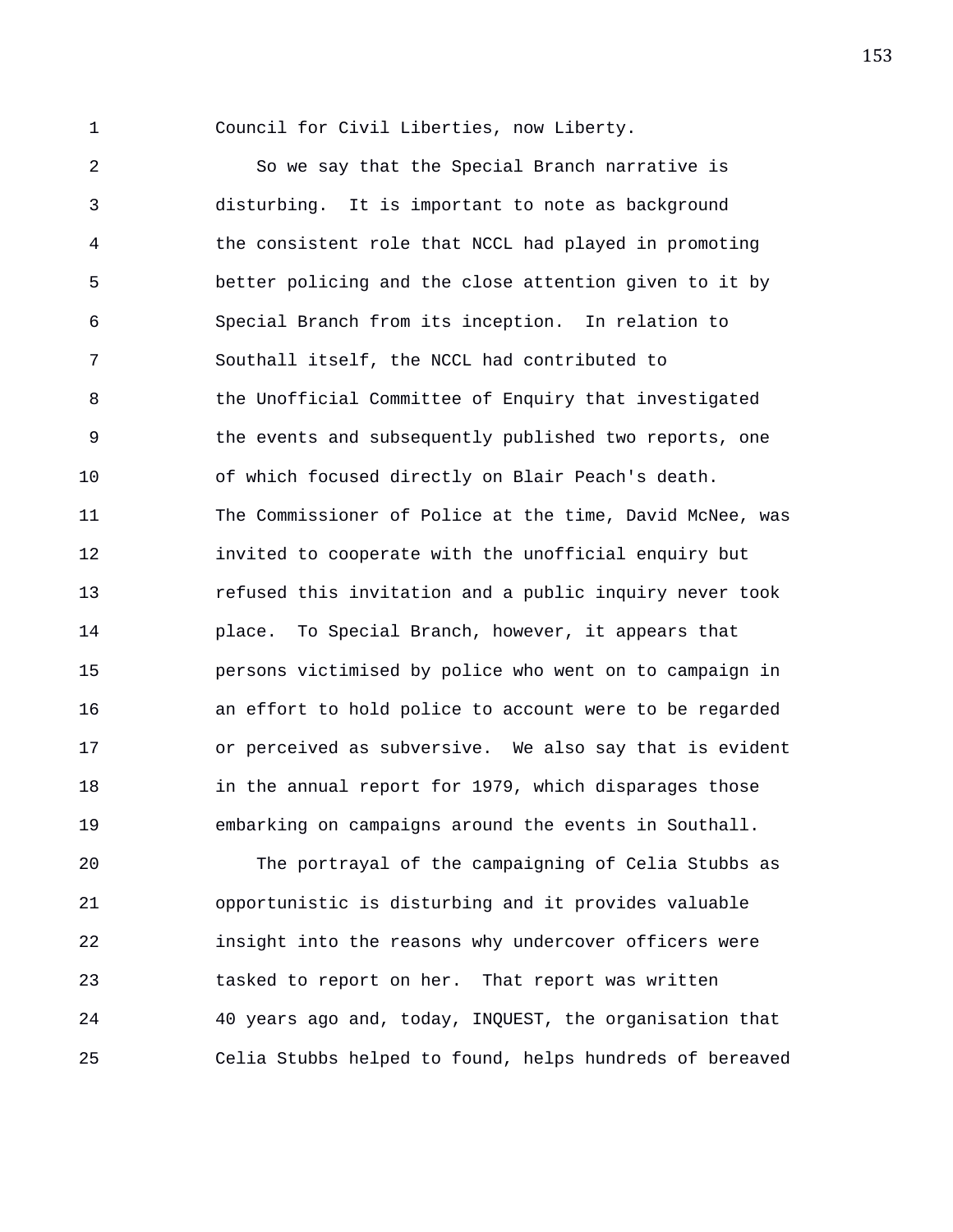1 families each year seek justice for their loved ones who 2 have lost their lives in police and prison custody, 3 immigration detention, mental health settings and 4 involving multi-agency failings.

5 That document can be taken down.

6 Notwithstanding that INQUEST simply assists families 7 through the legal process of an inquest and is not, and 8 never has been, remotely subversive, it was the subject 9 of frequent Special Branch reporting, including 10 reporting from SDS officers. One apparent "front 11 sheet" -- which, again, we suspect to be Special 12 Branch -- has the basic details of INQUEST under 13 the heading "Police Accountability Groups". It appears, 14 then, that Special Branch had, perhaps still has, a file 15 with its collated intelligence from overt and covert 16 sources on "police accountability groups".

17 Celia Stubbs believes this brings into focus an 18 especially important point for you, Sir, to assess and 19 to include in your report. It should be made known 20 publicly through this Inquiry that during the time with 21 which this tranche is concerned, Special Branch collated 22 intelligence on "police accountability groups" such as 23 INQUEST in an apparently determined and coordinated 24 fashion and that the SDS fed into that. It was not 25 because such groups posed a threat to security, but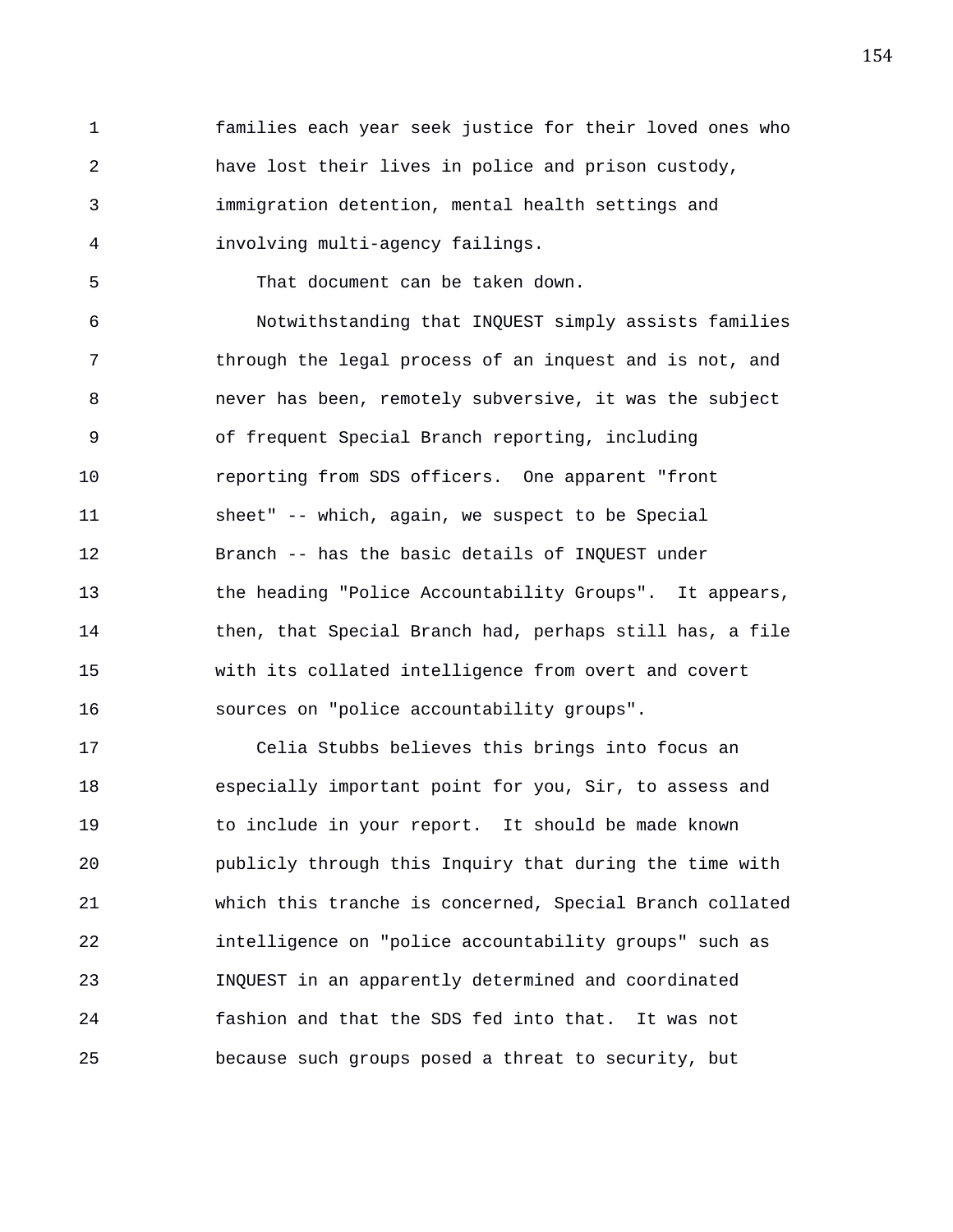1 because they sought properly to call police to account 2 and achieve legal redress for wrongdoing.

3 The Inquiry's terms of reference challenge it to 4 determine what were the motives for undercover policing. 5 It is apparent that in very substantial part the SDS 6 served the broader interests of Special Branch and other 7 agencies such as the Security Service. Without 8 disclosure and inquiry into those matters, the ability 9 of the Inquiry to shine a light on the motives of 10 undercover policing are, in truth, limited. However, we 11 say that the following key points emerge as to the uses 12 to which information gathered on Celia Stubbs and 13 the campaigns with which she has been associated was 14 put.

15 First, there is no evidence that such intelligence 16 was used in any meaningful way to address concerns of 17 public disorder. In fact, there was no indication that 18 such concerns even existed, other than on the perverse 19 and self-serving basis that anyone who seeks to hold 20 police to account for their wrongdoing and insist they 21 act in accordance with the law must necessarily be 22 a threat to public order.

23 Second, as I have already referenced, Sir, it 24 appears that SDS information was used in April 1980 to 25 assist the Deputy Assistant Commissioner of Operations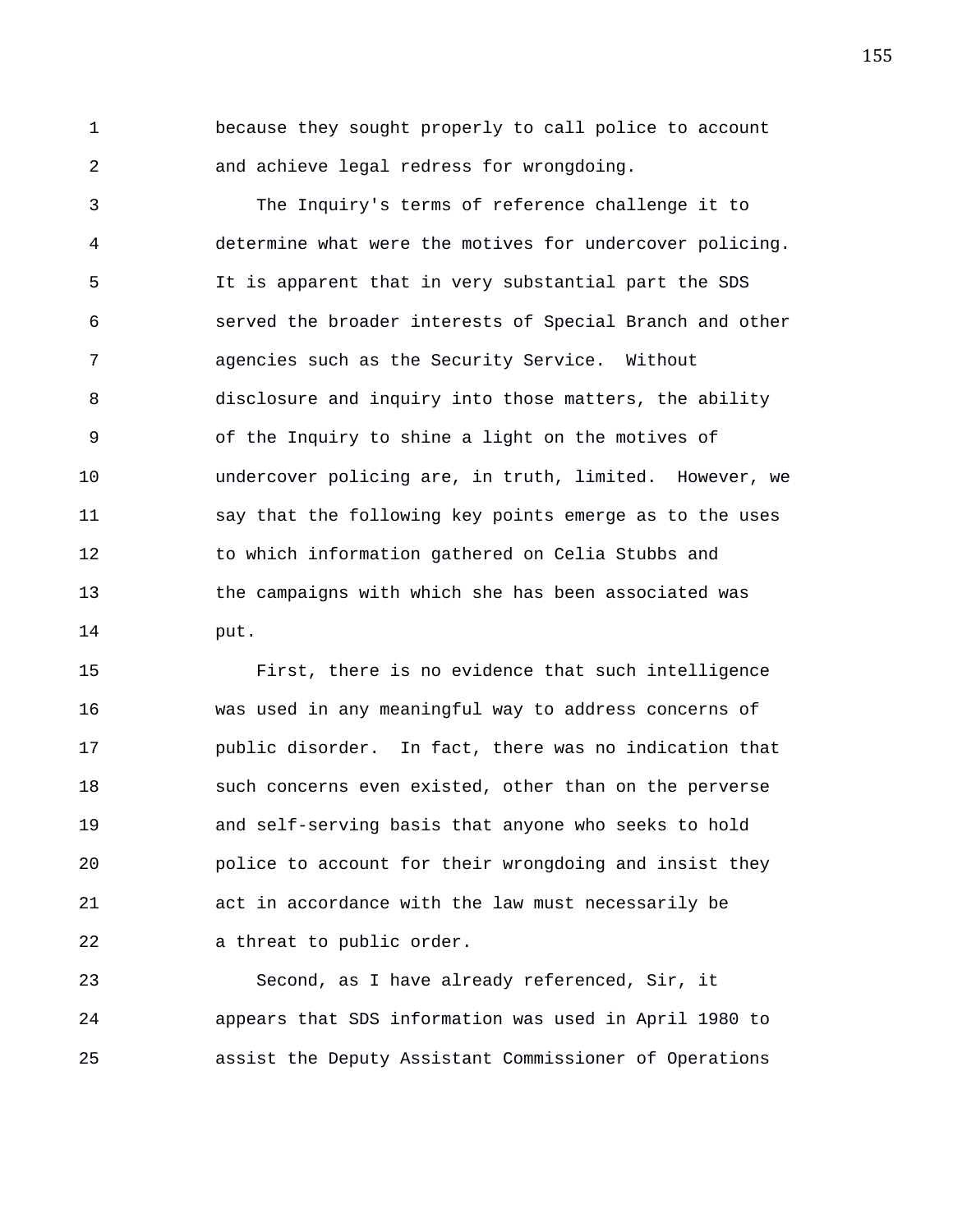1 of the MPS in considering seeking an injunction to 2 prohibit the Blair Peach campaign publishing the names 3 of the officers suspected of having been involved in his 4 killing.

5 Third, again, Sir, as I have referenced, 6 Special Branch information was collated on all 7 individuals who provided a statement in respect of 8 the killing of Blair Peach.

9 Fourth, information on justice campaigns appears to 10 be placed in the Special Branch file reserved for 11 "police accountability groups".

12 So we say that where there is evidence as to how 13 information was put to use, it is all concerned with 14 responding to campaigns for justice.

15 Sir, what conclusions should you draw from these 16 matters?

17 The inexorable conclusion, we say, is that 18 the motive for covert policing of Celia Stubbs and the 19 groups with which she was associated was not public 20 disorder, it was assisting the Metropolitan Police and 21 responding to and staying a step ahead of campaigns that 22 sought to require the police to account for their 23 actions in public and to achieve justice. These 24 campaigns useful lawful methods and posed no risk of 25 public disorder.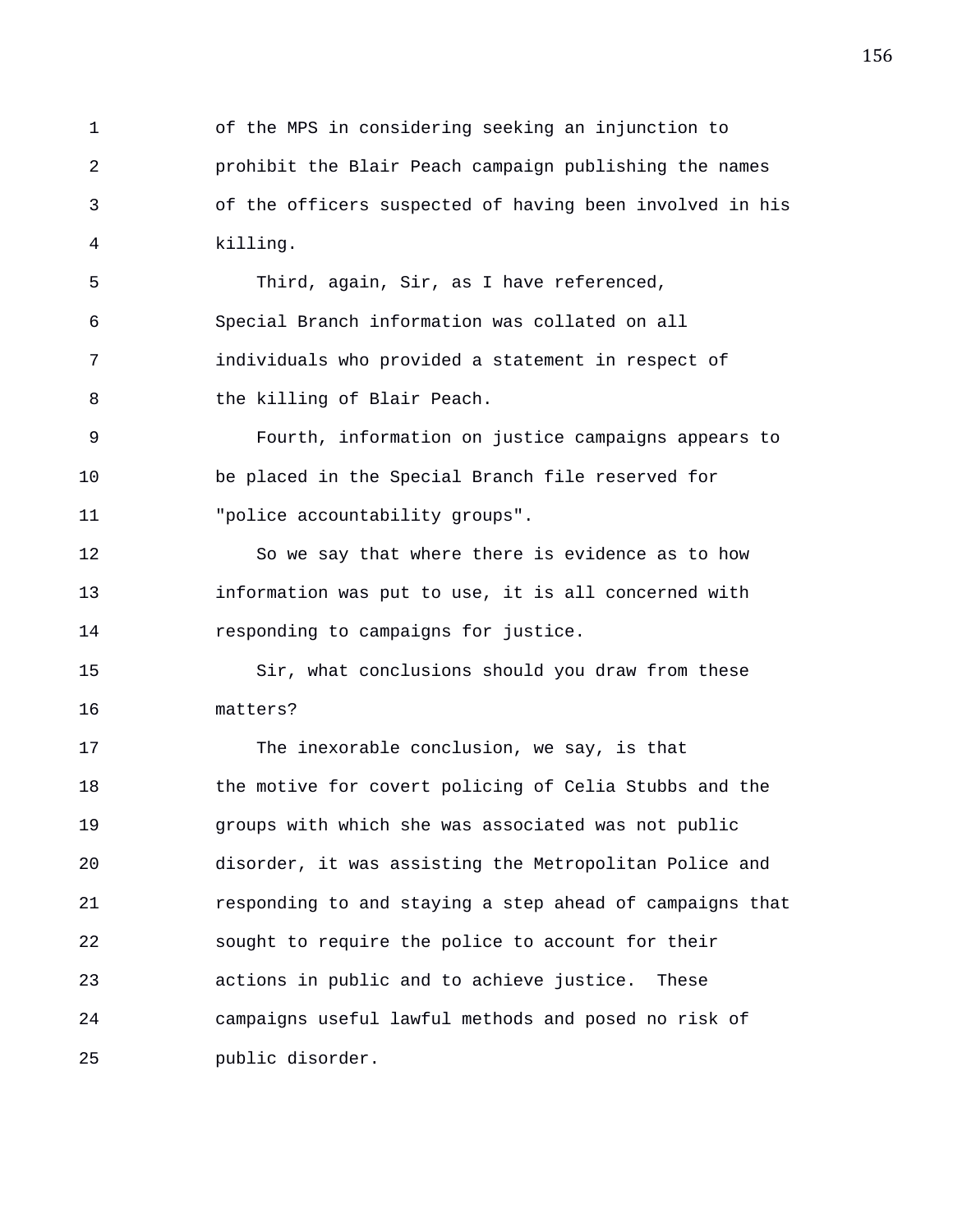1 Sir, I turn, as a final topic, to missing documents 2 and the closed hearings.

3 Paragraphs 44 to 51 of Celia Stubbs' opening 4 statement to Part 2 addressed the fact that the SDS 5 reports were prepared as a matter of course before and 6 after large demonstrations and are available for events 7 such as the 56-page report for the "Battle of Lewisham". 8 However, for the protest at Red Lion Square, and for 9 Southall, nothing has been produced to the Inquiry. 10 That is, for those events which saw the deaths of 11 Kevin Gately and Blair Peach, the reports appear to have 12 gone missing. They must have existed, and the 13 transcripts of the closed hearings make it clear that 14 one undercover officer, HN41, reported extensively on 15 the events preceding Southall and what occurred on 16 the day itself.

17 Celia Stubbs notes the steps taken by the Inquiry to 18 locate the missing documents as described in 19 Counsel to the Inquiry's second addendum disclosure 20 note. She is, however, disappointed that the Inquiry 21 has not been willing to search what is described as 22 the "significant number" of non-special Branch files 23 available to review. The disclosure note describes 24 the steps it has taken to identify relevant material as 25 being "proportionate". We say that these reports are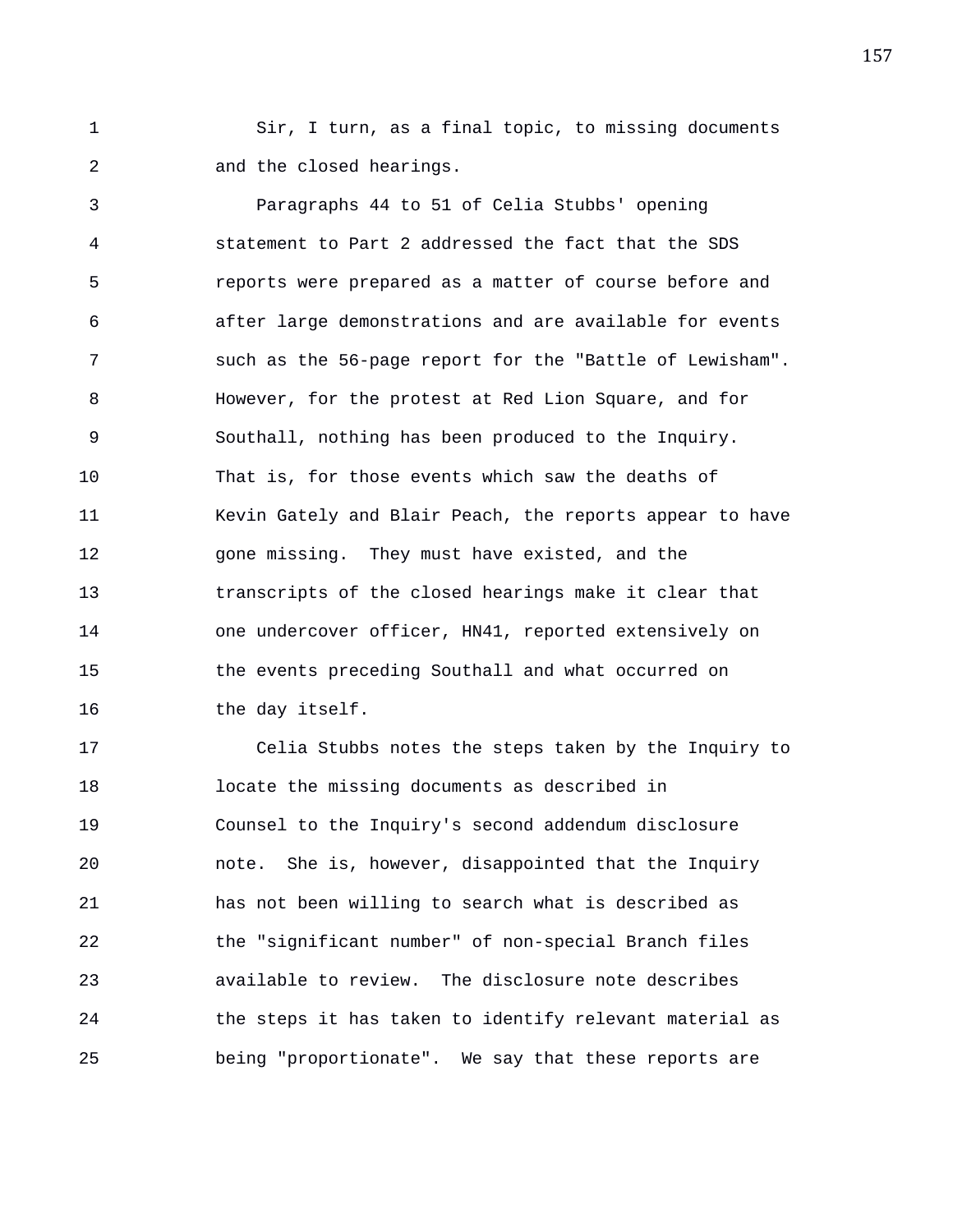1 crucial to understanding, in accordance with 2 the Inquiry's terms of reference, the "contribution made 3 by undercover policing towards the prevention and 4 detention of crime", and also the "effect upon 5 individuals ... and the public in general" of undercover 6 police operations. The relevance goes not only to 7 the role played by the SDS in advance planning for large 8 scale protests, but also whether the SDS was 9 subsequently complicit in concealing information and 10 police misconduct. As is clear from the evidence to 11 date, there was a revolving door of information between 12 the SDS, Special Branch, uniform policing and outside 13 agencies such as the Security Services. It is obviously 14 possible, we say, that the reporting could exist other 15 than in the Special Branch files. The use of 16 the term "proportionate" in this context should not 17 distract or deflect from the Inquiry's duty to mount 18 a thorough and effective investigation into all of 19 the uses made of the reports generated by undercover 20 policing.

21 Of significant interest is that HN41, in his closed 22 evidence, described that SDS managers did not want 23 undercover officers to attend the rally at Southall. 24 That is because it was known to the SDS that uniformed 25 officers were planning to "clamp down on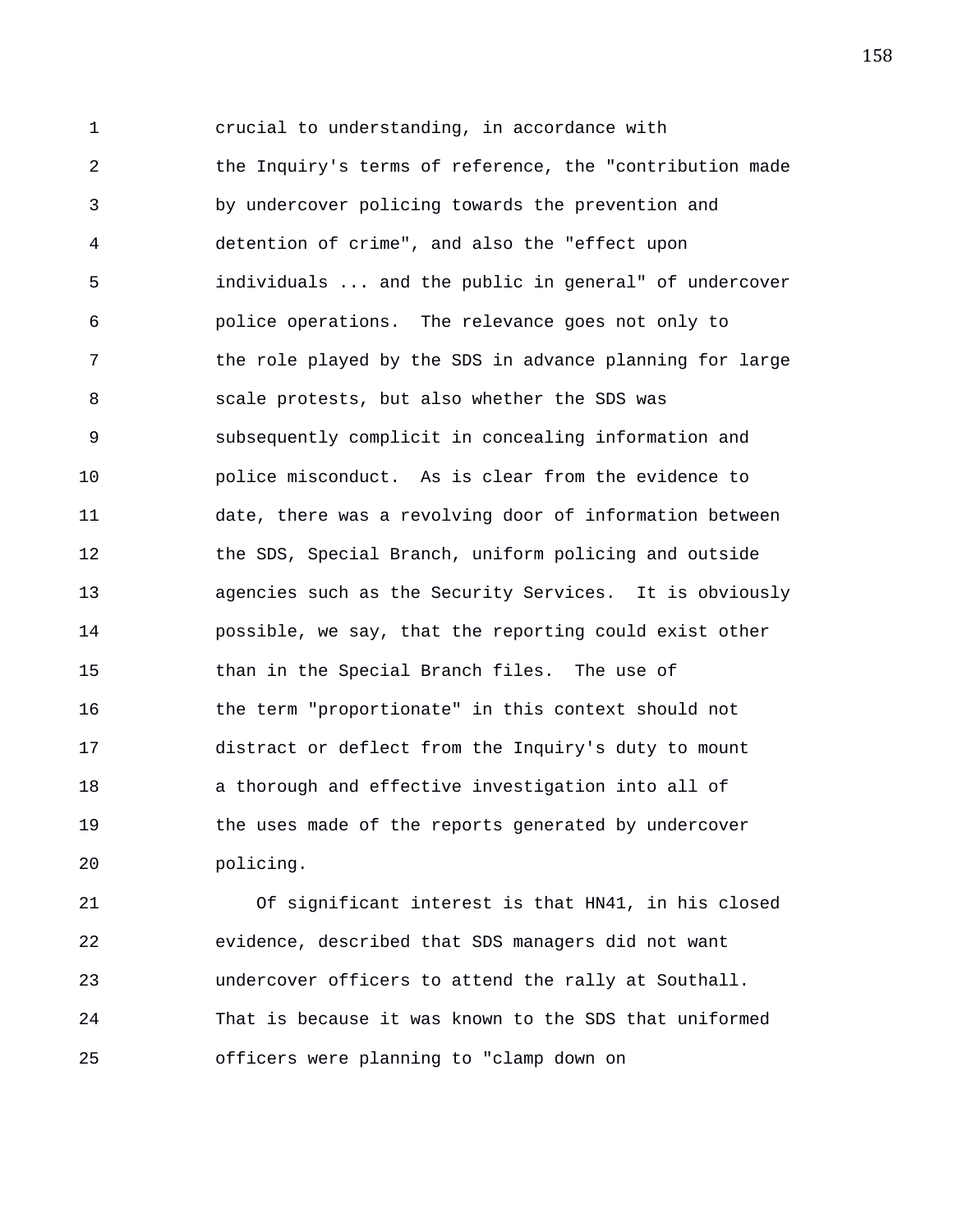1 the demonstrations" and dangers were "more than normal". 2 That increased danger posed by the uniformed officers 3 would have been faced by members of the public and 4 undercover officers alike, and that was obviously 5 a concern for the SDS. HN41 also described 6 the "disastrous mistake" in public order planning of 7 closing down part of Southall. That offers a glimpse 8 into the information likely within the report that may 9 have been profoundly important in exposing the approach 10 of the police to the rally and the violence which 11 resulted in the death of Blair Peach. It reinforces 12 the belief of Celia Stubbs that the reasonable inference 13 from such reports going missing is that they were 14 considered damaging to the police and have been 15 deliberately destroyed.

16 Further, it is evident from HN41's account of 17 being "smuggled in" to Scotland Yard to give a statement 18 as the "Murder Squad" had heard of his presence at 19 Southall, that the officers investigating Blair Peach's 20 death were well aware of the SDS presence and likely 21 knowledge of events, but that knowledge was never 22 revealed in the inquest.

23 It is concerning, we say, that this evidence was 24 dealt with in closed hearings and is now only available 25 in redacted form, not least because it is the only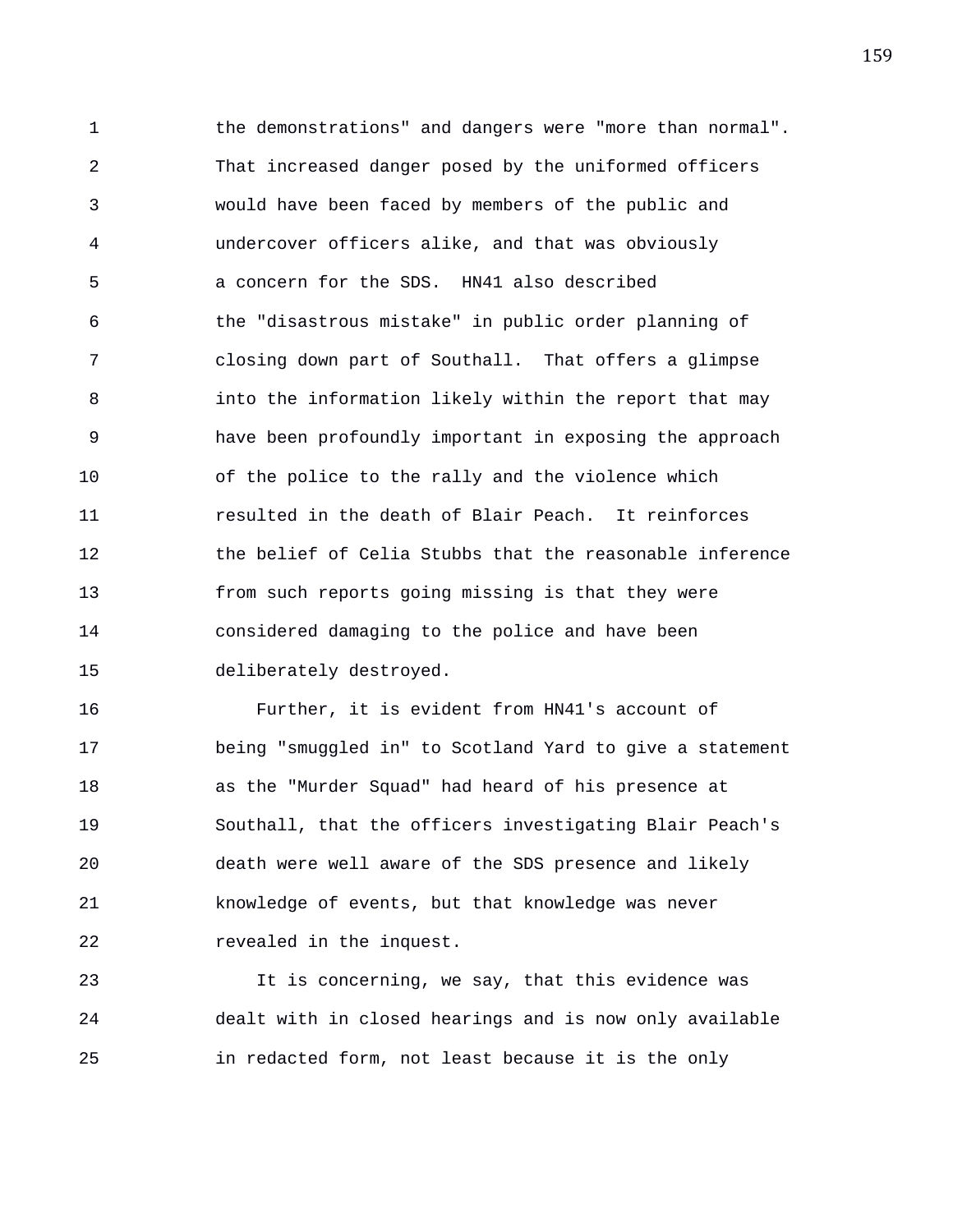1 direct evidence from undercover police officers in 2 relation to the events at Southall and the subsequent 3 investigation into Blair Peach's death. It provides 4 confirmation that there was advance intelligence from 5 the SDS, liaison with undercover officers present at 6 the demonstration, and liaison between the SDS and other 7 departments after the event in relation to 8 6 11 the investigation into the death. This evidence raises 9 many more questions, we say, which could be put to 10 the witness HN41, and underscores the concerns raised by 11 Celia Stubbs and other core participants about 12 the extent of their ability to participate effectively, 13 and we would invite the evidence to be revisited.

14 This Inquiry is not, of course, the first instance 15 in which such reports were required to be disclosed but 16 have not been. Reports of the type referred to by 17 undercover officers and SDS managers to this Inquiry 18 would have fallen to be disclosed into the coronial 19 inquests into the deaths of Kevin Gately and 20 Blair Peach, and also to Lord Scarman's public inquiry 21 into the events of Red Lion Square. The requirement for 22 disclosure may have placed the Metropolitan Police in 23 somewhat of a dilemma as it wished to keep the existence 24 and role of the SDS concealed. However, 25 the Metropolitan Police had no authority to respond to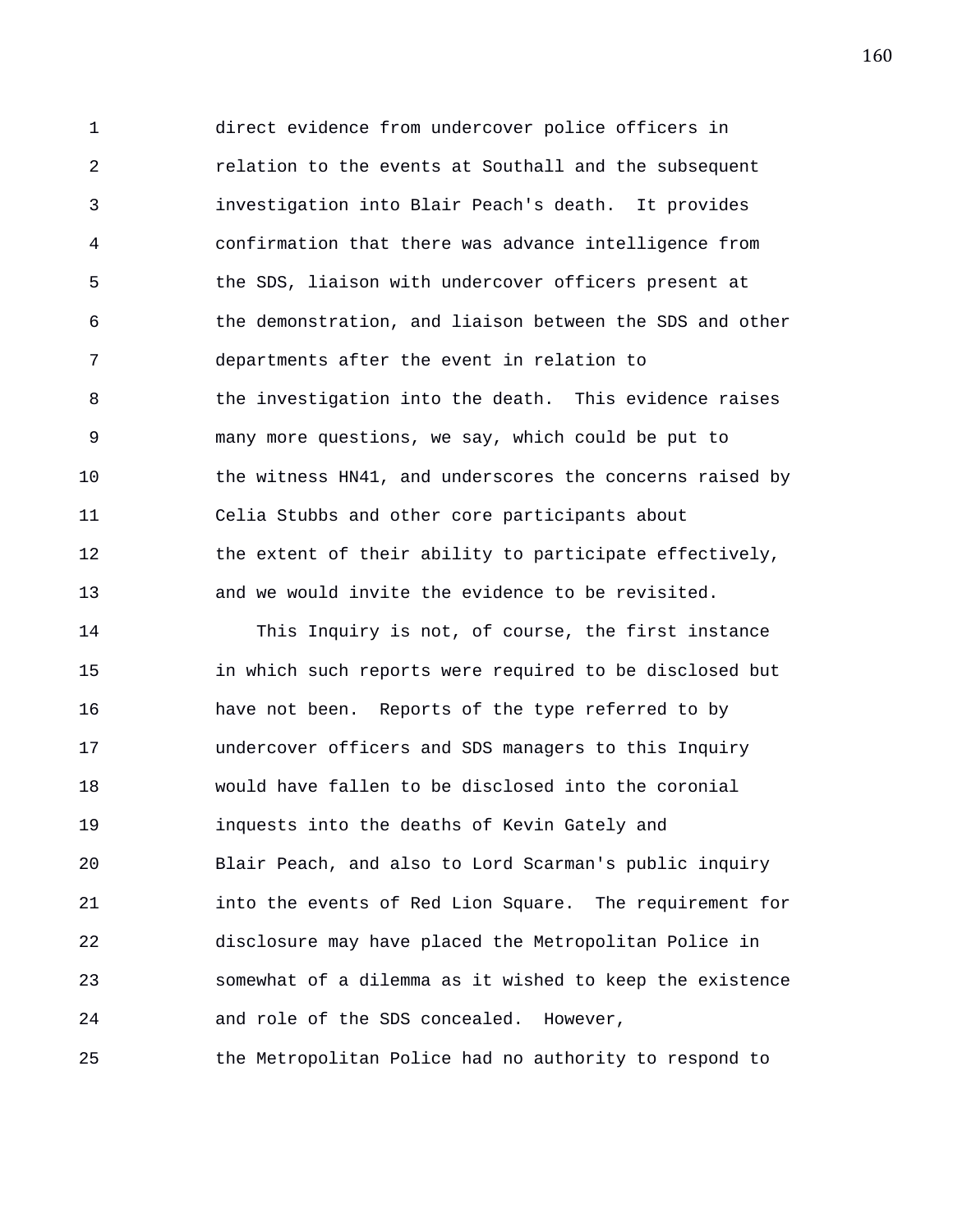1 such dilemmas by withholding obviously relevant and 2 potentially crucial documents. Sir, you will be aware 3 that there were similar failures to disclose undercover 4 reporting to the Macpherson Inquiry.

5 We say that there appears, ultimately, to have been 6 two sides to the deployment of undercover officers as 7 a means of managing reputational damage to 8 the Metropolitan Police.

9 First, there was reporting on the activities of 10 groups which sought to hold officers to account for 11 their actions for the purposes of being able to 12 effectively preempt or respond to them.

13 Second, there was the destruction or withholding of 14 evidence, undercover officer and SDS reports, that would 15 have been reputationally damaging and of assistance to 16 those groups in their campaigns.

17 Sir, I turn to our conclusion.

18 Nearing the end of the evidence to this tranche of 19 the Inquiry, it is clear that there was never any 20 justification for the covert policing in respect of 21 Celia Stubbs and the Blair Peach campaign. That is no 22 revelation as it is known that Celia Stubbs is and 23 always has been a law-abiding citizen whose life was 24 turned upside down by the conduct of officers serving 25 within the Metropolitan Police, who took the life of her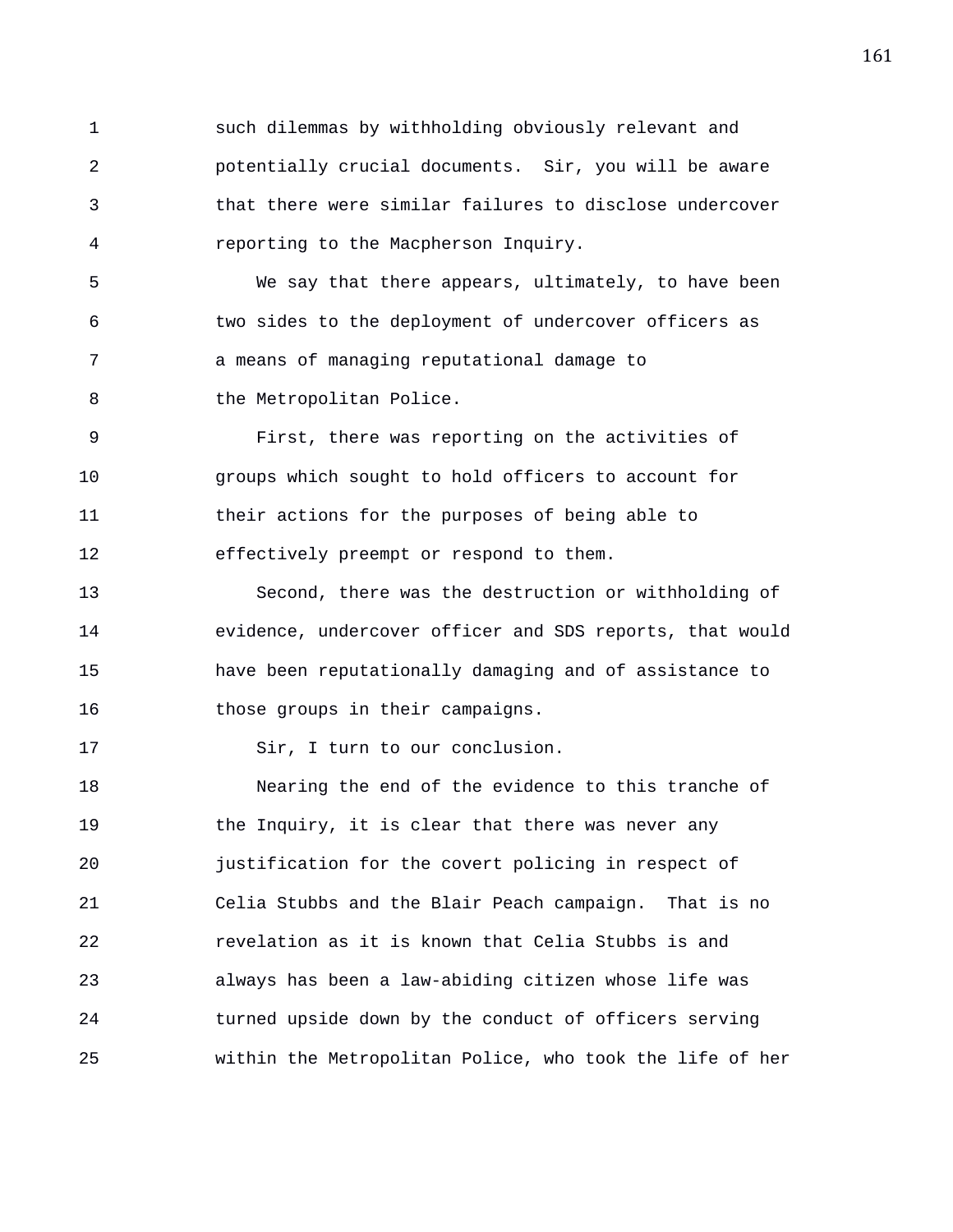1 partner as he campaigned, peacefully, against racism.

2 A more fundamental question is why 3 the Metropolitan Police pursued these activities. As in 4 the Inquiry's terms of reference, to "examine 5 the motivation for ... undercover police operations in 6 practice".

7 The answer is that the motivation in respect of 8 the covert policing of Celia Stubbs was to enhance 9 the ability of the Metropolitan Police to respond to 10 the Blair Peach campaign and resist its legitimate 11 demands that officers be held to account for their 12 actions. That conclusion will only become clearer as 13 the Inquiry moves to its next tranche, and it becomes 14 apparent that the reporting on Celia Stubbs was only 15 the first of very many instances of covert policing of 16 peaceful justice campaigns.

17 Celia Stubbs hopes that the Inquiry will understand 18 how traumatic it has been for her to discover the extent 19 and nature of the undercover reporting on her over 20 the years that she pursued this campaign.

21 Her trauma is made worse by the steps taken by 22 the Metropolitan Police to obstruct access to 23 the relevant material. It is the task of this Inquiry 24 to understand and highlight the extent of the harm 25 caused by all of these aspects of undercover policing.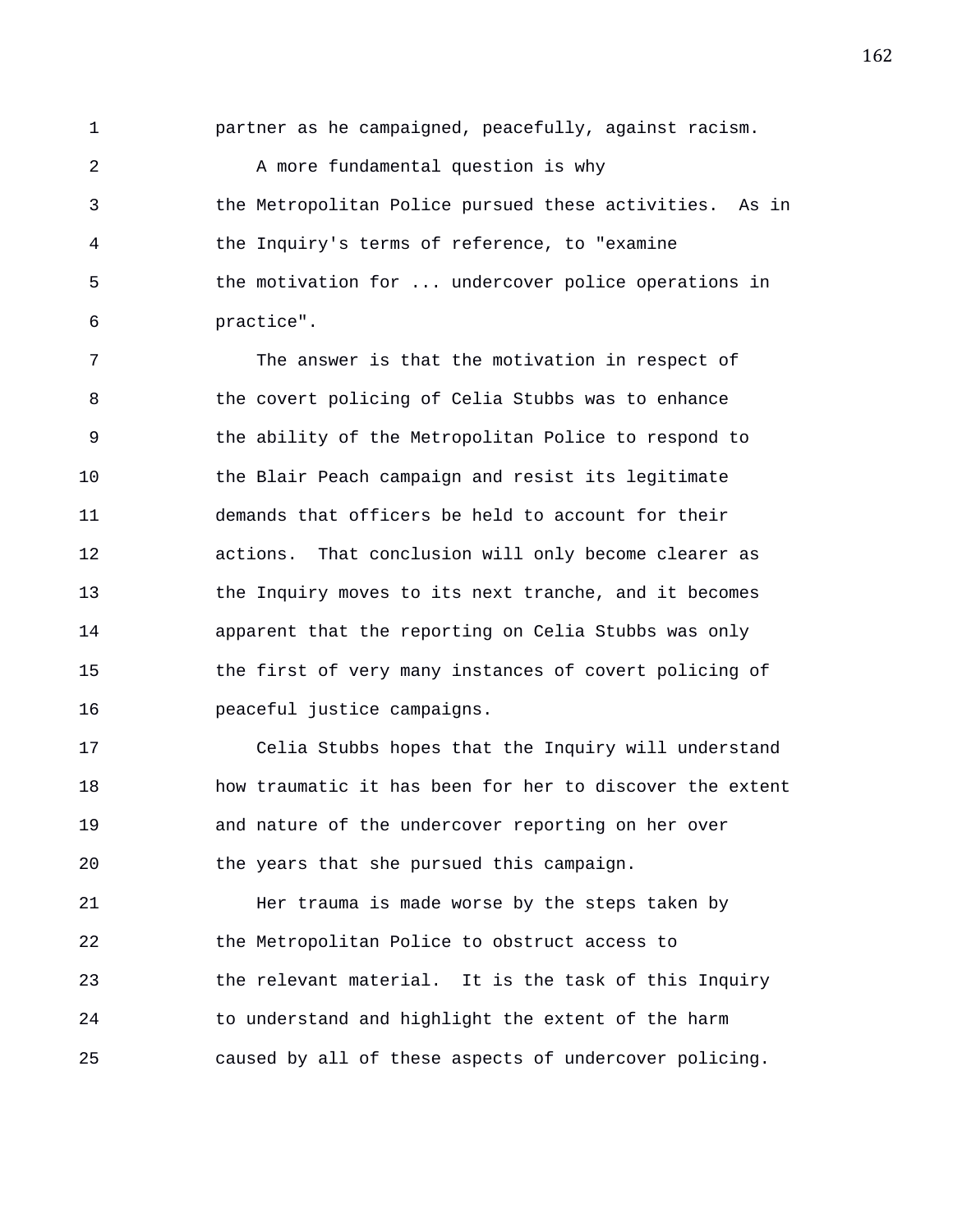1 It is therefore appropriate for the final words of this 2 opening statement, Sir, to be directly from Celia Stubbs 3 and what she says is this:

4 "Following the disclosure of the Cass Report in 5 2010, I with other friends from the campaign felt that 6 it had run its course. It was then I had legal advice 7 that there was a case for the inquest to be reopened now 8 we had information that had been hidden from us at 9 the original inquest in 1980. I declined this as I just 10 could not face the publicity that this would engender. 11 Since I have learnt about the surveillance the SDS and 12 Special Branch have carried out on me stretching over 13 nearly 30 years and how I have been held up 14 as 'a propaganda tool', I have felt more distressed but 15 also angry. To put it bluntly, police officers took my 16 partner's life and then concealed the truth. 17 The concluding job of this Inquiry is to uncover 18 the truth."

19 Sir, that's our opening statement. Thank you. 20 THE CHAIRMAN: Thank you very much.

21 May I make just one observation. You rightly say 22 that the Inquiry should look for documentary evidence 23 about the use to which SDS intelligence was put in 24 advance of major demonstrations such as at that Lewisham 25 and at Southall. They're known in the trade language,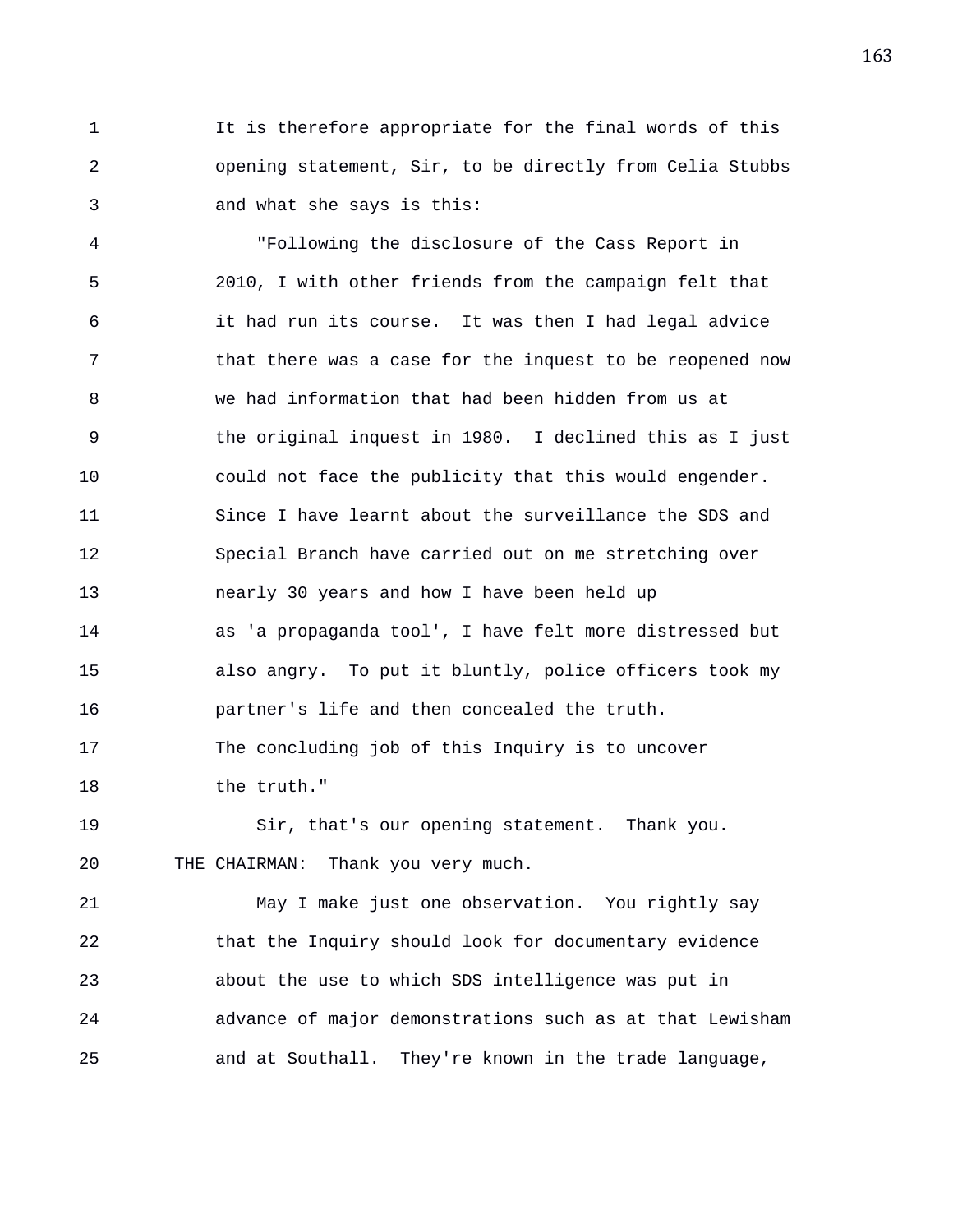1 I think, as "threat assessments". The Inquiry has 2 sought these documents; the Metropolitan Police have not 3 been able to find them.

4 I don't know at this stage what if any other 5 documents might have existed or, if they did, could now 6 be recovered other than threat assessments which might 7 illuminate this part of the story.

8 Are you able to make any suggestions? 9 MR JACOBS: Sir, our understanding from the note provided by 10 Counsel to the Inquiry is that there had been a review 11 of files specifically held under Special Branch but that 12 there are quite a number of other available files which 13 haven't been perused. The rationale given is that it 14 would not be proportionate on the basis that it's 15 suspected that the document probably isn't in those 16 files anyway.

17 Our concern would be that, actually, given 18 the revolving door of information, as we put it, between 19 Special Branch, between uniformed branch and so on, it's 20 actually not unlikely, it appears to us, that in respect 21 of a significant event such as Southall the relevant 22 reports did find their way beyond Special Branch and 23 might be in those files that haven't been searched. 24 THE CHAIRMAN: Well, all I can say is what my understanding 25 at present is of the manner in which SDS reporting on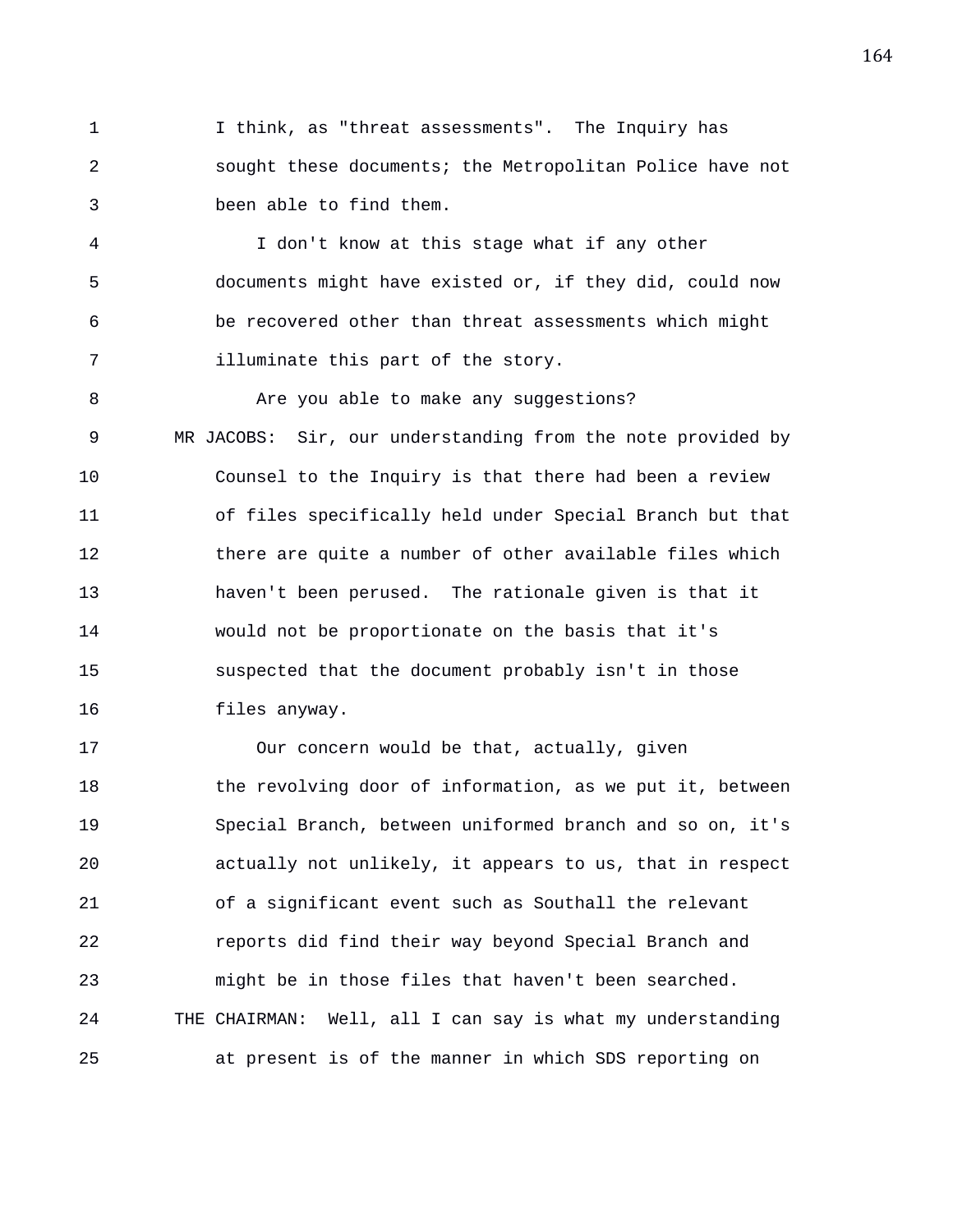1 these major events was dealt with. It was sanitised by 2 a Special Branch unit, then put into a threat assessment 3 which collated information gathered from a wide variety 4 of sources and informed the A8 or uniformed police 5 response to the forthcoming demonstration. The Inquiry 6 has a mammoth task in looking for documents and, once it 7 has obtained them, in collating them, in seeing that 8 they're properly redacted, in seeing that they're shown 9 to those to whom they need to be shown, and there is 10 a finite limit on what we can do and he general trawl of 11 police records crosses that limit, I'm afraid. 12 MR JACOBS: I hear what you say, Sir. 13 THE CHAIRMAN: We have conscientiously looked for specific 14 bits of information in Metropolitan Police records. I'm 15 not talking necessarily about the matters I've just 16 mentioned, but it has been a very time-consuming and 17 problematic task and I'm afraid there has to come 18 a point at which we simply have to say, unless someone 19 can point us to a specific place where a specific 20 document is to be found, we can't do it. 21 Thank you in any event, and I'm grateful to you for 22 concluding your opening remarks within the time that you 23 said you would and the time that is available. Thank 24 you.

25 MR JACOBS: Thank you, Sir.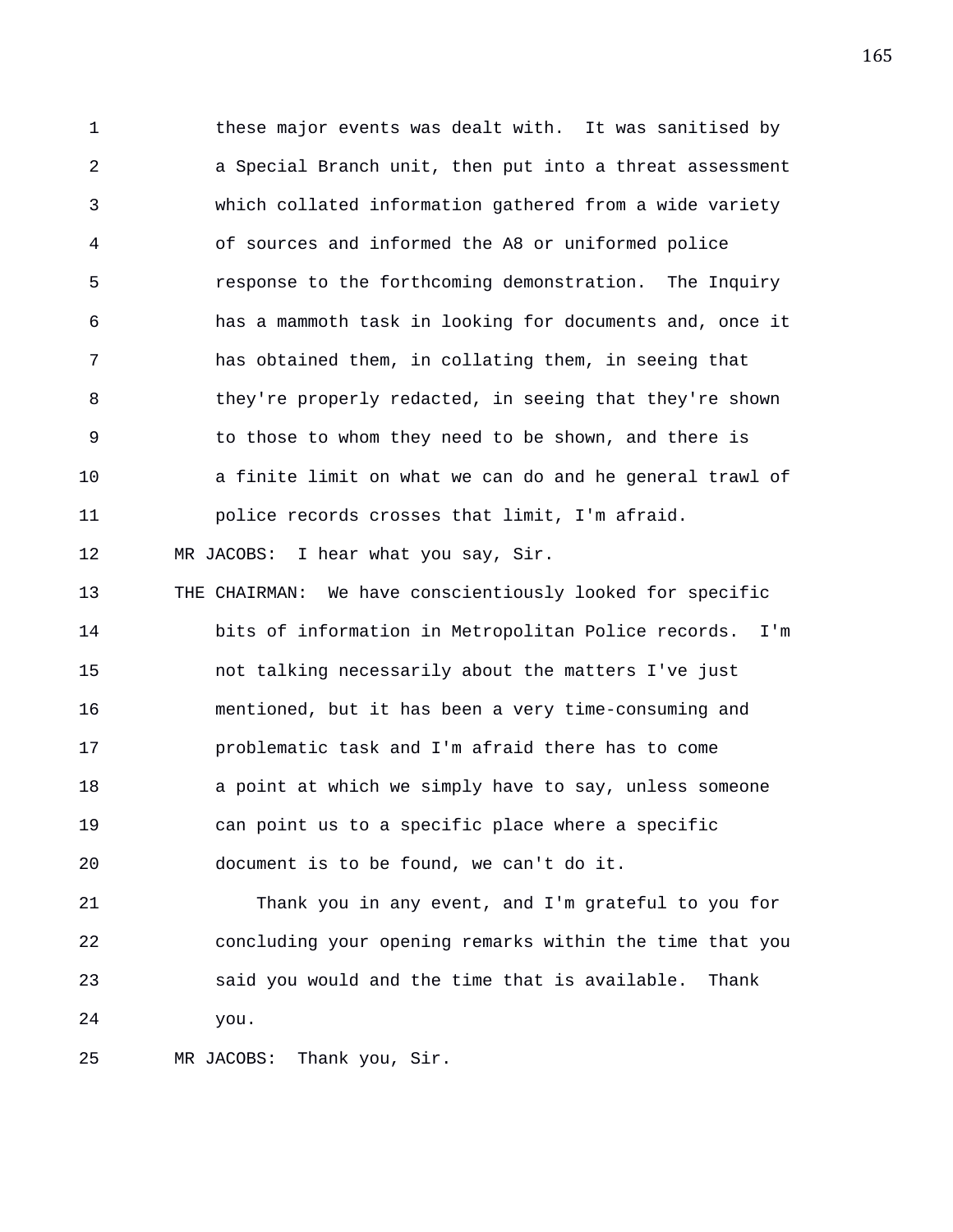| $\mathbf 1$    | THE CHAIRMAN: We'll adjourn until tomorrow at 10.   |
|----------------|-----------------------------------------------------|
| $\sqrt{2}$     | $(4.27 \text{ pm})$                                 |
| $\mathfrak{Z}$ | (The hearing adjourned until 10.00 am on Wednesday, |
| $\bf 4$        | 11 May 2022)                                        |
| 5              |                                                     |
| $\epsilon$     |                                                     |
| $\sqrt{ }$     |                                                     |
| $\,8\,$        |                                                     |
| $\mathsf 9$    |                                                     |
| $10\,$         |                                                     |
| $11\,$         |                                                     |
| $12\,$         |                                                     |
| $13\,$         |                                                     |
| $14\,$         |                                                     |
| $15\,$         |                                                     |
| $16\,$         |                                                     |
| $17\,$         |                                                     |
| $18\,$         |                                                     |
| 19             |                                                     |
| 20             |                                                     |
| $21\,$         |                                                     |
| $2\sqrt{2}$    |                                                     |
| 23             |                                                     |
| $2\sqrt{4}$    |                                                     |
| 25             |                                                     |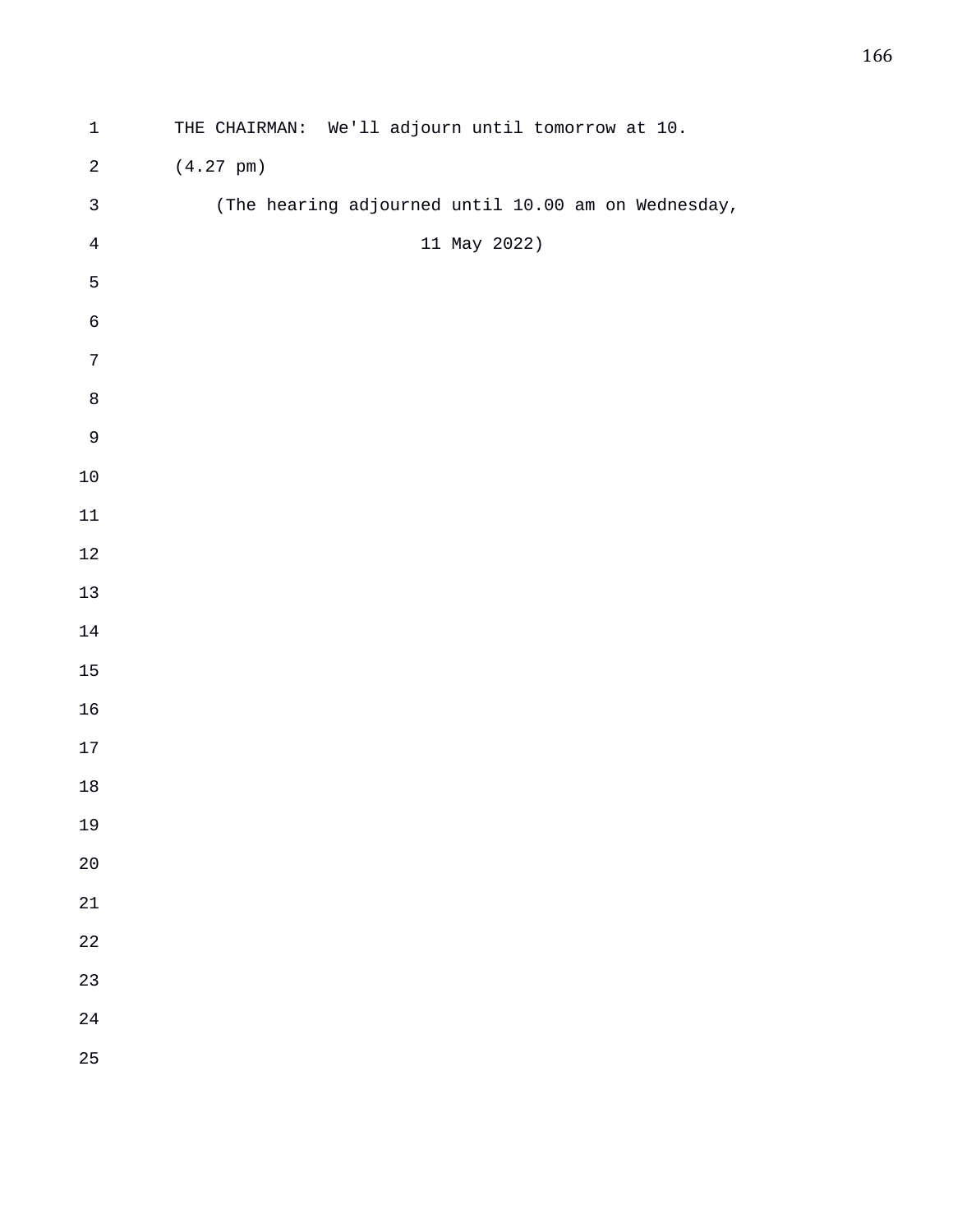| $\mathbf{1}$   | INDEX                                  |
|----------------|----------------------------------------|
| $\sqrt{2}$     | PAGE                                   |
| $\mathfrak{Z}$ | Opening statement by MS BROWN 1        |
| $\overline{4}$ | Opening statement by MR SCOBIE 3       |
| 5              | Opening statement by MS MURPHY 45      |
| 6              | Opening statement by MS KILROY 67      |
| 7              | Opening statement (Diane Langford & 97 |
| 8              | "Madeleine") by MS KILROY              |
| 9              |                                        |
| 10             | Opening statement by MR GREENHALL 123  |
| 11             |                                        |
| 12             | Opening statement by MR JACOBS 139     |
| 13             |                                        |
| 14             |                                        |
| 15             |                                        |
| 16             |                                        |
| 17             |                                        |
| 18             |                                        |
| 19             |                                        |
| 20             |                                        |
| 21             |                                        |
| 22             |                                        |
| 23             |                                        |
| 24             |                                        |
| 25             |                                        |